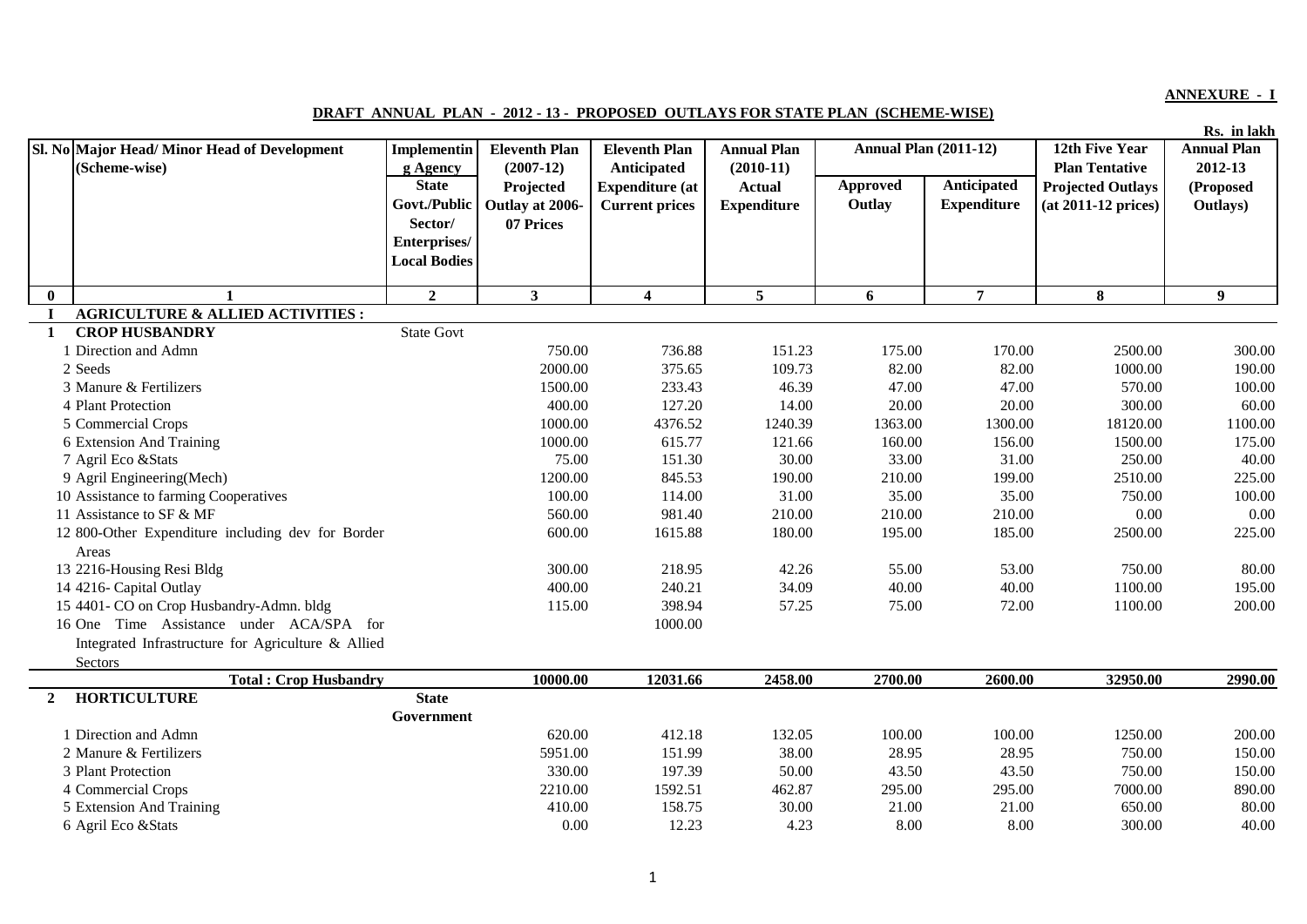| <b>State</b><br>Anticipated<br><b>Actual</b><br>Approved<br>(Proposed<br>Projected<br><b>Expenditure (at</b><br><b>Projected Outlays</b><br>Govt./Public<br>Outlay<br><b>Expenditure</b><br>Outlay at 2006-<br><b>Current prices</b><br><b>Expenditure</b><br>(at 2011-12 prices)<br>Outlays)<br>Sector/<br>07 Prices<br>Enterprises/<br><b>Local Bodies</b><br>$\overline{2}$<br>$5^{\circ}$<br>$\overline{7}$<br>$\mathbf{0}$<br>3 <sup>1</sup><br>6<br>8<br>$\boldsymbol{9}$<br>$\overline{\mathbf{4}}$<br>$\mathbf{1}$<br>7 Horti & Vegetable Crops<br>10479.00<br>4687.99<br>1138.26<br>1476.40<br>1476.40<br>12000.00<br>2500.00<br>8 Other Expenditure (I) Land Acquisition (ii) Post<br>0.00<br>295.00<br>0.00<br>0.00<br>0.00<br>2800.00<br>275.00<br>Harvest Management (iii) 4401-CO on Crop<br>Husbandry<br>9 C.O. on Crop Husbandry<br>0.00<br>77.15<br>129.66<br>52.51<br>77.15<br>3000.00<br>375.00<br>10 One Time Assistance under ACA/SPA for<br>0.00<br>5809.00<br>4309.00<br>Integrated Infrastructure for Agriculture & Allied<br>Sectors.<br>11 TFC Award for infrastructure in horticulture<br>950.00<br>950.00<br>950.00<br>500.00<br>500.00<br>500.00<br>12 Modernisation of Market Complexes under SCA<br>14896.70<br>6216.92<br>3500.00<br>28500.00<br><b>Total: Horticulture</b><br>20000.00<br>3500.00<br>4660.00<br><b>SOIL &amp; WATER CONSERVATION:</b><br>3<br>1. Direction & Administration:<br>90.00<br>122.60<br>17.41<br>23.72<br>23.72<br>34.00<br>12.00<br>(01) Directorate of Soil Conservation<br>167.91<br>167.91<br>80.00<br>(02) Divisional Soil Conservation Offices<br>420.00<br>816.87<br>174.17<br>200.00<br>245.00<br>369.60<br>99.25<br>100.02<br>100.02<br>20.00<br>0.00<br>(03) Soil Conservation Range Offices<br>8.84<br>0.00<br>(05) Project Formulation Cell<br>30.00<br>39.46<br>8.64<br>8.84<br>10.00<br>(06) Soil Conservation Engineering Division<br>180.00<br>216.86<br>53.56<br>53.68<br>20.00<br>6.00<br>53.68<br>(07) Monitoring and Evaluation Unit<br>65.00<br>68.29<br>16.48<br>15.91<br>10.00<br>0.00<br>15.91<br>(08) Cash Crop Division<br>283.00<br>300.69<br>69.04<br>68.50<br>68.50<br>30.00<br>0.00<br>133.00<br>33.22<br>(10) Soil Conservation Survey Division<br>123.25<br>34.03<br>33.22<br>26.00<br>6.00<br>$TOTAL-1$<br>1446.00<br>2057.62<br>471.80<br>471.80<br>104.00<br>472.58<br>350.00<br>2- SOIL SURVEY AND TESTING<br>0.00<br>(01) Soil Conservation Survey Scheme<br>0.00<br>0.00<br>0.00<br>0.00<br>0.00<br>$0.00\,$<br>34.00<br>29.36<br>6.50<br>6.69<br>6.69<br>2.00<br>0.00<br>(02) Soil Testing Works<br>$TOTAL-2$<br>2.00<br>0.00<br>34.00<br>29.36<br>6.50<br>6.69<br>6.69<br><b>3- SOIL CONSERVATION SCHEME</b><br>0.00<br>(01) Terracing Works<br>30.00<br>0.00<br>0.00<br>0.00<br>$0.00\,$<br>200.00<br>(04) Erosion Control Works<br>900.00<br>245.00<br>0.00<br>0.00<br>2600.00<br>70.00<br>0.00<br>2.75<br>(06) Afforestation<br>120.00 | Sl. No Major Head/ Minor Head of Development<br>(Scheme-wise) | <b>Implementin</b> | <b>Eleventh Plan</b><br>$(2007-12)$ | <b>Eleventh Plan</b><br>Anticipated | <b>Annual Plan</b> | <b>Annual Plan (2011-12)</b> | 12th Five Year<br><b>Plan Tentative</b> | <b>Annual Plan</b><br>2012-13 |
|-----------------------------------------------------------------------------------------------------------------------------------------------------------------------------------------------------------------------------------------------------------------------------------------------------------------------------------------------------------------------------------------------------------------------------------------------------------------------------------------------------------------------------------------------------------------------------------------------------------------------------------------------------------------------------------------------------------------------------------------------------------------------------------------------------------------------------------------------------------------------------------------------------------------------------------------------------------------------------------------------------------------------------------------------------------------------------------------------------------------------------------------------------------------------------------------------------------------------------------------------------------------------------------------------------------------------------------------------------------------------------------------------------------------------------------------------------------------------------------------------------------------------------------------------------------------------------------------------------------------------------------------------------------------------------------------------------------------------------------------------------------------------------------------------------------------------------------------------------------------------------------------------------------------------------------------------------------------------------------------------------------------------------------------------------------------------------------------------------------------------------------------------------------------------------------------------------------------------------------------------------------------------------------------------------------------------------------------------------------------------------------------------------------------------------------------------------------------------------------------------------------------------------------------------------------------------------------------------------------------------------------------------------------------------------------------------------------------------------------------------------------------------------------------------------------------------------------------------------------------------------------------------------------------------------------------------|---------------------------------------------------------------|--------------------|-------------------------------------|-------------------------------------|--------------------|------------------------------|-----------------------------------------|-------------------------------|
|                                                                                                                                                                                                                                                                                                                                                                                                                                                                                                                                                                                                                                                                                                                                                                                                                                                                                                                                                                                                                                                                                                                                                                                                                                                                                                                                                                                                                                                                                                                                                                                                                                                                                                                                                                                                                                                                                                                                                                                                                                                                                                                                                                                                                                                                                                                                                                                                                                                                                                                                                                                                                                                                                                                                                                                                                                                                                                                                               |                                                               | g Agency           |                                     |                                     | $(2010-11)$        |                              |                                         |                               |
|                                                                                                                                                                                                                                                                                                                                                                                                                                                                                                                                                                                                                                                                                                                                                                                                                                                                                                                                                                                                                                                                                                                                                                                                                                                                                                                                                                                                                                                                                                                                                                                                                                                                                                                                                                                                                                                                                                                                                                                                                                                                                                                                                                                                                                                                                                                                                                                                                                                                                                                                                                                                                                                                                                                                                                                                                                                                                                                                               |                                                               |                    |                                     |                                     |                    |                              |                                         |                               |
|                                                                                                                                                                                                                                                                                                                                                                                                                                                                                                                                                                                                                                                                                                                                                                                                                                                                                                                                                                                                                                                                                                                                                                                                                                                                                                                                                                                                                                                                                                                                                                                                                                                                                                                                                                                                                                                                                                                                                                                                                                                                                                                                                                                                                                                                                                                                                                                                                                                                                                                                                                                                                                                                                                                                                                                                                                                                                                                                               |                                                               |                    |                                     |                                     |                    |                              |                                         |                               |
|                                                                                                                                                                                                                                                                                                                                                                                                                                                                                                                                                                                                                                                                                                                                                                                                                                                                                                                                                                                                                                                                                                                                                                                                                                                                                                                                                                                                                                                                                                                                                                                                                                                                                                                                                                                                                                                                                                                                                                                                                                                                                                                                                                                                                                                                                                                                                                                                                                                                                                                                                                                                                                                                                                                                                                                                                                                                                                                                               |                                                               |                    |                                     |                                     |                    |                              |                                         |                               |
|                                                                                                                                                                                                                                                                                                                                                                                                                                                                                                                                                                                                                                                                                                                                                                                                                                                                                                                                                                                                                                                                                                                                                                                                                                                                                                                                                                                                                                                                                                                                                                                                                                                                                                                                                                                                                                                                                                                                                                                                                                                                                                                                                                                                                                                                                                                                                                                                                                                                                                                                                                                                                                                                                                                                                                                                                                                                                                                                               |                                                               |                    |                                     |                                     |                    |                              |                                         |                               |
|                                                                                                                                                                                                                                                                                                                                                                                                                                                                                                                                                                                                                                                                                                                                                                                                                                                                                                                                                                                                                                                                                                                                                                                                                                                                                                                                                                                                                                                                                                                                                                                                                                                                                                                                                                                                                                                                                                                                                                                                                                                                                                                                                                                                                                                                                                                                                                                                                                                                                                                                                                                                                                                                                                                                                                                                                                                                                                                                               |                                                               |                    |                                     |                                     |                    |                              |                                         |                               |
|                                                                                                                                                                                                                                                                                                                                                                                                                                                                                                                                                                                                                                                                                                                                                                                                                                                                                                                                                                                                                                                                                                                                                                                                                                                                                                                                                                                                                                                                                                                                                                                                                                                                                                                                                                                                                                                                                                                                                                                                                                                                                                                                                                                                                                                                                                                                                                                                                                                                                                                                                                                                                                                                                                                                                                                                                                                                                                                                               |                                                               |                    |                                     |                                     |                    |                              |                                         |                               |
|                                                                                                                                                                                                                                                                                                                                                                                                                                                                                                                                                                                                                                                                                                                                                                                                                                                                                                                                                                                                                                                                                                                                                                                                                                                                                                                                                                                                                                                                                                                                                                                                                                                                                                                                                                                                                                                                                                                                                                                                                                                                                                                                                                                                                                                                                                                                                                                                                                                                                                                                                                                                                                                                                                                                                                                                                                                                                                                                               |                                                               |                    |                                     |                                     |                    |                              |                                         |                               |
|                                                                                                                                                                                                                                                                                                                                                                                                                                                                                                                                                                                                                                                                                                                                                                                                                                                                                                                                                                                                                                                                                                                                                                                                                                                                                                                                                                                                                                                                                                                                                                                                                                                                                                                                                                                                                                                                                                                                                                                                                                                                                                                                                                                                                                                                                                                                                                                                                                                                                                                                                                                                                                                                                                                                                                                                                                                                                                                                               |                                                               |                    |                                     |                                     |                    |                              |                                         |                               |
|                                                                                                                                                                                                                                                                                                                                                                                                                                                                                                                                                                                                                                                                                                                                                                                                                                                                                                                                                                                                                                                                                                                                                                                                                                                                                                                                                                                                                                                                                                                                                                                                                                                                                                                                                                                                                                                                                                                                                                                                                                                                                                                                                                                                                                                                                                                                                                                                                                                                                                                                                                                                                                                                                                                                                                                                                                                                                                                                               |                                                               |                    |                                     |                                     |                    |                              |                                         |                               |
|                                                                                                                                                                                                                                                                                                                                                                                                                                                                                                                                                                                                                                                                                                                                                                                                                                                                                                                                                                                                                                                                                                                                                                                                                                                                                                                                                                                                                                                                                                                                                                                                                                                                                                                                                                                                                                                                                                                                                                                                                                                                                                                                                                                                                                                                                                                                                                                                                                                                                                                                                                                                                                                                                                                                                                                                                                                                                                                                               |                                                               |                    |                                     |                                     |                    |                              |                                         |                               |
|                                                                                                                                                                                                                                                                                                                                                                                                                                                                                                                                                                                                                                                                                                                                                                                                                                                                                                                                                                                                                                                                                                                                                                                                                                                                                                                                                                                                                                                                                                                                                                                                                                                                                                                                                                                                                                                                                                                                                                                                                                                                                                                                                                                                                                                                                                                                                                                                                                                                                                                                                                                                                                                                                                                                                                                                                                                                                                                                               |                                                               |                    |                                     |                                     |                    |                              |                                         |                               |
|                                                                                                                                                                                                                                                                                                                                                                                                                                                                                                                                                                                                                                                                                                                                                                                                                                                                                                                                                                                                                                                                                                                                                                                                                                                                                                                                                                                                                                                                                                                                                                                                                                                                                                                                                                                                                                                                                                                                                                                                                                                                                                                                                                                                                                                                                                                                                                                                                                                                                                                                                                                                                                                                                                                                                                                                                                                                                                                                               |                                                               |                    |                                     |                                     |                    |                              |                                         |                               |
|                                                                                                                                                                                                                                                                                                                                                                                                                                                                                                                                                                                                                                                                                                                                                                                                                                                                                                                                                                                                                                                                                                                                                                                                                                                                                                                                                                                                                                                                                                                                                                                                                                                                                                                                                                                                                                                                                                                                                                                                                                                                                                                                                                                                                                                                                                                                                                                                                                                                                                                                                                                                                                                                                                                                                                                                                                                                                                                                               |                                                               |                    |                                     |                                     |                    |                              |                                         |                               |
|                                                                                                                                                                                                                                                                                                                                                                                                                                                                                                                                                                                                                                                                                                                                                                                                                                                                                                                                                                                                                                                                                                                                                                                                                                                                                                                                                                                                                                                                                                                                                                                                                                                                                                                                                                                                                                                                                                                                                                                                                                                                                                                                                                                                                                                                                                                                                                                                                                                                                                                                                                                                                                                                                                                                                                                                                                                                                                                                               |                                                               |                    |                                     |                                     |                    |                              |                                         |                               |
|                                                                                                                                                                                                                                                                                                                                                                                                                                                                                                                                                                                                                                                                                                                                                                                                                                                                                                                                                                                                                                                                                                                                                                                                                                                                                                                                                                                                                                                                                                                                                                                                                                                                                                                                                                                                                                                                                                                                                                                                                                                                                                                                                                                                                                                                                                                                                                                                                                                                                                                                                                                                                                                                                                                                                                                                                                                                                                                                               |                                                               |                    |                                     |                                     |                    |                              |                                         |                               |
|                                                                                                                                                                                                                                                                                                                                                                                                                                                                                                                                                                                                                                                                                                                                                                                                                                                                                                                                                                                                                                                                                                                                                                                                                                                                                                                                                                                                                                                                                                                                                                                                                                                                                                                                                                                                                                                                                                                                                                                                                                                                                                                                                                                                                                                                                                                                                                                                                                                                                                                                                                                                                                                                                                                                                                                                                                                                                                                                               |                                                               |                    |                                     |                                     |                    |                              |                                         |                               |
|                                                                                                                                                                                                                                                                                                                                                                                                                                                                                                                                                                                                                                                                                                                                                                                                                                                                                                                                                                                                                                                                                                                                                                                                                                                                                                                                                                                                                                                                                                                                                                                                                                                                                                                                                                                                                                                                                                                                                                                                                                                                                                                                                                                                                                                                                                                                                                                                                                                                                                                                                                                                                                                                                                                                                                                                                                                                                                                                               |                                                               |                    |                                     |                                     |                    |                              |                                         |                               |
|                                                                                                                                                                                                                                                                                                                                                                                                                                                                                                                                                                                                                                                                                                                                                                                                                                                                                                                                                                                                                                                                                                                                                                                                                                                                                                                                                                                                                                                                                                                                                                                                                                                                                                                                                                                                                                                                                                                                                                                                                                                                                                                                                                                                                                                                                                                                                                                                                                                                                                                                                                                                                                                                                                                                                                                                                                                                                                                                               |                                                               |                    |                                     |                                     |                    |                              |                                         |                               |
|                                                                                                                                                                                                                                                                                                                                                                                                                                                                                                                                                                                                                                                                                                                                                                                                                                                                                                                                                                                                                                                                                                                                                                                                                                                                                                                                                                                                                                                                                                                                                                                                                                                                                                                                                                                                                                                                                                                                                                                                                                                                                                                                                                                                                                                                                                                                                                                                                                                                                                                                                                                                                                                                                                                                                                                                                                                                                                                                               |                                                               |                    |                                     |                                     |                    |                              |                                         |                               |
|                                                                                                                                                                                                                                                                                                                                                                                                                                                                                                                                                                                                                                                                                                                                                                                                                                                                                                                                                                                                                                                                                                                                                                                                                                                                                                                                                                                                                                                                                                                                                                                                                                                                                                                                                                                                                                                                                                                                                                                                                                                                                                                                                                                                                                                                                                                                                                                                                                                                                                                                                                                                                                                                                                                                                                                                                                                                                                                                               |                                                               |                    |                                     |                                     |                    |                              |                                         |                               |
|                                                                                                                                                                                                                                                                                                                                                                                                                                                                                                                                                                                                                                                                                                                                                                                                                                                                                                                                                                                                                                                                                                                                                                                                                                                                                                                                                                                                                                                                                                                                                                                                                                                                                                                                                                                                                                                                                                                                                                                                                                                                                                                                                                                                                                                                                                                                                                                                                                                                                                                                                                                                                                                                                                                                                                                                                                                                                                                                               |                                                               |                    |                                     |                                     |                    |                              |                                         |                               |
|                                                                                                                                                                                                                                                                                                                                                                                                                                                                                                                                                                                                                                                                                                                                                                                                                                                                                                                                                                                                                                                                                                                                                                                                                                                                                                                                                                                                                                                                                                                                                                                                                                                                                                                                                                                                                                                                                                                                                                                                                                                                                                                                                                                                                                                                                                                                                                                                                                                                                                                                                                                                                                                                                                                                                                                                                                                                                                                                               |                                                               |                    |                                     |                                     |                    |                              |                                         |                               |
|                                                                                                                                                                                                                                                                                                                                                                                                                                                                                                                                                                                                                                                                                                                                                                                                                                                                                                                                                                                                                                                                                                                                                                                                                                                                                                                                                                                                                                                                                                                                                                                                                                                                                                                                                                                                                                                                                                                                                                                                                                                                                                                                                                                                                                                                                                                                                                                                                                                                                                                                                                                                                                                                                                                                                                                                                                                                                                                                               |                                                               |                    |                                     |                                     |                    |                              |                                         |                               |
|                                                                                                                                                                                                                                                                                                                                                                                                                                                                                                                                                                                                                                                                                                                                                                                                                                                                                                                                                                                                                                                                                                                                                                                                                                                                                                                                                                                                                                                                                                                                                                                                                                                                                                                                                                                                                                                                                                                                                                                                                                                                                                                                                                                                                                                                                                                                                                                                                                                                                                                                                                                                                                                                                                                                                                                                                                                                                                                                               |                                                               |                    |                                     |                                     |                    |                              |                                         |                               |
|                                                                                                                                                                                                                                                                                                                                                                                                                                                                                                                                                                                                                                                                                                                                                                                                                                                                                                                                                                                                                                                                                                                                                                                                                                                                                                                                                                                                                                                                                                                                                                                                                                                                                                                                                                                                                                                                                                                                                                                                                                                                                                                                                                                                                                                                                                                                                                                                                                                                                                                                                                                                                                                                                                                                                                                                                                                                                                                                               |                                                               |                    |                                     |                                     |                    |                              |                                         |                               |
|                                                                                                                                                                                                                                                                                                                                                                                                                                                                                                                                                                                                                                                                                                                                                                                                                                                                                                                                                                                                                                                                                                                                                                                                                                                                                                                                                                                                                                                                                                                                                                                                                                                                                                                                                                                                                                                                                                                                                                                                                                                                                                                                                                                                                                                                                                                                                                                                                                                                                                                                                                                                                                                                                                                                                                                                                                                                                                                                               |                                                               |                    |                                     |                                     |                    |                              |                                         |                               |
|                                                                                                                                                                                                                                                                                                                                                                                                                                                                                                                                                                                                                                                                                                                                                                                                                                                                                                                                                                                                                                                                                                                                                                                                                                                                                                                                                                                                                                                                                                                                                                                                                                                                                                                                                                                                                                                                                                                                                                                                                                                                                                                                                                                                                                                                                                                                                                                                                                                                                                                                                                                                                                                                                                                                                                                                                                                                                                                                               |                                                               |                    |                                     |                                     |                    |                              |                                         |                               |
|                                                                                                                                                                                                                                                                                                                                                                                                                                                                                                                                                                                                                                                                                                                                                                                                                                                                                                                                                                                                                                                                                                                                                                                                                                                                                                                                                                                                                                                                                                                                                                                                                                                                                                                                                                                                                                                                                                                                                                                                                                                                                                                                                                                                                                                                                                                                                                                                                                                                                                                                                                                                                                                                                                                                                                                                                                                                                                                                               |                                                               |                    |                                     |                                     |                    |                              |                                         |                               |
|                                                                                                                                                                                                                                                                                                                                                                                                                                                                                                                                                                                                                                                                                                                                                                                                                                                                                                                                                                                                                                                                                                                                                                                                                                                                                                                                                                                                                                                                                                                                                                                                                                                                                                                                                                                                                                                                                                                                                                                                                                                                                                                                                                                                                                                                                                                                                                                                                                                                                                                                                                                                                                                                                                                                                                                                                                                                                                                                               |                                                               |                    |                                     |                                     |                    |                              |                                         |                               |
|                                                                                                                                                                                                                                                                                                                                                                                                                                                                                                                                                                                                                                                                                                                                                                                                                                                                                                                                                                                                                                                                                                                                                                                                                                                                                                                                                                                                                                                                                                                                                                                                                                                                                                                                                                                                                                                                                                                                                                                                                                                                                                                                                                                                                                                                                                                                                                                                                                                                                                                                                                                                                                                                                                                                                                                                                                                                                                                                               |                                                               |                    |                                     |                                     |                    |                              |                                         |                               |
|                                                                                                                                                                                                                                                                                                                                                                                                                                                                                                                                                                                                                                                                                                                                                                                                                                                                                                                                                                                                                                                                                                                                                                                                                                                                                                                                                                                                                                                                                                                                                                                                                                                                                                                                                                                                                                                                                                                                                                                                                                                                                                                                                                                                                                                                                                                                                                                                                                                                                                                                                                                                                                                                                                                                                                                                                                                                                                                                               |                                                               |                    |                                     |                                     |                    |                              |                                         |                               |
|                                                                                                                                                                                                                                                                                                                                                                                                                                                                                                                                                                                                                                                                                                                                                                                                                                                                                                                                                                                                                                                                                                                                                                                                                                                                                                                                                                                                                                                                                                                                                                                                                                                                                                                                                                                                                                                                                                                                                                                                                                                                                                                                                                                                                                                                                                                                                                                                                                                                                                                                                                                                                                                                                                                                                                                                                                                                                                                                               |                                                               |                    |                                     | 25.18                               | 6.00               | 2.75                         | 500.00                                  | 1.78                          |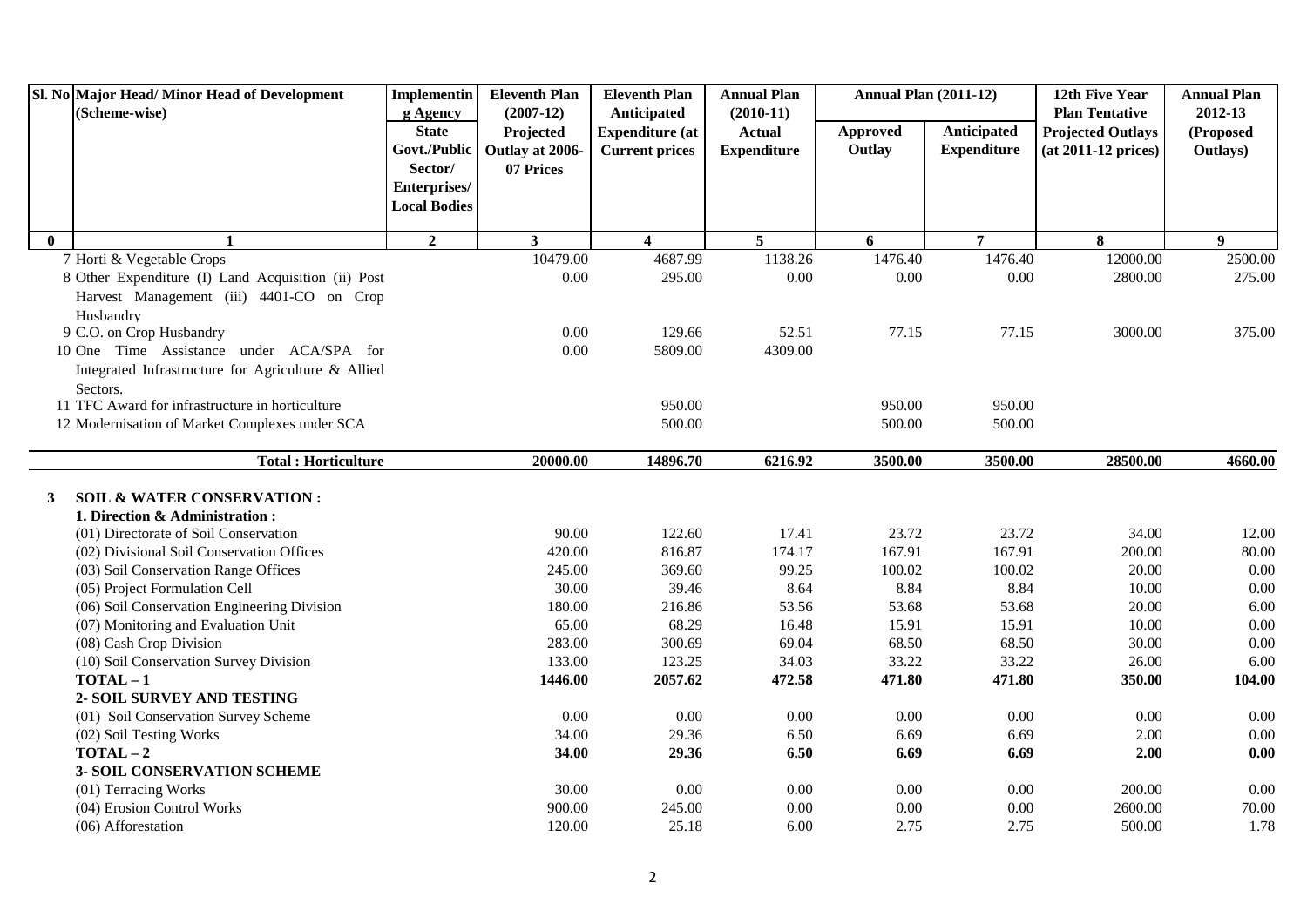|              | Sl. No Major Head/Minor Head of Development<br>(Scheme-wise) | <b>Implementin</b><br>g Agency          | <b>Eleventh Plan</b><br>$(2007-12)$       | <b>Eleventh Plan</b><br>Anticipated             | <b>Annual Plan</b><br>$(2010-11)$   | <b>Annual Plan (2011-12)</b> |                                   | 12th Five Year<br><b>Plan Tentative</b>           | <b>Annual Plan</b><br>2012-13 |
|--------------|--------------------------------------------------------------|-----------------------------------------|-------------------------------------------|-------------------------------------------------|-------------------------------------|------------------------------|-----------------------------------|---------------------------------------------------|-------------------------------|
|              |                                                              | <b>State</b><br>Govt./Public<br>Sector/ | Projected<br>Outlay at 2006-<br>07 Prices | <b>Expenditure (at</b><br><b>Current prices</b> | <b>Actual</b><br><b>Expenditure</b> | Approved<br>Outlay           | Anticipated<br><b>Expenditure</b> | <b>Projected Outlays</b><br>$(at 2011-12 prices)$ | (Proposed<br>Outlays)         |
|              |                                                              | Enterprises/<br><b>Local Bodies</b>     |                                           |                                                 |                                     |                              |                                   |                                                   |                               |
| $\mathbf{0}$ | $\mathbf{1}$                                                 | $\overline{2}$                          | $\mathbf{3}$                              | $\overline{\mathbf{4}}$                         | $5\overline{)}$                     | 6                            | $\overline{7}$                    | 8                                                 | 9 <sup>°</sup>                |
|              | (08) Water Conservation & Distribution Works                 |                                         | 800.00                                    | 298.47                                          | 0.00                                | 0.00                         | $\overline{0.00}$                 | 2600.00                                           | 70.00                         |
|              | (09) Cash Crop Development Works                             |                                         | 500.00                                    | 505.89                                          | 124.41                              | 82.85                        | 82.85                             | 3000.00                                           | 107.41                        |
|              | (10) Construction works in Urban Areas                       |                                         | 50.00                                     | 27.08                                           | $0.00\,$                            | 0.00                         | $0.00\,$                          | 300.00                                            | 8.84                          |
|              | (11) Water Harvesting Works / Farm ponds, etc.               |                                         | 809.35                                    | 266.66                                          | 0.00                                | 0.00                         | $0.00\,$                          | 2800.00                                           | 70.00                         |
|              | (12) Avenue plantation                                       |                                         | 0.00                                      | 0.00                                            | 0.00                                | 0.00                         | 0.00                              | 300.00                                            | 10.00                         |
|              | $TOTAL-3$                                                    |                                         | 3209.35                                   | 1368.28                                         | 130.41                              | 85.60                        | 85.60                             | 12300.00                                          | 338.03                        |
|              | <b>4- EXTENSION &amp; TRAINING</b>                           |                                         |                                           |                                                 |                                     |                              |                                   |                                                   |                               |
|              | (01) Conservation Training Institute                         |                                         | 62.00                                     | 76.05                                           | 14.95                               | 14.41                        | 14.41                             | 10.00                                             | 10.00                         |
|              | (02) Training at Soil Conservation Centre                    |                                         | 202.00                                    | 279.48                                          | 69.52                               | 69.14                        | 69.14                             | 5.00                                              | $0.00\,$                      |
|              | (03) Extension Programme & Info. Services                    |                                         | 6.00                                      | 4.25                                            | 1.04                                | 1.00                         | 1.00                              | 10.00                                             | 1.00                          |
|              | $TOTAL-4$                                                    |                                         | 270.00                                    | 359.78                                          | 85.51                               | 84.55                        | 84.55                             | 25.00                                             | 11.00                         |
|              | <b>5 - OTHER EXPENDITURE</b>                                 |                                         |                                           |                                                 |                                     |                              |                                   |                                                   |                               |
|              | i) Construction of Roads to Work Areas                       |                                         | 15.00                                     | 0.00                                            | 0.00                                | 0.00                         | 0.00                              | 50.00                                             | 0.00                          |
|              | ii) Construction & Maintenance of Departmental               |                                         | 100.00                                    | 43.03                                           | 9.99                                | 0.00                         | 0.00                              | 2000.00                                           | 21.00                         |
|              | Non-Residential Buildings                                    |                                         |                                           |                                                 |                                     |                              |                                   |                                                   |                               |
|              | iii). Jhum Control Scheme                                    |                                         | 600.00                                    | 148.80                                          | 25.75                               | 0.00                         | 0.00                              | 0.00                                              | 0.00                          |
|              | iv). Watershed Management                                    |                                         | 600.00                                    | 117.45                                          | 16.33                               | 13.43                        | 25.43                             | 85.00                                             | 12.75                         |
|              | v). Meghalaya Commercial Crops Development<br>Board          |                                         | 200.00                                    | 359.54                                          | 185.00                              | 70.00                        | 70.00                             | 500.00                                            | 35.00                         |
|              | vi). Special Central Assistance On Watershed                 |                                         | 4304.00                                   | 3069.40                                         | 550.00                              | 667.00                       | 667.00                            | 5000.00                                           | 765.00                        |
|              | Development Project In Shifting Cultivation Areas            |                                         |                                           |                                                 |                                     |                              |                                   |                                                   |                               |
|              | (WDPSCA)                                                     |                                         |                                           |                                                 |                                     |                              |                                   |                                                   |                               |
|              | vii). Soil Conservation Scheme under NABARD                  |                                         | 1022.00                                   | 3251.42                                         | 640.00                              | 1064.42                      | 1064.42                           | 9000.00                                           | 1200.00                       |
|              | Loan                                                         |                                         |                                           |                                                 |                                     |                              |                                   |                                                   |                               |
|              | viii). I.W.D.P                                               |                                         | $0.00\,$                                  | 100.00                                          |                                     |                              |                                   |                                                   | 0.00                          |
|              | ix). Jatropha Plantation                                     |                                         | 961.65                                    | 0.00                                            | 0.00                                | 0.00                         | 0.00                              | 0.00                                              | 0.00                          |
|              | x). Improved Shifting Cultivation                            |                                         | 1000.00                                   | 373.96                                          | 15.43                               | 5.31                         | 15.31                             | 50.00                                             | 0.00                          |
|              | xi). Rain Water Harvesting Mission                           |                                         | 5000.00                                   | 0.00                                            | 0.00                                | 0.00                         | 0.00                              | 0.00                                              | 0.00                          |
|              | xii). Accelerated Irrigation Benefit Programme               |                                         | 0.00                                      | 12529.00                                        | 5500.00                             | 6529.00                      | 6529.00                           | 30000.00                                          | 7500.00                       |
|              | (AIBP)                                                       |                                         |                                           |                                                 |                                     |                              |                                   |                                                   |                               |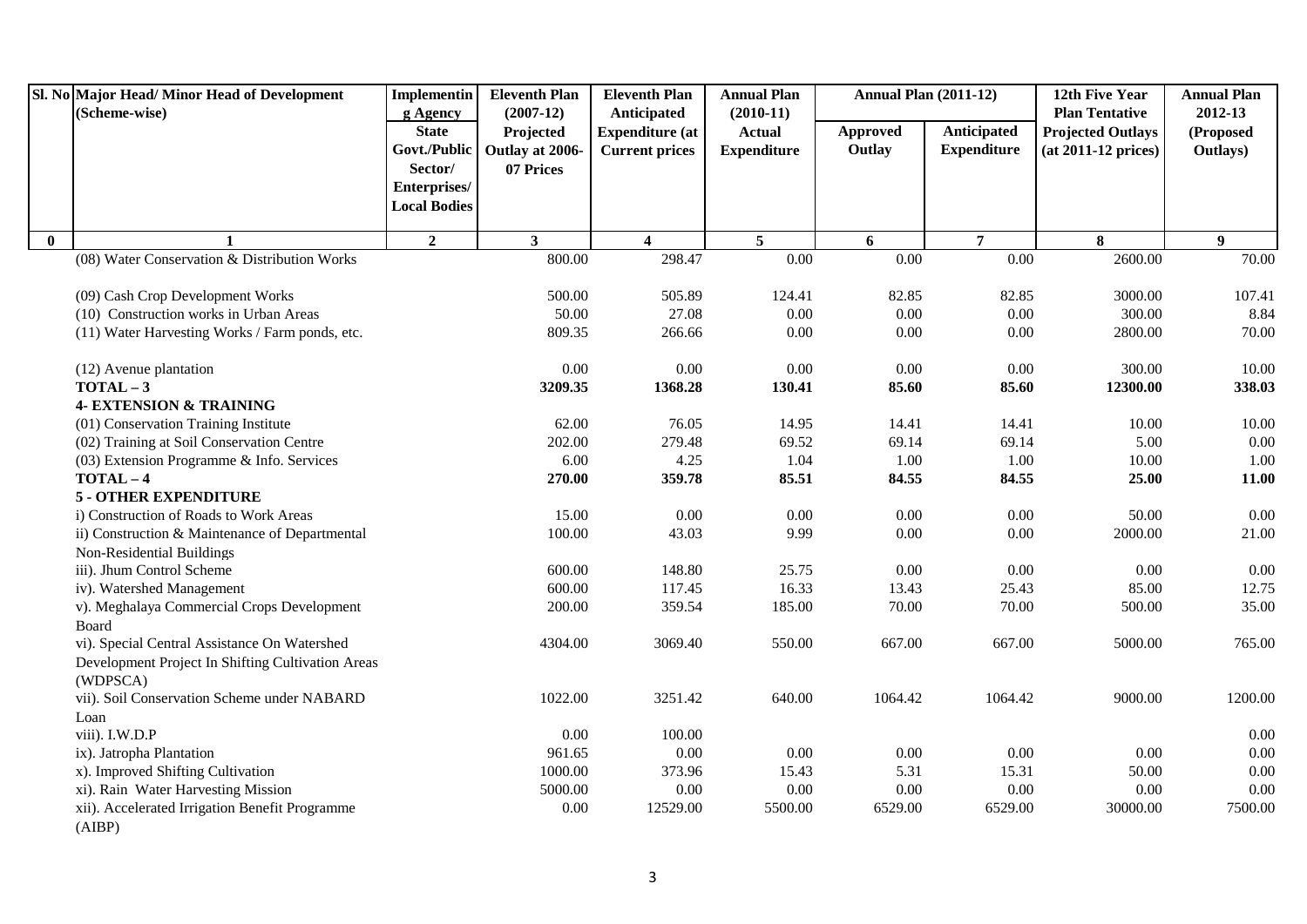|              | Sl. No Major Head/Minor Head of Development                      | <b>Implementin</b>  | <b>Eleventh Plan</b> | <b>Eleventh Plan</b>    | <b>Annual Plan</b> | <b>Annual Plan (2011-12)</b> |                    | 12th Five Year           | <b>Annual Plan</b> |
|--------------|------------------------------------------------------------------|---------------------|----------------------|-------------------------|--------------------|------------------------------|--------------------|--------------------------|--------------------|
|              | (Scheme-wise)                                                    | g Agency            | $(2007-12)$          | Anticipated             | $(2010-11)$        |                              |                    | <b>Plan Tentative</b>    | 2012-13            |
|              |                                                                  | <b>State</b>        | Projected            | <b>Expenditure</b> (at  | <b>Actual</b>      | <b>Approved</b>              | Anticipated        | <b>Projected Outlays</b> | (Proposed          |
|              |                                                                  | Govt./Public        | Outlay at 2006-      | <b>Current prices</b>   | <b>Expenditure</b> | Outlay                       | <b>Expenditure</b> | $(at 2011-12 prices)$    | Outlays)           |
|              |                                                                  | Sector/             | 07 Prices            |                         |                    |                              |                    |                          |                    |
|              |                                                                  | Enterprises/        |                      |                         |                    |                              |                    |                          |                    |
|              |                                                                  | <b>Local Bodies</b> |                      |                         |                    |                              |                    |                          |                    |
| $\mathbf{0}$ |                                                                  | $\overline{2}$      | $\mathbf{3}$         | $\overline{\mathbf{4}}$ | $5^{\circ}$        | 6                            | $\overline{7}$     | 8                        | $\mathbf{9}$       |
|              | xiii). Integrated Watershed Management                           |                     | 0.00                 | 409.80                  | 109.80             | 300.00                       | 157.00             | 4000.00                  | 300.00             |
|              | Programme (IWMP) (State Share)                                   |                     |                      |                         |                    |                              |                    |                          |                    |
|              | xiv). Cherrapunjee Ecological Project -                          |                     | 0.00                 | 3400.00                 | 1600.00            | 1800.00                      | 1800.00            | 5317.00                  | 1500.00            |
|              | Restoration of Degraded Land under Sohra Plateau                 |                     |                      |                         |                    |                              |                    |                          |                    |
|              | xv). Development of Villages Bordering Assam                     |                     | 0.00                 | 0.00                    | 0.00               | 0.00                         | 0.00               | 800.00                   | 0.00               |
|              | xvi). Repair, Renovation & Restoration of Water                  |                     | 0.00                 | 0.00                    | 0.00               | 0.00                         | 0.00               | 25000.00                 | 0.00               |
|              | <b>Bodies</b>                                                    |                     |                      |                         |                    |                              |                    |                          |                    |
|              | $TOTAL-5$                                                        |                     | 13802.65             | 23802.40                | 8652.30            | 10449.16                     | 10328.16           | 81802.00                 | 11333.75           |
|              | SUB TOTAL $-1$ to 5                                              |                     | 18762.00             | 27617.44                | 9347.30            | 11097.80                     | 10976.80           | 94479.00                 | 11786.78           |
|              | <b>6. AGRICULTURAL RESEARCH &amp;</b>                            |                     |                      |                         |                    |                              |                    |                          |                    |
|              | <b>EDUCATION</b>                                                 |                     |                      |                         |                    |                              |                    |                          |                    |
|              | 01. Soil Conservation Research Centre                            |                     | 10.00                | 10.81                   | 2.20               | 2.20                         | 2.20               | 21.00                    | 2.22               |
|              | 02. Field Trial & Experiment                                     |                     |                      |                         |                    |                              |                    |                          |                    |
|              | $TOTAL-6$                                                        |                     | 10.00                | 10.81                   | 2.20               | 2.20                         | 2.20               | 21.00                    | 2.22               |
|              | 7. Construction of Govt. Residential Buildings                   |                     | 150.00               | 29.47                   | 0.00               | 0.00                         | 0.00               | 1000.00                  | 21.00              |
|              | TOTAL SOIL & WATER CONSERVATION                                  |                     | 18922.00             | 27657.72                | 9349.50            | 11100.00                     | 10979.00           | 95500.00                 | 11810.00           |
|              | A ONGOING STATE PLAN SCHEMES                                     |                     |                      |                         |                    |                              |                    |                          |                    |
|              | <b>ANIMAL HUSBANDRY</b>                                          |                     |                      |                         |                    |                              |                    |                          |                    |
|              | <b>1 - DIRECTION &amp; ADMINISTRATION</b>                        |                     | 115.00               |                         |                    |                              |                    | 325.99                   |                    |
|              | 1. Directorate of A.H & Veterinary Deptt.<br>2. District Offices |                     | 30.00                | 181.93<br>94.20         | 30.76<br>23.63     | 42.04<br>34.04               | 42.04<br>34.04     |                          | 14.69<br>37.82     |
|              | 3. Sub-Divisional A.H & Veterinary Offices                       |                     | 10.00                | 5.51                    | 0.00               | 0.00                         | 0.00               | 263.96<br>0.00           | $0.00\,$           |
|              | 4. Engineering Establishment                                     | State Govt.         | 115.00               | 172.91                  | 51.09              | 40.81                        | 40.81              | 316.42                   | 5.93               |
|              | 5. Veterinary Information Unit                                   |                     | 20.00                | 20.24                   | 4.30               | 5.04                         | 5.04               | 39.11                    | 10.70              |
|              | 6 Veterinary Information Unit (6th Sch)                          |                     | 0.00                 | 0.36                    | 0.00               | 0.36                         | 0.36               | 2.76                     |                    |
|              | 7 Marketing Cell                                                 |                     | 40.00                | 20.90                   | 2.48               | 2.46                         | 2.46               | 19.08                    | 2.89               |
|              | 8 Meghalaya State Fodder and Diary Dev. Board                    |                     | 10.00                | 0.89                    | 0.13               | 0.20                         | $0.20\,$           | 1.55                     | 0.20               |
|              |                                                                  |                     |                      |                         |                    |                              |                    |                          |                    |
|              | 9 State Veterinary Council                                       |                     | 100.00               | 49.04                   | 9.13               | 14.40                        | 14.40              | 111.65                   | 14.40              |
|              | 10 Establishment of Joint Director's Office, Tura                |                     | 30.00                | 70.78                   | 36.47              | 16.30                        | 16.30              | 126.42                   | 15.50              |
|              | 11 Payment of MeSEB & Municipal Bills                            |                     | 50.00                | 136.64                  | 23.83              | 28.91                        | 28.91              | 224.06                   | 44.00              |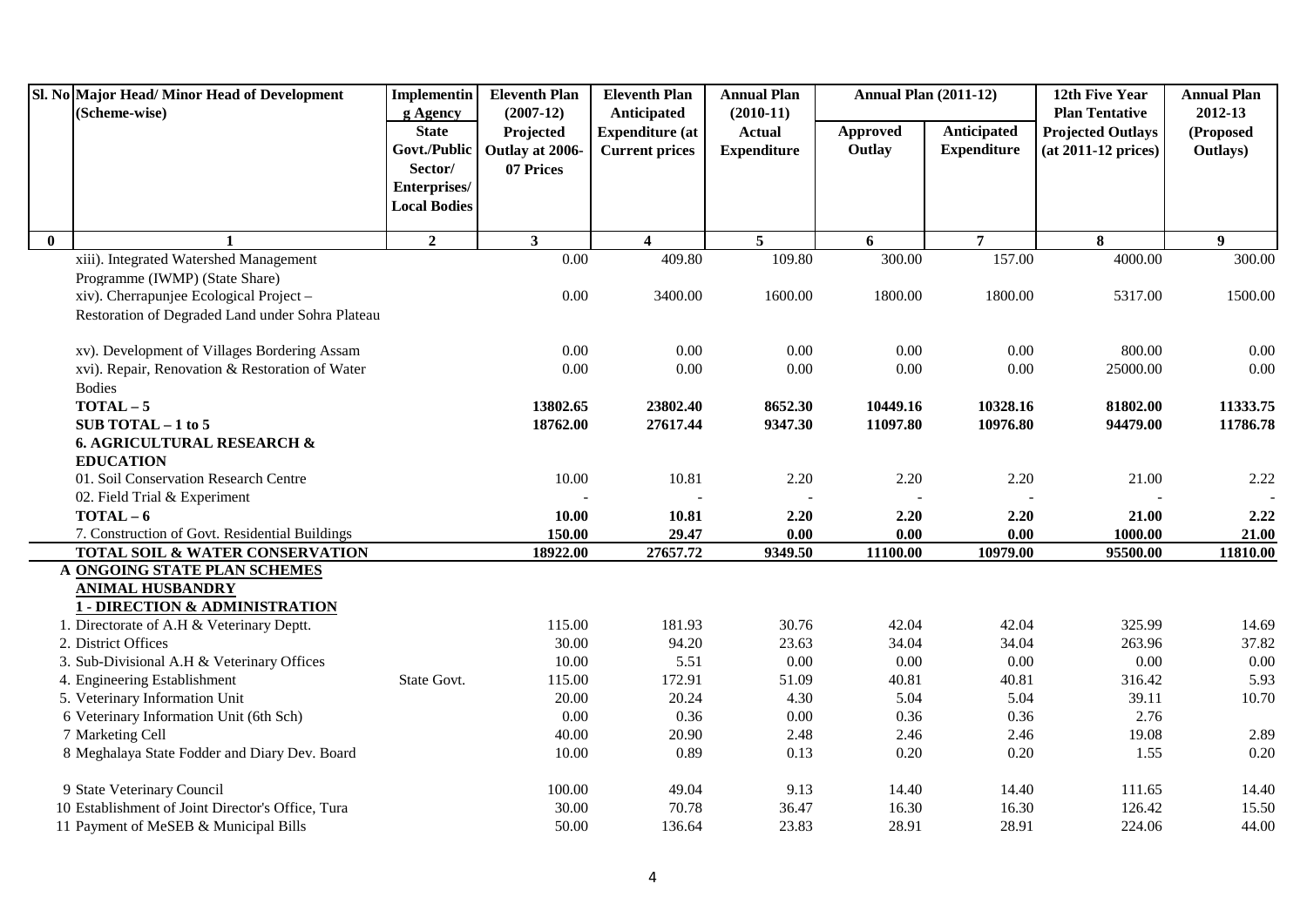|              | Sl. No Major Head/ Minor Head of Development<br>(Scheme-wise)                             | <b>Implementin</b>       | <b>Eleventh Plan</b><br>$(2007-12)$ | <b>Eleventh Plan</b><br>Anticipated | <b>Annual Plan</b><br>$(2010-11)$ | <b>Annual Plan (2011-12)</b> |                    | 12th Five Year<br><b>Plan Tentative</b> | <b>Annual Plan</b><br>2012-13 |
|--------------|-------------------------------------------------------------------------------------------|--------------------------|-------------------------------------|-------------------------------------|-----------------------------------|------------------------------|--------------------|-----------------------------------------|-------------------------------|
|              |                                                                                           | g Agency<br><b>State</b> | Projected                           | <b>Expenditure</b> (at              | <b>Actual</b>                     | <b>Approved</b>              | Anticipated        | <b>Projected Outlays</b>                | (Proposed                     |
|              |                                                                                           |                          | Govt./Public   Outlay at 2006-      | <b>Current prices</b>               | <b>Expenditure</b>                | Outlay                       | <b>Expenditure</b> | $(at 2011-12 prices)$                   | Outlays)                      |
|              |                                                                                           | Sector/                  | 07 Prices                           |                                     |                                   |                              |                    |                                         |                               |
|              |                                                                                           | Enterprises/             |                                     |                                     |                                   |                              |                    |                                         |                               |
|              |                                                                                           | <b>Local Bodies</b>      |                                     |                                     |                                   |                              |                    |                                         |                               |
| $\mathbf{0}$ | $\mathbf{1}$                                                                              | $\overline{2}$           | 3 <sup>1</sup>                      | $\overline{\mathbf{4}}$             | 5                                 | 6                            | $\overline{7}$     | 8                                       | 9 <sup>1</sup>                |
|              | TOTAL - 1                                                                                 |                          | 520.00                              | 753.40                              | 181.82                            | 184.56                       | 184.56             | 1431.00                                 | 146.13                        |
|              | 2 - VETY. SERVICES & ANIMAL HEALTH                                                        |                          |                                     |                                     |                                   |                              |                    |                                         |                               |
|              | 1. Veterinary Hospitals                                                                   |                          | 192.00                              | 679.68                              | 40.78                             | 34.41                        | 34.41              | 266.81                                  | 14.76                         |
|              | 2. Veterinary Dispensaries                                                                |                          | 350.00                              | 293.40                              | 191.95                            | 269.31                       | 269.31             | 2088.26                                 | 210.40                        |
|              | 3. Mobile Veterinary Dispensaries                                                         |                          | 175.00                              | 333.76                              | 89.71                             | 75.73                        | 75.73              | 587.20                                  | 8.10                          |
|              | 4. Veterinary Aid Centres                                                                 |                          | 275.00                              | 467.44                              | 123.48                            | 105.42                       | 105.42             | 817.40                                  |                               |
|              | 5. Check Post                                                                             |                          | 0.40                                | 2.81                                | 0.56                              | 0.60                         | 0.60               | 4.65                                    | 0.75                          |
|              | 6. Foot & Mouth Diseases                                                                  |                          | 0.00                                | 0.00                                | $0.00\,$                          | 0.00                         | $0.00\,$           | 0.00                                    |                               |
|              | 7. Rinderpest Eradication Containment Programme                                           | <b>State Govt</b>        | 200.00                              | 395.00                              | 103.19                            | 102.50                       | 102.50             | 802.76                                  | 6.20                          |
|              | 8. Animal Disease Surveillance                                                            |                          | 32.60                               | 62.60                               | 16.78                             | 15.60                        | 15.60              | 120.96                                  |                               |
|              | 9. Systematic Control of Livestock Diseases of                                            |                          | 30.00                               | 43.05                               | 12.36                             | 9.90                         | 9.90               | 76.76                                   |                               |
|              | National Importance                                                                       |                          |                                     |                                     |                                   |                              |                    |                                         |                               |
|              | 10. Provision of Medicine Vaccines for                                                    |                          | 50.00                               | 0.00                                | 0.00                              | 0.00                         | 0.00               | 0.00                                    |                               |
|              | Epidemic/Flood etc.                                                                       |                          |                                     |                                     |                                   |                              |                    |                                         |                               |
|              | 11. Central Store for Medicines for Emergency need                                        |                          | 50.00                               | 72.40                               | 8.00                              | 20.00                        | 20.00              | 155.07                                  | 30.00                         |
|              | 12. Assistance to State for Control of Animal                                             |                          | 500.00                              | 140.77                              | 27.66                             | 30.00                        | 33.30              | 232.61                                  | 40.00                         |
|              | Disease(ASCAD) 25% S.S.                                                                   |                          |                                     |                                     |                                   |                              |                    |                                         |                               |
|              | 13. Modernisation of Vety. Hospitals, Shillong, Tura,<br>Jowai, Nongstoin                 |                          | 250.00                              | 1.91                                | 0.00                              | 0.00                         | 0.00               | 0.00                                    |                               |
|              | 14. Implementation of Bio-Medical Waste                                                   |                          | 30.00                               | 6.30                                | 2.00                              | 2.00                         | 2.00               | 46.52                                   | 3.00                          |
|              | 15 State Contribution for establishment of Vety.                                          |                          |                                     |                                     |                                   |                              |                    |                                         | 11.66                         |
|              | Dispensaries under NABARD Loan                                                            |                          |                                     |                                     |                                   |                              |                    |                                         |                               |
|              | TOTAL - 2                                                                                 |                          | 2135.00                             | 2499.12                             | 616.47                            | 665.47                       | 668.77             | 5199.00                                 | 324.87                        |
|              | 3- CATTLE AND BUFFALO DEVELOPMENT                                                         |                          |                                     |                                     |                                   |                              |                    |                                         |                               |
|              |                                                                                           |                          | 55.00                               | 58.16                               | 13.13                             | 15.80                        | 15.80              | 134.85                                  | 6.47                          |
|              | 1 Intensive Cattle Dev. Project, Upper Shillong<br>2 Intensive Cattle Dev. Project, Tura. |                          | 30.00                               | 29.90                               | 5.46                              | 5.70                         | 5.70               | 101.14                                  | 6.22                          |
|              | 3 Indo Danish Project, Upper Shillong.                                                    |                          | 75.00                               | 137.70                              | 27.97                             | 37.05                        | 37.05              | 287.28                                  | 33.92                         |
|              | 4 Livestock Farm, Garo Hills.                                                             |                          | 45.00                               | 55.40                               | 12.70                             | 13.98                        | 13.98              | 150.85                                  | 18.40                         |
|              |                                                                                           |                          |                                     |                                     |                                   |                              |                    |                                         |                               |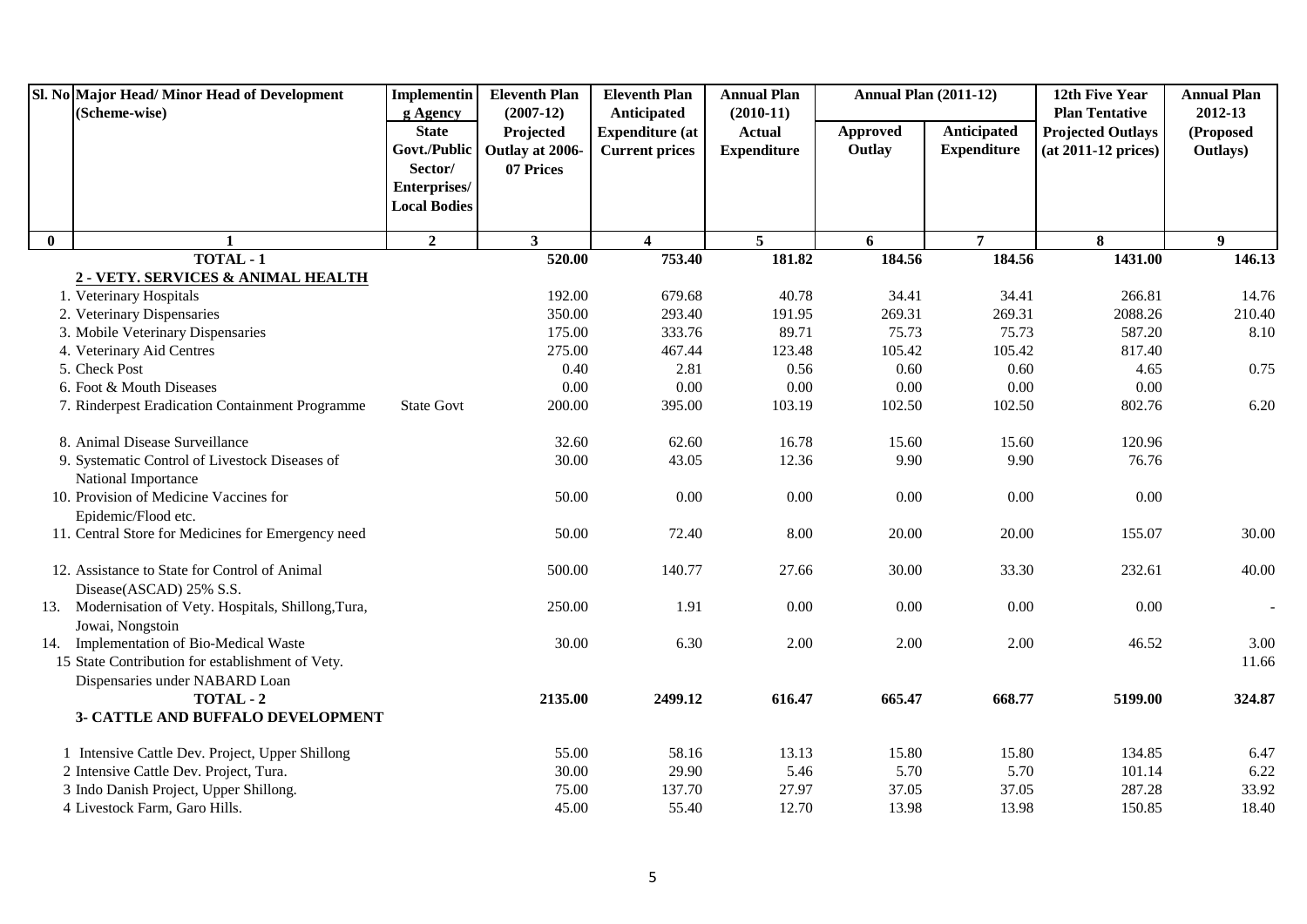|              | Sl. No Major Head/Minor Head of Development            | <b>Implementin</b>       | <b>Eleventh Plan</b>     | <b>Eleventh Plan</b>                  | <b>Annual Plan</b>           | <b>Annual Plan (2011-12)</b> |                    | 12th Five Year                                    | <b>Annual Plan</b>   |
|--------------|--------------------------------------------------------|--------------------------|--------------------------|---------------------------------------|------------------------------|------------------------------|--------------------|---------------------------------------------------|----------------------|
|              | (Scheme-wise)                                          | g Agency<br><b>State</b> | $(2007-12)$<br>Projected | Anticipated<br><b>Expenditure</b> (at | $(2010-11)$<br><b>Actual</b> | <b>Approved</b>              | Anticipated        | <b>Plan Tentative</b><br><b>Projected Outlays</b> | 2012-13<br>(Proposed |
|              |                                                        | Govt./Public             | Outlay at 2006-          | <b>Current prices</b>                 | <b>Expenditure</b>           | Outlay                       | <b>Expenditure</b> | $(at 2011-12 prices)$                             | Outlays)             |
|              |                                                        | Sector/                  | 07 Prices                |                                       |                              |                              |                    |                                                   |                      |
|              |                                                        | Enterprises/             |                          |                                       |                              |                              |                    |                                                   |                      |
|              |                                                        | <b>Local Bodies</b>      |                          |                                       |                              |                              |                    |                                                   |                      |
| $\mathbf{0}$ |                                                        | $\overline{2}$           | $\mathbf{3}$             | 4                                     | 5                            | 6                            | $\overline{7}$     | 8                                                 | 9                    |
|              | 5 Cross Bred Cattle Breeding Project, Kyrdemkulai      |                          | 45.00                    | 58.53                                 | 11.83                        | 13.66                        | 13.66              | 105.92                                            | 19.61                |
|              |                                                        |                          |                          |                                       |                              |                              |                    |                                                   |                      |
|              | 6 Distribution of Bulls/Calves Cows.                   |                          | 10.00                    | 0.00                                  | 0.00                         | 0.00                         | 0.00               | 0.00                                              |                      |
|              | 7 Assistance to SF/MF & AL for rearing                 | <b>State Govt</b>        | 5.00                     | $0.00\,$                              | $0.00\,$                     | $0.00\,$                     | 0.00               | $0.00\,$                                          |                      |
|              | 8 Bull Rearing & Breeding Centre.                      |                          | 5.00                     | 8.96                                  | 3.23                         | 3.48                         | 3.48               | 67.42                                             | 4.48                 |
|              | 9 Cattle Farm, Jaintia Hills                           |                          | 50.00                    | 46.69                                 | 9.91                         | 11.62                        | 11.62              | 106.14                                            | 14.10                |
|              | 10 Slaughter House (State contribution)                |                          | 5.00                     | 150.00                                | 0.00                         | 150.00                       | 150.00             | 627.81                                            | 32.60                |
|              | 11 Employment Generation, Educated Unemployed          |                          | 60.00                    | 0.00                                  | $0.00\,$                     | 0.00                         | 0.00               | 0.00                                              |                      |
|              | Youth                                                  |                          |                          |                                       |                              |                              |                    |                                                   |                      |
|              | 12 Buffalo Farm, Garo Hills.                           |                          | 55.00                    | 53.02                                 | 13.53                        | 11.86                        | 11.86              | 101.14                                            |                      |
|              | 13 Establishment of Livestock Development Board.       |                          | 300.00                   | 0.10                                  | 0.00                         | 0.10                         | 0.10               | 0.78                                              | $0.10\,$             |
|              | 14 Establishment of Cattle Farm, East Garo Hills       |                          | 200.00                   | 0.05                                  | 0.00                         | 0.05                         | 0.05               | 0.67                                              | 0.05                 |
|              | Total - 3                                              |                          | 940.00                   | 598.51                                | 97.76                        | 263.30                       | 263.30             | 1684.00                                           | 135.95               |
|              | <b>4- POULTRY DEVELOPMENT</b>                          |                          |                          |                                       |                              |                              |                    |                                                   |                      |
|              | 1 Poultry Farm, Tura                                   |                          | 100.00                   | 36.25                                 | 8.36                         | 8.65                         | 8.65               | 67.42                                             | 11.66                |
|              | 2 Poultry Farm, Jowai                                  |                          | 100.00                   | 28.75                                 | 5.16                         | 7.59                         | 7.59               | 67.42                                             | 10.66                |
|              | 3 Poultry Farm, Bhoi                                   | State Govt.              | 140.00                   | 72.89                                 | 12.61                        | 16.12                        | 16.12              | 124.99                                            | 22.64                |
|              | 4 Poultry Farm, Mawryngkneng.                          |                          | 25.00                    | 21.13                                 | 4.74                         | 5.25                         | 5.25               | 40.71                                             | 6.45                 |
|              | 5 Poultry Farm, Nongstoin.                             |                          | 70.00                    | 30.08                                 | 5.07                         | 6.75                         | 6.75               | 67.42                                             | 7.45                 |
|              | 6 Poultry Farm, Simsangiri/Williamnagar                |                          | 70.00                    | 46.35                                 | 10.84                        | 11.96                        | 11.96              | 92.73                                             | 20.10                |
|              | 7 Duck Farm, Tura                                      |                          | 0.00                     | 0.00                                  | 0.00                         | 0.00                         | 0.00               | 0.00                                              |                      |
|              | 8 Broiler Farm, Kyrdemkulai                            |                          | 100.00                   | 64.44                                 | 13.58                        | 15.49                        | 15.49              | 120.10                                            | 16.99                |
|              | 9 Distribution of Poultry Unit                         |                          | 50.00                    | 46.73                                 | 0.00                         | 11.75                        | 11.75              | 110.00                                            | 21.75                |
|              | 10 Employment Generation, Educated Unemployed<br>Youth |                          | 120.00                   | 67.70                                 | 0.00                         | 22.70                        | 22.70              | 160.00                                            | 27.20                |
|              | 11 Poultry Production Programme under SLBP.            |                          | 20.00                    | 22.86                                 | 4.20                         | 6.55                         | 6.55               | 67.42                                             | 4.54                 |
|              | 12 Poultry Farm, Mairang                               |                          | 20.00                    | 18.02                                 | 3.94                         | 4.94                         | 4.94               | 40.45                                             | 5.73                 |
|              | 13 Poultry Farm, Baghmara.                             | State Govt.              | 15.00                    | 7.27                                  | 1.34                         | 1.80                         | 1.80               | 13.48                                             | 1.80                 |
|              | 14 Regional Poultry Breeding Farm, Kyrdemkulai.        |                          | 150.00                   | 105.70                                | 18.60                        | 23.39                        | 23.39              | 181.36                                            | 27.94                |
|              | 15 Broiler Farm, Assanangre                            |                          | 50.00                    | 70.93                                 | 17.86                        | 18.66                        | 18.66              | 144.69                                            |                      |
|              | 16 Rural Cluster Approach (Poultry)                    |                          | 130.00                   | 30.00                                 | 0.00                         | 0.00                         | 0.00               | 121.00                                            | 22.00                |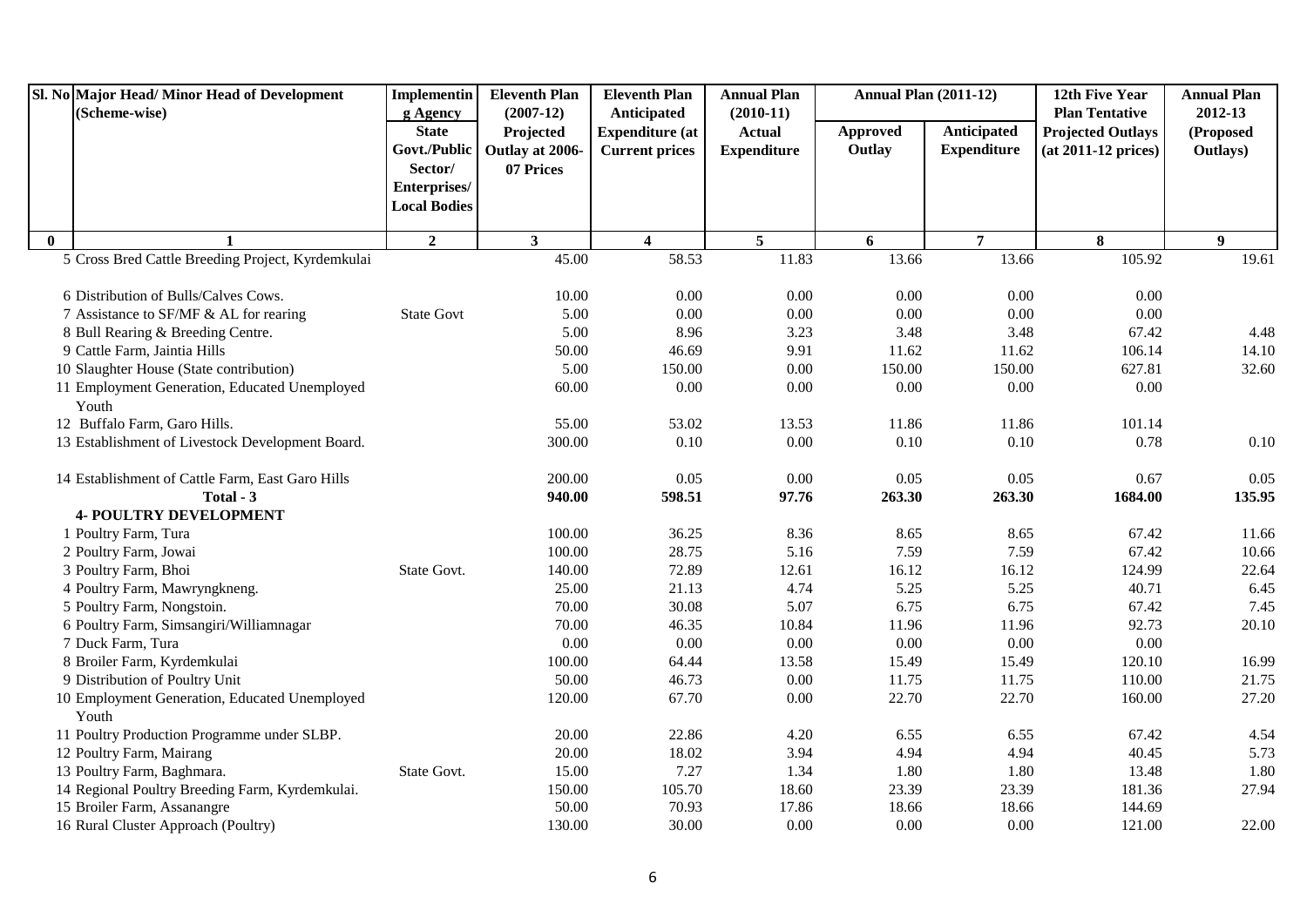|          | Sl. No Major Head/Minor Head of Development<br>(Scheme-wise)        | <b>Implementin</b>       | <b>Eleventh Plan</b><br>$(2007-12)$ | <b>Eleventh Plan</b>                  | <b>Annual Plan</b>           | <b>Annual Plan (2011-12)</b> |                    | 12th Five Year<br><b>Plan Tentative</b> | <b>Annual Plan</b><br>2012-13 |
|----------|---------------------------------------------------------------------|--------------------------|-------------------------------------|---------------------------------------|------------------------------|------------------------------|--------------------|-----------------------------------------|-------------------------------|
|          |                                                                     | g Agency<br><b>State</b> | Projected                           | Anticipated<br><b>Expenditure (at</b> | $(2010-11)$<br><b>Actual</b> | <b>Approved</b>              | Anticipated        | <b>Projected Outlays</b>                | (Proposed                     |
|          |                                                                     | Govt./Public             | Outlay at 2006-                     | <b>Current prices</b>                 | <b>Expenditure</b>           | Outlay                       | <b>Expenditure</b> | $(at 2011-12 prices)$                   | Outlays)                      |
|          |                                                                     | Sector/                  | 07 Prices                           |                                       |                              |                              |                    |                                         |                               |
|          |                                                                     | Enterprises/             |                                     |                                       |                              |                              |                    |                                         |                               |
|          |                                                                     | <b>Local Bodies</b>      |                                     |                                       |                              |                              |                    |                                         |                               |
|          |                                                                     |                          |                                     |                                       |                              |                              |                    |                                         |                               |
| $\bf{0}$ | $\mathbf{1}$                                                        | $\mathbf{2}$             | $\mathbf{3}$                        | $\overline{\mathbf{4}}$               | 5 <sup>5</sup>               | 6                            | $\overline{7}$     | 8                                       | 9                             |
|          | 17 Poultry Farm, Phulbari                                           |                          | 0.00                                | 0.00                                  | 0.00                         | 0.00                         | 0.00               | 25.47                                   |                               |
|          | 18 Assistance to Self Help Groups/Societies                         |                          | 0.00                                | 12.00                                 | $0.00\,$                     | 12.00                        | 12.00              | 720.00                                  | 12.00                         |
|          | 19 Poultry Breeding Farm, Nongpyiur                                 |                          | 0.00                                | 20.63                                 | 0.00                         | 0.63                         | 20.63              | 134.34                                  | 4.06                          |
|          | Total - 4<br>5 : SHEEP & GOAT DEVELOPMENT :                         |                          | 1160.00                             | 701.73                                | 106.30                       | 174.23                       | 194.23             | 2299.00                                 | 222.97                        |
|          | 1 Supply of Sheep & Goat Unit                                       |                          | 20.00                               | 6.25                                  | 0.00                         | 0.25                         | 0.25               | 56.25                                   | 5.50                          |
|          | 2 Sheep & Goat Farm, West Khasi Hills                               |                          | 30.00                               | 46.21                                 | 11.25                        | 12.05                        | 12.05              | 92.75                                   |                               |
|          | 3 Rabbit Farm, Nongpiur                                             | <b>State Govt</b>        | 30.00                               | 24.59                                 | 6.28                         | 6.58                         | 6.58               | 51.00                                   |                               |
|          | 4 Sheep & Goat Development produced by                              |                          | 0.00                                | 0.00                                  | $0.00\,$                     | $0.00\,$                     | $0.00\,$           | $0.00\,$                                |                               |
|          | <b>NABARD</b>                                                       |                          |                                     |                                       |                              |                              |                    |                                         |                               |
|          | TOTAL - 5                                                           |                          | 80.00                               | 77.05                                 | 17.53                        | 18.88                        | 18.88              | 200.00                                  | 5.50                          |
|          | <b>6 - PIGGERY DEVELOPMENT</b>                                      |                          |                                     |                                       |                              |                              |                    |                                         |                               |
|          | 1 Pig Farm, Mawryngkneng                                            |                          | 25.00                               | 20.21                                 | 4.01                         | 5.27                         | 5.27               | 34.80                                   | 5.82                          |
|          | 2 Pig Farm, Tura                                                    |                          | 50.00                               | 34.76                                 | 7.24                         | 7.92                         | 7.92               | 52.30                                   | 6.33                          |
|          | 3 Pig Farm, Rongjeng                                                |                          | 60.00                               | 25.16                                 | 5.42                         | 6.00                         | 6.00               | 39.62                                   |                               |
|          | 4 Pig Farm, Jowai                                                   |                          | 35.00                               | 73.46                                 | 15.27                        | 17.91                        | 17.91              | 118.27                                  | 19.30                         |
|          | 5 Pig Farm, Nongstoin                                               |                          | 40.00                               | 29.13                                 | 5.00                         | 7.09                         | 7.09               | 46.82                                   | 6.83                          |
|          | 6 Pig Farm, Baghmara                                                |                          | 25.00                               | 30.13                                 | 7.26                         | 8.02                         | 8.02               | 52.96                                   |                               |
|          | 7 Piggery Production Programme SLBP                                 |                          | 50.00                               | 46.30                                 | 9.88                         | 10.13                        | 10.13              | 86.14                                   | 10.75                         |
|          | 8 Distribution of Piggery Unit                                      | <b>State Govt</b>        | 60.00                               | 68.80                                 | 22.00                        | 12.00                        | 12.00              | 110.00                                  | 22.00                         |
|          | 9 Pig Farm, Mairang                                                 |                          | 30.00                               | 24.85                                 | 4.46                         | 6.11                         | 6.11               | 41.29                                   | 6.11                          |
|          | 10 Pig Farm, Dalu                                                   |                          | 30.00                               | 56.07                                 | 15.05                        | 14.41                        | 14.41              | 95.10                                   |                               |
|          | 11 Regional Pig Breeding Farm, Kyrdemkulai                          |                          | 125.00                              | 156.37                                | 28.92                        | 39.59                        | 39.59              | 227.34                                  | 63.59                         |
|          | 12 Pig Farm, Pynursla                                               |                          | 25.00                               | 18.70                                 | 3.51                         | 4.06                         | 4.06               | 26.81                                   | 4.46                          |
|          | 13 Employment Generation (EUY)                                      |                          | 60.00                               | 57.36                                 | $0.00\,$                     | 22.60                        | 22.60              | 160.00                                  | 25.60                         |
|          | 14 Pig Farm, Sohra                                                  |                          | 25.00                               | 23.33                                 | 5.27                         | 7.66                         | 7.66               | 57.42                                   | 6.88                          |
|          | 15 Rural Cluster Approach (Piggery)                                 |                          | 60.00                               | 35.00                                 | $0.00\,$                     | $0.00\,$                     | $0.00\,$           | 121.00                                  | 22.00                         |
|          | 16 Estt. of Base Piggery Breeding Farm, Garo Hills                  |                          | 200.00                              | 1.76                                  | 0.00                         | 1.76                         | 1.76               | 28.71                                   | 28.23                         |
|          | 17 Establishment of Base Piggery Breeding Farm,<br>West Khasi Hills |                          | 0.00                                | 17.44                                 | 6.23                         | 11.21                        | 11.21              | 114.50                                  | 13.32                         |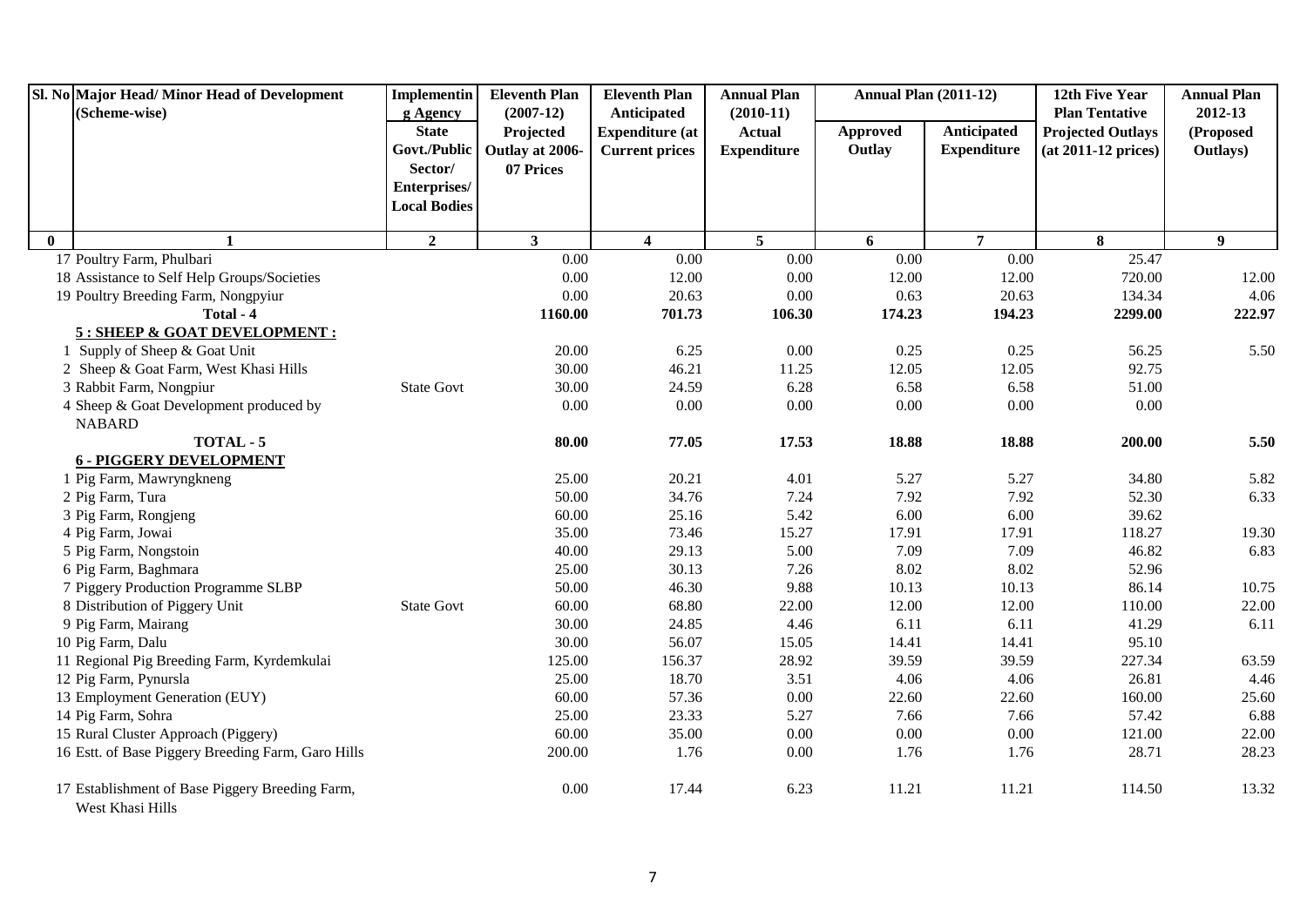|              | Sl. No Major Head/ Minor Head of Development<br>(Scheme-wise)      | <b>Implementin</b><br>g Agency                          | <b>Eleventh Plan</b><br>$(2007-12)$       | <b>Eleventh Plan</b><br>Anticipated             | <b>Annual Plan</b><br>$(2010-11)$   | <b>Annual Plan (2011-12)</b> |                                   | 12th Five Year<br><b>Plan Tentative</b>           | <b>Annual Plan</b><br>2012-13 |
|--------------|--------------------------------------------------------------------|---------------------------------------------------------|-------------------------------------------|-------------------------------------------------|-------------------------------------|------------------------------|-----------------------------------|---------------------------------------------------|-------------------------------|
|              |                                                                    | <b>State</b><br>Govt./Public<br>Sector/<br>Enterprises/ | Projected<br>Outlay at 2006-<br>07 Prices | <b>Expenditure (at</b><br><b>Current prices</b> | <b>Actual</b><br><b>Expenditure</b> | Approved<br>Outlay           | Anticipated<br><b>Expenditure</b> | <b>Projected Outlays</b><br>$(at 2011-12 prices)$ | (Proposed<br>Outlays)         |
|              |                                                                    | <b>Local Bodies</b>                                     |                                           |                                                 |                                     |                              |                                   |                                                   |                               |
| $\mathbf{0}$ | $\mathbf{1}$                                                       | $\overline{2}$                                          | $\overline{\mathbf{3}}$                   | $\overline{\mathbf{4}}$                         | $\overline{5}$                      | 6                            | $\overline{7}$                    | 8                                                 | 9 <sup>°</sup>                |
|              | 18 Establishment of Base Piggery Breeding Farm,                    |                                                         | 200.00                                    | $\overline{0.00}$                               | 0.00                                | $\overline{0.00}$            | $\overline{0.00}$                 | 57.42                                             |                               |
|              | Jaintia Hills                                                      |                                                         |                                           |                                                 |                                     |                              |                                   |                                                   |                               |
|              | 19 Establishment of Base Piggery Breeding Farm,                    |                                                         | 0.00                                      | 1.76                                            | 0.00                                | 1.76                         | 1.76                              | 114.50                                            | 11.68                         |
|              | Nongpyiur<br>20 Assistance to Self Help Groups/Societies           |                                                         | 0.00                                      | 12.00                                           | 0.00                                | 12.00                        | 12.00                             | 720.00                                            | 12.00                         |
|              | TOTAL - 6                                                          |                                                         | 1100.00                                   | 732.59                                          | 139.52                              | 195.50                       | 195.50                            | 2305.00                                           | 264.90                        |
|              |                                                                    |                                                         |                                           |                                                 |                                     |                              |                                   |                                                   |                               |
|              | 7 - FODDER & FEED DEVELOPMENT                                      |                                                         |                                           |                                                 |                                     |                              |                                   |                                                   |                               |
|              | 1 Fodder Demonstration Farm, Upper Shillong                        |                                                         | 20.00                                     | 35.06                                           | 7.09                                | 12.61                        | 12.61                             | 97.77                                             | 5.67                          |
|              | 2 Fodder Demonstration Farm, Tura                                  |                                                         | 15.00                                     | 21.75                                           | 5.29                                | 5.34                         | 5.34                              | 41.40                                             |                               |
|              | 3 Subsidies for Farmers for Cultivation of Fodder                  |                                                         | 15.00                                     | 21.00                                           | 5.50                                | 0.00                         | 0.00                              | 0.00                                              | 5.50                          |
|              | 4 Fodder Seed Production Farm, Kyrdemkulai                         |                                                         | 20.00                                     | 21.06                                           | 4.20                                | 4.39                         | 4.39                              | 34.04                                             | 4.94                          |
|              | 5 Feed Mill, Tura                                                  | State Govt.                                             | 100.00                                    | 17.00                                           | 2.17                                | 9.21                         | 9.21                              | 23.19                                             | 2.72                          |
|              | 6 Feed Mill, Bhoi                                                  |                                                         | 100.00                                    | 32.86                                           | 8.86                                | 2.99                         | 2.99                              | 33.19                                             | 12.20                         |
|              | 7 Establishment of Feed Analytical Lab.,<br>Kyrdemkulai            |                                                         | 100.00                                    | 79.77                                           | 5.03                                | 7.58                         | 7.58                              | 58.77                                             |                               |
|              | 8 Fodder Farm, Saitsama                                            |                                                         | 20.00                                     | 27.74                                           | 5.31                                | 7.16                         | 7.16                              | 63.03                                             |                               |
|              | 9 Demonstration of Improved Technology on Fodder                   |                                                         | 0.00                                      | 0.00                                            | $0.00\,$                            | 0.00                         | 0.00                              | 0.00                                              |                               |
|              |                                                                    |                                                         |                                           |                                                 |                                     |                              |                                   |                                                   |                               |
| 10           | Strengthening of Fodder Seed Production Farm,<br><b>Garo Hills</b> |                                                         | 5.00                                      | 4.70                                            | 1.18                                | 1.11                         | 1.11                              | 8.61                                              | 1.13                          |
|              | 11 State Contribution for NABARD                                   |                                                         | 0.00                                      | 0.00                                            | 0.00                                | 0.00                         | $0.00\,$                          | 0.00                                              | 0.00                          |
|              | TOTAL - 7                                                          |                                                         | 395.00                                    | 260.94                                          | 44.63                               | 50.39                        | 50.39                             | 360.00                                            | 32.16                         |
|              | <b>8- ADMINISTRATIVE INVESTIGATION &amp;</b><br><b>STATISTICS</b>  |                                                         |                                           |                                                 |                                     |                              |                                   |                                                   |                               |
|              | 1 Livestock Census                                                 | State Govt.                                             | 0.00                                      | 0.00                                            | 0.00                                | 0.00                         | 0.00                              | 0.00                                              | 0.00                          |
|              | 2 Sample Survey of Livestock Products                              |                                                         | 150.00                                    | 70.25                                           | 17.71                               | 24.91                        | 24.91                             | 236.00                                            | 34.80                         |
|              | TOTAL - 8                                                          |                                                         | 150.00                                    | 70.25                                           | 17.71                               | 24.91                        | 24.91                             | 236.00                                            | 34.80                         |
|              | 9 - AGRICULTURAL RESEARCH &                                        |                                                         |                                           |                                                 |                                     |                              |                                   |                                                   |                               |
|              | <b>EDUCATION</b><br>1 Clinical Laboratory & Disease Investigation  | <b>State Govt</b>                                       | 30.00                                     |                                                 | 5.07                                | 5.52                         | 5.52                              | 43.00                                             | 1.03                          |
|              |                                                                    |                                                         |                                           | 21.65                                           |                                     |                              |                                   |                                                   |                               |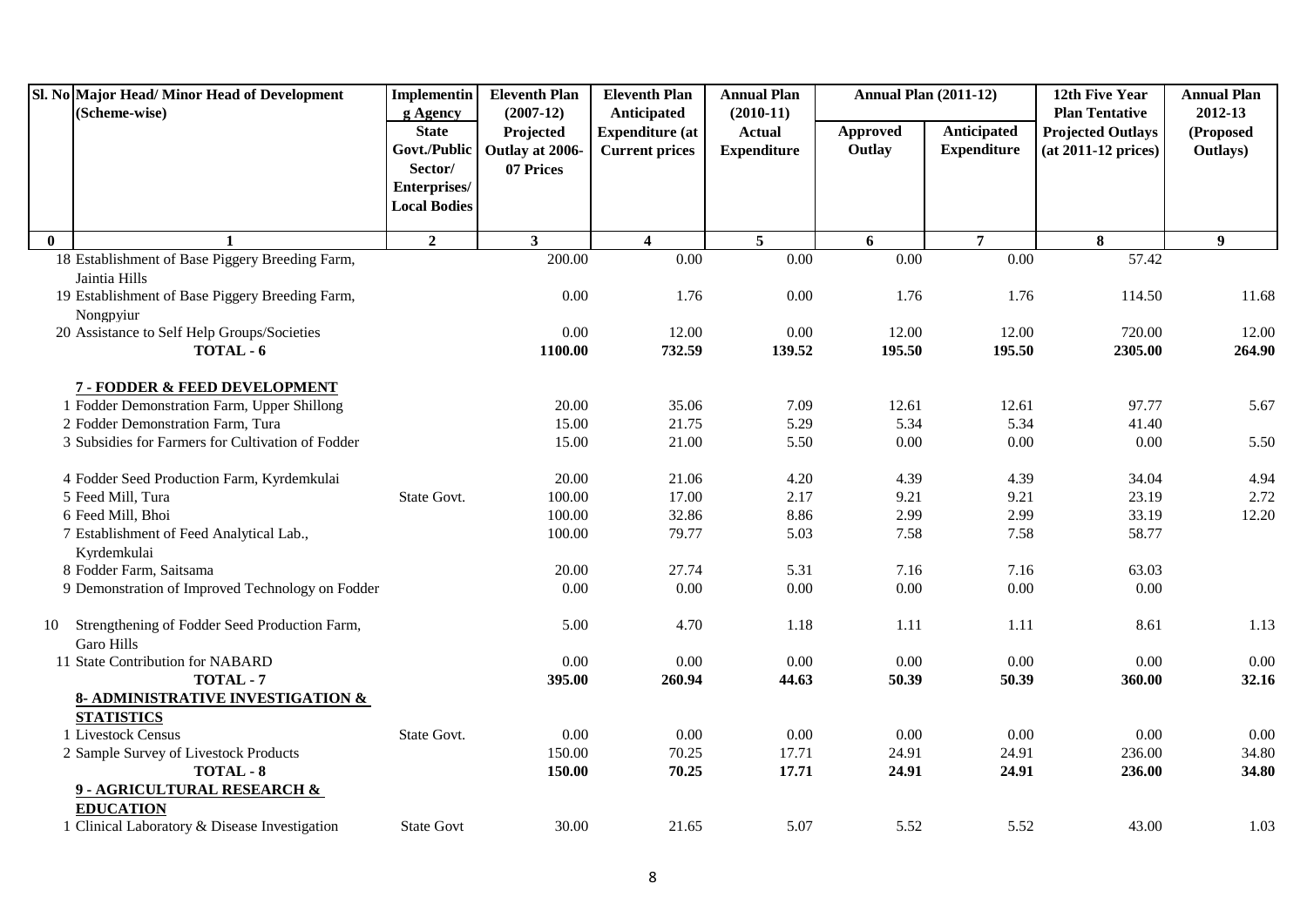| Sl. No Major Head/Minor Head of Development<br>(Scheme-wise)                                                                  | Implementin<br>g Agency | <b>Eleventh Plan</b><br>$(2007-12)$ | <b>Eleventh Plan</b><br>Anticipated | <b>Annual Plan</b><br>$(2010-11)$ | <b>Annual Plan (2011-12)</b> |                    | 12th Five Year<br><b>Plan Tentative</b> | <b>Annual Plan</b><br>2012-13 |
|-------------------------------------------------------------------------------------------------------------------------------|-------------------------|-------------------------------------|-------------------------------------|-----------------------------------|------------------------------|--------------------|-----------------------------------------|-------------------------------|
|                                                                                                                               | <b>State</b>            | Projected                           | <b>Expenditure (at</b>              | <b>Actual</b>                     | <b>Approved</b>              | Anticipated        | <b>Projected Outlays</b>                | (Proposed                     |
|                                                                                                                               | Govt./Public            | Outlay at 2006-                     | <b>Current prices</b>               | <b>Expenditure</b>                | Outlay                       | <b>Expenditure</b> | $(at 2011-12 prices)$                   | Outlays)                      |
|                                                                                                                               | Sector/                 | 07 Prices                           |                                     |                                   |                              |                    |                                         |                               |
|                                                                                                                               | Enterprises/            |                                     |                                     |                                   |                              |                    |                                         |                               |
|                                                                                                                               | <b>Local Bodies</b>     |                                     |                                     |                                   |                              |                    |                                         |                               |
| $\mathbf{0}$<br>$\mathbf{1}$                                                                                                  | $\mathbf{2}$            | $\mathbf{3}$                        | $\overline{4}$                      | 5 <sup>5</sup>                    | 6                            | $\overline{7}$     | 8                                       | 9                             |
| 2 Vaccine Depot                                                                                                               |                         | 50.00                               | 46.36                               | 10.26                             | 10.58                        | 10.58              | 82.00                                   | 15.20                         |
| 3 Contribution to A.A.U., Khanapara (Prorata)                                                                                 |                         | 35.00                               | 37.00                               | 8.00                              | 8.00                         | 8.00               | 40.00                                   | 6.00                          |
| 4 Training of V.F.A., Upper Shillong                                                                                          |                         | 25.00                               | 15.95                               | 3.14                              | 5.55                         | 5.55               | 47.00                                   | 10.66                         |
| 5 Studies in Veterinary Science                                                                                               |                         | 40.00                               | 40.07                               | 6.15                              | 15.73                        | 15.73              | 134.85                                  | 26.83                         |
| 6 Training of Officers in Specialized Field                                                                                   |                         | 25.00                               | 11.00                               | 2.40                              | 2.40                         | 2.40               | 18.56                                   | 3.00                          |
| 7 Vocational Training Centre, Kyrdemkulai                                                                                     | State Govt.             | 51.00                               | 140.03                              | 36.37                             | 31.99                        | 31.99              | 248.00                                  | 1.96                          |
| 8 Vocational Training Centre, Tura                                                                                            |                         | 30.00                               | 63.83                               | 20.59                             | 15.06                        | 15.06              | 116.77                                  | 8.65                          |
| 9 Training - cum - Workshop                                                                                                   |                         | 3.00                                | 2.59                                | 0.68                              | 0.68                         | 0.68               | 10.25                                   | 1.20                          |
| 10 Apprenticeship Training for Poultry                                                                                        |                         | 0.00                                | 0.00                                | 0.00                              | 0.00                         | 0.00               | 0.00                                    |                               |
| 11 Establishment of Vocational Training Centre at 3<br>(three) Districts - Jowai, East Khasi Hills & West<br>West Khasi Hills |                         | 100.00                              | 0.54                                | 0.00                              | 0.54                         | 0.54               | 33.71                                   |                               |
| 12 Training of State Govt. Employees                                                                                          |                         | 0.00                                | 3.00                                | 1.40                              | 1.40                         | 1.40               | 10.86                                   |                               |
| Total - 9                                                                                                                     |                         | 389.00                              | 382.02                              | 94.06                             | 97.45                        | 97.45              | 785.00                                  | 74.53                         |
| 10. INFRASTRUCTURE DEVELOPMENT                                                                                                |                         | 3631.00                             | 1652.86                             | 219.91                            | 125.31                       | 447.01             | 3327.00                                 | 836.54                        |
| <b>TOTAL: A.H &amp; Veterinary</b>                                                                                            |                         | 10500.00                            | 7728.47                             | 1535.71                           | 1800.00                      | 2145.00            | 17826.00                                | 2078.35                       |
| <b>11. NABARD LOAN</b><br>a) Establishment of New Veterinary Dispensaries                                                     | <b>State Govt</b>       | 0.00                                | 400.00                              | 0.00                              | 400.00                       | 400.00             | 3000.00                                 | 500.00                        |
| b) Establishment of Slaughter House<br><b>TOTAL - NABARD LOAN</b>                                                             |                         | 0.00<br>0.00                        | 800.00<br>1200.00                   | 0.00<br>0.00                      | 800.00<br>1200.00            | 800.00<br>1200.00  | 7000.00<br>10000.00                     | 800.00<br>1300.00             |
| 12. SPA for Livestock with Vety. Value Chain for<br>employment generation & promotion of food<br>sufficiency.                 |                         |                                     | 1000.00                             | 1000.00                           |                              |                    |                                         |                               |
| <b>TOTAL - A - Ongoing State Plan Schemes</b>                                                                                 | <b>State Govt</b>       | 10500.00                            | 9928.47                             | 2535.71                           | 3000.00                      | 3345.00            | 27826.00                                | 3378.35                       |
| <b>B.</b><br><b>NEW STATE PLAN SCHEMES</b>                                                                                    |                         |                                     |                                     |                                   |                              |                    |                                         |                               |

## **1 - DIRECTION & ADMINISTRATION**

1 Establishment of District Veterinary Information Office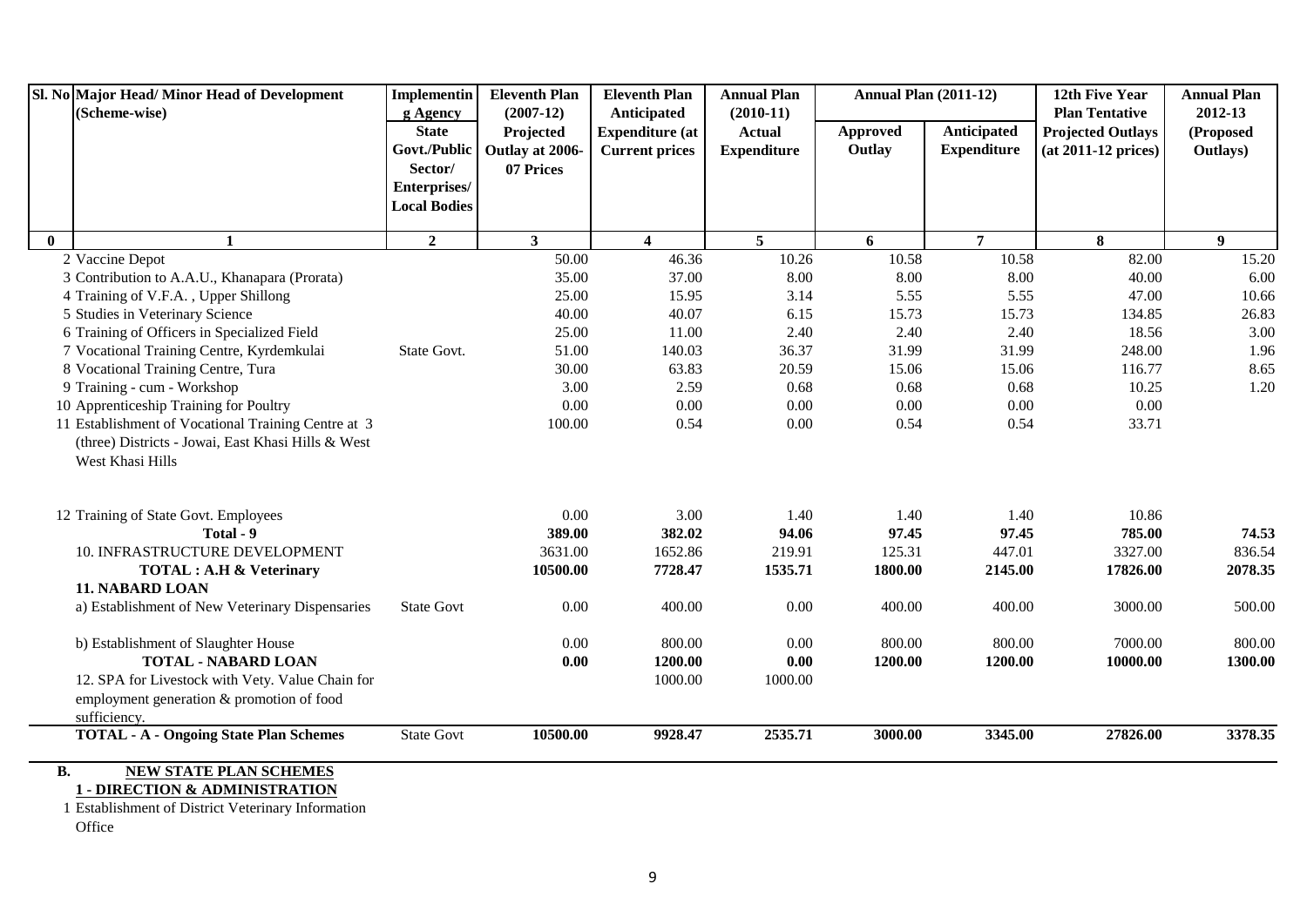|              | Sl. No Major Head/ Minor Head of Development    | <b>Implementin</b>  | <b>Eleventh Plan</b> | <b>Eleventh Plan</b>    | <b>Annual Plan</b> | <b>Annual Plan (2011-12)</b> |                    | 12th Five Year           | <b>Annual Plan</b> |
|--------------|-------------------------------------------------|---------------------|----------------------|-------------------------|--------------------|------------------------------|--------------------|--------------------------|--------------------|
|              | (Scheme-wise)                                   | g Agency            | $(2007-12)$          | Anticipated             | $(2010-11)$        |                              |                    | <b>Plan Tentative</b>    | 2012-13            |
|              |                                                 | <b>State</b>        | Projected            | <b>Expenditure</b> (at  | <b>Actual</b>      | Approved                     | <b>Anticipated</b> | <b>Projected Outlays</b> | (Proposed          |
|              |                                                 | Govt./Public        | Outlay at 2006-      | <b>Current prices</b>   | <b>Expenditure</b> | Outlay                       | <b>Expenditure</b> | $(at 2011-12 prices)$    | Outlays)           |
|              |                                                 | Sector/             | 07 Prices            |                         |                    |                              |                    |                          |                    |
|              |                                                 | Enterprises/        |                      |                         |                    |                              |                    |                          |                    |
|              |                                                 | <b>Local Bodies</b> |                      |                         |                    |                              |                    |                          |                    |
| $\mathbf{0}$ | $\mathbf{1}$                                    | $\overline{2}$      | $\mathbf{3}$         | $\overline{\mathbf{4}}$ | $5\phantom{.0}$    | 6                            | $\overline{7}$     | 8                        | $\boldsymbol{9}$   |
|              | in Khasi Hills, Jaintia Hills and Garo Hills    | State Govt.         |                      |                         |                    |                              |                    | 410.00                   | 1.65               |
|              | Total - 1                                       |                     | 0.00                 |                         |                    |                              |                    | 410.00                   | 1.65               |
|              | 2- CATTLE AND BUFFALO DEVELOPMENT               |                     |                      |                         |                    |                              |                    |                          |                    |
|              |                                                 |                     |                      |                         |                    |                              |                    |                          |                    |
|              | 2 Establishment of Cattle Breeding Farm in East | <b>State Govt</b>   |                      |                         |                    |                              |                    | 264.00                   | 5.00               |
|              | Garo Hills                                      |                     |                      |                         |                    |                              |                    |                          |                    |
|              | Total - 2                                       |                     | 0.00                 |                         |                    |                              |                    | 264.00                   | 5.00               |
|              | 3. INFRASTRUCTURE DEVELOPMENT                   |                     | 0.00                 | 0.00                    | 0.00               | 0.00                         | 0.00               | 300.00                   | 15.00              |
|              | 4. Livestock Mission under IDBP.                |                     | $0.00\,$             |                         |                    |                              |                    |                          | 520.00             |
|              | <b>TOTAL - B - New State Plan Schemes</b>       |                     | 0.00                 | 0.00                    | 0.00               | 0.00                         | 0.00               | 974.00                   | 541.65             |
|              |                                                 |                     |                      |                         |                    |                              |                    |                          |                    |
|              | <b>GRAND TOTAL - A.H &amp; Veterinary</b>       |                     | 10500.00             | 9928.47                 | 2535.71            | 3000.00                      | 3345.00            | 28800.00                 | 3920.00            |
|              |                                                 |                     |                      |                         |                    |                              |                    |                          |                    |
| 4            | <b>DAIRY DEVELOPMENT</b>                        |                     |                      |                         |                    |                              |                    |                          |                    |
|              | A. ONGOING STATE PLAN SCHEMES :                 |                     |                      |                         |                    |                              |                    |                          |                    |
|              | <b>1 - DIRECTION &amp; ADMINISTRATION</b>       |                     |                      |                         |                    |                              |                    |                          |                    |
|              | 1. Dairy Headquarter                            |                     | 30.00                | 108.63                  | 25.67              | 31.97                        | 51.53              | 249.80                   | 26.07              |
|              | 2. Payment due to MeSEB & Municpal bills        |                     | 0.00                 | 39.61                   | 5.85               | 6.00                         | 6.00               | 47.20                    | 8.50               |
|              | TOTAL - 1                                       |                     | 30.00                | 148.24                  | 31.52              | 37.97                        | 57.53              | 297.00                   | 34.57              |
|              | 2 - CATTLE-CUM-DAIRY DEVELOPMENT                |                     |                      |                         |                    |                              |                    |                          |                    |
|              | 1. Central Dairy, Mawiong, Shillong             |                     | 350.00               | 473.52                  | 124.00             | 156.04                       | 101.75             | 812.00                   | 68.18              |
|              | 2. Central Dairy, Tura (TMS)                    |                     | 150.00               | 95.63                   | 20.93              | 70.41                        | 34.38              | 270.00                   | 32.51              |
|              | 3. Rural Dairy Extension Centre, Jowai          |                     | 150.00               | 114.52                  | 29.58              | 41.24                        | 47.64              | 369.00                   | 27.56              |
|              | 4. Creamery & Ghee Making Centre, Tura          |                     | 20.00                | 7.27                    | 1.27               | 1.79                         | 3.47               | 27.00                    | 1.79               |
|              | 5. Chilling Plant Centre, Nongstoin             |                     | 100.00               | 7.38                    | 1.77               | 1.40                         | 1.08               | 8.00                     | 1.49               |
|              | 6. Chilling Plant Centre, Gangdubi              |                     | 100.00               | 18.75                   | 5.12               | 3.36                         | 2.85               | 22.00                    | 3.73               |
|              | 7. Employment Generation, EUY                   |                     | 200.00               | 180.69                  | 31.69              | 79.20                        | 79.20              | 484.00                   | 79.20              |
|              | 8. Assistance to Co-operative Societies         |                     | 60.00                | 99.50                   | 5.00               | 264.49                       | 5.00               | 488.00                   | 194.42             |
|              | 9. Chilling Centre, Williamnagar                |                     | 200.00               |                         |                    |                              |                    |                          |                    |
|              | 10. Marketing & Packaging Centre                |                     | 50.00                |                         |                    |                              |                    |                          |                    |
|              | 11. Feed Subsidy for Cattle                     |                     |                      |                         |                    |                              |                    |                          |                    |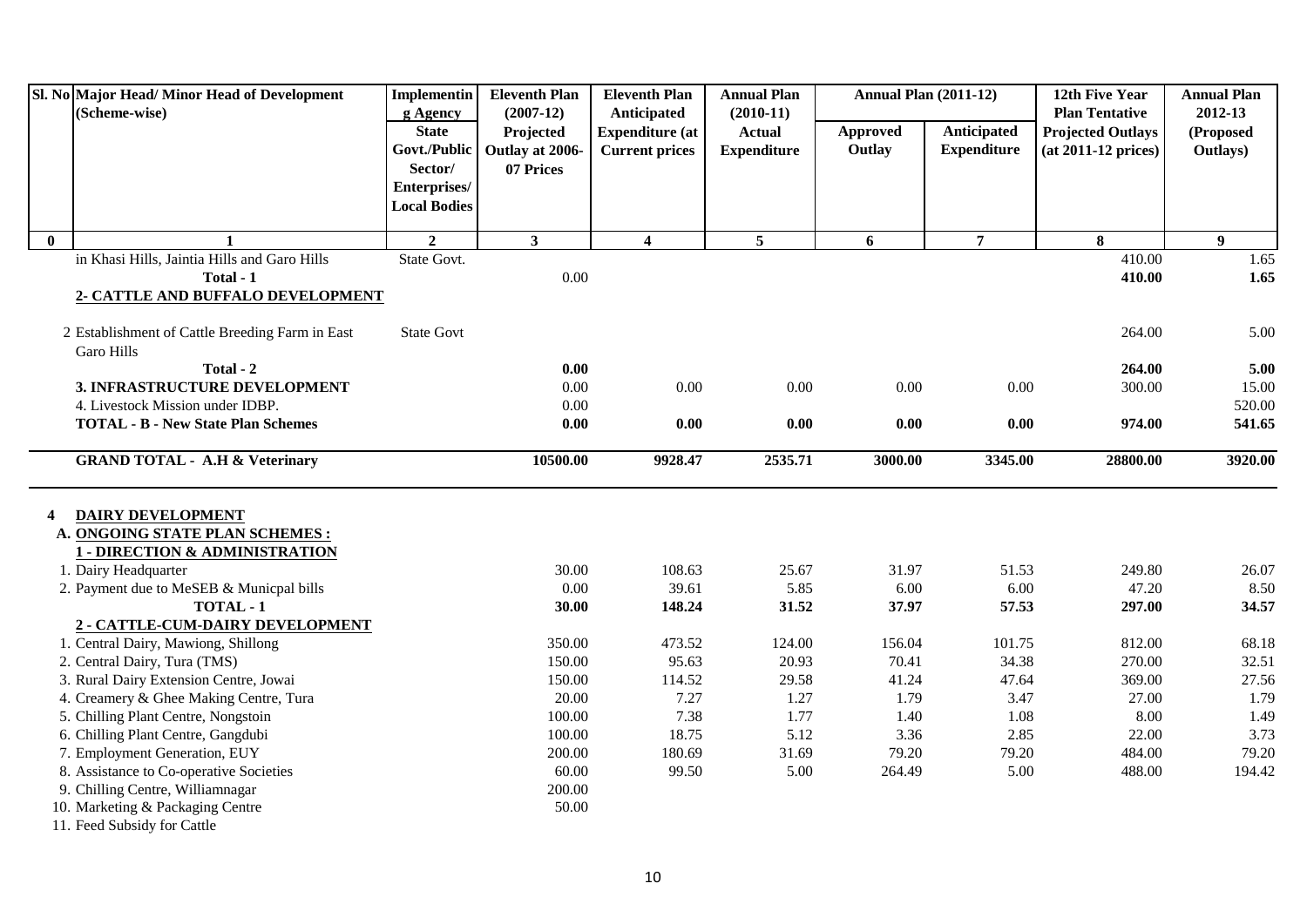|              | Sl. No Major Head/Minor Head of Development                      | <b>Implementin</b>                     | <b>Eleventh Plan</b>     | <b>Eleventh Plan</b>                  | <b>Annual Plan</b>           | <b>Annual Plan (2011-12)</b> |                    | 12th Five Year                                    | <b>Annual Plan</b>   |
|--------------|------------------------------------------------------------------|----------------------------------------|--------------------------|---------------------------------------|------------------------------|------------------------------|--------------------|---------------------------------------------------|----------------------|
|              | (Scheme-wise)                                                    | g Agency<br><b>State</b>               | $(2007-12)$<br>Projected | Anticipated<br><b>Expenditure (at</b> | $(2010-11)$<br><b>Actual</b> | Approved                     | Anticipated        | <b>Plan Tentative</b><br><b>Projected Outlays</b> | 2012-13<br>(Proposed |
|              |                                                                  | Govt./Public                           | Outlay at 2006-          | <b>Current prices</b>                 | <b>Expenditure</b>           | Outlay                       | <b>Expenditure</b> | (at 2011-12 prices)                               | Outlays)             |
|              |                                                                  | Sector/                                | 07 Prices                |                                       |                              |                              |                    |                                                   |                      |
|              |                                                                  | Enterprises/                           |                          |                                       |                              |                              |                    |                                                   |                      |
|              |                                                                  | <b>Local Bodies</b>                    |                          |                                       |                              |                              |                    |                                                   |                      |
| $\mathbf{0}$ |                                                                  | $\overline{2}$                         | $\mathbf{3}$             | $\overline{\mathbf{4}}$               | 5 <sup>5</sup>               | 6                            | $\overline{7}$     | 8                                                 | 9                    |
|              | 12. Distribution of Dairy Units                                  |                                        | 90.00                    | 109.34                                | 20.68                        | 34.76                        | 34.76              | 198.00                                            | 34.76                |
|              | TOTAL - 2                                                        |                                        | 1470.00                  | 1106.60                               | 240.04                       | 652.69                       | 310.13             | 2678.00                                           | 443.64               |
|              | 3 - Agricultural Research & Education - Studies in               |                                        | $0.00\,$                 | 1.00                                  | $0.00\,$                     | 3.00                         | 1.00               | 25.00                                             | 4.27                 |
|              | Dairy Technologies                                               |                                        |                          |                                       |                              |                              |                    |                                                   |                      |
|              | 4 - Construction and improvement of Non                          |                                        | 500.00                   | 362.55                                | 120.54                       | 30.96                        | 30.96              | 200.00                                            | 51.52                |
|              | Residential buildings, etc                                       |                                        |                          |                                       |                              |                              |                    |                                                   |                      |
|              | 5 - Construction and improvement of Residential                  |                                        | 200.00                   | 87.20                                 | 9.46                         | 25.38                        | 5.38               | 150.00                                            | 66.00                |
|              | Buildings, etc.<br><b>TOTAL - A - Ongoing State Plan Schemes</b> |                                        | 2200.00                  | 1705.59                               | 401.56                       | 750.00                       | 405.00             | 3350.00                                           | 600.00               |
|              | NEW STATE PLAN SCHEMES                                           |                                        |                          |                                       |                              |                              |                    |                                                   |                      |
|              | Upgradation of the exisitng Chilling Plant,                      | <b>State Govt</b>                      | 0.00                     | 0.00                                  | 0.00                         | 0.00                         | 0.00               | 1500.00                                           | 50.00                |
|              | Gangdubi.                                                        |                                        |                          |                                       |                              |                              |                    |                                                   |                      |
|              | <b>TOTAL -- Dairy Development</b>                                |                                        | 2200.00                  | 1705.59                               | 401.56                       | 750.00                       | 405.00             | 4850.00                                           | 650.00               |
|              | 2405 - FISHERIES                                                 |                                        |                          |                                       |                              |                              |                    |                                                   |                      |
| 5            | <b>Direction &amp; Administration</b>                            |                                        |                          |                                       |                              |                              |                    |                                                   |                      |
|              | $i$ ) – Directorate Office                                       | <b>State Govt</b>                      | 150.00                   | 130.820                               | 35.730                       | 51.000                       | 51.000             | 546.00                                            | 4.20                 |
|              | ii) – District Office                                            | <b>State Govt</b>                      | 220.00                   | 152.720                               | 29.630                       | 51.400                       | 51.400             | 439.00                                            | 2.80                 |
|              | 2 Inland Fisheries                                               |                                        |                          |                                       |                              |                              |                    |                                                   |                      |
|              | i) Fish seed production & demonstration centre                   | <b>State Govt</b>                      | 100.00                   | 186.970                               | 64.960                       | 26.600                       | 26.600             | 165.00                                            | 56.00                |
|              |                                                                  |                                        |                          |                                       |                              |                              |                    |                                                   |                      |
|              | ii) Development of Reservoirs & Lakes                            | <b>State Govt</b>                      | 100.00                   | 137.740                               | 27.170                       | 33.990                       | 33.990             | 250.00                                            | 2.00                 |
|              | iii) Conservation & Legislation for protection of                | <b>State Govt</b>                      | 100.00                   | 50.000                                |                              |                              |                    |                                                   |                      |
|              | Fisheries                                                        |                                        |                          |                                       |                              |                              |                    |                                                   |                      |
|              | iv) Welfare of Fishermen (State Share)                           | <b>State Govt</b>                      | 200.00                   | 5.890                                 | 5.890                        |                              |                    |                                                   |                      |
|              | v) Fish Farmer Development Agency (State Share)                  | <b>State Govt</b>                      | 160.00                   |                                       |                              |                              |                    |                                                   |                      |
|              |                                                                  |                                        |                          |                                       |                              |                              |                    |                                                   |                      |
|              | vi) Community Fishery Development Project                        | <b>State Govt</b>                      | 100.00                   | 105.420                               | 10.310                       |                              |                    |                                                   |                      |
|              | vii) Aquaculture Development for 1000 Ponds                      | <b>State Govt</b><br><b>State Govt</b> | 2700.00<br>170.00        | 867.750<br>8.000                      |                              |                              |                    |                                                   |                      |
|              | viii) Culture & Development of Mahaseer Fisheries                |                                        |                          |                                       |                              |                              |                    |                                                   |                      |
|              | ix) Culture & Breeding of Ornamental fishes                      | <b>State Govt</b>                      | 200.00                   | 36.250                                |                              |                              |                    |                                                   |                      |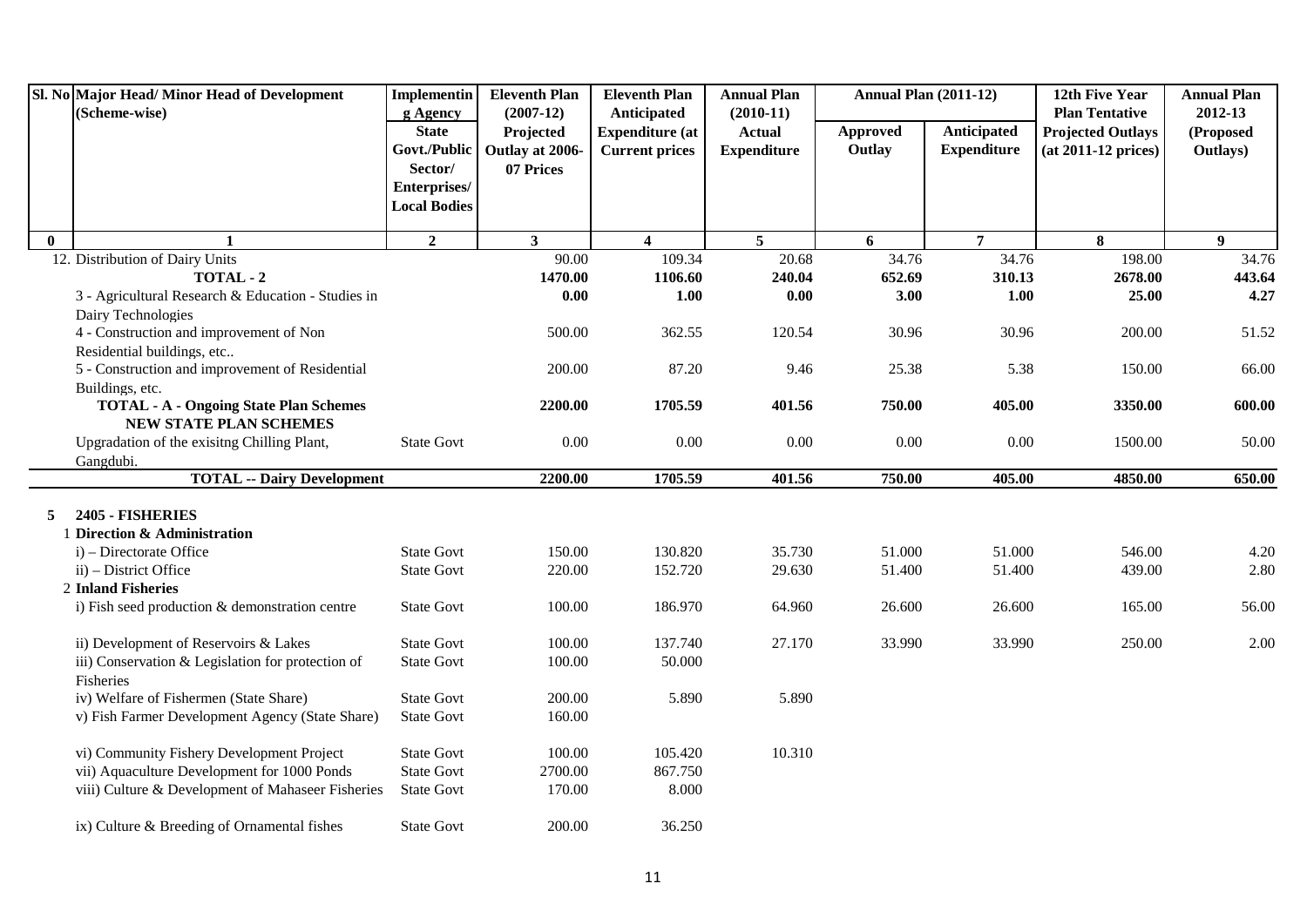|          | Sl. No Major Head/Minor Head of Development<br>(Scheme-wise)                     | Implementin<br>g Agency                 | <b>Eleventh Plan</b><br>$(2007-12)$                      | <b>Eleventh Plan</b><br>Anticipated             | <b>Annual Plan</b><br>$(2010-11)$   | <b>Annual Plan (2011-12)</b> |                                   | 12th Five Year<br><b>Plan Tentative</b>           | <b>Annual Plan</b><br>2012-13 |
|----------|----------------------------------------------------------------------------------|-----------------------------------------|----------------------------------------------------------|-------------------------------------------------|-------------------------------------|------------------------------|-----------------------------------|---------------------------------------------------|-------------------------------|
|          |                                                                                  | <b>State</b><br>Sector/<br>Enterprises/ | Projected<br>Govt./Public   Outlay at 2006-<br>07 Prices | <b>Expenditure</b> (at<br><b>Current prices</b> | <b>Actual</b><br><b>Expenditure</b> | <b>Approved</b><br>Outlay    | Anticipated<br><b>Expenditure</b> | <b>Projected Outlays</b><br>$(at 2011-12 prices)$ | (Proposed<br>Outlays)         |
|          |                                                                                  | <b>Local Bodies</b>                     |                                                          |                                                 |                                     |                              |                                   |                                                   |                               |
| $\bf{0}$ | $\mathbf{1}$                                                                     | $\mathbf{2}$                            | $\mathbf{3}$                                             | $\overline{4}$                                  | 5 <sup>5</sup>                      | 6                            | $\overline{7}$                    | 8                                                 | 9                             |
|          | x) Establishment of fish seed production centre for                              | <b>State Govt</b>                       |                                                          | 12.000                                          |                                     |                              |                                   |                                                   |                               |
|          | private pisciculturist.<br>xi) Development of Marshy/Swampy areas/Bheels         | <b>State Govt</b>                       |                                                          |                                                 |                                     |                              |                                   |                                                   |                               |
|          | xii) State Aquaculture Mission<br>3 Processing, Preservation & Marketing         | <b>State Govt</b>                       |                                                          |                                                 |                                     | 500.000                      |                                   | 50000.00                                          | 1000.00                       |
|          | Marketing & transport of fish and fish seed                                      | <b>State Govt</b>                       | 100.00                                                   | 57.020                                          | 9.990                               | 10.000                       | 10.000                            |                                                   |                               |
|          | 4 Extension                                                                      | <b>State Govt</b>                       | 75.00                                                    | 57.630                                          | 8.780                               | 4.000                        | 4.000                             |                                                   |                               |
|          | 5 Agril Research & Education - Fish seed                                         | <b>State Govt</b>                       | 25.00                                                    | 15.490                                          | 2.000                               | 2.000                        | 2.000                             |                                                   |                               |
|          | Production, Demonstration-cum-Research Centre                                    |                                         |                                                          |                                                 |                                     |                              |                                   |                                                   |                               |
|          | 6 Upgradation & modernisation of Umsning $\&$<br>Gasuapara Fishseed Farm (RKVY). |                                         |                                                          | 99.000                                          |                                     |                              |                                   |                                                   |                               |
|          | 7 Value Chain Management under SPA                                               |                                         |                                                          | 500.000                                         | 500.000                             |                              |                                   |                                                   |                               |
|          | 8 Construction & Maintenance of Departmental<br><b>Residential Building</b>      | <b>State Govt</b>                       | 50.00                                                    | 19.120                                          | 9.330                               |                              |                                   | 100.00                                            | 10.00                         |
|          | 9 Construction & Maintenance of Departmental Non                                 | <b>State Govt</b>                       | 50.00                                                    | 139.930                                         |                                     | 121.010                      | 121.010                           | 1400.00                                           | 200.00                        |
|          | - Residential Building<br><b>TOTAL - FISHERIES</b>                               |                                         | 4500.00                                                  | 2581.75                                         | 703.79                              | 800.00                       | 300.00                            | 52900.00                                          | 1275.00                       |
|          |                                                                                  |                                         |                                                          |                                                 |                                     |                              |                                   |                                                   |                               |
| 6        | <b>FOOD STORAGE &amp; WAREHOUSING:</b>                                           |                                         |                                                          |                                                 |                                     |                              |                                   |                                                   |                               |
|          | (a) Share Capital Contribution to Meghalaya State                                | Public Sector                           | 450.00                                                   | 70.00                                           | 20.00                               |                              |                                   |                                                   |                               |
|          | Warehousing Corporation.                                                         |                                         |                                                          |                                                 |                                     |                              |                                   |                                                   |                               |
|          | (b) Construction of Warehouses of the Meghalaya                                  |                                         |                                                          | 115.00                                          | 0.00                                | 115.00                       | 115.00                            | 1010.00                                           | 85.00                         |
|          | <b>State Warehousing Corporation:</b>                                            |                                         |                                                          |                                                 |                                     |                              |                                   |                                                   |                               |
|          | (c) Financial Assistance to Meghalaya State                                      | Public Sector                           |                                                          | 5.00                                            |                                     | 5.00                         | 5.00                              | 190.00                                            | 45.00                         |
|          | warehousing Corporation.<br><b>TOTAL: FOOD STORAGE &amp;</b>                     |                                         | 450.00                                                   | 190.00                                          | 20.00                               | 120.00                       | 120.00                            | 1200.00                                           | 130.00                        |
|          | <b>WAREHOUSING</b>                                                               |                                         |                                                          |                                                 |                                     |                              |                                   |                                                   |                               |
|          | Agril. Research and Education                                                    | State Govt.                             | 500.00                                                   | 350.04                                          | 68.70                               | 100.00                       | 100.00                            | 1500.00                                           | 115.00                        |
| 8        | Agriculture financial Institution.                                               | State Govt.                             | 100.00                                                   | 73.00                                           | 15.00                               | 25.00                        | 25.00                             | 200.00                                            | 30.00                         |
| 9        | Agriculture Marketing & Quality Control.                                         | State Govt.                             | 1250.00                                                  | 1760.75                                         | 204.19                              | 700.00                       | 700.00                            | 6000.00                                           | 800.00                        |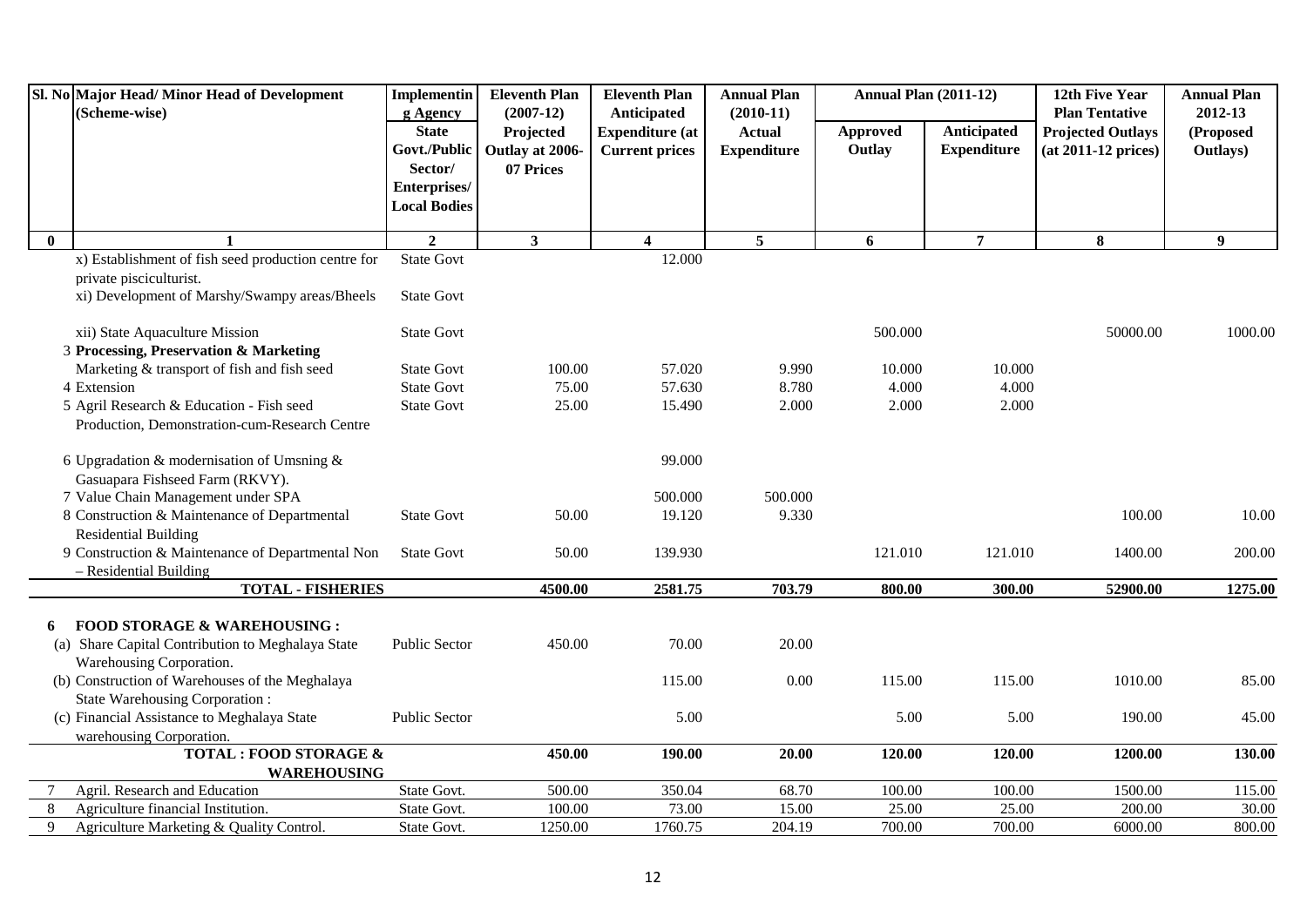|          | Sl. No Major Head/ Minor Head of Development<br>(Scheme-wise)                                | <b>Implementin</b><br>g Agency                                                 | <b>Eleventh Plan</b><br>$(2007-12)$       | <b>Eleventh Plan</b><br>Anticipated             | <b>Annual Plan</b><br>$(2010-11)$   | <b>Annual Plan (2011-12)</b> |                                   | 12th Five Year<br><b>Plan Tentative</b>           | <b>Annual Plan</b><br>2012-13 |
|----------|----------------------------------------------------------------------------------------------|--------------------------------------------------------------------------------|-------------------------------------------|-------------------------------------------------|-------------------------------------|------------------------------|-----------------------------------|---------------------------------------------------|-------------------------------|
|          |                                                                                              | <b>State</b><br>Govt./Public<br>Sector/<br>Enterprises/<br><b>Local Bodies</b> | Projected<br>Outlay at 2006-<br>07 Prices | <b>Expenditure (at</b><br><b>Current prices</b> | <b>Actual</b><br><b>Expenditure</b> | Approved<br>Outlay           | Anticipated<br><b>Expenditure</b> | <b>Projected Outlays</b><br>$(at 2011-12 prices)$ | (Proposed<br>Outlays)         |
| $\bf{0}$ | $\mathbf{1}$                                                                                 | $\overline{2}$                                                                 | 3                                         | $\boldsymbol{4}$                                | 5 <sup>5</sup>                      | 6                            | $\overline{7}$                    | 8                                                 | 9 <sup>°</sup>                |
| 10       | <b>CO-OPERATION:</b>                                                                         |                                                                                |                                           |                                                 |                                     |                              |                                   |                                                   |                               |
| Ι.       | Direction & Administration:                                                                  |                                                                                |                                           |                                                 |                                     |                              |                                   |                                                   |                               |
|          | (a) District Organization.                                                                   | <b>State</b>                                                                   | 450.00                                    | 922.04                                          | 228.47                              | 251.80                       | 301.80                            | 1260.00                                           | 251.80                        |
|          |                                                                                              | Government.                                                                    |                                           |                                                 |                                     |                              |                                   |                                                   |                               |
|          | (b) Head Quarter Organization.                                                               | <b>State</b>                                                                   | 70.00                                     | 136.43                                          | 31.93                               | 37.60                        | 62.60                             | 190.00                                            | 37.60                         |
|          |                                                                                              | Government.                                                                    |                                           |                                                 |                                     |                              |                                   |                                                   |                               |
|          | (c) Technical & Promotional Cell in the Head Quarter.                                        | Co-operative                                                                   | 10.00                                     |                                                 |                                     |                              |                                   | 30.00                                             |                               |
|          |                                                                                              | Societies.                                                                     |                                           |                                                 |                                     |                              |                                   |                                                   |                               |
|          | (d) Setting up of Monitoring Cell in the Head Quarter.                                       | Co-operative                                                                   |                                           |                                                 |                                     |                              |                                   |                                                   |                               |
|          | (e) Purchase of Departmental Vehicle.                                                        | Societies.<br><b>State</b>                                                     | 20.00                                     | 32.30                                           | 13.30                               | 13.50                        | 13.50                             | 70.00                                             | 13.50                         |
|          |                                                                                              | Government.                                                                    |                                           |                                                 |                                     |                              |                                   |                                                   |                               |
|          | (f) Computerization / Information Technology.                                                | <b>State</b>                                                                   | 15.00                                     | 34.66                                           | 3.94                                | 5.00                         | 5.00                              | 30.00                                             | 6.00                          |
|          |                                                                                              | Government.                                                                    |                                           |                                                 |                                     |                              |                                   |                                                   |                               |
|          | Total - $I$ :-                                                                               |                                                                                | 565.00                                    | 1125.43                                         | 277.64                              | 307.90                       | 382.90                            | 1580.00                                           | 308.90                        |
|          | <b>II</b> Training:                                                                          |                                                                                |                                           |                                                 |                                     |                              |                                   |                                                   |                               |
|          | (a) Training of Departmental Officers.                                                       | <b>State</b>                                                                   | 70.00                                     | 16.95                                           | 3.00                                | 3.00                         | 3.00                              | 100.00                                            | 3.00                          |
|          |                                                                                              | Government.                                                                    |                                           |                                                 |                                     |                              |                                   |                                                   |                               |
|          | (b) Establishment of Cooperative Training Institute                                          | <b>State</b>                                                                   |                                           | 6.74                                            | 4.74                                | 2.00                         | 2.00                              | 25.00                                             | 2.00                          |
|          | office.                                                                                      | Government.                                                                    |                                           |                                                 |                                     |                              |                                   |                                                   |                               |
|          | $Total - II$ :-                                                                              |                                                                                | 70.00                                     | 23.69                                           | 7.74                                | 5.00                         | 5.00                              | 125.00                                            | 5.00                          |
|          | <b>III.</b> Research & Evaluation:<br>(a) Payment of consultancy fees / professional charges | Co-operative                                                                   | 11.50                                     | 1.00                                            |                                     | 1.00                         | 1.00                              | 20.00                                             | 5.00                          |
|          | for taking up of study of functioning of                                                     | Societies.                                                                     |                                           |                                                 |                                     |                              |                                   |                                                   |                               |
|          | Cooperatives.                                                                                |                                                                                |                                           |                                                 |                                     |                              |                                   |                                                   |                               |
|          | Total - III :-                                                                               |                                                                                | 11.50                                     | 1.00                                            | 0.00                                | 1.00                         | 1.00                              | 20.00                                             | 5.00                          |
|          |                                                                                              |                                                                                |                                           |                                                 |                                     |                              |                                   |                                                   |                               |

**IV Information & Publicity:**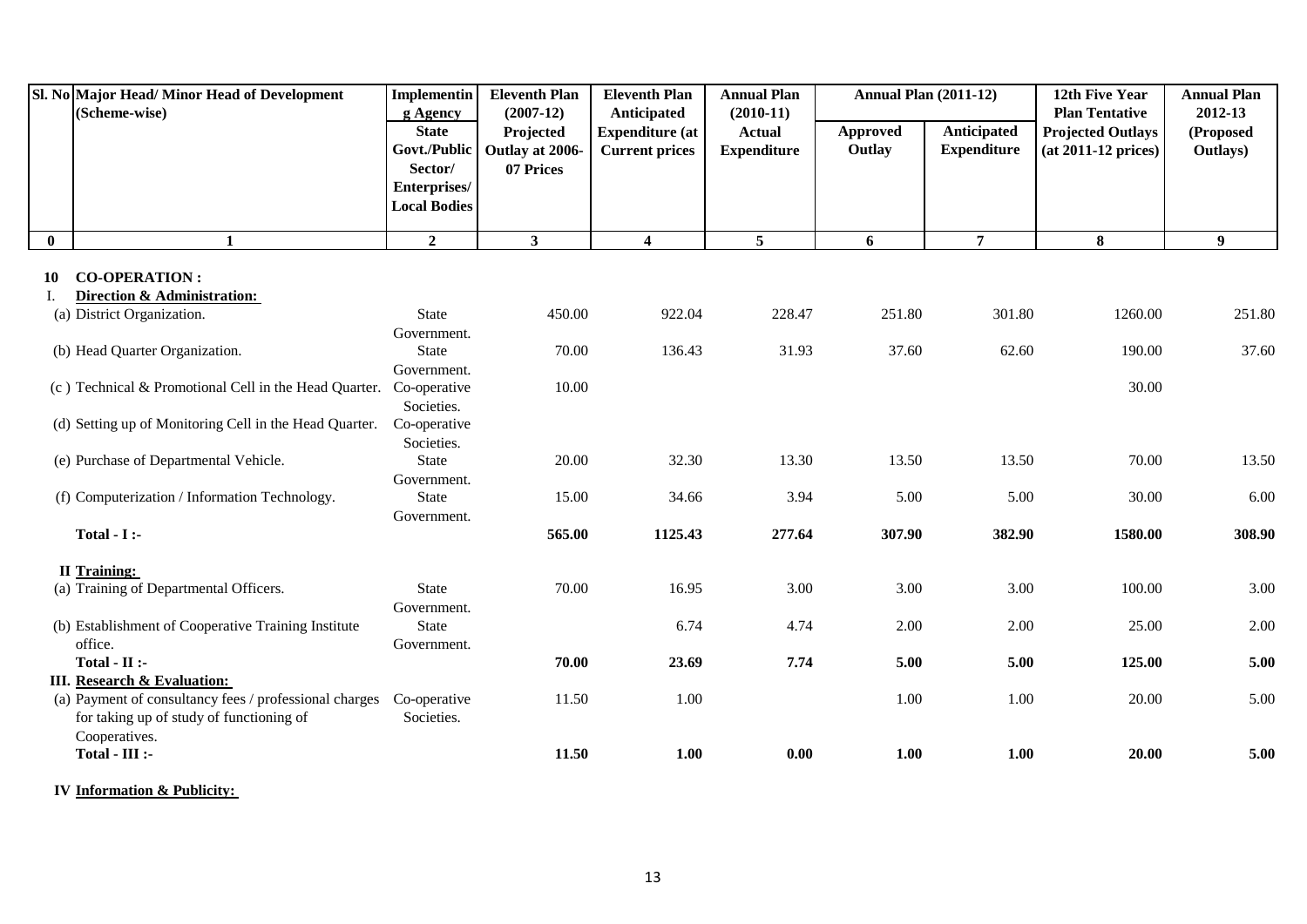|          | Sl. No Major Head/Minor Head of Development<br>(Scheme-wise)         | Implementin<br>g Agency    | <b>Eleventh Plan</b><br>$(2007-12)$ | <b>Eleventh Plan</b><br>Anticipated | <b>Annual Plan</b><br>$(2010-11)$ | <b>Annual Plan (2011-12)</b> |                    | 12th Five Year<br><b>Plan Tentative</b> | <b>Annual Plan</b><br>2012-13 |
|----------|----------------------------------------------------------------------|----------------------------|-------------------------------------|-------------------------------------|-----------------------------------|------------------------------|--------------------|-----------------------------------------|-------------------------------|
|          |                                                                      | <b>State</b>               | Projected                           | <b>Expenditure</b> (at              | <b>Actual</b>                     | Approved                     | Anticipated        | <b>Projected Outlays</b>                | (Proposed                     |
|          |                                                                      | Govt./Public               | Outlay at 2006-                     | <b>Current prices</b>               | <b>Expenditure</b>                | Outlay                       | <b>Expenditure</b> | (at 2011-12 prices)                     | Outlays)                      |
|          |                                                                      | Sector/                    | 07 Prices                           |                                     |                                   |                              |                    |                                         |                               |
|          |                                                                      | Enterprises/               |                                     |                                     |                                   |                              |                    |                                         |                               |
|          |                                                                      | <b>Local Bodies</b>        |                                     |                                     |                                   |                              |                    |                                         |                               |
| $\bf{0}$ |                                                                      | $\overline{2}$             | 3 <sup>1</sup>                      | $\overline{\mathbf{4}}$             | 5                                 | 6                            | $\overline{7}$     | 8                                       | 9 <sup>°</sup>                |
|          | (a) Propagation about utility of Cooperative Movement                | <b>State</b>               | 25.00                               | 16.62                               | 3.00                              | $\overline{3.00}$            | 3.00               | 50.00                                   | 3.00                          |
|          | througth Media Publicity and Advertisement.                          | Government.                |                                     |                                     |                                   |                              |                    |                                         |                               |
|          | (b) Motivational Programme.                                          | <b>State</b>               | 15.00                               | 10.50                               | 2.00                              | 3.00                         | 3.00               | 30.00                                   | 5.60                          |
|          |                                                                      | Government.                |                                     |                                     |                                   |                              |                    |                                         |                               |
|          | Total - $IV:$                                                        |                            | 40.00                               | 27.12                               | 5.00                              | 6.00                         | 6.00               | 80.00                                   | 8.60                          |
|          | <b>V Assistance to Multipurpose Rural Cooperatives:</b>              |                            |                                     |                                     |                                   |                              |                    |                                         |                               |
|          | (a) Assistance to Primary Agricultural Cooperative                   |                            |                                     |                                     |                                   |                              |                    |                                         |                               |
|          | Societies:                                                           |                            |                                     |                                     |                                   |                              |                    |                                         |                               |
|          | (i) Share Capital Contribution.                                      | Co-operative<br>Societies. | 50.00                               | 125.00                              | 20.00                             | 40.00                        | 40.00              | 250.00                                  | 40.00                         |
|          | (ii) Assistance for staff.                                           | Co-operative<br>Societies. | 20.00                               | 33.97                               | 5.00                              | 5.00                         | 5.00               | 75.00                                   | 5.00                          |
|          | (b) Assistance to Multipurpose Village                               |                            |                                     |                                     |                                   |                              |                    |                                         |                               |
|          | <b>Cooperatives:</b>                                                 |                            |                                     |                                     |                                   |                              |                    |                                         |                               |
|          | (i) Subsidy.                                                         | Co-operative<br>Societies. | 8.00                                | 25.00                               | 5.00                              | 5.00                         | 5.00               | 50.00                                   | 5.00                          |
|          | (ii) Share Capital.                                                  | Co-operative               | 65.00                               | 235.00                              | 40.00                             | 75.00                        | 75.00              | 500.00                                  | 150.00                        |
|          |                                                                      | Societies.                 |                                     |                                     |                                   |                              |                    |                                         |                               |
|          | Total - $V$ :-                                                       |                            | 143.00                              | 418.97                              | 70.00                             | 125.00                       | 125.00             | 875.00                                  | 200.00                        |
|          | VI. Assistance to Credit Cooperatives:                               |                            |                                     |                                     |                                   |                              |                    |                                         |                               |
|          | (a) Assistance to State Cooperative Bank:                            |                            |                                     |                                     |                                   |                              |                    |                                         |                               |
|          | (i) Share Capital Contribution.                                      | Co-operative<br>Societies. | 40.00                               |                                     |                                   |                              |                    |                                         |                               |
|          | (ii) Assistance for staff of new branches.                           | Co-operative<br>Societies. | 40.00                               | 30.00                               |                                   | 15.00                        | 15.00              | 45.00                                   |                               |
|          | (iii) Interest subsidy for financing agricultural                    | Co-operative               | 15.00                               |                                     |                                   |                              |                    |                                         |                               |
|          | operations of small / marginal farmers at lower rate<br>of interest. | Societies.                 |                                     |                                     |                                   |                              |                    |                                         |                               |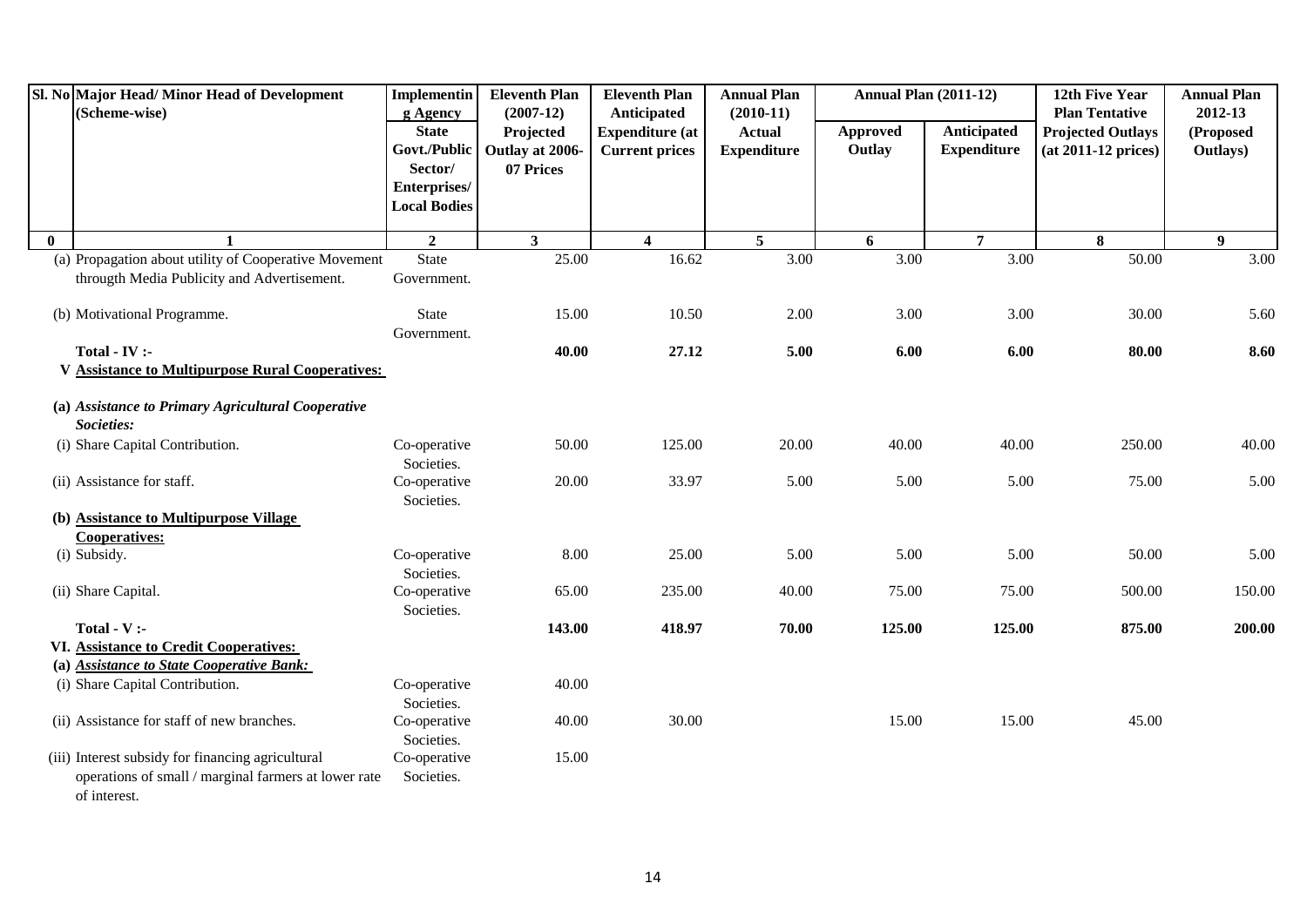|          | Sl. No Major Head/Minor Head of Development<br>(Scheme-wise)                                                                     | <b>Implementin</b><br>g Agency          | <b>Eleventh Plan</b><br>$(2007-12)$       | <b>Eleventh Plan</b><br>Anticipated             | <b>Annual Plan</b><br>$(2010-11)$   | <b>Annual Plan (2011-12)</b> |                                   | 12th Five Year<br><b>Plan Tentative</b>           | <b>Annual Plan</b><br>2012-13 |
|----------|----------------------------------------------------------------------------------------------------------------------------------|-----------------------------------------|-------------------------------------------|-------------------------------------------------|-------------------------------------|------------------------------|-----------------------------------|---------------------------------------------------|-------------------------------|
|          |                                                                                                                                  | <b>State</b><br>Govt./Public<br>Sector/ | Projected<br>Outlay at 2006-<br>07 Prices | <b>Expenditure</b> (at<br><b>Current prices</b> | <b>Actual</b><br><b>Expenditure</b> | <b>Approved</b><br>Outlay    | Anticipated<br><b>Expenditure</b> | <b>Projected Outlays</b><br>$(at 2011-12 prices)$ | (Proposed<br>Outlays)         |
|          |                                                                                                                                  | Enterprises/<br><b>Local Bodies</b>     |                                           |                                                 |                                     |                              |                                   |                                                   |                               |
| $\bf{0}$ |                                                                                                                                  | $\overline{2}$                          | 3 <sup>1</sup>                            | $\overline{\mathbf{4}}$                         | 5                                   | 6                            | $\overline{7}$                    | 8                                                 | 9                             |
|          | (iv) Non-overdue cover assistance.                                                                                               | Co-operative<br>Societies.              | 25.00                                     |                                                 |                                     |                              |                                   |                                                   |                               |
|          | (v) Assistance for training and promotional works.                                                                               | Co-operative<br>Societies.              | 5.00                                      |                                                 |                                     |                              |                                   |                                                   |                               |
|          | (vi) Assistance for cleansing of balance sheet.                                                                                  | Co-operative<br>Societies.              | 10.00                                     |                                                 |                                     |                              |                                   |                                                   |                               |
|          | (b) Assistance to Cooperative Urban Bank:                                                                                        |                                         |                                           |                                                 |                                     |                              |                                   |                                                   |                               |
|          | (i) Share Capital Contribution.                                                                                                  | Co-operative<br>Societies.              | 125.00                                    | 94.37                                           | 14.00                               | 15.00                        | 15.00                             | 150.00                                            | 3.00                          |
|          | (ii) Assistance for staff.                                                                                                       | Co-operative<br>Societies.              | 25.00                                     | 16.00                                           | 2.00                                | 2.00                         | 2.00                              | 50.00                                             | 2.00                          |
|          | (iii) Assistance for cleansing of balance sheet.                                                                                 | Co-operative<br>Societies.              | 10.00                                     |                                                 |                                     |                              |                                   | 15.00                                             |                               |
|          | (c) Contribution towards maintenance of Cadre<br>Secretaries:                                                                    |                                         |                                           |                                                 |                                     |                              |                                   |                                                   |                               |
|          | (i) Salary.                                                                                                                      | Co-operative<br>Societies.              | 30.00                                     |                                                 |                                     |                              |                                   |                                                   |                               |
|          | (d) Assistance to Thrift & Mutual Benefit Fund<br>Cooperatives.                                                                  | Co-operative<br>Societies.              |                                           | 5.00                                            |                                     | 5.00                         | 5.00                              | 30.00                                             | 5.00                          |
|          | (e) Assistance for revival and restructuring of credit<br>structure in the State.                                                | Co-operative<br>Societies.              | 2230.00                                   | 120.00                                          |                                     | 120.00                       | 120.00                            |                                                   |                               |
|          | (f) Subsidy towards maintenance of Secretaries of<br>PACS under Revival Package.                                                 | Co-operative<br>Societies.              |                                           | 3.00                                            |                                     | 3.00                         | 3.00                              | 25.00                                             | 3.00                          |
|          | Total - VI :-                                                                                                                    |                                         | 2555.00                                   | 268.37                                          | 16.00                               | 160.00                       | 160.00                            | 315.00                                            | 13.00                         |
|          | <b>VII Assistance to other Cooperatives:</b><br>(a) Assistance to State Cooperative Marketing &<br><b>Consumers' Federation:</b> |                                         |                                           |                                                 |                                     |                              |                                   |                                                   |                               |
|          | (i) Managerial Subsidy.                                                                                                          |                                         | 130.00                                    | 60.00                                           | 10.00                               | 10.00                        | 10.00                             | 175.00                                            | 10.00                         |
|          | (ii) Share Capital Contribution.                                                                                                 |                                         | 175.00                                    | 311.63                                          | 50.00                               | 95.00                        | 95.00                             | 350.00                                            | 30.00                         |
|          | (iii) Rehabilitation package to MECOFED including<br>Voluntary Retirement Scheme.                                                | Co-operative<br>Societies.              | 50.00                                     |                                                 |                                     |                              |                                   |                                                   |                               |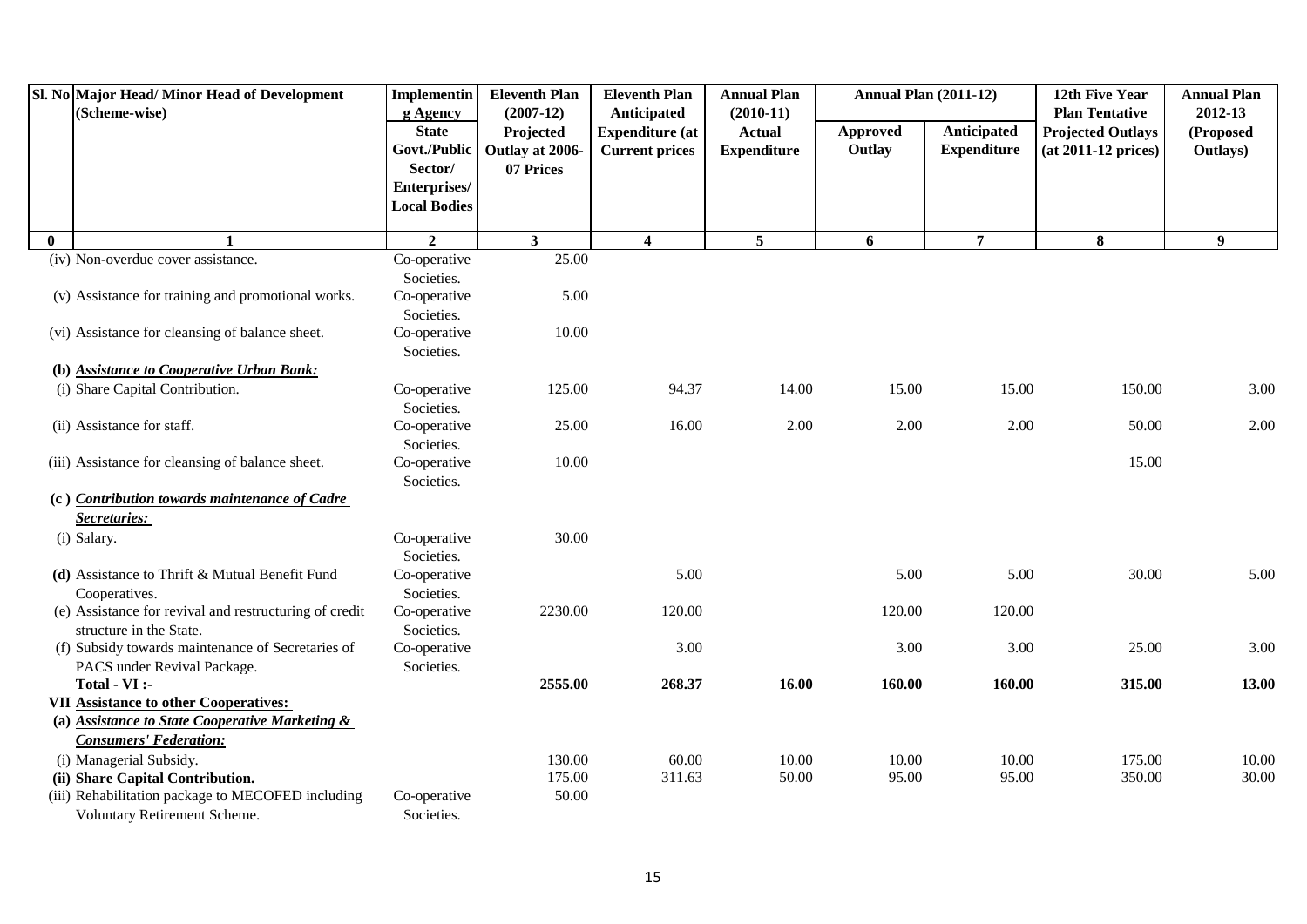|              | Sl. No Major Head/ Minor Head of Development<br>(Scheme-wise)                      | <b>Implementin</b><br>g Agency                 | <b>Eleventh Plan</b><br>$(2007-12)$ | <b>Eleventh Plan</b><br>Anticipated             | <b>Annual Plan</b><br>$(2010-11)$   | <b>Annual Plan (2011-12)</b> |                                   | 12th Five Year<br><b>Plan Tentative</b>         | <b>Annual Plan</b><br>2012-13 |
|--------------|------------------------------------------------------------------------------------|------------------------------------------------|-------------------------------------|-------------------------------------------------|-------------------------------------|------------------------------|-----------------------------------|-------------------------------------------------|-------------------------------|
|              |                                                                                    | <b>State</b><br>Govt./Public                   | Projected<br>Outlay at 2006-        | <b>Expenditure (at</b><br><b>Current prices</b> | <b>Actual</b><br><b>Expenditure</b> | Approved<br>Outlay           | Anticipated<br><b>Expenditure</b> | <b>Projected Outlays</b><br>(at 2011-12 prices) | (Proposed<br>Outlays)         |
|              |                                                                                    | Sector/<br>Enterprises/<br><b>Local Bodies</b> | 07 Prices                           |                                                 |                                     |                              |                                   |                                                 |                               |
| $\mathbf{0}$ |                                                                                    | $\overline{2}$                                 | $\mathbf{3}$                        | $\overline{\mathbf{4}}$                         | $\overline{5}$                      | 6                            | $\overline{7}$                    | 8                                               | 9                             |
|              | 1 Working Capital Loan for marketing and consumer Co-operative                     |                                                |                                     |                                                 |                                     |                              |                                   |                                                 |                               |
|              | business.                                                                          | Societies.                                     |                                     |                                                 |                                     |                              |                                   |                                                 |                               |
|              | 2 Assistance for debt servicing.                                                   | Co-operative                                   | 130.00                              | 61.00                                           | 3.00                                | 23.00                        | 23.00                             | 165.00                                          | 20.00                         |
|              |                                                                                    | Societies.                                     |                                     |                                                 |                                     |                              |                                   |                                                 |                               |
|              | 3 Special assistance for strengthening forward and                                 | Co-operative                                   | 5.00                                |                                                 |                                     |                              |                                   |                                                 |                               |
|              | backward linkages for marketing.                                                   | Societies.                                     |                                     |                                                 |                                     |                              |                                   |                                                 |                               |
|              | 4 Training.                                                                        | Co-operative                                   | 5.00                                |                                                 |                                     |                              |                                   | 10.00                                           |                               |
|              |                                                                                    | Societies.                                     |                                     |                                                 |                                     |                              |                                   |                                                 |                               |
|              | (b) Assistance to Primary Marketing Cooperative                                    |                                                |                                     |                                                 |                                     |                              |                                   |                                                 |                               |
|              | (Sub-Area Marketing Cooperatives):                                                 |                                                |                                     |                                                 |                                     |                              |                                   |                                                 |                               |
|              | (i) Share Capital Contribution.                                                    | Co-operative<br>Societies.                     | 80.00                               | 91.00                                           | 14.00                               | 30.00                        | 30.00                             | 250.00                                          | 50.00                         |
|              | (ii) Special assistance for making tie-up with State                               | Co-operative                                   | 5.00                                |                                                 |                                     |                              |                                   |                                                 |                               |
|              | Marketing Federation.                                                              | Societies.                                     |                                     |                                                 |                                     |                              |                                   |                                                 |                               |
|              | (c) Assistance to Consumer Cooperatives:                                           |                                                |                                     |                                                 |                                     |                              |                                   |                                                 |                               |
|              | (i) Share Capital Contribution to Primary                                          | Co-operative                                   | 75.00                               | 75.00                                           | 14.00                               | 15.00                        | 15.00                             | 250.00                                          | 15.00                         |
|              | Cooperatives.                                                                      | Societies.                                     |                                     |                                                 |                                     |                              |                                   |                                                 |                               |
|              | (ii) Assistance for staff.                                                         | Co-operative                                   | 15.00                               | 9.00                                            | 1.50                                | 1.50                         | 1.50                              | 30.00                                           | 1.50                          |
|              |                                                                                    | Societies.                                     |                                     |                                                 |                                     |                              |                                   |                                                 |                               |
|              | (iii) Grant as incentive for incremental business and                              | Co-operative                                   | 5.00                                |                                                 |                                     |                              |                                   | 15.00                                           |                               |
|              | improve profitability to Primary Consumer.                                         | Societies.                                     |                                     |                                                 |                                     |                              |                                   |                                                 |                               |
|              | (d) Establishment of Regional Distribution Centre:                                 |                                                |                                     |                                                 |                                     |                              |                                   |                                                 |                               |
|              |                                                                                    |                                                |                                     |                                                 |                                     |                              |                                   |                                                 |                               |
|              | (e) Opening of small Counter Retail Outlet:                                        |                                                |                                     |                                                 |                                     |                              |                                   |                                                 |                               |
|              | (f) Share Capital Contribution to Wholesale Consumer Co-operative                  |                                                | 30.00                               | 10.00                                           | 1.00                                | 2.00                         | 2.00                              | 50.00                                           | 2.00                          |
|              | Store.                                                                             | Societies.                                     |                                     |                                                 |                                     |                              |                                   |                                                 |                               |
|              | (g) Assistance for staff to Wholesale Consumer Stores.                             | Co-operative                                   | 15.00                               | 4.25                                            | 0.25                                | 1.00                         | 1.00                              | 20.00                                           | 1.00                          |
|              |                                                                                    | Societies.                                     |                                     |                                                 |                                     |                              |                                   |                                                 |                               |
|              | (h) Assistance to Garo Hills Cooperative Cotton<br><b>Ginning &amp; Oil Mills:</b> |                                                |                                     |                                                 |                                     |                              |                                   |                                                 |                               |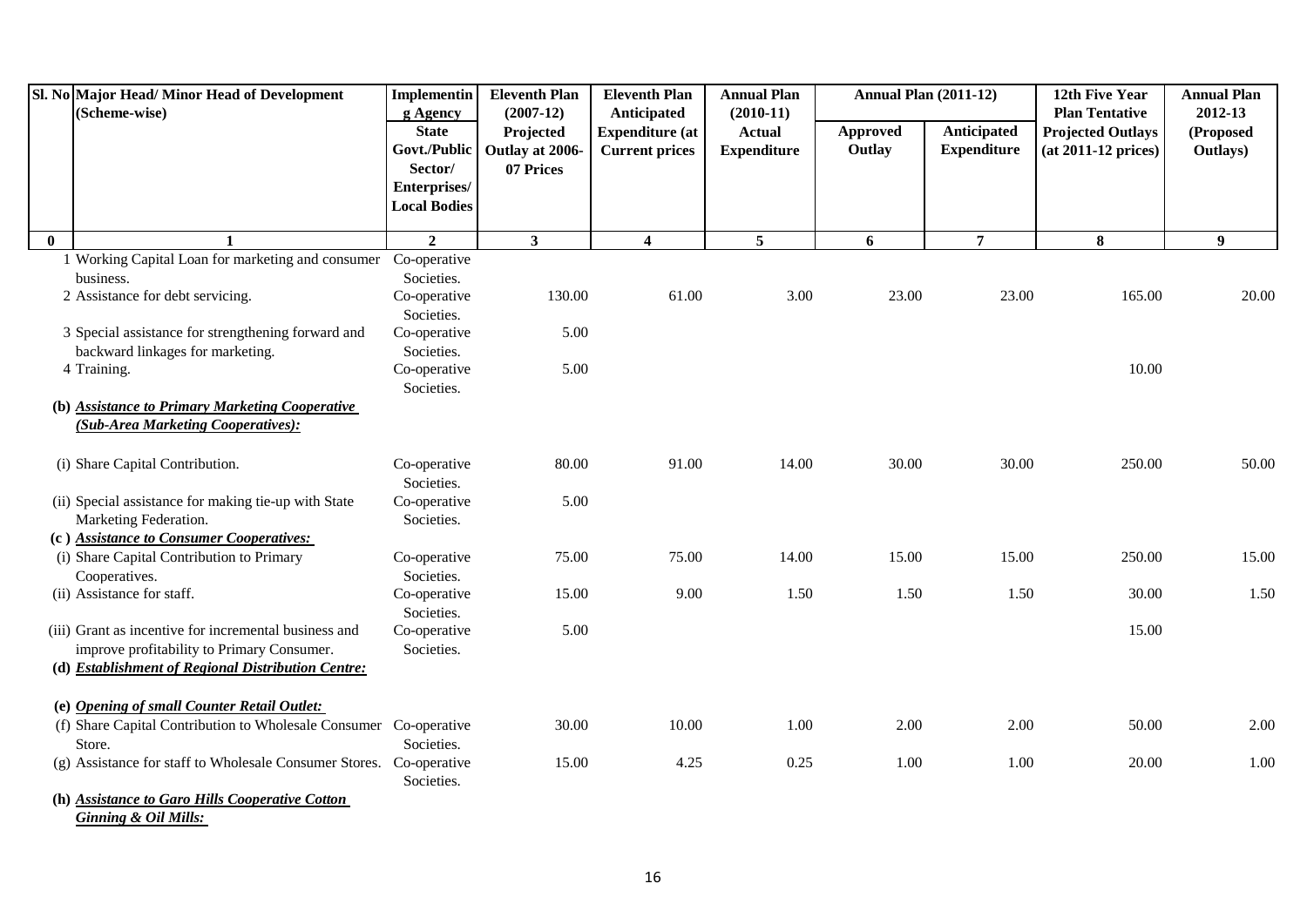| Sl. No Major Head/Minor Head of Development                      | <b>Implementin</b>         | <b>Eleventh Plan</b>     | <b>Eleventh Plan</b>                  | <b>Annual Plan</b>           | <b>Annual Plan (2011-12)</b> |                    | 12th Five Year                                    | <b>Annual Plan</b>   |
|------------------------------------------------------------------|----------------------------|--------------------------|---------------------------------------|------------------------------|------------------------------|--------------------|---------------------------------------------------|----------------------|
| (Scheme-wise)                                                    | g Agency<br><b>State</b>   | $(2007-12)$<br>Projected | Anticipated<br><b>Expenditure (at</b> | $(2010-11)$<br><b>Actual</b> | Approved                     | Anticipated        | <b>Plan Tentative</b><br><b>Projected Outlays</b> | 2012-13<br>(Proposed |
|                                                                  | Govt./Public               | Outlay at 2006-          | <b>Current prices</b>                 | <b>Expenditure</b>           | Outlay                       | <b>Expenditure</b> | (at 2011-12 prices)                               | Outlays)             |
|                                                                  | Sector/                    | 07 Prices                |                                       |                              |                              |                    |                                                   |                      |
|                                                                  | Enterprises/               |                          |                                       |                              |                              |                    |                                                   |                      |
|                                                                  | <b>Local Bodies</b>        |                          |                                       |                              |                              |                    |                                                   |                      |
| $\bf{0}$<br>$\mathbf{1}$                                         | $\overline{2}$             | 3 <sup>1</sup>           | $\overline{\mathbf{4}}$               | $5\overline{5}$              | 6                            | $\overline{7}$     | 8                                                 | 9                    |
| (i) Share Capital for development of infrastructure              | Co-operative               | 120.00                   | 50.00                                 | 10.00                        | 10.00                        | 10.00              | 200.00                                            | 12.00                |
| of Ginning Mill.                                                 | Societies.                 |                          |                                       |                              |                              |                    |                                                   |                      |
| (ii) Managerial Subsidy.                                         | Co-operative               | 30.00                    | 10.00                                 | 2.00                         | 2.00                         | 2.00               | 50.00                                             | 2.00                 |
|                                                                  | Societies.                 |                          |                                       |                              |                              |                    |                                                   |                      |
| (iii) Margin Money Assistance.                                   | Co-operative               | 10.00                    |                                       |                              |                              |                    |                                                   |                      |
|                                                                  | Societies.                 |                          |                                       |                              |                              |                    |                                                   |                      |
| (i) Share Capital Contribution to Processing                     | Co-operative               | 30.00                    | 27.00                                 |                              | 25.00                        | 25.00              | 250.00                                            | 25.00                |
| Cooperatives for Tea / Cashew-nut etc.                           | Societies.                 |                          |                                       |                              |                              |                    |                                                   |                      |
| (j) Share Capital Contribution to Livestock                      | Co-operative               | 50.00                    | 87.60                                 | 14.00                        | 33.60                        | 33.60              | 250.00                                            | 50.00                |
| Cooperatives.                                                    | Societies.                 |                          |                                       |                              |                              |                    |                                                   |                      |
| (k) Managerial Subsidy to the Meghalaya State                    | Co-operative               | 0.00                     | 16.01                                 | 10.01                        |                              |                    |                                                   |                      |
| Warehousing Corporation Ltd.                                     | Societies.                 |                          |                                       |                              |                              |                    |                                                   |                      |
| Total - VII :-                                                   |                            | 960.00                   | 812.49                                | 129.76                       | 248.10                       | 248.10             | 2065.00                                           | 218.50               |
| <b>VIII Other Expenditure:</b>                                   |                            |                          |                                       |                              |                              |                    |                                                   |                      |
| (a) Financial assistance to Apex Housing for                     |                            |                          |                                       |                              |                              |                    |                                                   |                      |
| <b>Cooperative Society Ltd.</b>                                  |                            |                          |                                       |                              |                              |                    |                                                   |                      |
| (i) Share Capital.                                               | Co-operative               | 50.00                    | 580.63                                | 73.00                        | 70.00                        | 385.00             | 400.00                                            | 10.00                |
|                                                                  | Societies.                 |                          |                                       |                              |                              |                    |                                                   |                      |
| (ii) Managerial Subsidy.                                         | Co-operative               | 20.00                    | 75.50                                 | 3.00                         | 44.00                        | 44.00              | 50.00                                             | 5.00                 |
|                                                                  | Societies.                 |                          |                                       |                              |                              |                    |                                                   |                      |
| (iii) Share Capital Contribution to Primary Housing Co-operative |                            |                          | 2.00                                  |                              |                              |                    | 20.00                                             | 3.00                 |
| Coop. Societies.                                                 | Societies.                 |                          |                                       |                              |                              |                    |                                                   |                      |
| (b) Assistance to Industrial Cooperatives:                       |                            |                          |                                       |                              |                              |                    |                                                   |                      |
| (i) Share Capital Contribution.                                  | Co-operative               | 40.00                    | 57.50                                 | 10.00                        | 15.00                        | 15.00              | 200.00                                            | 15.00                |
| (ii) Grant for raw materials.                                    | Societies.<br>Co-operative | 20.00                    | 8.00                                  | 1.50                         | 1.50                         | 1.50               | 50.00                                             | 1.50                 |
|                                                                  | Societies.                 |                          |                                       |                              |                              |                    |                                                   |                      |
| (c) Financial assistance to Meghalaya Apex                       |                            |                          |                                       |                              |                              |                    |                                                   |                      |
| <b>Handloom Weavers &amp; Handicraft Cooperative</b>             |                            |                          |                                       |                              |                              |                    |                                                   |                      |
| <b>Federations:</b>                                              |                            |                          |                                       |                              |                              |                    |                                                   |                      |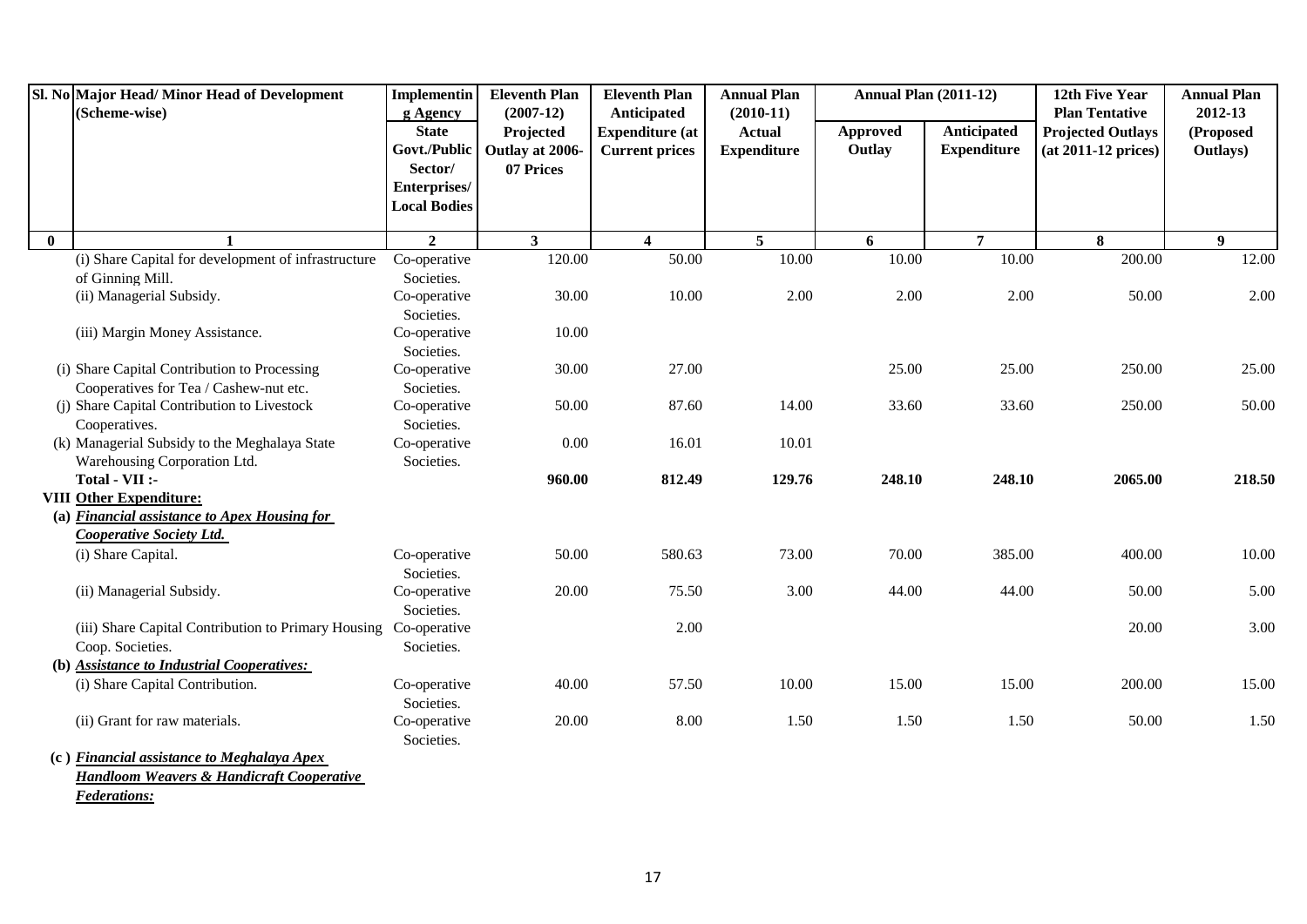|          | Sl. No Major Head/ Minor Head of Development<br>(Scheme-wise) | <b>Implementin</b><br>g Agency | <b>Eleventh Plan</b><br>$(2007-12)$ | <b>Eleventh Plan</b><br><b>Anticipated</b> | <b>Annual Plan</b><br>$(2010-11)$ | <b>Annual Plan (2011-12)</b> |                    | 12th Five Year<br><b>Plan Tentative</b> | <b>Annual Plan</b><br>2012-13 |
|----------|---------------------------------------------------------------|--------------------------------|-------------------------------------|--------------------------------------------|-----------------------------------|------------------------------|--------------------|-----------------------------------------|-------------------------------|
|          |                                                               | <b>State</b>                   | Projected                           | <b>Expenditure (at</b>                     | <b>Actual</b>                     | Approved                     | Anticipated        | <b>Projected Outlays</b>                | (Proposed                     |
|          |                                                               | Govt./Public                   | Outlay at 2006-                     | <b>Current prices</b>                      | <b>Expenditure</b>                | Outlay                       | <b>Expenditure</b> | $(at 2011-12 prices)$                   | Outlays)                      |
|          |                                                               | Sector/                        | 07 Prices                           |                                            |                                   |                              |                    |                                         |                               |
|          |                                                               | Enterprises/                   |                                     |                                            |                                   |                              |                    |                                         |                               |
|          |                                                               | <b>Local Bodies</b>            |                                     |                                            |                                   |                              |                    |                                         |                               |
| $\bf{0}$ | $\mathbf{1}$                                                  | $\overline{2}$                 | $\mathbf{3}$                        | $\overline{\mathbf{4}}$                    | $5\overline{)}$                   | 6                            | $\overline{7}$     | 8                                       | 9                             |
|          | (i) Share Capital Contribution.                               | Co-operative                   | 30.00                               | 67.00                                      | 12.00                             | 15.00                        | 15.00              | 150.00                                  | 27.00                         |
|          |                                                               | Societies.                     |                                     |                                            |                                   |                              |                    |                                         |                               |
|          | (ii) Assistance for setting up Weavers Service                | Co-operative                   | 20.00                               |                                            |                                   |                              |                    | 10.00                                   | 5.00                          |
|          | Centers.                                                      | Societies.                     |                                     |                                            |                                   |                              |                    |                                         |                               |
|          | (iii) Managerial Subsidy to MEGHALOOM.                        | Co-operative<br>Societies.     | 10.00                               | 22.50                                      | 3.00                              | 3.00                         | 3.00               | 40.00                                   | 5.00                          |
|          | (d) Share Capital Contribution to Primary Handloom            | Co-operative                   | 40.00                               | 80.00                                      | 15.00                             | 15.00                        | 15.00              | 150.00                                  | 25.00                         |
|          | Weavers Cooperative Societies.                                | Societies.                     |                                     |                                            |                                   |                              |                    |                                         |                               |
|          |                                                               |                                |                                     |                                            |                                   |                              |                    |                                         |                               |
|          | (e) Assistance to Women Cooperatives:                         |                                |                                     |                                            |                                   |                              |                    |                                         |                               |
|          | (i) Share Capital for strengthening share capital             | Co-operative                   | 40.00                               | 78.00                                      | 15.00                             | 15.00                        | 15.00              | 150.00                                  | 20.00                         |
|          | base.                                                         | Societies.                     |                                     |                                            |                                   |                              |                    |                                         |                               |
|          | (ii) Managerial Subsidy.                                      | Co-operative<br>Societies.     | 20.00                               | 10.00                                      | 2.00                              | 2.00                         | 2.00               | 40.00                                   | 2.00                          |
|          | (f) Assistance to Milk Producers Cooperative Union            |                                |                                     |                                            |                                   |                              |                    |                                         |                               |
|          | / Primary Societies:                                          |                                |                                     |                                            |                                   |                              |                    |                                         |                               |
|          | (i) Share Capital Contribution.                               | Co-operative<br>Societies.     | 40.00                               | 67.00                                      | 12.00                             | 15.00                        | 15.00              | 250.00                                  | 30.00                         |
|          | (ii) Subsidy for cattle feed and medicines.                   | Co-operative                   | 20.00                               | 8.50                                       | 1.50                              | 1.50                         | 1.50               | 50.00                                   | 1.50                          |
|          |                                                               | Societies.                     |                                     |                                            |                                   |                              |                    |                                         |                               |
|          | (g) Share Capital Contribution to :-                          |                                |                                     |                                            |                                   |                              |                    |                                         |                               |
|          | (i) Transport Cooperatives.                                   | Co-operative<br>Societies.     | 50.00                               | 70.00                                      | 10.00                             | 30.00                        | 30.00              | 200.00                                  | 30.00                         |
|          | (ii) Fishery Cooperatives.                                    | Co-operative<br>Societies.     | 40.00                               | 75.00                                      | 10.00                             | 35.00                        | 35.00              | 350.00                                  | 50.00                         |
|          | (h) Construction and maintenance of Departmental              |                                | 45.00                               | 35.37                                      | 0.00                              | 30.00                        | 30.00              | 300.00                                  | 36.00                         |
|          | <b>Buildings:</b>                                             |                                |                                     |                                            |                                   |                              |                    |                                         |                               |
|          | (i) Assistance for construction of workshed by Apex /         | <b>State</b>                   | 10.00                               |                                            |                                   |                              |                    |                                         |                               |
|          | Primary Weavers Cooperative Societies.                        | Government.                    |                                     |                                            |                                   |                              |                    |                                         |                               |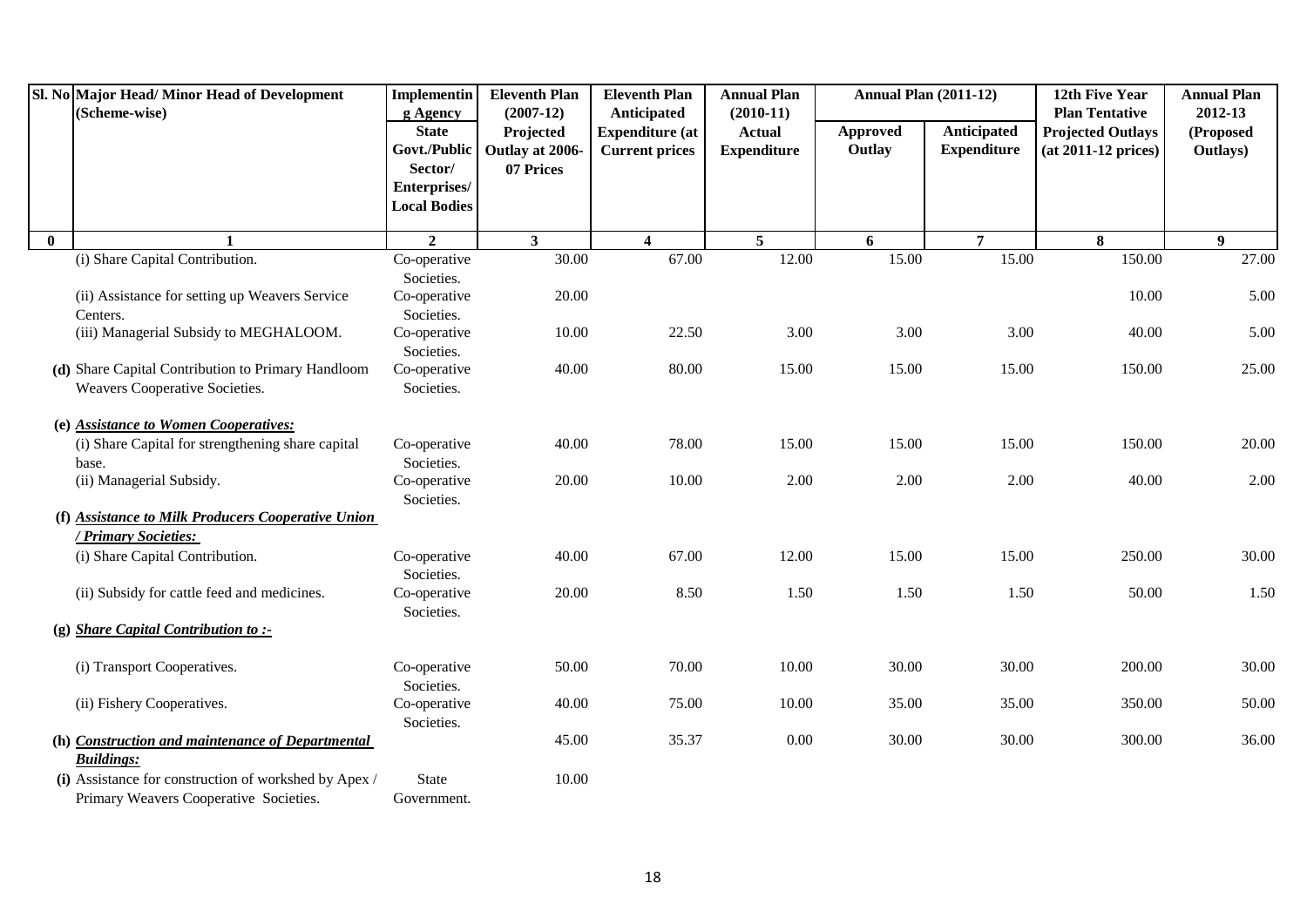|              | Sl. No Major Head/Minor Head of Development<br>(Scheme-wise)                                 | <b>Implementin</b>                                  | <b>Eleventh Plan</b><br>$(2007-12)$       | <b>Eleventh Plan</b>                                           | <b>Annual Plan</b><br>$(2010-11)$   | <b>Annual Plan (2011-12)</b> |                                   | 12th Five Year<br><b>Plan Tentative</b>           | <b>Annual Plan</b><br>2012-13 |
|--------------|----------------------------------------------------------------------------------------------|-----------------------------------------------------|-------------------------------------------|----------------------------------------------------------------|-------------------------------------|------------------------------|-----------------------------------|---------------------------------------------------|-------------------------------|
|              |                                                                                              | g Agency<br><b>State</b><br>Govt./Public<br>Sector/ | Projected<br>Outlay at 2006-<br>07 Prices | Anticipated<br><b>Expenditure (at</b><br><b>Current prices</b> | <b>Actual</b><br><b>Expenditure</b> | Approved<br>Outlay           | Anticipated<br><b>Expenditure</b> | <b>Projected Outlays</b><br>$(at 2011-12 prices)$ | (Proposed<br>Outlays)         |
|              |                                                                                              | Enterprises/<br><b>Local Bodies</b>                 |                                           |                                                                |                                     |                              |                                   |                                                   |                               |
| $\mathbf{0}$ | $\mathbf{1}$                                                                                 | $\overline{2}$                                      | $\mathbf{3}$                              | $\overline{\mathbf{4}}$                                        | $5\overline{)}$                     | 6                            | $\overline{7}$                    | 8                                                 | 9                             |
|              | (j) Assistance for staff of Fishery Cooperative                                              | State                                               | 10.00                                     |                                                                |                                     |                              |                                   | 75.00                                             |                               |
|              | Societies.                                                                                   | Government.                                         |                                           |                                                                |                                     |                              |                                   |                                                   |                               |
|              | (k) Up-gradation of standard of Administrative                                               | <b>State</b>                                        |                                           | 50.00                                                          |                                     | 50.00                        | 50.00                             |                                                   | 50.00                         |
|              | recommended by 13th Finance Commission Award Government.                                     |                                                     |                                           |                                                                |                                     |                              |                                   |                                                   |                               |
|              | for construction of Warehouses at Tura and                                                   |                                                     |                                           |                                                                |                                     |                              |                                   |                                                   |                               |
|              | Baghmara.                                                                                    |                                                     |                                           |                                                                |                                     |                              |                                   |                                                   |                               |
|              | Total - VIII :-                                                                              |                                                     | 505.00                                    | 1287.00                                                        | 168.00                              | 342.00                       | 657.00                            | 2485.00                                           | 316.00                        |
|              | IX Agricultural Credit Stabilization Fund -                                                  | <b>State</b>                                        | 20.50                                     |                                                                |                                     |                              |                                   | 25.00                                             |                               |
|              | Contribution to Credit Stabilization Fund.                                                   | Government.                                         |                                           |                                                                |                                     |                              |                                   |                                                   |                               |
|              | X Education:                                                                                 |                                                     |                                           |                                                                |                                     |                              |                                   |                                                   |                               |
|              | (a) Assistance to State Cooperative Union for                                                | Co-operative                                        | 100.00                                    | 126.12                                                         | 15.00                               | 49.00                        | 49.00                             | 250.00                                            | 20.00                         |
|              | undertaking Cooperative Education.                                                           | Societies.                                          |                                           |                                                                |                                     |                              |                                   |                                                   |                               |
|              | (b) Scheme for education of farmers members of                                               | Co-operative                                        | 10.00                                     | 1.00                                                           |                                     | 1.00                         | 1.00                              | 30.00                                             | 5.00                          |
|              | Cooperative Societies through exposure trips.                                                | Societies.                                          |                                           |                                                                |                                     |                              |                                   |                                                   |                               |
|              | (c) Contribution to Cooperative Development Fund.                                            | Co-operative                                        | 40.00                                     | 31.00                                                          | 3.00                                | 5.00                         | 5.00                              | 150.00                                            | 25.00                         |
|              |                                                                                              | Societies.                                          | 40.00                                     |                                                                |                                     |                              |                                   |                                                   |                               |
|              | (d) Rehabilitation package to Meghalaya State<br>Cooperative Union Ltd., including Voluntary | Co-operative<br>Societies.                          |                                           |                                                                |                                     |                              |                                   |                                                   |                               |
|              | Retirement Scheme.                                                                           |                                                     |                                           |                                                                |                                     |                              |                                   |                                                   |                               |
|              | (e) Contribution to the building fund of Cooperative                                         | Co-operative                                        | 40.00                                     |                                                                |                                     |                              |                                   |                                                   |                               |
|              | Training Institute.                                                                          | Societies.                                          |                                           |                                                                |                                     |                              |                                   |                                                   |                               |
|              | Total - $X$ :-                                                                               |                                                     | 230.00                                    | 158.12                                                         | 18.00                               | 55.00                        | 55.00                             | 430.00                                            | 50.00                         |
|              | <b>TOTAL - CO-OPERATION</b>                                                                  |                                                     | 5100.00                                   | 4122.19                                                        | 692.14                              | 1250.00                      | 1640.00                           | 8000.00                                           | 1125.00                       |
|              |                                                                                              |                                                     |                                           |                                                                |                                     |                              |                                   |                                                   |                               |
| 11           | <b>RKVY</b>                                                                                  | <b>State Govt</b>                                   | 0.00                                      | 9223.00                                                        | 4612.00                             | 1348.00                      | 1466.00                           | 30000.00                                          | 4500.00                       |
|              | <b>TOTAL I: AGRICULTURE &amp; ALLIED</b>                                                     |                                                     | 73522.00                                  | 84520.87                                                       | 27277.51                            | 25393.00                     | 25180.00                          | 290400.00                                         | 32005.00                      |
|              | <b>SERVICES</b>                                                                              |                                                     |                                           |                                                                |                                     |                              |                                   |                                                   |                               |
|              | <b>II RURAL DEVELOPMENT</b>                                                                  |                                                     |                                           |                                                                |                                     |                              |                                   |                                                   |                               |
| А.           | <b>Special Programme for Rural Developmen:</b>                                               |                                                     |                                           |                                                                |                                     |                              |                                   |                                                   |                               |
|              | 1 Swaranjayanti Gram Swarosgar Yojana (SGSY).                                                |                                                     | 5500.00                                   | 857.39                                                         | 102.96                              | 400.00                       | 80.00                             | 8200.00                                           | 445.00                        |
|              | 2 Research & Training in Rural Dev.(SIRD).                                                   |                                                     | 450.00                                    | 379.41                                                         | 54.08                               | 180.00                       | 180.00                            | 400.00                                            | 200.00                        |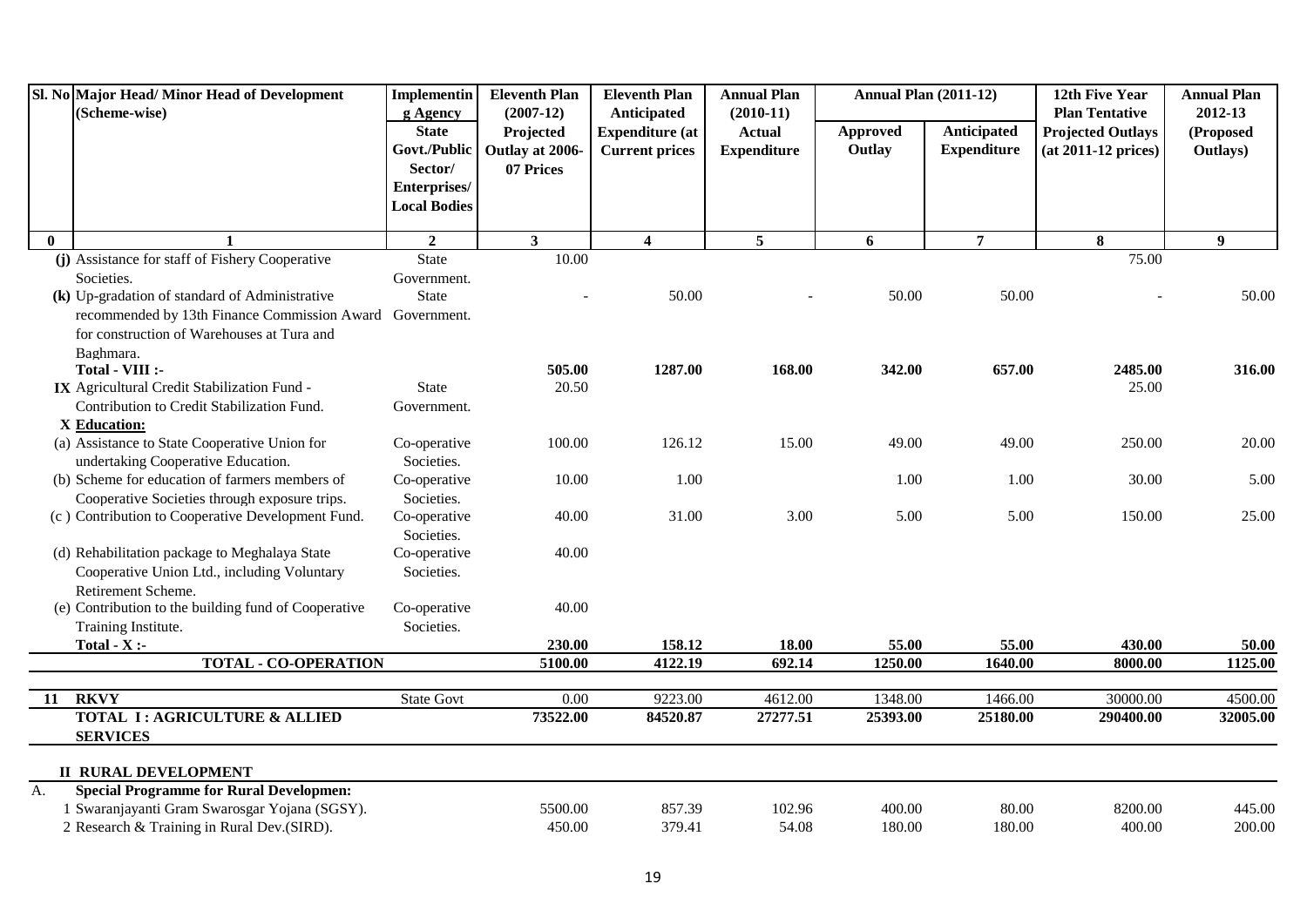|                  | Sl. No Major Head/Minor Head of Development<br>(Scheme-wise) | Implementin              | <b>Eleventh Plan</b>     | <b>Eleventh Plan</b>                  | <b>Annual Plan</b>           | <b>Annual Plan (2011-12)</b> |                    | 12th Five Year<br><b>Plan Tentative</b> | <b>Annual Plan</b>   |
|------------------|--------------------------------------------------------------|--------------------------|--------------------------|---------------------------------------|------------------------------|------------------------------|--------------------|-----------------------------------------|----------------------|
|                  |                                                              | g Agency<br><b>State</b> | $(2007-12)$<br>Projected | Anticipated<br><b>Expenditure</b> (at | $(2010-11)$<br><b>Actual</b> | <b>Approved</b>              | Anticipated        | <b>Projected Outlays</b>                | 2012-13<br>(Proposed |
|                  |                                                              | Govt./Public             | Outlay at 2006-          | <b>Current prices</b>                 | <b>Expenditure</b>           | Outlay                       | <b>Expenditure</b> | $(at 2011-12 prices)$                   | Outlays)             |
|                  |                                                              | Sector/                  | 07 Prices                |                                       |                              |                              |                    |                                         |                      |
|                  |                                                              | Enterprises/             |                          |                                       |                              |                              |                    |                                         |                      |
|                  |                                                              | <b>Local Bodies</b>      |                          |                                       |                              |                              |                    |                                         |                      |
| $\mathbf{0}$     | $\mathbf{1}$                                                 | $\overline{2}$           | 3 <sup>1</sup>           | $\overline{\mathbf{4}}$               | $5^{\circ}$                  | 6                            | $\overline{7}$     | 8                                       | 9 <sup>°</sup>       |
|                  | 3 Integated Wasteland Dev. Project (IWDP).                   |                          | 500.00                   | 720.71                                | 227.53                       | 300.00                       | 100.00             | 1000.00                                 | 345.00               |
|                  | 4 Land Reforms                                               |                          |                          |                                       |                              |                              |                    |                                         |                      |
|                  | a) Cadastral                                                 | <b>State Govt</b>        | 676.27                   | 699.24                                | 162.88                       | 215.05                       | 215.05             | 1410.00                                 | 190.00               |
|                  | b) Enforcement Branch                                        | <b>State Govt</b>        | 576.14                   | 839.65                                | 211.66                       | 269.00                       | 269.00             | 1738.00                                 | 210.00               |
|                  | c) Metric Cell                                               | <b>State Govt</b>        | 44.25                    | 62.87                                 | 14.00                        | 20.95                        | 20.95              | 100.00                                  | 15.00                |
|                  | d) Land Tenure Research Cell                                 | <b>State Govt</b>        | 22.10                    | 13.38                                 | 2.78                         | 5.00                         | 5.00               | 28.00                                   | 4.00                 |
|                  | e) Grant in Aid to the District Councils                     | <b>State Govt</b>        | 81.24                    | 66.00                                 | 14.00                        | 16.00                        | 16.00              | 104.00                                  | 16.00                |
|                  | f) Procurement of Survey Equipment                           | <b>State Govt</b>        | 200.00                   | 54.00                                 |                              | 24.00                        | 24.00              | 120.00                                  | 10.00                |
|                  | g) National Land Records Modernization                       | <b>State Govt</b>        |                          |                                       |                              |                              |                    |                                         | 20.00                |
|                  | Programme.                                                   |                          |                          |                                       |                              |                              |                    |                                         |                      |
|                  | <b>Sub Total - 4- Land Reforms</b>                           |                          | 1600.00                  | 1735.14                               | 405.32                       | 550.00                       | 550.00             | 3500.00                                 | 465.00               |
|                  | Total - A                                                    |                          | 8050.00                  | 3692.65                               | 789.89                       | 1430.00                      | 910.00             | 13100.00                                | 1455.00              |
| <b>B.</b>        | <b>Rural Employment:</b>                                     |                          |                          |                                       |                              |                              |                    |                                         |                      |
|                  | 5 Indira Awaas Yojana (IAY.)                                 |                          | 5400.00                  | 2430.07                               | 526.64                       | 1000.00                      | 655.00             | 7000.00                                 | 1150.00              |
|                  | 6 National Rural Employment Guarantee Shceme                 |                          | 8000.00                  | 11640.79                              | 2750.00                      | 4900.00                      | 5500.00            | 30000.00                                | 4000.00              |
|                  | (NREGS).                                                     |                          |                          |                                       |                              |                              |                    |                                         |                      |
|                  | Total - B -                                                  |                          | 13400.00                 | 14070.86                              | 3276.64                      | 5900.00                      | 6155.00            | 37000.00                                | 5150.00              |
| $\overline{C}$ . | <b>Other Rural Development Programme:</b>                    |                          |                          |                                       |                              |                              |                    |                                         |                      |
|                  | 7 C.D.Panchayat                                              |                          | 12000.00                 | 7171.09                               | 1544.03                      | 1650.00                      | 2150.00            | 17000.00                                | 500.00               |
|                  | 8 SRWP/CMSRDF                                                |                          | 28500.00                 | 29250.00                              | 5850.00                      | 5850.00                      | 8030.00            | 29250.00                                | 5850.00              |
|                  | 9 Construction of Rural Roads Progreamme                     |                          |                          | 1290.00                               | 280.00                       | 280.00                       | 280.00             | 1400.00                                 | 280.00               |
|                  | 10 RSVY/BRGF                                                 |                          | 7780.00                  | 16282.79                              | 3998.00                      | 3901.00                      | 3901.00            | 20000.00                                | 4500.00              |
|                  | 11 NSAP                                                      |                          |                          |                                       |                              |                              |                    | 25000.00                                | 2080.00              |
| D.               | Total - C<br><b>Other Programme:</b>                         |                          | 48280.00                 | 53993.88                              | 11672.03                     | 11681.00                     | 14361.00           | 92650.00                                | 13210.00             |
|                  | 12 Meghalaya Plantation Crops/Spices Dev. Project            |                          | 0.00                     | 0.00                                  | 0.00                         | 0.00                         | 0.00               | 6600.00                                 | 1000.00              |
|                  |                                                              |                          |                          |                                       |                              |                              |                    |                                         |                      |
|                  | 13 Bio Fuel Plantation                                       |                          | 0.00                     | 0.00                                  | 0.00                         | 0.00                         | 0.00               | 3400.00                                 | 500.00               |
|                  | 14 Pine Needle Briquetting Project                           |                          | 0.00                     | 0.00                                  | $0.00\,$                     | 0.00                         | 0.00               | 650.00                                  | 100.00               |
|                  | 15 Sampoorna Gram Rozgar Yojana (SGRY).                      |                          | 10500.00                 | 386.36                                |                              |                              |                    |                                         |                      |
|                  | <b>Total - D</b>                                             |                          | 10500.00                 | 386.36                                | 0.00                         | 0.00                         | 0.00               | 10650.00                                | 1600.00              |
|                  | <b>TOTAL II - RURAL DEVELOPMENT</b>                          |                          | 80230.00                 | 72143.75                              | 15738.56                     | 19011.00                     | 21426.00           | 153400.00                               | 21415.00             |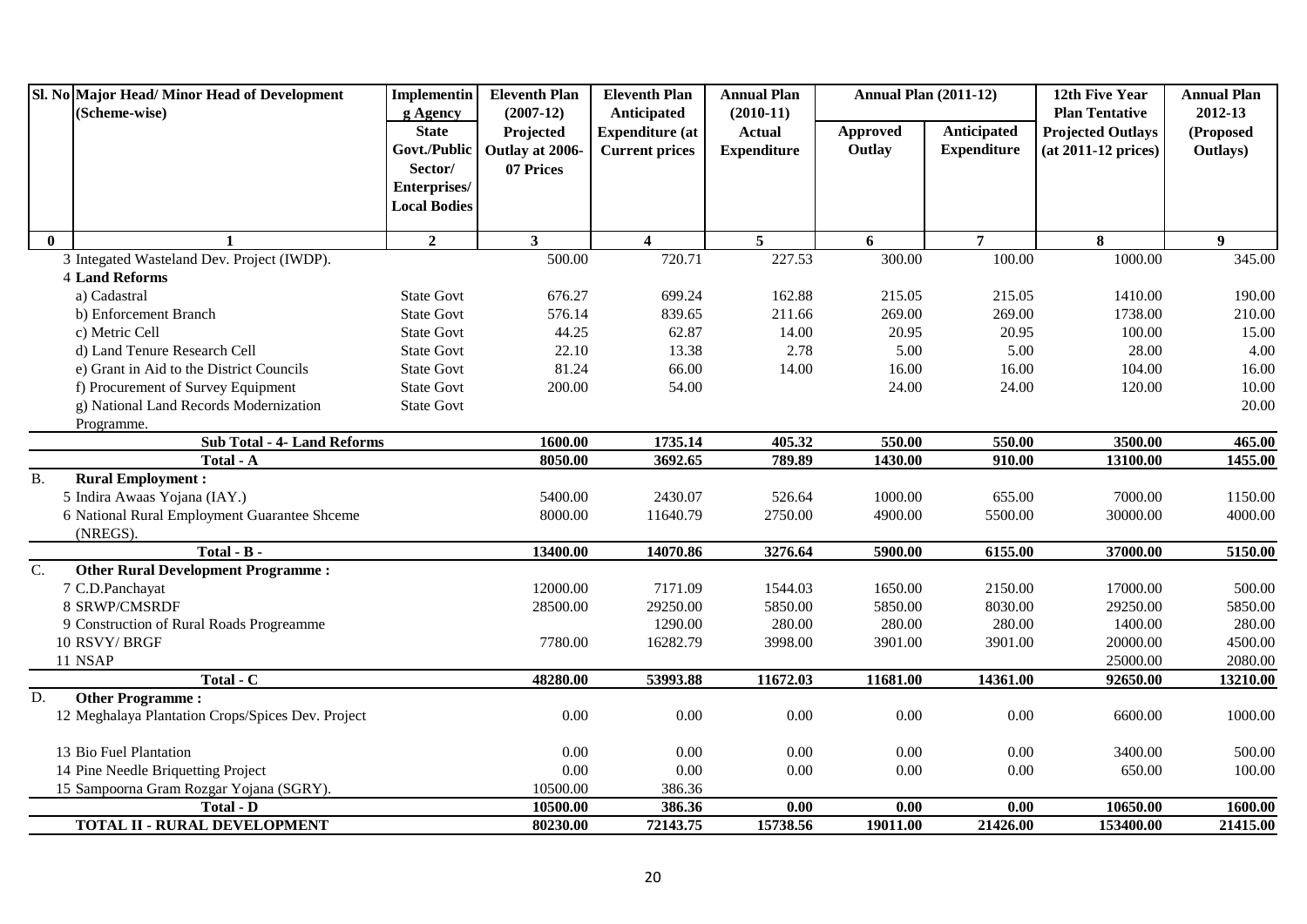|          | Sl. No Major Head/Minor Head of Development<br>(Scheme-wise)          | <b>Implementin</b>                                  | <b>Eleventh Plan</b><br>$(2007-12)$       | <b>Eleventh Plan</b>                                           | <b>Annual Plan</b><br>$(2010-11)$   | <b>Annual Plan (2011-12)</b> |                                   | 12th Five Year<br><b>Plan Tentative</b>           | <b>Annual Plan</b><br>2012-13 |
|----------|-----------------------------------------------------------------------|-----------------------------------------------------|-------------------------------------------|----------------------------------------------------------------|-------------------------------------|------------------------------|-----------------------------------|---------------------------------------------------|-------------------------------|
|          |                                                                       | g Agency<br><b>State</b><br>Govt./Public<br>Sector/ | Projected<br>Outlay at 2006-<br>07 Prices | Anticipated<br><b>Expenditure (at</b><br><b>Current prices</b> | <b>Actual</b><br><b>Expenditure</b> | <b>Approved</b><br>Outlay    | Anticipated<br><b>Expenditure</b> | <b>Projected Outlays</b><br>$(at 2011-12 prices)$ | (Proposed<br>Outlays)         |
|          |                                                                       | Enterprises/<br><b>Local Bodies</b>                 |                                           |                                                                |                                     |                              |                                   |                                                   |                               |
| $\bf{0}$ | $\mathbf{1}$                                                          | $\overline{2}$                                      | $\mathbf{3}$                              | $\overline{\mathbf{4}}$                                        | $5\overline{5}$                     | 6                            | $\overline{7}$                    | 8                                                 | 9                             |
|          |                                                                       |                                                     |                                           |                                                                |                                     |                              |                                   |                                                   |                               |
|          | <b>III SPECIAL AREAS PROGRAMME</b><br><b>BORDER AREAS DEVELOPMENT</b> |                                                     |                                           |                                                                |                                     |                              |                                   |                                                   |                               |
|          | 1 Education-Scholarship and Stipend.                                  |                                                     | 210.00                                    | 182.79                                                         | 32.93                               | 42.00                        | 42.00                             | 225.00                                            | 50.00                         |
|          | 2 Rural Road                                                          |                                                     | 2300.00                                   | 872.62                                                         | 75.62                               | 125.00                       | 125.00                            | 637.50                                            | 143.00                        |
|          | 3 Direction and Administration - Establishment.                       |                                                     | 253.50                                    | 299.46                                                         | 97.99                               | 65.00                        | 65.00                             | 357.50                                            | 50.00                         |
|          | 4 Agro Custom Hiring in the Border Areas.                             |                                                     | 16.50                                     | 20.89                                                          | 5.30                                | 6.00                         | 6.00                              | 33.00                                             | 7.00                          |
|          | 5 Land Acquisition & Construction of                                  |                                                     | 220.00                                    | 292.23                                                         | 29.06                               | 90.00                        | 90.00                             | 445.00                                            | 100.00                        |
|          | office building of BADOs.                                             |                                                     |                                           |                                                                |                                     |                              |                                   |                                                   |                               |
|          | 6 Special Central Assistance under Border Areas                       |                                                     | 14409.00                                  | 8145.19                                                        | 2202.00                             | 2000.00                      | 2000.00                           | 11000.00                                          | 2300.00                       |
|          | Programme.                                                            |                                                     |                                           |                                                                |                                     |                              |                                   |                                                   |                               |
|          | 7 C.A.under Art 275(1).                                               |                                                     | 1500.00                                   | 134.83                                                         | 0.00                                | 100.00                       | 100.00                            | 520.00                                            | 115.00                        |
|          | 8 One time ACA for Const. of Dawki- Bholaganj                         |                                                     |                                           | 300.00                                                         |                                     |                              |                                   |                                                   |                               |
|          | Road.                                                                 |                                                     |                                           |                                                                |                                     |                              |                                   |                                                   |                               |
|          | 9 Special Plan Assistance under Border Areas Dev.                     |                                                     |                                           |                                                                |                                     |                              |                                   |                                                   |                               |
|          | Programme:                                                            |                                                     |                                           |                                                                |                                     |                              |                                   |                                                   |                               |
|          | (i) Multifacility Centre.                                             |                                                     |                                           | 768.00                                                         | 768.00                              |                              |                                   |                                                   |                               |
|          | (ii) Roads in Border Areas.                                           |                                                     |                                           | 300.00                                                         | 300.00                              |                              |                                   |                                                   |                               |
|          | (iii) Interstate Border Areas Development                             |                                                     |                                           | 53.00                                                          |                                     | 53.00                        | 53.00                             | 262.00                                            | 60.00                         |
|          | Programme.                                                            |                                                     |                                           |                                                                |                                     |                              |                                   |                                                   |                               |
|          | (iv) BAD Roads (SPA of 2010-11)                                       |                                                     |                                           |                                                                |                                     |                              | 147.00                            |                                                   |                               |
|          | 10 Ideal Fish Production Farm & Multipurpose Dev.                     |                                                     |                                           | 5.02                                                           | 5.02                                |                              |                                   |                                                   |                               |
|          | Project.                                                              |                                                     |                                           |                                                                |                                     |                              |                                   |                                                   |                               |
|          | 11 Construction of Ropeways.                                          |                                                     |                                           | 100.00                                                         |                                     | 100.00                       | 100.00                            | 520.00                                            | 115.00                        |
|          | <b>TOTAL - III - SPECIAL AREAS</b><br><b>PROGRAMME</b>                |                                                     | 18909.00                                  | 11474.03                                                       | 3515.92                             | 2581.00                      | 2728.00                           | 14000.00                                          | 2940.00                       |
|          |                                                                       |                                                     |                                           |                                                                |                                     |                              |                                   |                                                   |                               |
|          | IV WATER RESOURCES, IRRIGATION &                                      |                                                     |                                           |                                                                |                                     |                              |                                   |                                                   |                               |
|          | <b>FLOOD CONTROL:</b>                                                 |                                                     |                                           |                                                                |                                     |                              |                                   |                                                   |                               |
|          | <b>I</b> Integrated Water Resource Management                         | State Govt.                                         |                                           |                                                                |                                     | 2300.00                      | 2300.00                           | 13000.00                                          | 8000.00                       |
|          | II Major & Medium Irrigation                                          | State Govt.                                         | 1000.00                                   | 55.00                                                          | 0.00                                | 55.00                        | 55.00                             | 350.00                                            | 55.00                         |
|          | iii. Minor Irrigation                                                 |                                                     |                                           |                                                                |                                     |                              |                                   |                                                   |                               |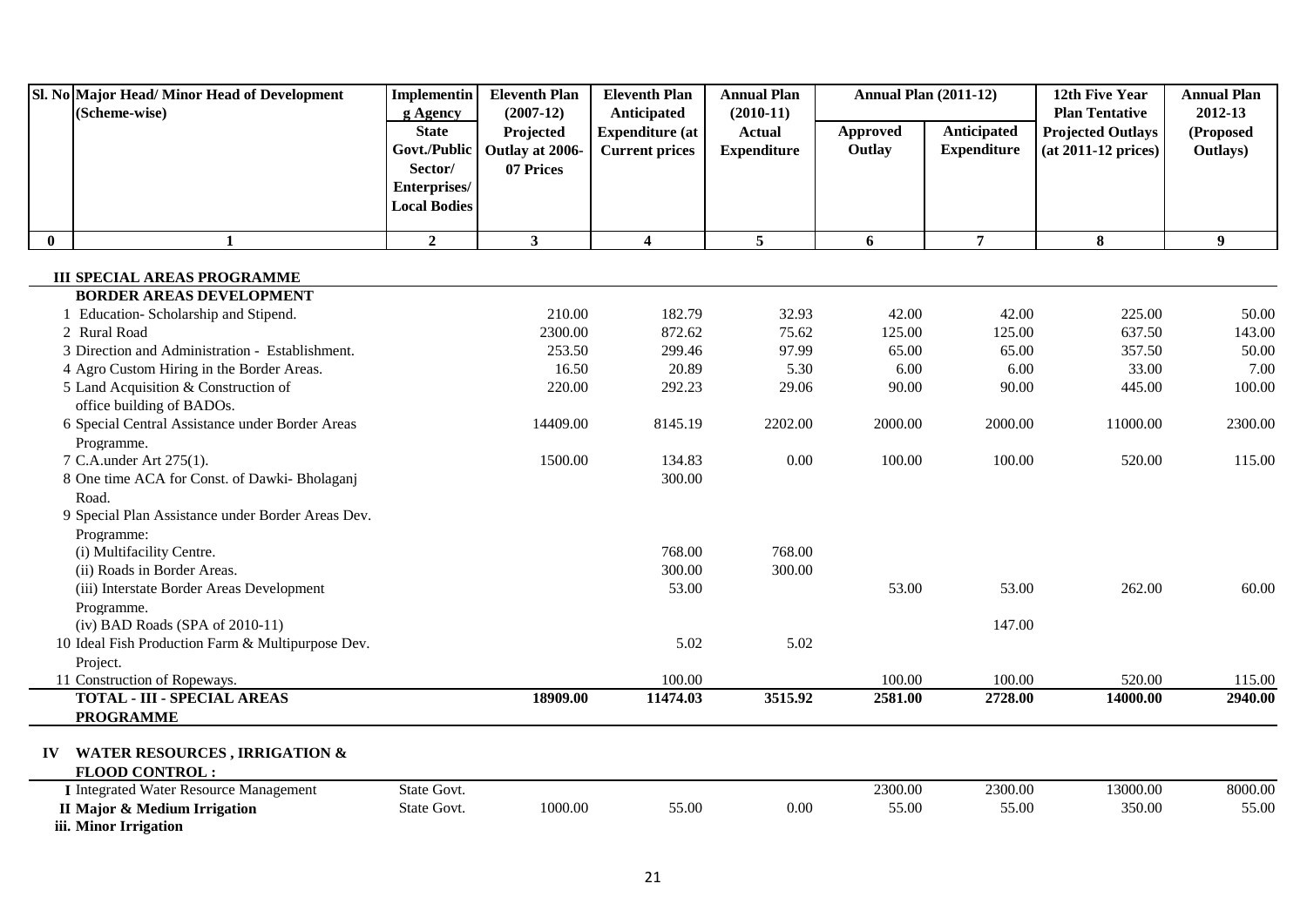|                | Sl. No Major Head/ Minor Head of Development<br>(Scheme-wise)       | <b>Implementin</b><br>g Agency | <b>Eleventh Plan</b><br>$(2007-12)$ | <b>Eleventh Plan</b><br>Anticipated | <b>Annual Plan</b><br>$(2010-11)$ | <b>Annual Plan (2011-12)</b> |                    | 12th Five Year<br><b>Plan Tentative</b> | <b>Annual Plan</b><br>2012-13 |
|----------------|---------------------------------------------------------------------|--------------------------------|-------------------------------------|-------------------------------------|-----------------------------------|------------------------------|--------------------|-----------------------------------------|-------------------------------|
|                |                                                                     | <b>State</b>                   | Projected                           | <b>Expenditure</b> (at              | <b>Actual</b>                     | <b>Approved</b>              | Anticipated        | <b>Projected Outlays</b>                | (Proposed                     |
|                |                                                                     | Govt./Public                   | Outlay at 2006-                     | <b>Current prices</b>               | <b>Expenditure</b>                | Outlay                       | <b>Expenditure</b> | $(at 2011-12 prices)$                   | Outlays)                      |
|                |                                                                     | Sector/                        | 07 Prices                           |                                     |                                   |                              |                    |                                         |                               |
|                |                                                                     | Enterprises/                   |                                     |                                     |                                   |                              |                    |                                         |                               |
|                |                                                                     | <b>Local Bodies</b>            |                                     |                                     |                                   |                              |                    |                                         |                               |
| $\bf{0}$       | $\mathbf{1}$                                                        | $\overline{2}$                 | 3 <sup>1</sup>                      | $\overline{\mathbf{4}}$             | 5 <sup>5</sup>                    | 6                            | $\overline{7}$     | 8                                       | 9 <sup>1</sup>                |
| -1             | Flow Irrigation Works                                               | State Govt.                    | 1500.00                             | 848.60                              | 106.37                            | 80.00                        | 80.00              | 1500.00                                 | 250.00                        |
| $\overline{2}$ | Drip & Sprinkler Irrigation                                         | State Govt.                    | 148.00                              | 67.27                               |                                   |                              |                    | 150.00                                  | 25.00                         |
| 3              | Accelerated Irrigation Benefit Programme                            | State Govt.                    | 4940.00                             | 19125.62                            | 7500.02                           | 6500.00                      | 6500.00            | 50000.00                                | 7500.00                       |
| 4              | Micro Irrigation                                                    | State Govt.                    | 177.00                              | 35.90                               |                                   |                              |                    | 30.00                                   | 5.00                          |
| 5              | NABARD Loan                                                         | State Govt.                    |                                     |                                     | 530.00                            | 365.00                       | 365.00             | 2800.00                                 | 200.00                        |
| 6              | Machinery & Equipment                                               | State Govt.                    | 363.00                              | 1108.94                             |                                   |                              |                    |                                         |                               |
| 7              | <b>Construction of Departmental Buildings</b>                       | State Govt.                    |                                     | 500.00                              |                                   | 500.00                       | 500.00             | 3300.00                                 | 350.00                        |
| 8              | Investigation & Dev of Ground Water Resources                       | State Govt.                    | 1000.00                             |                                     |                                   |                              |                    | 150.00                                  | 25.00                         |
| 9              | <b>Construction of Tube Wells</b>                                   | State Govt.                    |                                     |                                     |                                   |                              |                    | 610.00                                  | 100.00                        |
| 10             | Strengthening of Surface Water                                      | State Govt.                    |                                     | 848.45                              | 166.27                            | 382.00                       | 382.00             | 2930.00                                 | 340.00                        |
|                | - Minor Irrigation Organisatin (Investigation                       |                                |                                     |                                     |                                   |                              |                    |                                         |                               |
|                | Division)                                                           |                                |                                     |                                     |                                   |                              |                    |                                         |                               |
| 11             | Payment due to MESEB/Municipal Board/<br>Telephone Bills (BSNL)     | State Govt.                    | 700.00                              | 14.07                               | 0.57                              | 13.50                        | 13.50              | 90.00                                   | 13.50                         |
| 12             | Setting uo of ground water establishment and                        | State Govt.                    |                                     |                                     |                                   |                              |                    | 60.00                                   | 10.00                         |
|                | related infrastructures                                             |                                |                                     |                                     |                                   |                              |                    |                                         |                               |
| 13             | Survey & Investigation                                              | State Govt.                    | 175.00                              | 197.10                              | 51.76                             | 100.00                       | 100.00             | 671.00                                  | 110.00                        |
| 14             | Purchase of Machinery & Equiptment for Irrigation                   | State Govt.                    | 110.00                              | 21.15                               |                                   | 10.00                        | 10.00              | 67.00                                   | 25.00                         |
|                |                                                                     |                                |                                     |                                     |                                   |                              |                    |                                         |                               |
| 15             | Impt & Modernisation of Existng Irrigation                          | State Govt.                    | 1378.00                             | 967.21                              | 98.96                             | 245.00                       | 245.00             | 1830.00                                 | 200.00                        |
|                | Projects                                                            |                                |                                     |                                     |                                   |                              |                    |                                         |                               |
| 16             | Establishment & Maintenance                                         | State Govt.                    | 884.00                              | 500.82                              | 43.52                             | 200.00                       | 200.00             | 1311.00                                 | 110.00                        |
| 17             | NABARD Loan for construction of MIP's                               | State Govt.                    | 1528.00                             | 2251.86                             | 169.99                            | 385.00                       | 385.00             | 3540.00                                 | 650.00                        |
| 18             | Flood Damage restoration of MIPs                                    | State Govt.                    | 1097.00                             | 617.70                              | 36.54                             | 100.00                       | 100.00             | 770.00                                  | 100.00                        |
| 19             | Water Harvesting                                                    | State govt                     | 2172.00                             | 500.00                              |                                   | 500.00                       | 500.00             | 3358.00                                 | 100.00                        |
| 20             | Flood management & River Training works                             | State govt                     | 1000.00                             | 10.00                               |                                   | 10.00                        | $10.00\,$          | 610.00                                  | 100.00                        |
| 21             | MiscellaneousTraining Programme                                     | State govt                     |                                     | 75.72                               |                                   | 34.00                        | 34.00              | 210.00                                  | 30.00                         |
| 22             | Construction & Maintenance of Deptt Building                        | State govt                     |                                     | 18.00                               |                                   | 18.00                        | 18.00              | 120.00                                  | 70.00                         |
| 23             | Provision for Awareness Education & knowledge<br>in Water Resources | State govt                     |                                     | 2.00                                |                                   | 2.00                         | 2.00               | 13.00                                   | 2.50                          |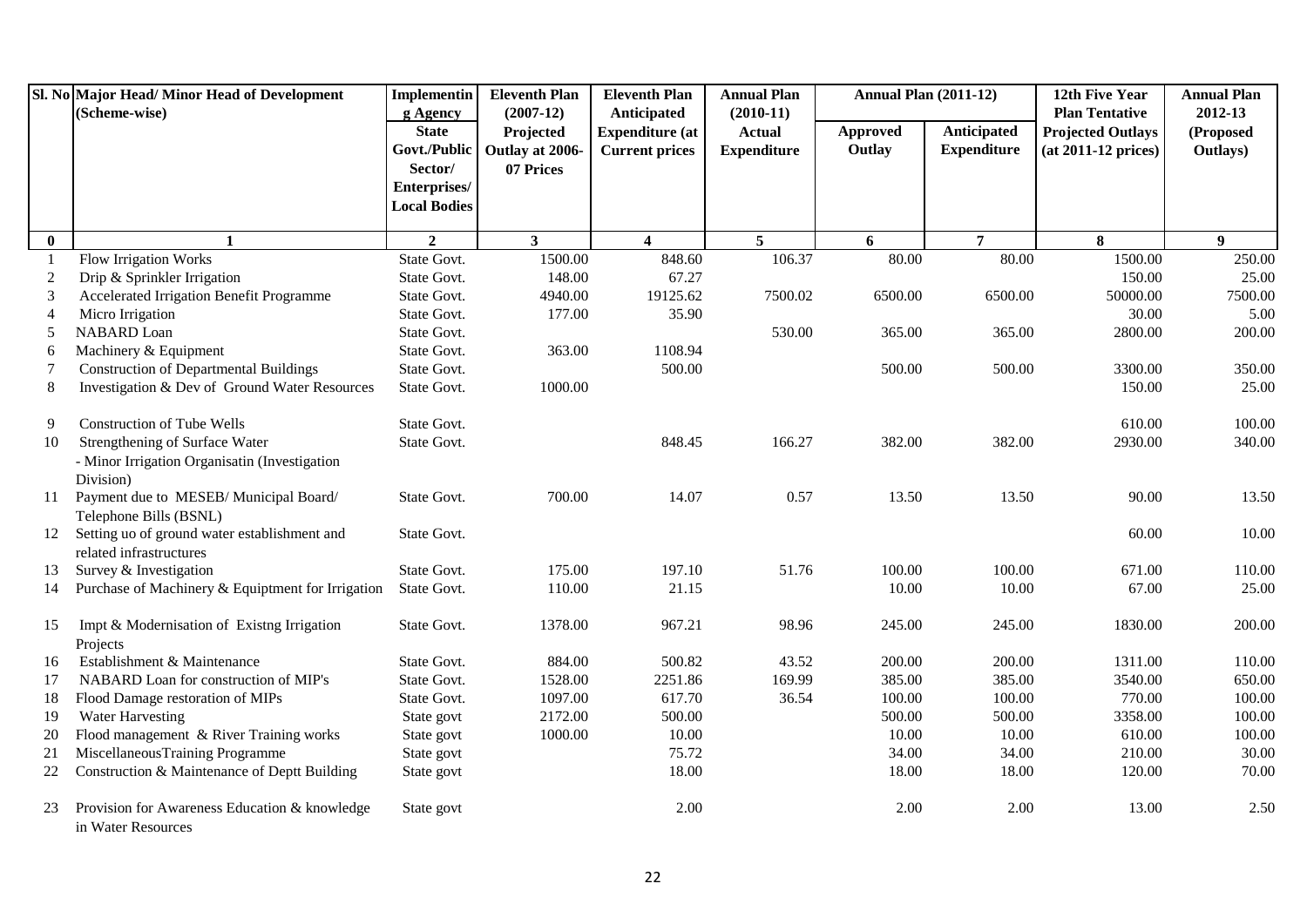|          | Sl. No Major Head/ Minor Head of Development<br>(Scheme-wise)   | Implementin<br>g Agency | <b>Eleventh Plan</b><br>$(2007-12)$ | <b>Eleventh Plan</b><br>Anticipated | <b>Annual Plan</b><br>$(2010-11)$ | <b>Annual Plan (2011-12)</b> |                    | 12th Five Year<br><b>Plan Tentative</b> | <b>Annual Plan</b><br>2012-13 |
|----------|-----------------------------------------------------------------|-------------------------|-------------------------------------|-------------------------------------|-----------------------------------|------------------------------|--------------------|-----------------------------------------|-------------------------------|
|          |                                                                 | <b>State</b>            | Projected                           | <b>Expenditure</b> (at              | <b>Actual</b>                     | Approved                     | Anticipated        | <b>Projected Outlays</b>                | (Proposed                     |
|          |                                                                 | Govt./Public            | Outlay at 2006-                     | <b>Current prices</b>               | <b>Expenditure</b>                | Outlay                       | <b>Expenditure</b> | $(at 2011-12 prices)$                   | Outlays)                      |
|          |                                                                 | Sector/                 | 07 Prices                           |                                     |                                   |                              |                    |                                         |                               |
|          |                                                                 | Enterprises/            |                                     |                                     |                                   |                              |                    |                                         |                               |
|          |                                                                 | <b>Local Bodies</b>     |                                     |                                     |                                   |                              |                    |                                         |                               |
| $\bf{0}$ |                                                                 | $\overline{2}$          | $\mathbf{3}$                        | $\overline{\mathbf{4}}$             | 5 <sup>5</sup>                    | 6                            | $\overline{7}$     | 8                                       | 9                             |
| 24       | Monitoring & Evaluation of Minor Irrigation                     | State govt              |                                     |                                     |                                   |                              |                    | 270.00                                  | 40.00                         |
|          | Schemes                                                         |                         |                                     |                                     |                                   |                              |                    |                                         |                               |
| 25       | Research Development & Manage-ment of Water                     | State govt              |                                     |                                     |                                   |                              |                    | 170.00                                  | 28.00                         |
|          | Resources                                                       |                         |                                     |                                     |                                   |                              |                    |                                         |                               |
| 26       | Promotion of Water User Efficiency                              | State govt              |                                     | 5.00                                |                                   | 5.00                         | 5.00               | 45.00                                   | 15.00                         |
| 27       | Water Quality Management in Water Resources                     | State govt              |                                     | 10.00                               |                                   | 10.00                        | 10.00              | 67.00                                   | 11.00                         |
| 28       | Climate change study and adaptation for the                     |                         |                                     | 17.00                               |                                   | 17.00                        | 17.00              | 114.00                                  | 20.00                         |
|          | Integrated Development of Water                                 |                         |                                     |                                     |                                   |                              |                    |                                         |                               |
|          | Resources sector including infrastructures and                  |                         |                                     |                                     |                                   |                              |                    |                                         |                               |
|          | procurement of equiptment.                                      |                         |                                     |                                     |                                   |                              |                    |                                         |                               |
| 29       | Viability gap funding for convergence                           | State govt              |                                     | 18.50                               |                                   | 18.50                        | 18.50              | 124.00                                  | 100.00                        |
| 30       | Water Resources Development Agency                              | State govt              |                                     | 10.00                               |                                   | 10.00                        | 10.00              | 90.00                                   | 20.00                         |
| 31       | <b>Command Areas Development Activities</b>                     | State govt              |                                     | 150.00                              |                                   | 150.00                       | 150.00             | 1000.00                                 | 150.00                        |
| 32       | Article $275(1)$                                                |                         |                                     | 16.43                               |                                   |                              |                    |                                         |                               |
|          | <b>Total Minor Irrigation (3)</b>                               |                         | 17172.00                            | 27937.34                            | 8704.00                           | 9655.00                      | 9655.00            | 76000.00                                | 10700.00                      |
| 4        | <b>Command Area Development</b>                                 | State govt              | 500.00                              | 69.37                               | 4.00                              | 55.00                        | 55.00              | 350.00                                  | 100.00                        |
| 5        | <b>Flood Control</b>                                            | State govt              | 3300.00                             | 1257.81                             | 179.83                            | 275.00                       | 275.00             | 2100.00                                 | 310.00                        |
| 6        | Repair, Renovation & Restoration/ Small Water                   | State govt              |                                     |                                     |                                   | 500.00                       | 500.00             | 7000.00                                 | 560.00                        |
|          | <b>Reservoirs</b>                                               |                         |                                     |                                     |                                   |                              |                    |                                         |                               |
|          | <b>Water Harvesting</b>                                         |                         |                                     |                                     |                                   |                              |                    | 5000.00                                 |                               |
|          | <b>TOTAL: IV - IRRIGATION &amp; FLOOD</b>                       |                         | 21972.00                            | 29319.52                            | 8887.83                           | 12840.00                     | 12840.00           | 103800.00                               | 19725.00                      |
|          | <b>CONTROL</b>                                                  |                         |                                     |                                     |                                   |                              |                    |                                         |                               |
|          | <b>ENERGY</b>                                                   |                         |                                     |                                     |                                   |                              |                    |                                         |                               |
|          | 1 POWER                                                         |                         |                                     |                                     |                                   |                              |                    |                                         |                               |
|          | <b>I On-going State Plan Schemes</b>                            |                         |                                     |                                     |                                   |                              |                    |                                         |                               |
|          | <b>A Generation Projects:</b>                                   |                         |                                     |                                     |                                   |                              |                    |                                         |                               |
|          | (i) Construction of HEPs :                                      |                         |                                     |                                     |                                   |                              |                    |                                         |                               |
|          | 1 Construction of the Myntdu Leshka Stage I HEP (3)<br>x 42) MW | MeECL                   | 31886.00                            | 79685.68                            | 8600.00                           | 6465.00                      | 6465.00            | 5833.00                                 | 3200.00                       |
|          | 2 Sonapani HEP (1.50MW)                                         | MeECL                   | 350.00                              |                                     |                                   |                              |                    |                                         |                               |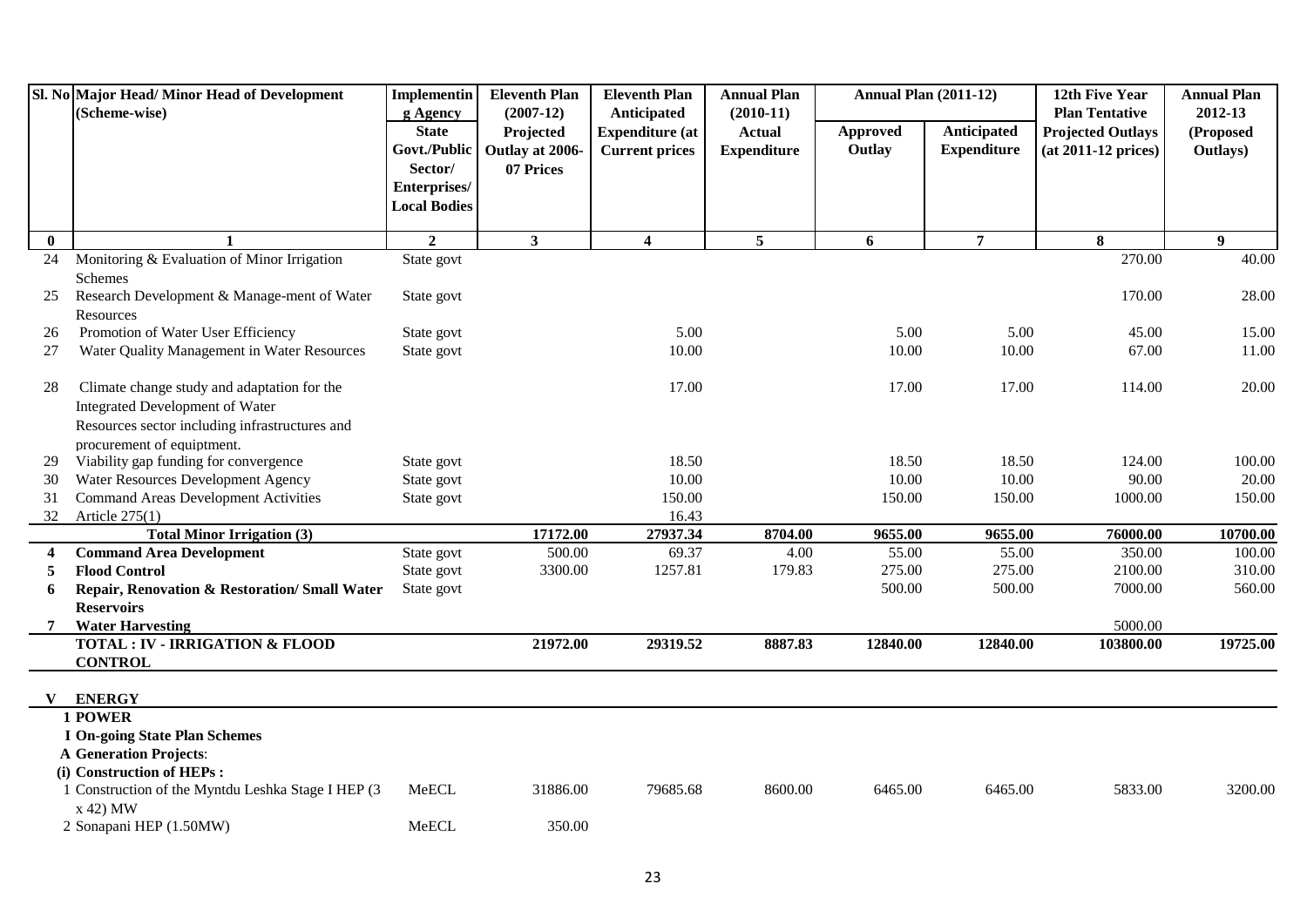|              | Sl. No Major Head/ Minor Head of Development          | Implementin              | <b>Eleventh Plan</b>     | <b>Eleventh Plan</b>                            | <b>Annual Plan</b>           | <b>Annual Plan (2011-12)</b> |                    | 12th Five Year                                    | <b>Annual Plan</b><br>2012-13 |
|--------------|-------------------------------------------------------|--------------------------|--------------------------|-------------------------------------------------|------------------------------|------------------------------|--------------------|---------------------------------------------------|-------------------------------|
|              | (Scheme-wise)                                         | g Agency<br><b>State</b> | $(2007-12)$<br>Projected | Anticipated                                     | $(2010-11)$<br><b>Actual</b> | <b>Approved</b>              | Anticipated        | <b>Plan Tentative</b>                             | (Proposed                     |
|              |                                                       | Govt./Public             | Outlay at 2006-          | <b>Expenditure (at</b><br><b>Current prices</b> | <b>Expenditure</b>           | Outlay                       | <b>Expenditure</b> | <b>Projected Outlays</b><br>$(at 2011-12 prices)$ | Outlays)                      |
|              |                                                       | Sector/                  | 07 Prices                |                                                 |                              |                              |                    |                                                   |                               |
|              |                                                       | Enterprises/             |                          |                                                 |                              |                              |                    |                                                   |                               |
|              |                                                       | <b>Local Bodies</b>      |                          |                                                 |                              |                              |                    |                                                   |                               |
|              |                                                       |                          |                          |                                                 |                              |                              |                    |                                                   |                               |
| $\mathbf{0}$ |                                                       | $\overline{2}$           | 3 <sup>1</sup>           | $\overline{\mathbf{4}}$                         | 5 <sup>5</sup>               | 6                            | $\overline{7}$     | 8                                                 | $\boldsymbol{9}$              |
|              | 3 Lakroh HEP (1.50 MW) (State Share)                  | MeECL                    | 600.00                   |                                                 |                              |                              |                    |                                                   |                               |
|              | 4 Umran HEP (0.20 MW)                                 | MeECL                    | 177.00                   |                                                 |                              |                              |                    |                                                   |                               |
|              | 5 Tyrsaw HEP (0.50 MW)                                | MeECL                    | 499.00                   |                                                 |                              |                              |                    |                                                   |                               |
|              | 6 Risaw HEP (0.10 MW)                                 | MeECL                    | 166.00                   |                                                 |                              |                              |                    |                                                   |                               |
|              | 7 New Umtru HEP (2 x 20 MW) (State Share)             | MeECL                    |                          | 369.00                                          | 0.00                         |                              |                    |                                                   |                               |
|              | (ii) Survey & Investigation Schemes                   |                          |                          |                                                 |                              |                              |                    |                                                   |                               |
|              | 1 Umngot (2 x 130 MW)                                 | MeECL                    |                          | 550.65                                          | 4.44                         | 519.00                       | 519.00             | 1814.00                                           | 822.00                        |
|              | 2 MLHEP St-II (280 MW)                                | MeECL                    |                          |                                                 | 6.11                         |                              |                    |                                                   |                               |
|              | 3 Selim HEP (2 x 85 MW)                               | MeECL                    |                          |                                                 | 16.66                        |                              |                    |                                                   |                               |
|              | 4 Mawblei (2 x 70 MW)                                 | MeECL                    |                          |                                                 | 2.22                         |                              |                    |                                                   |                               |
|              | 5 Ganol Stage II HEP (3 x 5 MW)                       | MeECL                    |                          |                                                 | 2.22                         |                              |                    |                                                   |                               |
|              | 6 Upper Khri HEP                                      | MeECL                    |                          |                                                 |                              |                              |                    |                                                   |                               |
|              | 7 Umngi Stage-I (54 MW)                               | MeECL                    |                          |                                                 |                              |                              |                    |                                                   |                               |
|              | 8 Nongkohlait                                         | MeECL                    |                          |                                                 |                              |                              |                    |                                                   |                               |
|              | 9 Rongdi SHP (10MW)                                   | MeECL                    |                          |                                                 |                              |                              |                    |                                                   |                               |
|              | 10 Sidugiri SHP (7 MW)                                | MeECL                    |                          |                                                 |                              |                              |                    |                                                   |                               |
|              | 11 Rilang MHP (3 MW)                                  | MeECL                    |                          |                                                 |                              |                              |                    |                                                   |                               |
|              | <b>B New S&amp;I Schemes for 12th Plan</b>            |                          |                          |                                                 |                              |                              |                    |                                                   |                               |
|              | 1 Um Mynrat MHP (2 MW)                                | MeECL                    |                          |                                                 |                              |                              |                    | 330.00                                            | 0.00                          |
|              | 2 Um Sohra MHP (5 MW)                                 | MeECL                    |                          |                                                 |                              |                              |                    |                                                   |                               |
|              | 3 Um Niangsiang MHP (2 MW)                            | MeECL                    |                          |                                                 |                              |                              |                    |                                                   |                               |
|              | 4 Um Rina Stage - 1 MHP (5 MW)                        | MeECL                    |                          |                                                 |                              |                              |                    |                                                   |                               |
|              | 5 Um Siang MHP (2 MW)                                 | MeECL                    |                          |                                                 |                              |                              |                    |                                                   |                               |
|              | 6 Um Sangot MHP (3 MW)                                | MeECL                    |                          |                                                 |                              |                              |                    |                                                   |                               |
|              | 7 Um Rilang Stage-I MHP (15 MW)                       | MeECL                    |                          |                                                 |                              |                              |                    |                                                   |                               |
|              | <b>Sub Total: Generation Projects</b>                 |                          | 33678.00                 | 80605.33                                        | 8631.65                      | 6984.00                      | 6984.00            | 7977.00                                           | 4022.00                       |
|              | <b>II Renovation &amp; Modernisation Scheme (EAP)</b> |                          |                          |                                                 |                              |                              |                    |                                                   |                               |
|              | (incl. State Share):                                  |                          |                          |                                                 |                              |                              |                    |                                                   |                               |
|              | 1 Renovation & Modernisation of the Umiam Stage       | MeECL                    | 8530.00                  | 9130.80                                         | 2927.94                      | 5738.00                      | 5738.00            | 0.00                                              | $0.00\,$                      |
|              | II HEP: $(2 x 9 MW)$                                  |                          |                          |                                                 |                              |                              |                    |                                                   |                               |
|              | 2 Renovation & Modernisation of the Umiam Stage       | MeECL                    | 13438.00                 | 0.00                                            | $0.00\,$                     | 0.00                         | 0.00               | 37668.00                                          | 100.00                        |
|              | III HEP: $(2 \times 30 \text{ MW})$                   |                          |                          |                                                 |                              |                              |                    |                                                   |                               |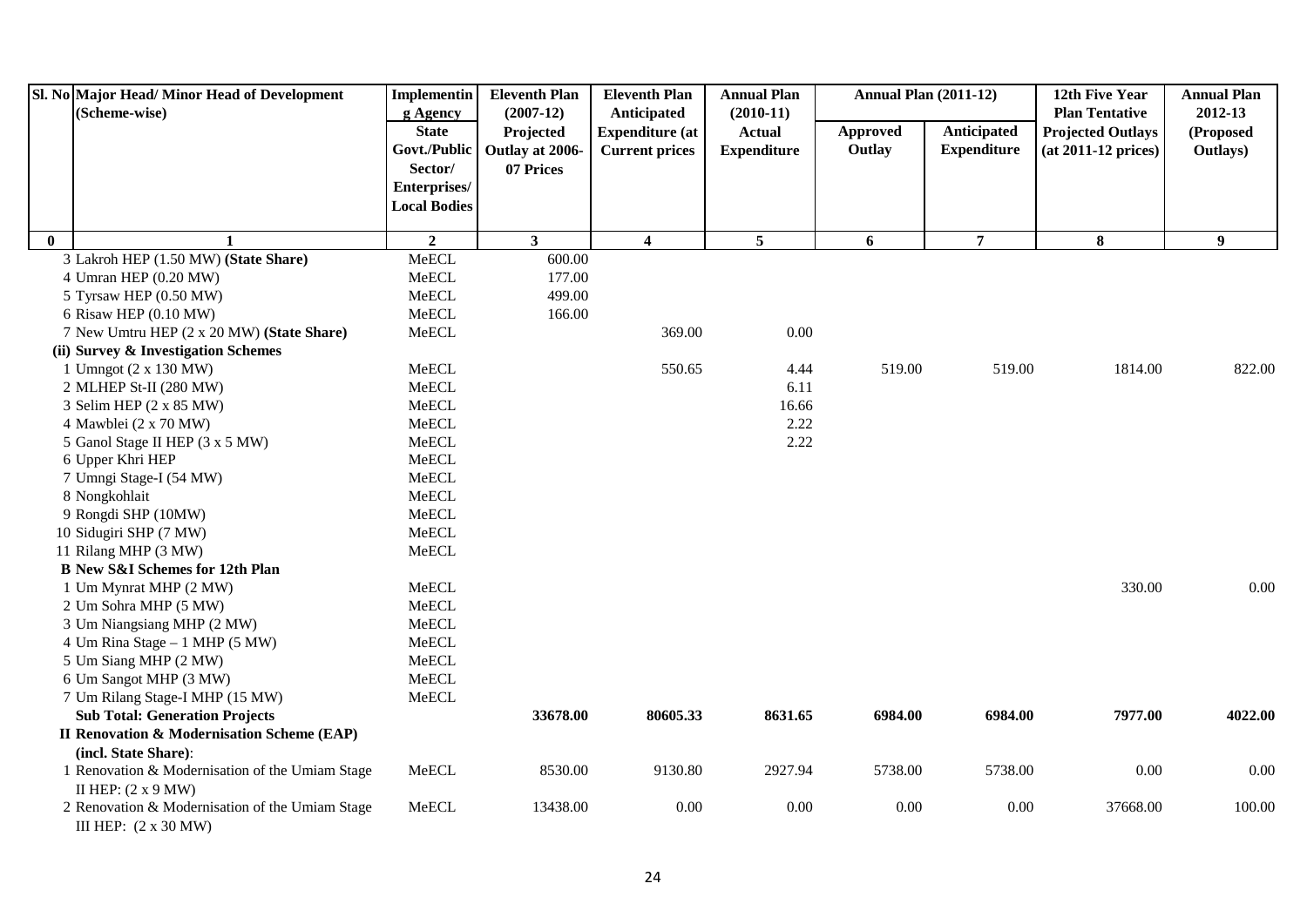|          | Sl. No Major Head/Minor Head of Development<br>(Scheme-wise)       | <b>Implementin</b><br>g Agency | <b>Eleventh Plan</b><br>$(2007-12)$ | <b>Eleventh Plan</b><br>Anticipated | <b>Annual Plan</b><br>$(2010-11)$ | <b>Annual Plan (2011-12)</b> |                    | 12th Five Year<br><b>Plan Tentative</b> | <b>Annual Plan</b><br>2012-13 |
|----------|--------------------------------------------------------------------|--------------------------------|-------------------------------------|-------------------------------------|-----------------------------------|------------------------------|--------------------|-----------------------------------------|-------------------------------|
|          |                                                                    | <b>State</b>                   | Projected                           | <b>Expenditure (at</b>              | <b>Actual</b>                     | Approved                     | Anticipated        | <b>Projected Outlays</b>                | (Proposed                     |
|          |                                                                    | Govt./Public                   | Outlay at 2006-                     | <b>Current prices</b>               | <b>Expenditure</b>                | Outlay                       | <b>Expenditure</b> | (at 2011-12 prices)                     | Outlays)                      |
|          |                                                                    | Sector/                        | 07 Prices                           |                                     |                                   |                              |                    |                                         |                               |
|          |                                                                    | Enterprises/                   |                                     |                                     |                                   |                              |                    |                                         |                               |
|          |                                                                    | <b>Local Bodies</b>            |                                     |                                     |                                   |                              |                    |                                         |                               |
| $\bf{0}$ |                                                                    | $\boldsymbol{2}$               | $\mathbf{3}$                        | $\overline{\mathbf{4}}$             | $5\phantom{.0}$                   | 6                            | $\overline{7}$     | 8                                       | 9                             |
|          | <b>Sub Total: Renovation &amp; Modernisation</b>                   |                                | 21968.00                            | 9130.80                             | 2927.94                           | 5738.00                      | 5738.00            | 37668.00                                | 100.00                        |
|          | <b>Scheme</b>                                                      |                                |                                     |                                     |                                   |                              |                    |                                         |                               |
|          | <b>III Reengineering Works:</b>                                    |                                |                                     |                                     |                                   |                              |                    |                                         |                               |
|          | (a) On-going/completed                                             |                                |                                     |                                     |                                   |                              |                    |                                         |                               |
|          | 1 Replacement of Governor System with the latest                   | MeECL                          |                                     | 200.00                              |                                   |                              |                    |                                         |                               |
|          | technology at the Umiam Umtru Stage IV Power                       |                                |                                     |                                     |                                   |                              |                    |                                         |                               |
|          | Station                                                            |                                |                                     |                                     |                                   |                              |                    |                                         |                               |
|          | 2 Reengineering of the Switchyard of the Umiam                     | MeECL                          |                                     | 100.00                              |                                   |                              |                    |                                         |                               |
|          | <b>Stage I Power Station</b>                                       |                                |                                     |                                     |                                   |                              |                    |                                         |                               |
|          | (b) New Schemes                                                    |                                |                                     |                                     |                                   |                              |                    |                                         |                               |
|          | 1 Re-engineering Works of Umiam Stage-I Power                      | MeECL                          |                                     |                                     |                                   |                              |                    | 730.00                                  | 340.00                        |
|          | Station, Sumer.<br>2 Renovation & Modernisation of Stage-III Power | MeECL                          |                                     |                                     |                                   |                              |                    | 430.00                                  |                               |
|          | Station, Kyrdemkulai.                                              |                                |                                     |                                     |                                   |                              |                    |                                         |                               |
|          | 3 Re-engineering Works of Stage-IV Power Station,                  | MeECL                          |                                     |                                     |                                   |                              |                    | 1425.00                                 | 500.00                        |
|          | Nongkhyllem.                                                       |                                |                                     |                                     |                                   |                              |                    |                                         |                               |
|          | 4 Renovation, Modernisation & Upgradation of                       | MeECL                          |                                     |                                     |                                   |                              |                    | 10000.00                                | 0.00                          |
|          | Umtru Power Station (2.8 MW x 4).                                  |                                |                                     |                                     |                                   |                              |                    |                                         |                               |
|          | <b>Sub Total: Reengineering Works</b>                              |                                | 0.00                                | 300.00                              | 0.00                              | 0.00                         | 0.00               | 12585.00                                | 840.00                        |
|          | IV Wind Energy (Generation Scheme (SCA))                           | MeECL                          | 0.00                                | 700.00                              |                                   | 700.00                       | 700.00             |                                         |                               |
|          | <b>Sub Total: Generation Scheme (SCA)</b>                          |                                | 0.00                                | 700.00                              | 0.00                              | 700.00                       | 700.00             | 0.00                                    | 0.00                          |
|          | <b>V Transmission Schemes</b>                                      |                                |                                     |                                     |                                   |                              |                    |                                         |                               |
|          | (a) State Plan                                                     |                                |                                     |                                     |                                   |                              |                    |                                         |                               |
|          | 1 Construction of 132 kV D/C line from Myntdu                      | MeECL                          | 1000.00                             | 515.00                              |                                   |                              |                    |                                         |                               |
|          | Leshka Stage I HEP to the 132/33 kV Sub - station                  |                                |                                     |                                     |                                   |                              |                    |                                         |                               |
|          | at Khliehriat.                                                     |                                |                                     |                                     |                                   |                              |                    |                                         |                               |
|          | 2 Construction of 132 KV/33 KIV 2x20 MVA S/S at                    | MeECL                          |                                     | 228.00                              |                                   |                              |                    |                                         |                               |
|          | Umiam along with the construction of the LILO at<br>the S/S.       |                                |                                     |                                     |                                   |                              |                    |                                         |                               |
|          | 3 Construction of 132 KV D/C line from the EPIP                    | MeECL                          |                                     | 250.00                              |                                   |                              |                    |                                         |                               |
|          | Sub-Station 1 to the proposed S/S at Killing                       |                                |                                     |                                     |                                   |                              |                    |                                         |                               |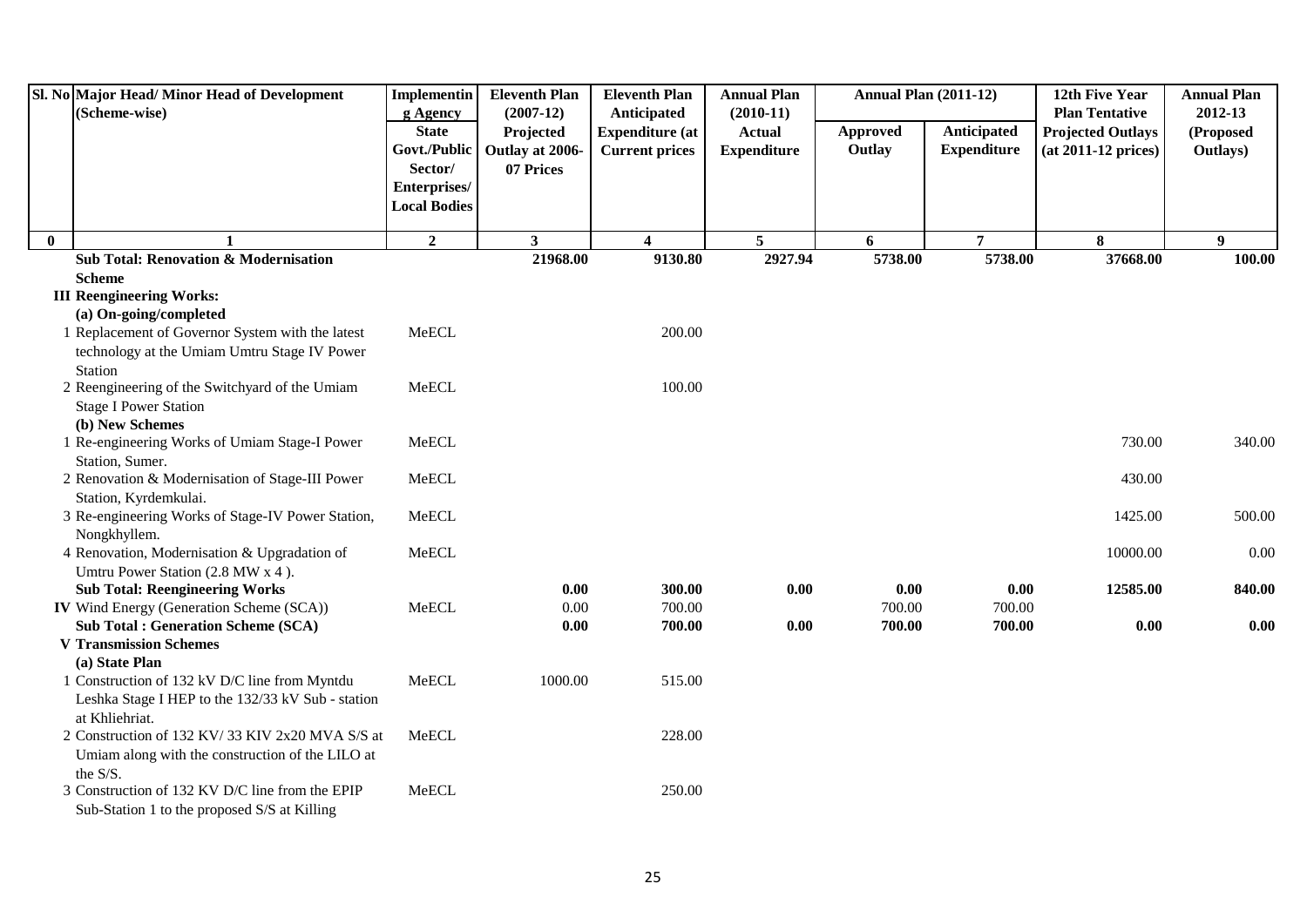|              | Sl. No Major Head/ Minor Head of Development<br>(Scheme-wise)                                                                                                                                                               | Implementin<br>g Agency             | <b>Eleventh Plan</b><br>$(2007-12)$ | <b>Eleventh Plan</b><br>Anticipated             | <b>Annual Plan</b><br>$(2010-11)$   | <b>Annual Plan (2011-12)</b> |                                   | 12th Five Year<br><b>Plan Tentative</b>           | <b>Annual Plan</b><br>2012-13 |
|--------------|-----------------------------------------------------------------------------------------------------------------------------------------------------------------------------------------------------------------------------|-------------------------------------|-------------------------------------|-------------------------------------------------|-------------------------------------|------------------------------|-----------------------------------|---------------------------------------------------|-------------------------------|
|              |                                                                                                                                                                                                                             | <b>State</b><br>Govt./Public        | Projected<br>Outlay at 2006-        | <b>Expenditure (at</b><br><b>Current prices</b> | <b>Actual</b><br><b>Expenditure</b> | Approved<br>Outlay           | Anticipated<br><b>Expenditure</b> | <b>Projected Outlays</b><br>$(at 2011-12 prices)$ | (Proposed<br>Outlays)         |
|              |                                                                                                                                                                                                                             | Sector/                             | 07 Prices                           |                                                 |                                     |                              |                                   |                                                   |                               |
|              |                                                                                                                                                                                                                             | Enterprises/<br><b>Local Bodies</b> |                                     |                                                 |                                     |                              |                                   |                                                   |                               |
| $\mathbf{0}$ |                                                                                                                                                                                                                             | $\overline{2}$                      | $\mathbf{3}$                        | $\overline{\mathbf{4}}$                         | 5                                   | 6                            | $\overline{7}$                    | $\bf 8$                                           | 9                             |
|              | 4 Equity participation in Pallatana-Bongaigaon                                                                                                                                                                              | MeECL                               |                                     | 750.00                                          | 750.00                              |                              |                                   |                                                   | 300.00                        |
|              | <b>Transmission Line</b><br><b>New Schemes</b>                                                                                                                                                                              |                                     |                                     |                                                 |                                     |                              |                                   |                                                   |                               |
|              | 1 Stringing of second circuit of 132kV Nangalbibra-<br>Agia line                                                                                                                                                            | MeECL                               |                                     |                                                 |                                     |                              |                                   | 94470.00                                          | 1950.00                       |
|              | 2 Construction of LILO of 132 KV D/C NEHU -<br>Khliehriat line at Jowai (Mustem) along with<br>construction of 2 x 20 MVA, 132/33 KV<br><b>Substation at Mustem</b>                                                         | MeECL                               |                                     |                                                 |                                     |                              |                                   |                                                   | 2650.00                       |
|              | 3 Construction of 132/33 kV, 2 x 20 MVA sub-<br>station with LILO of NEIGHRIM-Khliehriat Line<br>at Lad Nongkrem                                                                                                            | MeECL                               |                                     |                                                 |                                     |                              |                                   |                                                   | 2260.00                       |
|              | 4 Other Transmission Schemes<br>(b) Under Special Plan Assistance (SPA)                                                                                                                                                     |                                     |                                     |                                                 |                                     |                              |                                   |                                                   | 600.00                        |
|              | 1 Construction of the 220 KV Double Circuit<br>transmission line from Misa to Byrnihat, along with<br>the construction of the 220 KV/132 KV, 2 x 160<br>MVA Sub Station at Byrnihat & the 220 KV bay<br>extensions at Misa. | MeECL                               |                                     | 9728.00                                         |                                     |                              |                                   |                                                   |                               |
|              | 2 Construction of the 132 KV Double Circuit line<br>from the Umiam Stage I Power Station to<br>Mawngap, along with the construction of the 132<br>KV/33 KV, 2 x 20 MVA Sub Station at Mawngap                               | MeECL                               |                                     | 2244.00                                         |                                     |                              |                                   |                                                   |                               |
|              | 3 Construction of 132 kV 3 circuits on 4 circuit tower<br>from Killing (Byrnihat) 220/132 KV Sub-station to<br>EPIP I & 132 kV D/C Line from Killing Sub -<br>station to EPIP II.                                           | MeECL                               |                                     | 2174.00                                         |                                     |                              |                                   |                                                   |                               |
|              | 4 Garo Hills Thermal Project (2 x 60 MW) equity<br>participation<br>(c) Under SCA                                                                                                                                           | MeECL                               |                                     |                                                 |                                     |                              |                                   |                                                   | 1500.00                       |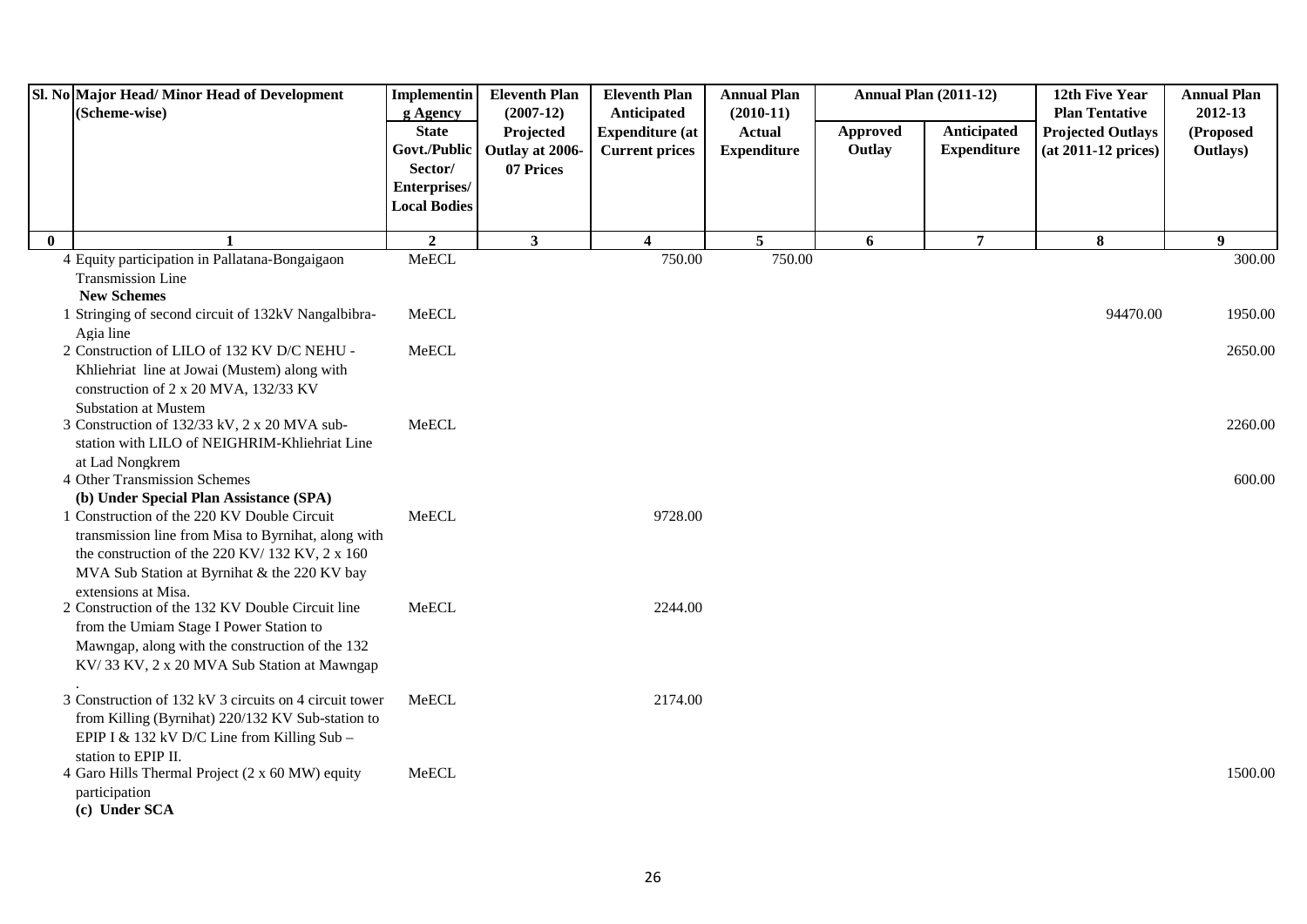|              | Sl. No Major Head/ Minor Head of Development<br>(Scheme-wise)        | <b>Implementin</b><br>g Agency                          | <b>Eleventh Plan</b><br>$(2007-12)$       | <b>Eleventh Plan</b><br>Anticipated             | <b>Annual Plan</b><br>$(2010-11)$   | <b>Annual Plan (2011-12)</b> |                                   | 12th Five Year<br><b>Plan Tentative</b>           | <b>Annual Plan</b><br>2012-13 |
|--------------|----------------------------------------------------------------------|---------------------------------------------------------|-------------------------------------------|-------------------------------------------------|-------------------------------------|------------------------------|-----------------------------------|---------------------------------------------------|-------------------------------|
|              |                                                                      | <b>State</b><br>Govt./Public<br>Sector/<br>Enterprises/ | Projected<br>Outlay at 2006-<br>07 Prices | <b>Expenditure</b> (at<br><b>Current prices</b> | <b>Actual</b><br><b>Expenditure</b> | Approved<br>Outlay           | Anticipated<br><b>Expenditure</b> | <b>Projected Outlays</b><br>$(at 2011-12 prices)$ | (Proposed<br>Outlays)         |
|              |                                                                      | <b>Local Bodies</b>                                     |                                           |                                                 |                                     |                              |                                   |                                                   |                               |
| $\mathbf{0}$ |                                                                      | $\overline{2}$                                          | $\mathbf{3}$                              | $\overline{\mathbf{4}}$                         | $5\phantom{.0}$                     | 6                            | $\overline{7}$                    | 8                                                 | 9 <sup>°</sup>                |
|              | 1 Modification of 132/33 kV Substation at Mawngap                    | MeECL                                                   |                                           | 500.00                                          |                                     | 500.00                       | 500.00                            |                                                   |                               |
|              | from Single Bus to Main & Transfer Bus for                           |                                                         |                                           |                                                 |                                     |                              |                                   |                                                   |                               |
|              | flexibility and reliability of operation                             |                                                         |                                           |                                                 |                                     |                              |                                   |                                                   |                               |
|              | 2 Construction of 400 kV D/C Line (7 Kms) in                         | MeECL                                                   |                                           | 1020.00                                         |                                     | 1020.00                      | 1020.00                           |                                                   |                               |
|              | Meghalaya which is a part of the Power Evacuation                    |                                                         |                                           |                                                 |                                     |                              |                                   |                                                   |                               |
|              | from Pallatana GBPP (Tripura).<br><b>Total: Transmission Schemes</b> |                                                         | 1000.00                                   | 17409.00                                        | 750.00                              | 1520.00                      | 1520.00                           | 94470.00                                          | 9260.00                       |
|              | <b>VI Distribution Schemes</b>                                       |                                                         |                                           |                                                 |                                     |                              |                                   |                                                   |                               |
|              | (a) On-going/completed                                               |                                                         |                                           |                                                 |                                     |                              |                                   |                                                   |                               |
|              | 1 Accelerated Power Development & Reforms                            | MeECL                                                   | 22688.00                                  | 11572.20                                        |                                     |                              |                                   |                                                   |                               |
|              | Program (APDRP).                                                     |                                                         |                                           |                                                 |                                     |                              |                                   |                                                   |                               |
|              | 2 Restructured Accelerated Power Development &                       | MeECL                                                   |                                           |                                                 |                                     |                              |                                   | 3278.00                                           | 1728.00                       |
|              | Reforms Program (R-APDRP Part A & B).                                |                                                         |                                           |                                                 |                                     |                              |                                   |                                                   |                               |
|              | 3 Green City Project                                                 | MeECL                                                   |                                           | 500.00                                          |                                     | 500.00                       | 500.00                            |                                                   |                               |
|              | 4 Consumer Metering                                                  | MeECL                                                   |                                           | 700.00                                          |                                     | 700.00                       | 700.00                            |                                                   |                               |
|              | (b) New Schemes                                                      |                                                         |                                           |                                                 |                                     |                              |                                   | 7522.00                                           |                               |
|              | 1 Construction of new 33KV D/C line on Wolf                          | MeECL                                                   |                                           |                                                 |                                     |                              |                                   |                                                   | 640.00                        |
|              | Conductor from 132/33KV Mawphlang Substation                         |                                                         |                                           |                                                 |                                     |                              |                                   |                                                   |                               |
|              | to 33/11KV Airforce Substation via 33/11 kV PHE                      |                                                         |                                           |                                                 |                                     |                              |                                   |                                                   |                               |
|              | GSWS Substation, Mawphlang with terminal                             |                                                         |                                           |                                                 |                                     |                              |                                   |                                                   |                               |
|              | equipments at PHE Mawphlang and Airforce<br>Substations.             |                                                         |                                           |                                                 |                                     |                              |                                   |                                                   |                               |
|              | 2 R&M of 5 Nos. of 33/11 kV Substations in                           | MeECL                                                   |                                           |                                                 |                                     |                              |                                   |                                                   | 300.00                        |
|              | Shillong                                                             |                                                         |                                           |                                                 |                                     |                              |                                   |                                                   |                               |
|              | 3 Construction of new 33KV line on Wolf Conductor                    | MeECL                                                   |                                           |                                                 |                                     |                              |                                   |                                                   | 290.00                        |
|              | from Dakopgre to Praharinagar and construction of                    |                                                         |                                           |                                                 |                                     |                              |                                   |                                                   |                               |
|              | 33/11KV, 2.5MVA substation at Praharinagar with                      |                                                         |                                           |                                                 |                                     |                              |                                   |                                                   |                               |
|              | Control Room.                                                        |                                                         |                                           |                                                 |                                     |                              |                                   |                                                   |                               |
|              | 4 Construction of new 33KV line alongwith                            | MeECL                                                   |                                           |                                                 |                                     |                              |                                   |                                                   | 220.00                        |
|              | 33/11KV, 2.5MVA at Bajengdoba Substation No.                         |                                                         |                                           |                                                 |                                     |                              |                                   |                                                   |                               |
|              | 2                                                                    |                                                         |                                           |                                                 |                                     |                              |                                   |                                                   |                               |
|              | 5 Other Distribution Schemes                                         |                                                         |                                           |                                                 |                                     |                              |                                   |                                                   |                               |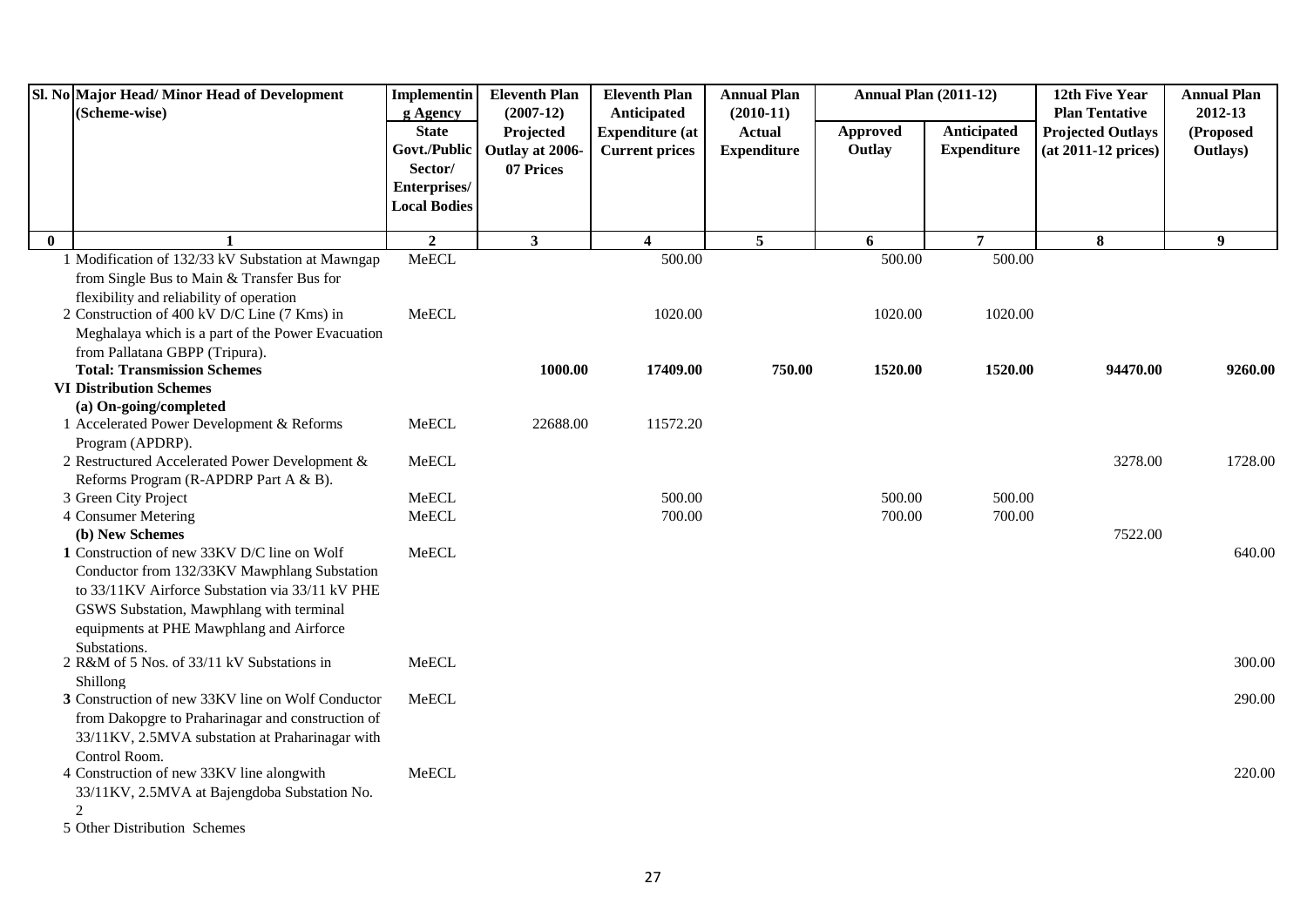|              | Sl. No Major Head/Minor Head of Development<br>(Scheme-wise) | Implementin<br>g Agency                 | <b>Eleventh Plan</b><br>$(2007-12)$       | <b>Eleventh Plan</b><br>Anticipated             | <b>Annual Plan</b><br>$(2010-11)$   | <b>Annual Plan (2011-12)</b> |                                   | 12th Five Year<br><b>Plan Tentative</b>           | <b>Annual Plan</b><br>2012-13 |
|--------------|--------------------------------------------------------------|-----------------------------------------|-------------------------------------------|-------------------------------------------------|-------------------------------------|------------------------------|-----------------------------------|---------------------------------------------------|-------------------------------|
|              |                                                              | <b>State</b><br>Govt./Public<br>Sector/ | Projected<br>Outlay at 2006-<br>07 Prices | <b>Expenditure (at</b><br><b>Current prices</b> | <b>Actual</b><br><b>Expenditure</b> | Approved<br>Outlay           | Anticipated<br><b>Expenditure</b> | <b>Projected Outlays</b><br>$(at 2011-12 prices)$ | (Proposed<br>Outlays)         |
|              |                                                              | Enterprises/<br><b>Local Bodies</b>     |                                           |                                                 |                                     |                              |                                   |                                                   |                               |
| $\mathbf{0}$ | $\mathbf{1}$                                                 | $\mathbf{2}$                            | $\mathbf{3}$                              | 4                                               | $\overline{5}$                      | 6                            | $\overline{7}$                    | 8                                                 | $\boldsymbol{9}$              |
|              | <b>Sub Total: Distribution Scheme</b>                        |                                         | 22688.00                                  | 12772.20                                        | 0.00                                | 1200.00                      | 1200.00                           | 10800.00                                          | 3178.00                       |
|              | VII Rural Electrification Scheme (To be funded by            |                                         |                                           |                                                 |                                     |                              |                                   |                                                   |                               |
|              | MOP/REC):                                                    |                                         |                                           |                                                 |                                     |                              |                                   |                                                   |                               |
|              | 1 Rajiv Gandhi Grameen Vidyutikaran Yojana<br>(RGGVY)        | MeECL                                   | 26454.00                                  |                                                 |                                     |                              |                                   |                                                   |                               |
|              | <b>Sub Total: Rural Electrification Scheme</b>               |                                         | 26454.00                                  |                                                 |                                     |                              |                                   |                                                   |                               |
|              | VIII Loans from REC/PFC and others as MeECL's                |                                         |                                           |                                                 |                                     |                              |                                   |                                                   |                               |
|              | own resource                                                 |                                         |                                           |                                                 |                                     |                              |                                   |                                                   |                               |
|              | Construction of HEPs/ SHPs                                   | MeECL                                   |                                           | 78928.00                                        | 38928.00                            | 40000.00                     | 40000.00                          | 200000.00                                         | 40000.00                      |
|              | Transmission & Distribution Schemes                          | <b>MeECL</b>                            |                                           |                                                 |                                     |                              |                                   |                                                   |                               |
|              | Metering                                                     | MeECL                                   |                                           |                                                 |                                     |                              |                                   |                                                   |                               |
|              | <b>Renovation Works</b>                                      | MeECL                                   |                                           |                                                 |                                     |                              |                                   |                                                   |                               |
|              | <b>Sub Total: Loans</b>                                      |                                         |                                           | 78928.00                                        | 38928.00                            | 40000.00                     | 40000.00                          | 200000.00                                         | 40000.00                      |
|              | <b>TOTAL (POWER)</b>                                         |                                         | 105788.00                                 | 199845.33                                       | 51237.59                            | 56142.00                     | 56142.00                          | 363500.00                                         | 57400.00                      |
|              | 2 NEW & RENEWABLE SOURCES OF                                 |                                         |                                           |                                                 |                                     |                              |                                   |                                                   |                               |
|              | <b>ENERGY:</b>                                               |                                         |                                           |                                                 |                                     |                              |                                   |                                                   |                               |
|              | 1 Direction & Administration                                 | <b>MNREDA</b>                           | 240.00                                    | 461.14                                          | 120.00                              | 130.00                       | 130.00                            | 950.00                                            | 140.00                        |
|              | 2 National Project for Biogas Development:                   |                                         |                                           |                                                 |                                     |                              |                                   |                                                   |                               |
|              | a)Cooking & lighting purpose                                 | <b>MNREDA</b>                           | 140.00                                    | 91.00                                           |                                     | 35.00                        | 35.00                             | 125.00                                            | 10.00                         |
|              | b)Community & Institutional Biogas:Cooking                   | <b>MNREDA</b>                           | 50.00                                     | 6.00                                            | 12.00                               |                              |                                   |                                                   |                               |
|              | Energy                                                       |                                         |                                           |                                                 |                                     |                              |                                   |                                                   |                               |
|              | c)Energy from waste                                          | <b>MNREDA</b>                           | 30.00                                     |                                                 |                                     |                              |                                   |                                                   |                               |
|              | 3 Solar Photovoltaic Programme:                              |                                         |                                           |                                                 |                                     |                              |                                   |                                                   |                               |
|              | a) Solar Lantern                                             | <b>MNREDA</b>                           | 50.00                                     |                                                 |                                     |                              |                                   |                                                   | 10.00                         |
|              | b)Domestic Home Lighting System                              | <b>MNREDA</b>                           | 50.00                                     | 5.00                                            |                                     | 5.00                         | 5.00                              | 325.00                                            | 20.00                         |
|              | c) Urban Areas SPV Demonstration                             | <b>MNREDA</b>                           | 50.00                                     | 5.00                                            |                                     | 5.00                         | 5.00                              |                                                   |                               |
|              | d) Street Lighting System                                    | <b>MNREDA</b>                           | 50.00                                     | 33.00                                           |                                     | 5.00                         | 5.00                              |                                                   | 10.00                         |
|              | e) SPV Power Plant                                           | <b>MNREDA</b>                           | 200.00                                    | 30.00                                           |                                     | 30.00                        | 30.00                             | 500.00                                            | 50.00                         |
|              | 5 Energy for commercial application.                         | <b>MNREDA</b>                           |                                           |                                                 |                                     | 5.00                         | 5.00                              |                                                   |                               |
|              | 6 Micro Hydel Project.                                       |                                         |                                           |                                                 |                                     |                              |                                   |                                                   |                               |
|              | a)Survey & Investigation                                     | <b>MNREDA</b>                           | 140.00                                    | 15.50                                           |                                     |                              |                                   |                                                   |                               |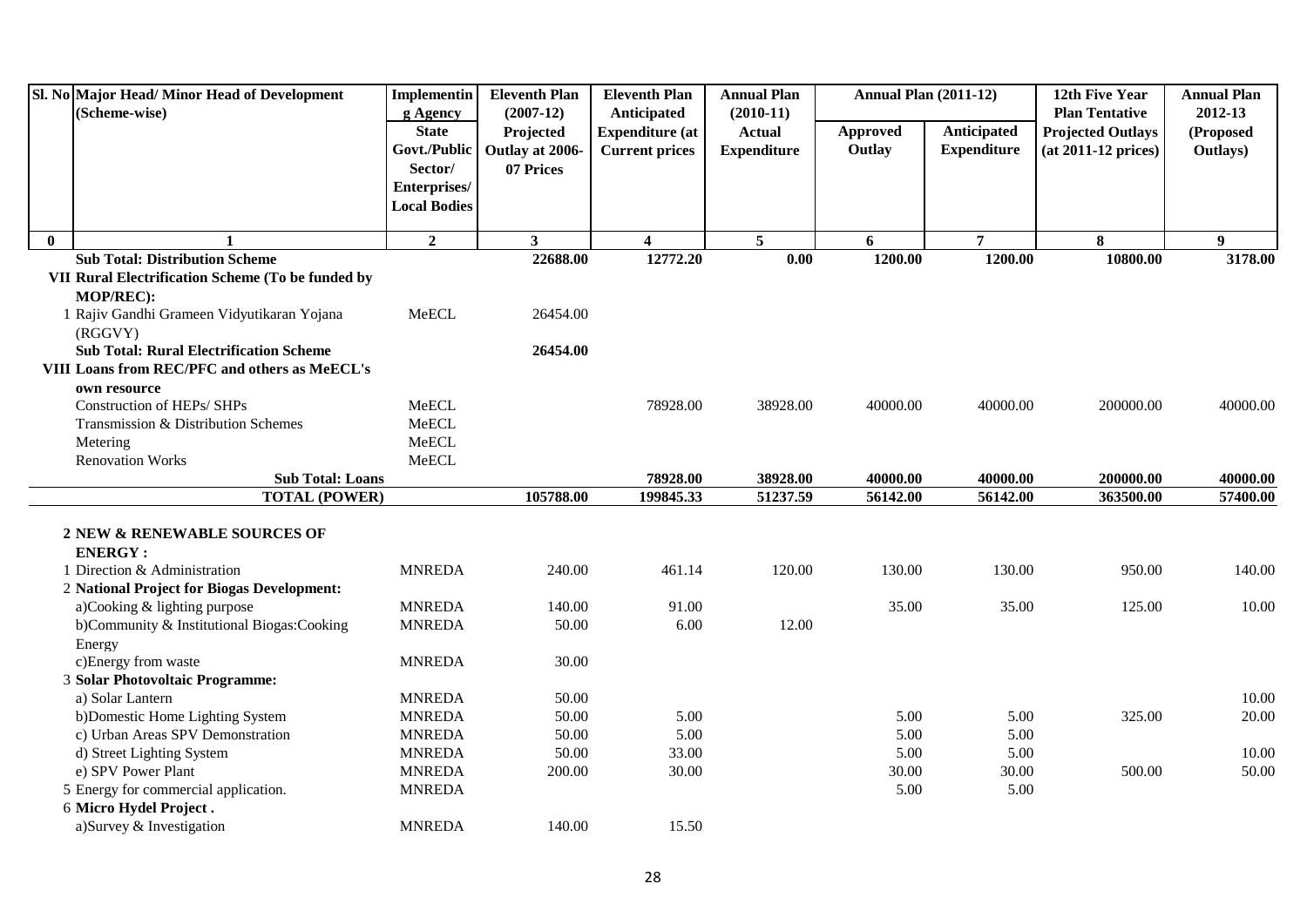|              | Sl. No Major Head/ Minor Head of Development<br>(Scheme-wise) | Implementin<br>g Agency | <b>Eleventh Plan</b><br>$(2007-12)$ | <b>Eleventh Plan</b><br>Anticipated | <b>Annual Plan</b><br>$(2010-11)$ | <b>Annual Plan (2011-12)</b> |                    | 12th Five Year<br><b>Plan Tentative</b> | <b>Annual Plan</b><br>2012-13 |
|--------------|---------------------------------------------------------------|-------------------------|-------------------------------------|-------------------------------------|-----------------------------------|------------------------------|--------------------|-----------------------------------------|-------------------------------|
|              |                                                               | <b>State</b>            | Projected                           | <b>Expenditure</b> (at              | <b>Actual</b>                     | Approved                     | <b>Anticipated</b> | <b>Projected Outlays</b>                | (Proposed                     |
|              |                                                               | Govt./Public            | Outlay at 2006-                     | <b>Current prices</b>               | <b>Expenditure</b>                | Outlay                       | <b>Expenditure</b> | (at 2011-12 prices)                     | Outlays)                      |
|              |                                                               | Sector/                 | 07 Prices                           |                                     |                                   |                              |                    |                                         |                               |
|              |                                                               | Enterprises/            |                                     |                                     |                                   |                              |                    |                                         |                               |
|              |                                                               | <b>Local Bodies</b>     |                                     |                                     |                                   |                              |                    |                                         |                               |
| $\mathbf{0}$ |                                                               | $\overline{2}$          | 3 <sup>1</sup>                      | $\overline{\mathbf{4}}$             | 5                                 | 6                            | $\overline{7}$     | 8                                       | $\boldsymbol{9}$              |
|              | b)Construction & Implementation                               | <b>MNREDA</b>           | 100.00                              |                                     |                                   |                              |                    |                                         |                               |
|              | 7 Wind Mill Programme                                         | <b>MNREDA</b>           | 30.00                               |                                     |                                   | 5.00                         | 5.00               | 500.00                                  | 10.00                         |
|              | 8 Water Mill Programme                                        | <b>MNREDA</b>           | 40.00                               | 10.00                               |                                   |                              |                    |                                         |                               |
|              | 9 New Technology                                              | <b>MNREDA</b>           | 30.00                               |                                     |                                   |                              |                    |                                         |                               |
|              | 10 Promotion of Renewable Energy& Energy                      | <b>MNREDA</b>           |                                     |                                     |                                   |                              |                    |                                         | 210.00                        |
|              | <b>Conservation Measures</b>                                  |                         |                                     |                                     |                                   |                              |                    |                                         |                               |
|              | <b>Total.: NRSE</b>                                           |                         | 1200.00                             | 656.64                              | 132.00                            | 220.00                       | 220.00             | 2400.00                                 | 460.00                        |
|              | <b>3 INTEGRATED RURAL ENERGY</b>                              |                         |                                     |                                     |                                   |                              |                    |                                         |                               |
|              | <b>PROGRAMME</b>                                              |                         |                                     |                                     |                                   |                              |                    |                                         |                               |
|              | 1 Establishment of a Regional IREP Traning Centre.            | <b>MNREDA</b>           | 40.00                               | 40.00                               | 20.00                             | 30.00                        | 30.00              |                                         |                               |
|              | 2 Development of Design and Approach for area                 | <b>MNREDA</b>           | 20.00                               |                                     |                                   |                              |                    |                                         |                               |
|              | Bound Block Level IREP Project: Preparation of                |                         |                                     |                                     |                                   |                              |                    |                                         |                               |
|              | DPR for Cluster of villages                                   |                         |                                     |                                     |                                   |                              |                    |                                         |                               |
|              | 3 Direction & Administration                                  | <b>MNREDA</b>           | 400.00                              | 519.88                              | 120.00                            | 130.00                       | 130.00             | 850.00                                  | 140.00                        |
|              | 4 Solar Thermal                                               | <b>MNREDA</b>           | 100.00                              | 30.00                               |                                   | 15.00                        | 15.00              | 350.00                                  | 60.00                         |
|              | 5 Biomass Gassification                                       | <b>MNREDA</b>           | 100.00                              | 30.31                               |                                   | 20.00                        | 20.00              | 200.00                                  | 10.00                         |
|              | 6 Field projects                                              | <b>MNREDA</b>           | 240.00                              | 49.74                               |                                   | 25.00                        | 25.00              | 600.00                                  | 40.00                         |
|              | <b>Total: IREP</b>                                            |                         | 900.00                              | 669.93                              | 140.00                            | 220.00                       | 220.00             | 2000.00                                 | 250.00                        |
|              | <b>4 VILLAGE ELECTRIFICATION</b>                              |                         |                                     |                                     |                                   |                              |                    |                                         |                               |
|              | Electrification of remote tribal villages (MNRE               | <b>MNREDA</b>           | 600.00                              | 170.68                              | 50.00                             | 50.00                        | 50.00              | 100.00                                  | 60.00                         |
|              | Special Scheme)                                               |                         |                                     |                                     |                                   |                              |                    |                                         |                               |
|              | <b>Total Village Electrification:</b>                         |                         | 600.00                              | 170.68                              | 50.00                             | 50.00                        | 50.00              | 100.00                                  | 60.00                         |
|              | <b>TOTAL: V</b>                                               |                         | 108488.00                           | 201342.58                           | 51559.59                          | 56632.00                     | 56632.00           | 368000.00                               | 58170.00                      |
|              |                                                               |                         |                                     |                                     |                                   |                              |                    |                                         |                               |
| VI.          | <b>INDUSTRY &amp; MINERALS</b>                                |                         |                                     |                                     |                                   |                              |                    |                                         |                               |
|              | <b>1 VILLAGE &amp; SMALL INDUSTRIES</b>                       |                         |                                     |                                     |                                   |                              |                    |                                         |                               |
|              | 1 Head Quarter Organisation                                   | State Govt.             | 100.00                              | 114.16                              | 13.16                             | 40.00                        | 40.00              |                                         |                               |
|              | 2 District Organisation                                       | State Govt.             | 35.00                               | 34.76                               | 4.66                              | 20.00                        | 20.00              |                                         |                               |
|              | 3 DIC                                                         | State Govt.             | 1500.00                             | 1532.48                             | 400.17                            | 368.00                       | 368.00             |                                         |                               |
|              | 4 Industrial Estate                                           | State Govt.             | 60.00                               | 51.65                               | 10.24                             | 22.00                        | 22.00              |                                         |                               |
|              | 5 MPSW                                                        | State Govt.             | 35.00                               | 32.45                               | 8.99                              | 9.00                         | 9.00               |                                         |                               |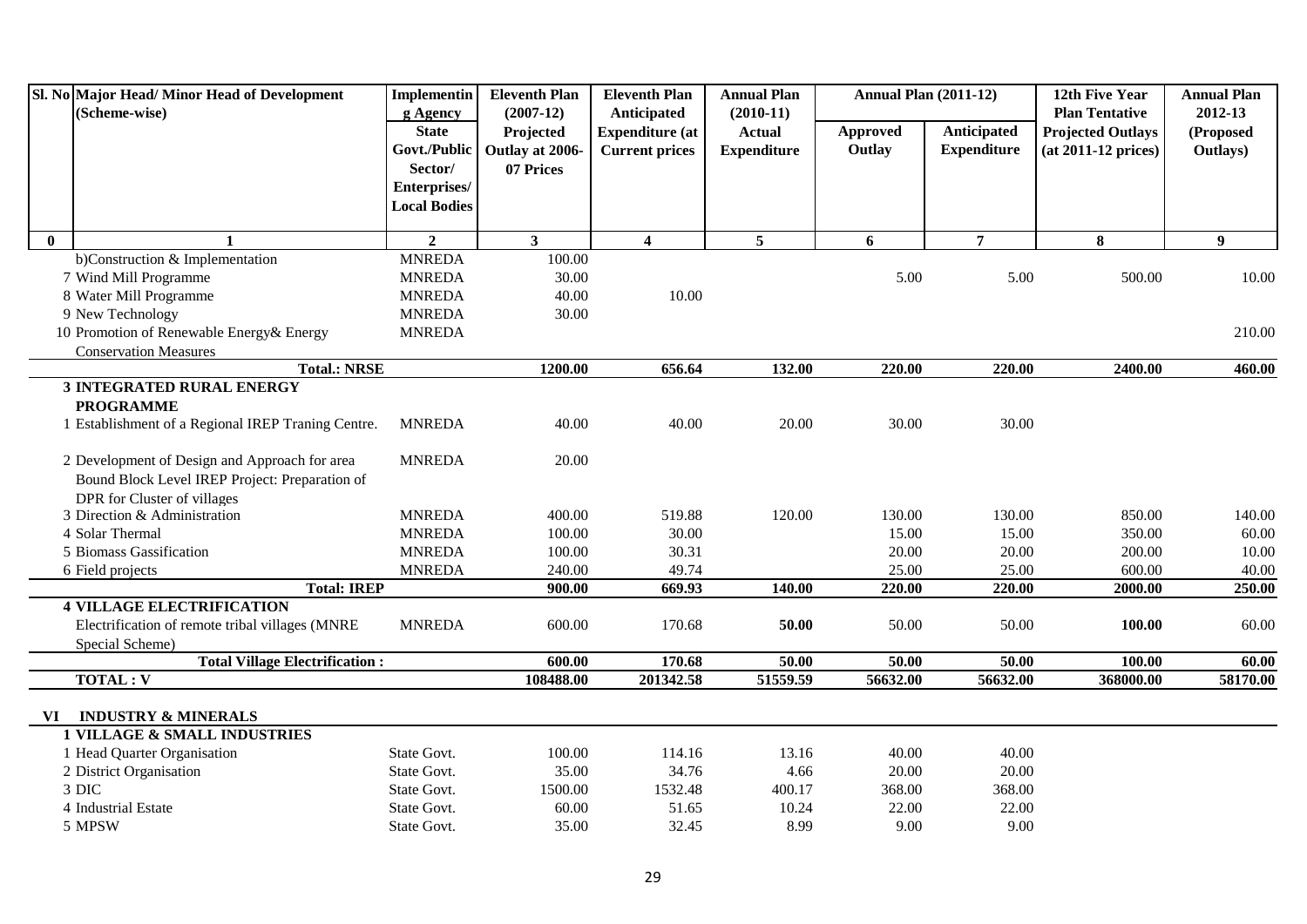|              | Sl. No Major Head/Minor Head of Development<br>(Scheme-wise)                  | <b>Implementin</b><br>g Agency | <b>Eleventh Plan</b><br>$(2007-12)$ | <b>Eleventh Plan</b><br>Anticipated | <b>Annual Plan</b><br>$(2010-11)$ | <b>Annual Plan (2011-12)</b> |                    | 12th Five Year<br><b>Plan Tentative</b> | <b>Annual Plan</b><br>2012-13 |
|--------------|-------------------------------------------------------------------------------|--------------------------------|-------------------------------------|-------------------------------------|-----------------------------------|------------------------------|--------------------|-----------------------------------------|-------------------------------|
|              |                                                                               | <b>State</b>                   | Projected                           | <b>Expenditure (at</b>              | <b>Actual</b>                     | <b>Approved</b>              | Anticipated        | <b>Projected Outlays</b>                | (Proposed                     |
|              |                                                                               | Govt./Public                   | Outlay at 2006-                     | <b>Current prices</b>               | <b>Expenditure</b>                | Outlay                       | <b>Expenditure</b> | $(at 2011-12 prices)$                   | Outlays)                      |
|              |                                                                               | Sector/                        | 07 Prices                           |                                     |                                   |                              |                    |                                         |                               |
|              |                                                                               | Enterprises/                   |                                     |                                     |                                   |                              |                    |                                         |                               |
|              |                                                                               | <b>Local Bodies</b>            |                                     |                                     |                                   |                              |                    |                                         |                               |
|              |                                                                               |                                |                                     |                                     |                                   |                              |                    |                                         |                               |
| $\mathbf{0}$ | $\mathbf{1}$                                                                  | $\overline{2}$                 | $\mathbf{3}$                        | $\overline{\mathbf{4}}$             | $5^{\circ}$                       | 6                            | $\overline{7}$     | 8                                       | $\boldsymbol{9}$              |
|              | 6 TKE                                                                         | State Govt.                    | 35.00                               | 53.13                               | 13.66                             | 15.00                        | 15.00              |                                         |                               |
|              | 7 KTC                                                                         | State Govt.                    | 35.00                               | 42.20                               | 12.30                             | 15.00                        | 15.00              |                                         |                               |
|              | 8 Training inside and outside                                                 | State Govt.                    | 50.00                               | 118.19                              | 15.89                             | 70.00                        | 70.00              | 137.00                                  | 25.00                         |
|              | 9 Awareness Programme                                                         | State Govt.                    | 50.00                               | 34.71                               | 6.18                              | 10.00                        | 10.00              | 89.00                                   | 16.00                         |
|              | 10 Mastercraftsman training                                                   | State Govt.                    | 50.00                               | 67.64                               | 12.98                             | 20.00                        | 20.00              | 135.00                                  | 25.00                         |
|              | 11 Exhibition                                                                 | State Govt.                    | 60.00                               | 48.35                               | 11.00                             | 13.00                        | 13.00              | 131.00                                  | 24.00                         |
|              | 12 Grants in aid                                                              | State Govt.                    | 70.00                               | 53.40                               | 11.70                             | 12.00                        | 12.00              | 87.00                                   | 15.00                         |
|              | 13 MHHDC                                                                      | State Govt.                    | 500.00                              | 149.00                              | 30.00                             | 40.00                        | 40.00              | 232.00                                  | 45.00                         |
|              | 14 MKVIB                                                                      | State Govt.                    | 600.00                              | 469.04                              | 84.00                             | 120.00                       | 120.00             | 925.00                                  | 180.00                        |
|              | 15 Industrial Estate Works                                                    | State Govt.                    | 1670.00                             | 29.80                               | 7.80                              | 10.00                        | 10.00              | 171.00                                  | 100.00                        |
|              | 16 Joint Director of Industries                                               | State Govt.                    | 50.00                               | 54.22                               | 22.36                             | 16.00                        | 16.00              |                                         |                               |
|              | 17 Bee Keeping                                                                | State Govt.                    |                                     |                                     |                                   |                              |                    | 164.00                                  | 50.00                         |
|              | 18 Upgradation of training Centre                                             | State Govt.                    |                                     |                                     |                                   |                              |                    | 1300.00                                 | 430.00                        |
|              | 19 Capacity Building                                                          | State Govt.                    |                                     |                                     |                                   |                              |                    | 67.00                                   | 10.00                         |
|              | 20 Handicrafts Promotion                                                      | State Govt.                    |                                     |                                     |                                   |                              |                    | 342.00                                  | 100.00                        |
|              | 21 Apiculture Mission under IBDP                                              | State Govt.                    |                                     |                                     |                                   |                              |                    | 1320.00                                 | 500.00                        |
|              | <b>Total V&amp;SI</b>                                                         |                                | 4900.00                             | 2885.18                             | 665.09                            | 800.00                       | 800.00             | 5100.00                                 | 1520.00                       |
|              | 2 SERICULTURE & WEAVING                                                       |                                |                                     |                                     |                                   |                              |                    |                                         |                               |
|              | A. WEAVING On-Going Scheme                                                    |                                |                                     |                                     |                                   |                              |                    |                                         |                               |
|              | a) Handloom Training and Study Tour                                           | State Govt.                    | 160.00                              | 91.79                               | 20.85                             | 28.78                        | 28.78              | 30.50                                   | 4.50                          |
|              | b) Intensive Production of Handloom Fabrics                                   | State Govt.                    | 410.00                              | 253.67                              | 60.86                             | 77.47                        | 77.47              | 210.50                                  | 40.50                         |
|              | $c)$ Integrated Development of Silk Weaving                                   | State Govt.                    | 350.00                              | 159.02                              | 44.20                             | 39.25                        | 39.25              | 184.00                                  |                               |
|              | Technology Programme.                                                         |                                |                                     |                                     |                                   |                              |                    |                                         |                               |
|              | d) Handloom Weaving Training Centre at Saikarap                               | State Govt.                    | 88.00                               | 57.76                               | 12.42                             | 21.50                        | 21.50              | 400.00                                  | 12.90                         |
|              | (Lumkdait) Shella and Nongtrai (Mawsynram)                                    |                                |                                     |                                     |                                   |                              |                    |                                         |                               |
|              | e) Integrated Handloom Development Scheme (State<br>Share)                    | State Govt.                    |                                     | 32.53                               | 6.34                              | 7.00                         | 7.00               | 50.00                                   | 10.00                         |
|              | f) Health Insurance Scheme (State Share)                                      | State Govt.                    |                                     | 62.59                               |                                   | 26.94                        | 26.94              | 100.00                                  | 7.00                          |
|              | g) Infrastructural Development Support for Handloom State Govt.<br>Industries |                                | 75.00                               |                                     |                                   |                              |                    |                                         |                               |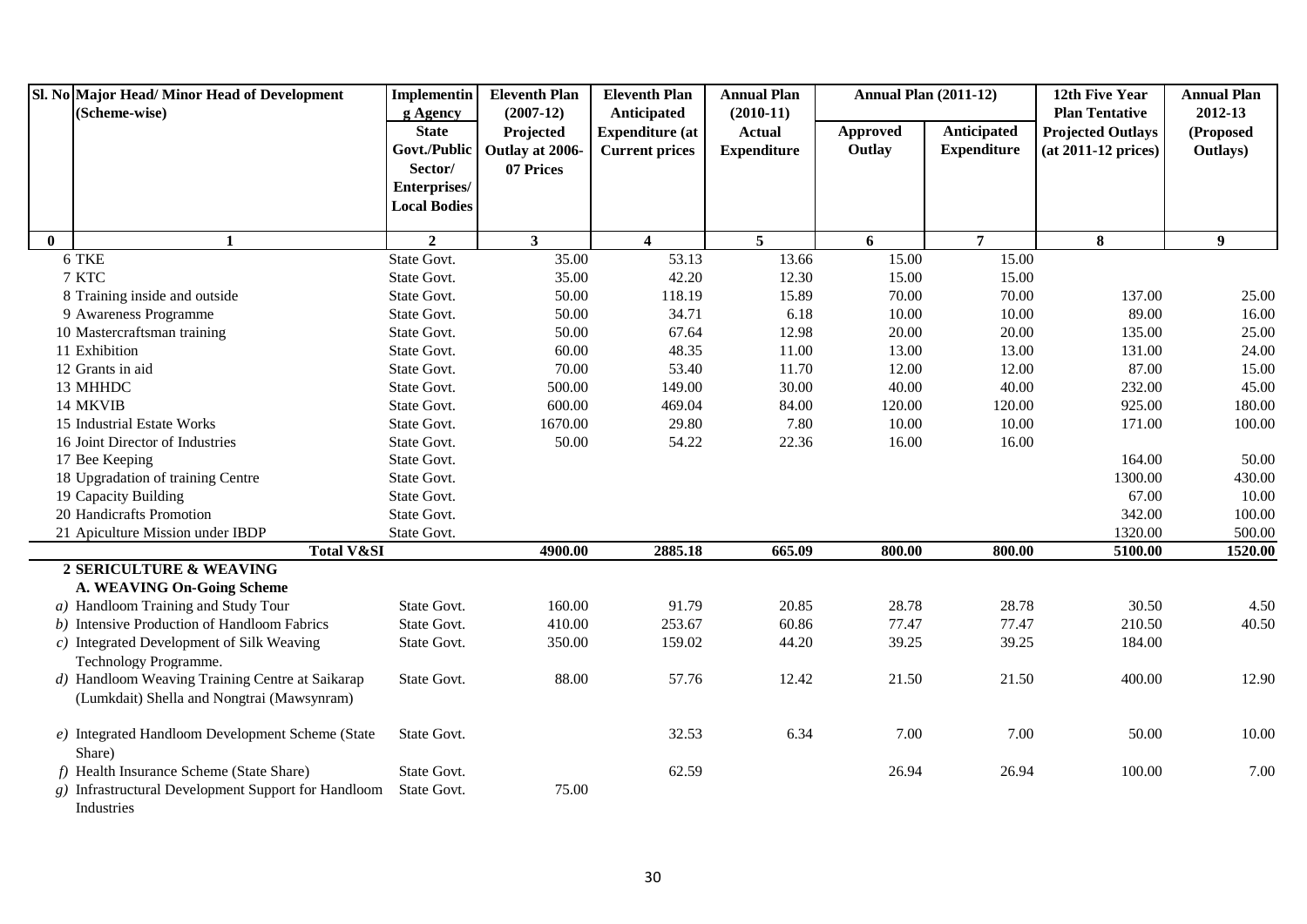|          | Sl. No Major Head/Minor Head of Development<br>(Scheme-wise)                                     | Implementin<br>g Agency                                                        | <b>Eleventh Plan</b><br>$(2007-12)$       | <b>Eleventh Plan</b><br>Anticipated             | <b>Annual Plan</b><br>$(2010-11)$   | <b>Annual Plan (2011-12)</b> |                                   | 12th Five Year<br><b>Plan Tentative</b>           | <b>Annual Plan</b><br>2012-13 |
|----------|--------------------------------------------------------------------------------------------------|--------------------------------------------------------------------------------|-------------------------------------------|-------------------------------------------------|-------------------------------------|------------------------------|-----------------------------------|---------------------------------------------------|-------------------------------|
|          |                                                                                                  | <b>State</b><br>Govt./Public<br>Sector/<br>Enterprises/<br><b>Local Bodies</b> | Projected<br>Outlay at 2006-<br>07 Prices | <b>Expenditure (at</b><br><b>Current prices</b> | <b>Actual</b><br><b>Expenditure</b> | Approved<br>Outlay           | Anticipated<br><b>Expenditure</b> | <b>Projected Outlays</b><br>$(at 2011-12 prices)$ | (Proposed<br>Outlays)         |
| $\bf{0}$ | $\mathbf{1}$                                                                                     | $\overline{2}$                                                                 | 3 <sup>1</sup>                            | $\overline{\mathbf{4}}$                         | 5 <sup>5</sup>                      | 6                            | $\overline{7}$                    | 8                                                 | 9 <sup>°</sup>                |
|          | h) Supply of handloom Fabrics to Government<br>Institutions                                      | State Govt.                                                                    | 160.00                                    | 152.02                                          |                                     |                              |                                   |                                                   |                               |
|          | i) Mahatma Gandhi Bunker Bima Yojana (State<br>Share)                                            | State Govt.                                                                    |                                           | 6.68                                            |                                     | 3.50                         | 3.50                              | 25.00                                             | 3.50                          |
|          | j) Common Mini Weavers Handloom Show-Room<br>cum Marketing Support System                        | State Govt.                                                                    | 180.00                                    |                                                 |                                     |                              |                                   |                                                   |                               |
|          | $k$ ) Promotion and Upgradation of Handloom Training<br>Programme                                | State Govt.                                                                    | 190.00                                    | 77.44                                           | 15.81                               | 29.74                        | 29.74                             | 213.41                                            | 18.72                         |
|          | l) Creation of Additional infrastructure.                                                        | State Govt.                                                                    | 174.00                                    |                                                 |                                     |                              |                                   |                                                   |                               |
|          | m) Establishment of Mini Yarn Bank                                                               | State Govt.                                                                    | 80.00                                     | 89.05                                           | 1.25                                | 32.43                        | 32.43                             | 259.45                                            | 35.77                         |
|          | $n)$ Handloom product and Design Development<br>including engagement of Master Designer/ Weaver. | State Govt.                                                                    | 40.00                                     |                                                 |                                     |                              |                                   |                                                   |                               |
|          | $p)$ Development and promotion of Eco-Friendly Dyes<br>including creation of infrastructure.     | State Govt.                                                                    | 70.00                                     |                                                 |                                     |                              |                                   |                                                   |                               |
|          | $q$ ) Support to weavers for upgradation of Looms/<br>accessories and Weaving Space.             | State Govt.                                                                    | 250.00                                    | 119.55                                          |                                     | 50.00                        | 50.00                             |                                                   |                               |
|          | $r$ ) Construction of RCC Office Building/Renovation/<br>Improvement/Electrification etc.        | State Govt.                                                                    |                                           | 40.90                                           | 21.26                               |                              |                                   | 400.00                                            |                               |
|          | s) Promotion of Departmental Handloom Production<br>Centres on Commercial Lines.                 | State Govt.                                                                    | 400.00                                    | 215.60                                          | 45.04                               | 53.98                        | 53.98                             |                                                   |                               |
|          | t) Integrated Common Facility Centre for Handloom                                                | State Govt.                                                                    |                                           |                                                 |                                     |                              |                                   |                                                   |                               |
|          | $u$ Setting up of Apparel Training and Design Centre<br>at Shillong.                             | State Govt.                                                                    |                                           |                                                 |                                     |                              |                                   |                                                   |                               |
|          | $\nu$ NIFT                                                                                       |                                                                                |                                           | 950.00                                          | 100.00                              |                              |                                   |                                                   |                               |
|          | $w$ Value Chain                                                                                  |                                                                                | 2627.00                                   | 1000.00<br>3308.60                              | 1000.00<br>1328.03                  | 370.59                       | 370.59                            | 1872.86                                           | 132.89                        |
|          | <b>Total On Going Scheme</b><br><b>New Scheme</b>                                                |                                                                                |                                           |                                                 |                                     |                              |                                   |                                                   |                               |
|          | a) Intensive development of 100 handloom model<br>village                                        | State Govt.                                                                    |                                           |                                                 |                                     |                              |                                   | 1000.00                                           | 7.40                          |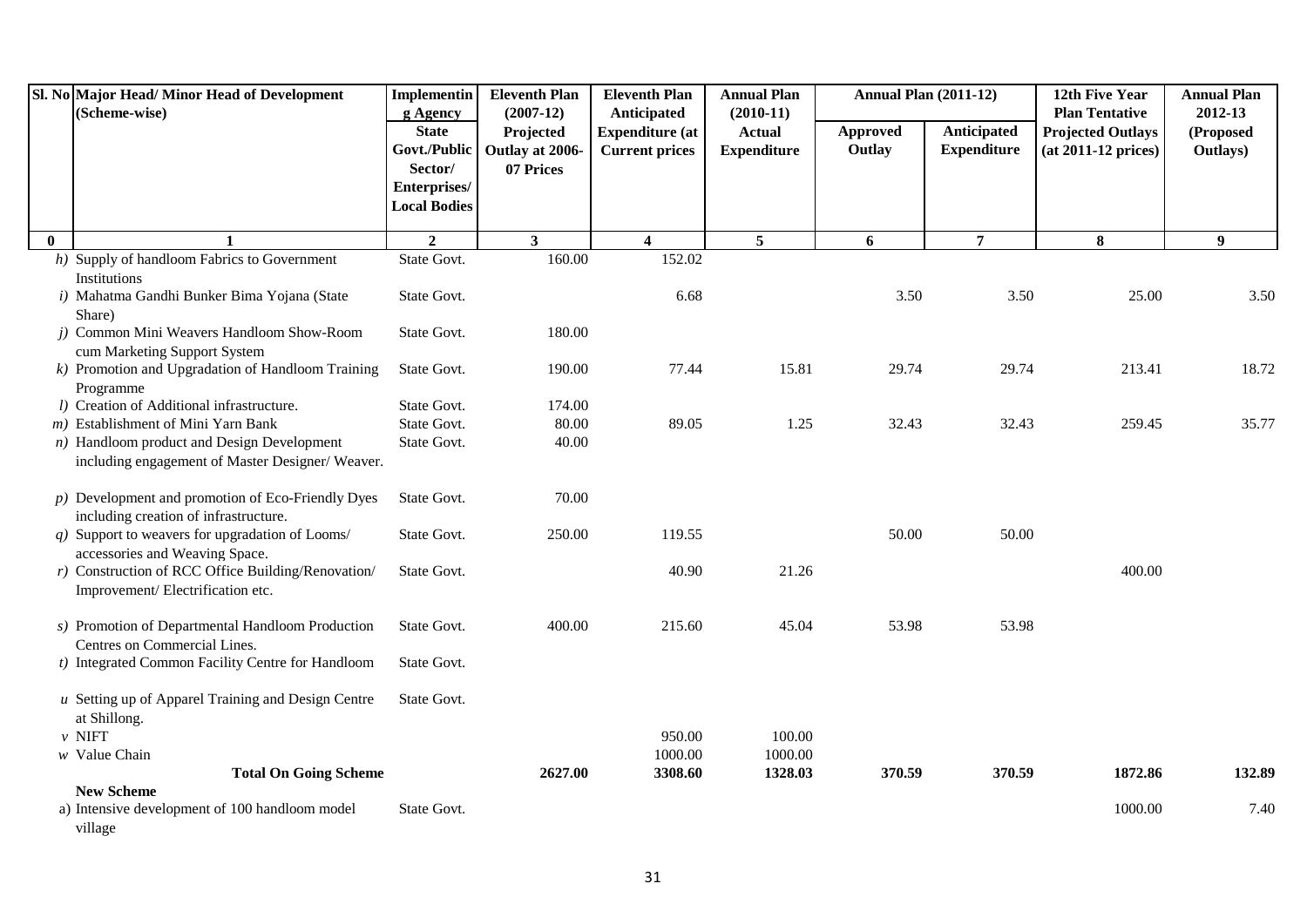|              | Sl. No Major Head/Minor Head of Development<br>(Scheme-wise)                                                                                                 | <b>Implementin</b><br>g Agency                                                 | <b>Eleventh Plan</b><br>$(2007-12)$       | <b>Eleventh Plan</b><br>Anticipated             | <b>Annual Plan</b><br>$(2010-11)$   |                    | <b>Annual Plan (2011-12)</b>      | 12th Five Year<br><b>Plan Tentative</b>           | <b>Annual Plan</b><br>2012-13 |
|--------------|--------------------------------------------------------------------------------------------------------------------------------------------------------------|--------------------------------------------------------------------------------|-------------------------------------------|-------------------------------------------------|-------------------------------------|--------------------|-----------------------------------|---------------------------------------------------|-------------------------------|
|              |                                                                                                                                                              | <b>State</b><br>Govt./Public<br>Sector/<br>Enterprises/<br><b>Local Bodies</b> | Projected<br>Outlay at 2006-<br>07 Prices | <b>Expenditure (at</b><br><b>Current prices</b> | <b>Actual</b><br><b>Expenditure</b> | Approved<br>Outlay | Anticipated<br><b>Expenditure</b> | <b>Projected Outlays</b><br>$(at 2011-12 prices)$ | (Proposed<br>Outlays)         |
| $\mathbf{0}$ |                                                                                                                                                              | $\overline{2}$                                                                 | $\mathbf{3}$                              | 4                                               | 5                                   | 6                  | $\overline{7}$                    | 8                                                 | $\boldsymbol{9}$              |
|              | b) Intensive organisation of 6500 unorganised                                                                                                                | State Govt.                                                                    |                                           |                                                 |                                     |                    |                                   | 500.00                                            | 18.50                         |
|              | handloom weavers for self employment<br>c) Support to 3300 Silk weavers including up-<br>gradation of skill                                                  | State Govt.                                                                    |                                           |                                                 |                                     |                    |                                   | 500.00                                            | 5.00                          |
|              | d) Establishment of Handloom apparel manufacturing<br>unit cum training centres, Shillong & Tura                                                             | State Govt.                                                                    |                                           |                                                 |                                     |                    |                                   | 363.40                                            | 4.00                          |
|              | e) Assistance to 1000 expert weavers for<br>diversification of handloom fabrics                                                                              | State Govt.                                                                    |                                           |                                                 |                                     |                    |                                   | 412.00                                            | 6.25                          |
|              | f) Establishment of power-loom training centres at<br>Shillong & Mendipathar                                                                                 | State Govt.                                                                    |                                           |                                                 |                                     |                    |                                   | 393.20                                            |                               |
|              | g) Employment programme to 500 loom less expert<br>weavers engaged in the departmental centres                                                               | State Govt.                                                                    |                                           |                                                 |                                     |                    |                                   | 500.00                                            | 42.00                         |
|              | h) Establishment of new district offices, District<br>Handloom Offices and District Sericulture Offices<br>Baghmara, South Garo Hills double storeys         | State Govt.                                                                    |                                           |                                                 |                                     |                    |                                   | 175.00                                            |                               |
|              | i) Renovation for Research and Development Support State Govt.<br>for handloom at Mendipathar and Shillong                                                   |                                                                                |                                           |                                                 |                                     |                    |                                   | 100.00                                            |                               |
|              | j) Market Development<br>(a) State and District Level Exhibition<br>(b) National and International level (Kolkata,<br>Delhi, Bangalore, Bangkok & Hong Kong) | State Govt.                                                                    |                                           |                                                 |                                     |                    |                                   | 63.00                                             | 7.96                          |
|              | k) Establishment of Handloom Marketing Haat at<br>Shillong and Tura                                                                                          | State Govt.                                                                    |                                           |                                                 |                                     |                    |                                   | 100.00                                            |                               |
|              | 1) Handloom Entrepreneurship Development<br>Programmes                                                                                                       | State Govt.                                                                    |                                           |                                                 |                                     |                    |                                   | 200.00                                            |                               |
|              | m) Weavers Credit card and Financial package                                                                                                                 | State Govt.                                                                    |                                           |                                                 |                                     |                    |                                   | 100.00                                            | 57.00                         |
|              | n) Rehabilitation package for affected weavers of<br>Garo - Rabha Ethnic conflict (Handloom)                                                                 | State Govt.                                                                    |                                           |                                                 |                                     |                    |                                   | 50.00                                             | 6.50                          |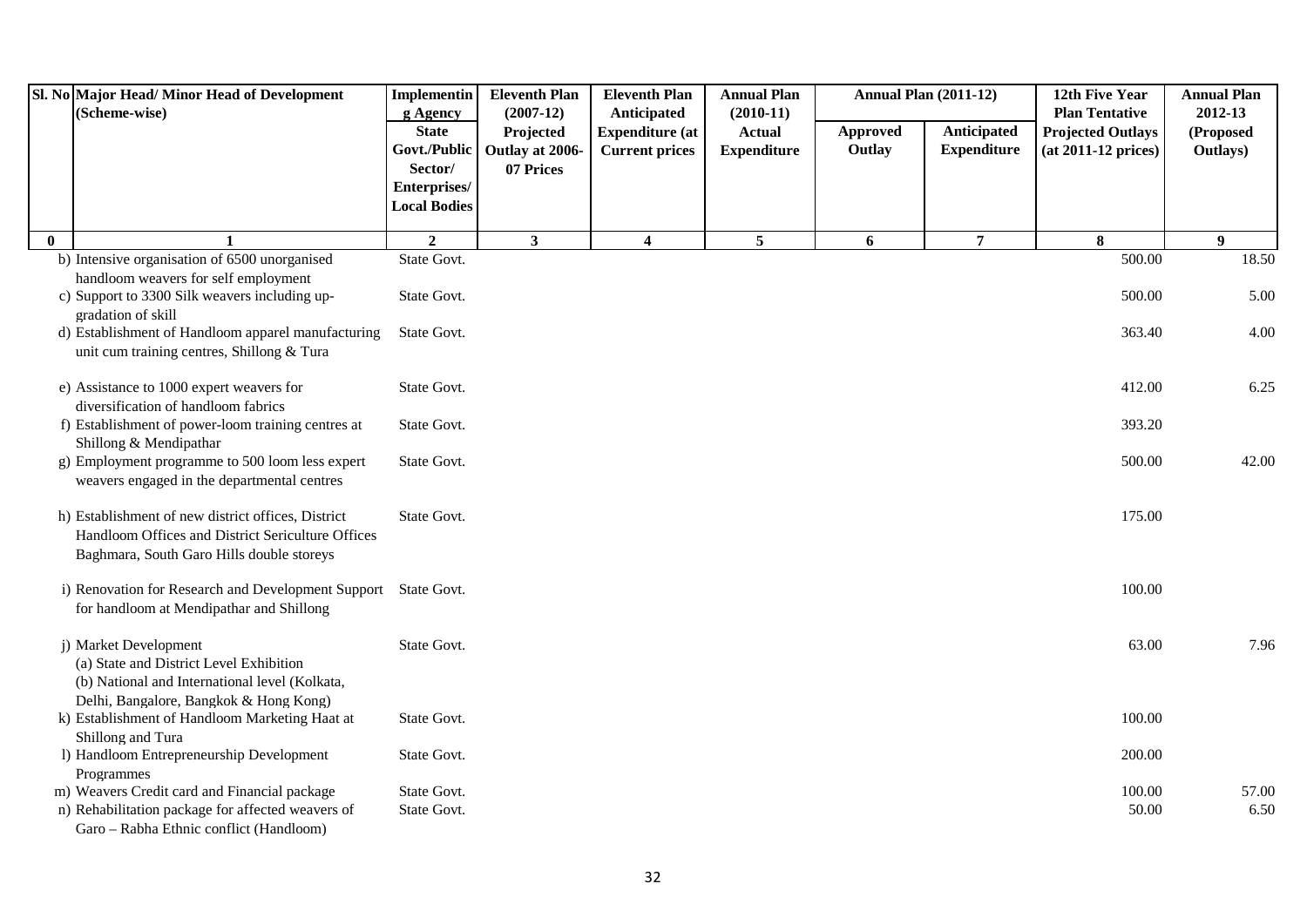|          | Sl. No Major Head/Minor Head of Development<br>(Scheme-wise)                                                                                           | <b>Implementin</b><br>g Agency                 | <b>Eleventh Plan</b><br>$(2007-12)$ | <b>Eleventh Plan</b><br>Anticipated             | <b>Annual Plan</b><br>$(2010-11)$   | <b>Annual Plan (2011-12)</b> |                                   | 12th Five Year<br><b>Plan Tentative</b>           | <b>Annual Plan</b><br>2012-13 |
|----------|--------------------------------------------------------------------------------------------------------------------------------------------------------|------------------------------------------------|-------------------------------------|-------------------------------------------------|-------------------------------------|------------------------------|-----------------------------------|---------------------------------------------------|-------------------------------|
|          |                                                                                                                                                        | <b>State</b><br>Govt./Public                   | Projected<br>Outlay at 2006-        | <b>Expenditure</b> (at<br><b>Current prices</b> | <b>Actual</b><br><b>Expenditure</b> | Approved<br>Outlay           | Anticipated<br><b>Expenditure</b> | <b>Projected Outlays</b><br>$(at 2011-12 prices)$ | (Proposed<br>Outlays)         |
|          |                                                                                                                                                        | Sector/<br>Enterprises/<br><b>Local Bodies</b> | 07 Prices                           |                                                 |                                     |                              |                                   |                                                   |                               |
| $\bf{0}$ | 1                                                                                                                                                      | $\mathbf{2}$                                   | $\mathbf{3}$                        | 4                                               | $\overline{5}$                      | 6                            | $\overline{7}$                    | 8                                                 | 9                             |
|          | o) In house training of Existing Weavers including                                                                                                     | State Govt.                                    |                                     |                                                 |                                     |                              |                                   |                                                   | 200.00                        |
|          | support for their unit.                                                                                                                                |                                                |                                     |                                                 |                                     |                              |                                   |                                                   |                               |
|          | <b>Total New Scheme</b>                                                                                                                                |                                                | 0.00                                | 0.00                                            | 0.00                                | 0.00                         | 0.00                              | 4456.60                                           | 354.61                        |
|          | <b>Total: WEAVING</b>                                                                                                                                  |                                                | 2627.00                             | 3308.60                                         | 1328.03                             | 370.59                       | 370.59                            | 6329.46                                           | 487.50                        |
|          | <b>B. SERICULTURE</b><br>a) Intensive Development of Mulberry Silk Industry                                                                            | State Govt.                                    | 500.00                              | 344.01                                          | 86.43                               | 98.40                        | 98.40                             |                                                   |                               |
|          |                                                                                                                                                        |                                                |                                     |                                                 |                                     |                              |                                   |                                                   |                               |
|          | b) Intensive Development of Eri Silk Industry                                                                                                          | State Govt.                                    | 358.00                              | 227.48                                          | 56.07                               | 65.26                        | 65.26                             |                                                   |                               |
|          | $c)$ Intensive organisation of Muga Silk Industry                                                                                                      | State Govt.                                    | 280.00                              | 157.94                                          | 39.85                               | 44.35                        | 44.35                             |                                                   |                               |
|          | d) Strengthening of Silk Reeling unit                                                                                                                  | State Govt.                                    | 100.00                              | 156.99                                          | 26.77                               | 70.50                        | 70.50                             | 130.00                                            | 22.00                         |
|          | $e)$ Strengthening of Headquarter Organization.                                                                                                        | State Govt.                                    | 175.00                              | 116.15                                          | 23.15                               | 40.20                        | 40.20                             | 118.00                                            | 19.20                         |
|          | $f$ ) Promotion & Upgradation of Sericulture Training<br>Programme                                                                                     | State Govt.                                    | 150.00                              | 82.22                                           | 13.68                               | 33.85                        | 33.85                             | 101.00                                            | 4.07                          |
|          | g) 10 % State Share on Scheme of C.D.P. of C.S.B.                                                                                                      | State Govt.                                    | 225.00                              | 268.64                                          | 81.91                               | 118.00                       | 118.00                            | 830.00                                            | 120.00                        |
|          | h) Mini Cocoon Market (State Share)                                                                                                                    | State Govt.                                    | 160.00                              | 20.00                                           |                                     | 20.00                        | 20.00                             |                                                   |                               |
|          | i) Augmentation of Silkworm seed production<br>including modernization of Infrastructure/<br>Equipments/Replantation at Departmental Farms/<br>Centres | State Govt.                                    | 500.00                              | 472.33                                          | 96.17                               | 124.50                       | 124.50                            |                                                   |                               |
|          | j) Expansion Programme of Host Plant Development<br>for Cluster approach cum Infrastructure/<br>Equipment Support. .                                   | State Govt.                                    | 250.00                              | 56.66                                           |                                     |                              |                                   |                                                   |                               |
|          | $k$ ) Infrastructure Development support for Sericulture<br>Industries                                                                                 | State Govt.                                    | 100.00                              |                                                 |                                     |                              |                                   |                                                   |                               |
|          | l) Establishment of Cocoon reeling and spinning at<br>private level.                                                                                   | State Govt.                                    | 125.00                              | 27.37                                           |                                     |                              |                                   |                                                   |                               |
|          | $m)$ Creation of Additional Infrastructure (Eri &<br>Muga)                                                                                             | State Govt.                                    | 250.00                              |                                                 |                                     |                              |                                   |                                                   |                               |
|          | $n)$ State share on integrated Development of Silk<br>Industries in Meghalaya                                                                          | State Govt.                                    | 225.00                              |                                                 |                                     |                              |                                   |                                                   |                               |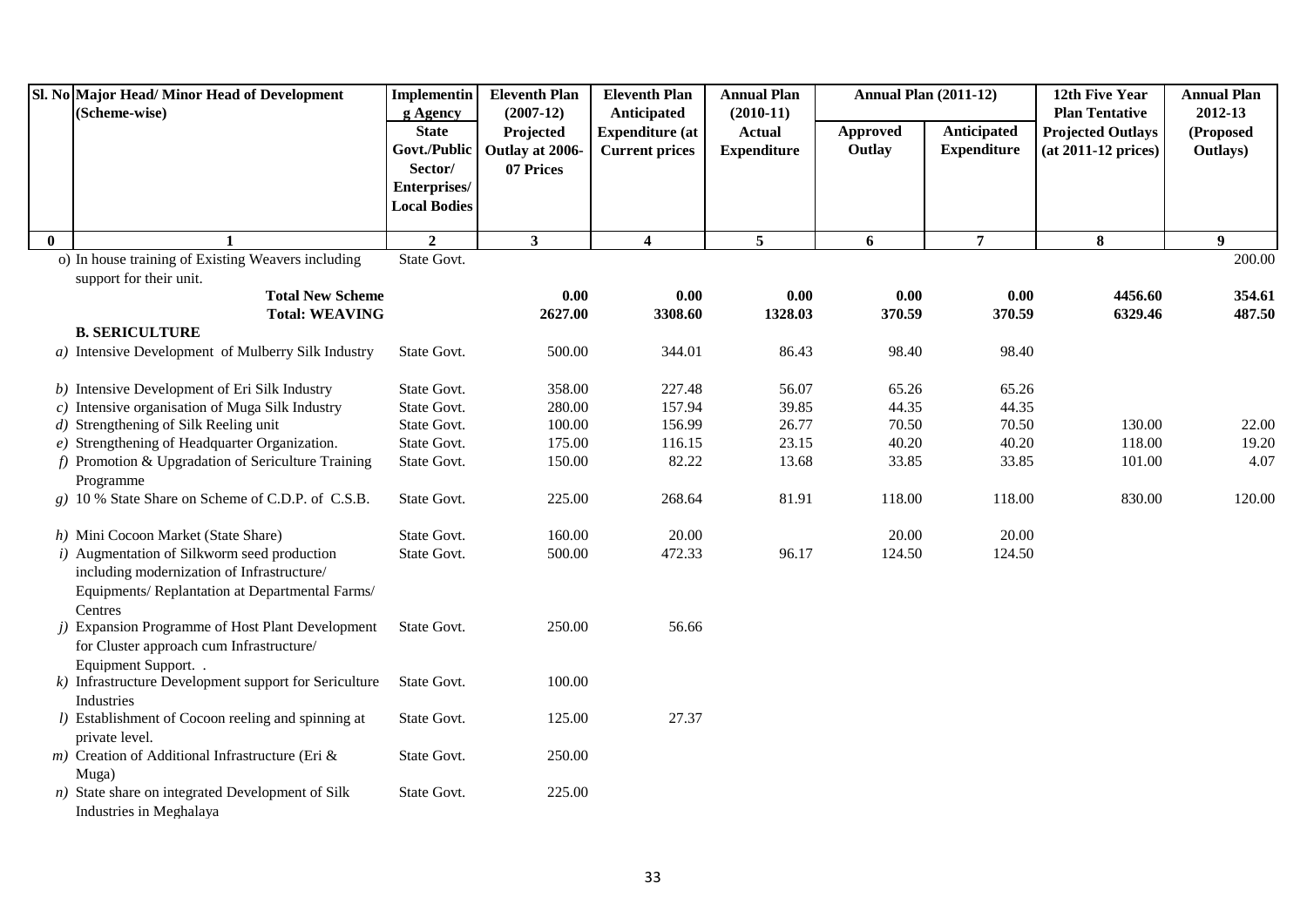|          | Sl. No Major Head/ Minor Head of Development<br>(Scheme-wise)                                                                                                                                                                          | Implementin<br>g Agency                                                        | <b>Eleventh Plan</b><br>$(2007-12)$       | <b>Eleventh Plan</b><br>Anticipated             | <b>Annual Plan</b><br>$(2010-11)$   | <b>Annual Plan (2011-12)</b> |                                   | 12th Five Year<br><b>Plan Tentative</b>         | <b>Annual Plan</b><br>2012-13 |
|----------|----------------------------------------------------------------------------------------------------------------------------------------------------------------------------------------------------------------------------------------|--------------------------------------------------------------------------------|-------------------------------------------|-------------------------------------------------|-------------------------------------|------------------------------|-----------------------------------|-------------------------------------------------|-------------------------------|
|          |                                                                                                                                                                                                                                        | <b>State</b><br>Govt./Public<br>Sector/<br>Enterprises/<br><b>Local Bodies</b> | Projected<br>Outlay at 2006-<br>07 Prices | <b>Expenditure (at</b><br><b>Current prices</b> | <b>Actual</b><br><b>Expenditure</b> | Approved<br>Outlay           | Anticipated<br><b>Expenditure</b> | <b>Projected Outlays</b><br>(at 2011-12 prices) | (Proposed<br>Outlays)         |
| $\bf{0}$ |                                                                                                                                                                                                                                        | $\overline{2}$                                                                 | $\mathbf{3}$                              | $\overline{\mathbf{4}}$                         | $5\overline{)}$                     | 6                            | $\overline{7}$                    | 8                                               | 9                             |
|          | $o)$ Research and Development Support for<br>Sericulture.                                                                                                                                                                              | State Govt.                                                                    | 80.00                                     | 11.51                                           | 4.00                                |                              |                                   | 28.00                                           | 4.40                          |
|          | $p$ ) Technical back-up support of Extension Service in<br>the fields.                                                                                                                                                                 | State Govt.                                                                    | 150.00                                    | 38.11                                           | 4.66                                | 16.15                        | 16.15                             |                                                 |                               |
|          | $r$ ) Eri & Muga Seed Development Support<br>s) Common Facilities Centre on Sericulture<br>a) Introduction of Smart Card Scheme for Sericulture<br>and Handloom/ Workshop Mela /DATA Based<br>Computerisation/CAD/Trade & Fair and E - | State Govt.<br>State Govt.<br>State Govt.                                      | 95.00                                     | 13.14                                           |                                     |                              |                                   |                                                 |                               |
|          | Commerce /Consultancy Services etc.                                                                                                                                                                                                    |                                                                                |                                           |                                                 |                                     |                              |                                   |                                                 |                               |
|          | b) Construction of additional infrastructure for<br>Sericulture Training Institute and Handloom<br>Training Institute.                                                                                                                 | State Govt.                                                                    | 50.00                                     |                                                 |                                     |                              |                                   |                                                 |                               |
|          | c) Construction of RCC Office Building/Renovation/<br>Improvement/Electrification etc.                                                                                                                                                 | State Govt.                                                                    |                                           | 290.96                                          | 27.47                               | 198.20                       | 198.20                            | 400.00                                          |                               |
|          | Sub-total-On going scheme<br><b>New State Plan Schemes:</b>                                                                                                                                                                            |                                                                                | 3773.00                                   | 2283.51                                         | 460.16                              | 829.41                       | 829.41                            | 1607.00                                         | 169.67                        |
|          | a) Intensive Nursery Development of quality planting<br>materials (Mulberry, Eri & Muga)                                                                                                                                               | State Govt.                                                                    | 0.00                                      |                                                 |                                     |                              |                                   | 532.78                                          | 13.90                         |
|          | b) Promotion & Development of Host Plant of<br>Mulberry, Eri & Muga in the new areas including                                                                                                                                         | State Govt.                                                                    |                                           |                                                 |                                     |                              |                                   | 1000.00                                         | 16.05                         |
|          | support for rearing appliances.<br>c) Support to the Mulberry Silk Cocoon producers in<br>the new areas and existing Mulberry farmers<br>including creation of silkworm rearing<br>infrastructure                                      | State Govt.                                                                    |                                           |                                                 |                                     |                              |                                   | 1000.00                                         | 15.00                         |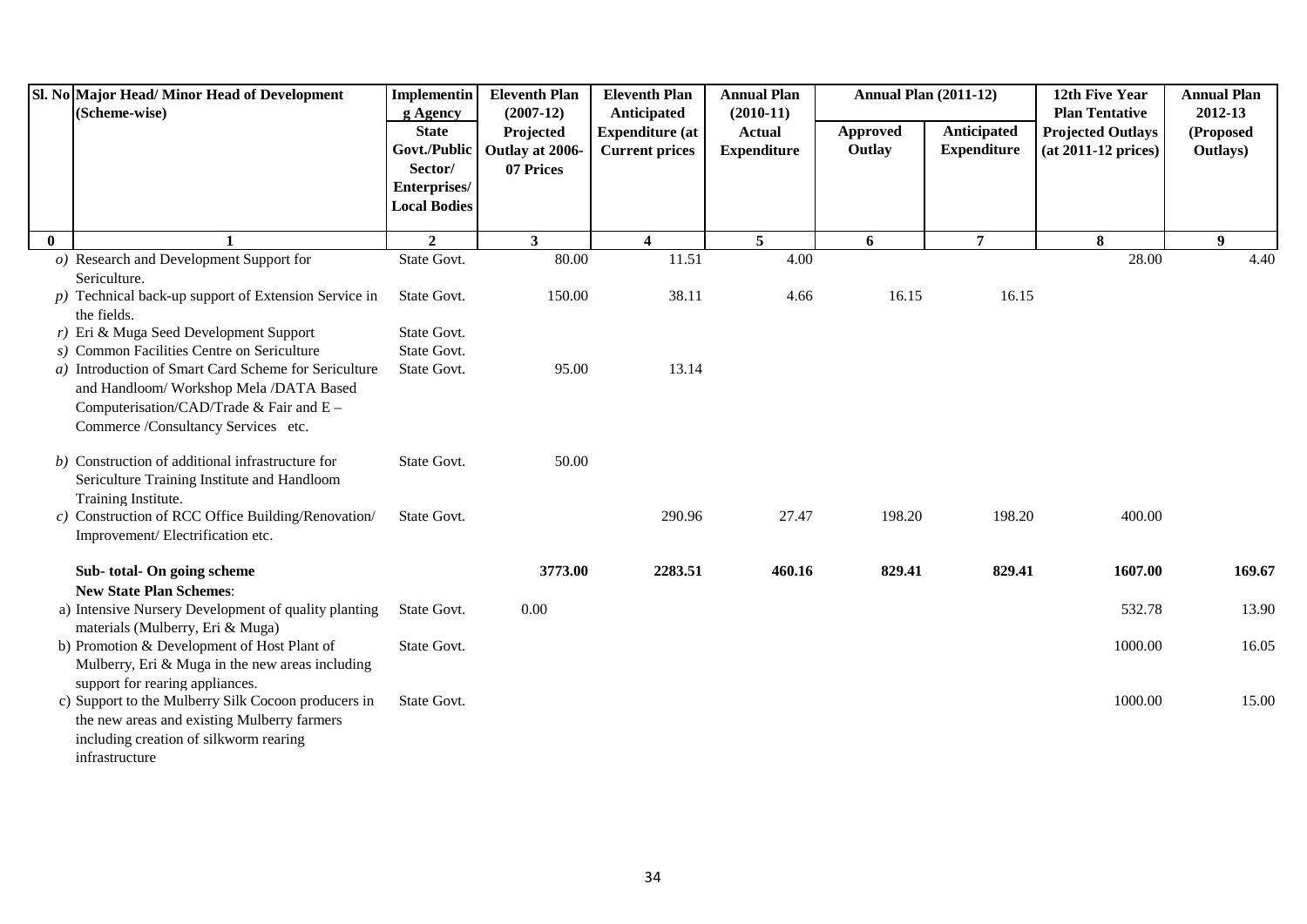|              | Sl. No Major Head/Minor Head of Development<br>(Scheme-wise)                                                                                                                                                                                                                                                                                                                                                                                                                                                                                                                                                                                                   | <b>Implementin</b><br>g Agency          | <b>Eleventh Plan</b><br>$(2007-12)$       | <b>Eleventh Plan</b><br>Anticipated             | <b>Annual Plan</b><br>$(2010-11)$   |                    | <b>Annual Plan (2011-12)</b>      | 12th Five Year<br><b>Plan Tentative</b>           | <b>Annual Plan</b><br>2012-13 |
|--------------|----------------------------------------------------------------------------------------------------------------------------------------------------------------------------------------------------------------------------------------------------------------------------------------------------------------------------------------------------------------------------------------------------------------------------------------------------------------------------------------------------------------------------------------------------------------------------------------------------------------------------------------------------------------|-----------------------------------------|-------------------------------------------|-------------------------------------------------|-------------------------------------|--------------------|-----------------------------------|---------------------------------------------------|-------------------------------|
|              |                                                                                                                                                                                                                                                                                                                                                                                                                                                                                                                                                                                                                                                                | <b>State</b><br>Govt./Public<br>Sector/ | Projected<br>Outlay at 2006-<br>07 Prices | <b>Expenditure (at</b><br><b>Current prices</b> | <b>Actual</b><br><b>Expenditure</b> | Approved<br>Outlay | Anticipated<br><b>Expenditure</b> | <b>Projected Outlays</b><br>$(at 2011-12 prices)$ | (Proposed<br>Outlays)         |
|              |                                                                                                                                                                                                                                                                                                                                                                                                                                                                                                                                                                                                                                                                | Enterprises/<br><b>Local Bodies</b>     |                                           |                                                 |                                     |                    |                                   |                                                   |                               |
| $\mathbf{0}$ | 1                                                                                                                                                                                                                                                                                                                                                                                                                                                                                                                                                                                                                                                              | $\overline{2}$                          | $\mathbf{3}$                              | $\overline{\mathbf{4}}$                         | $5\phantom{.0}$                     | $\boldsymbol{6}$   | $\overline{7}$                    | 8                                                 | 9                             |
|              | d) Upgradation of the Existing (Mulberry, Eri $\&$<br>Muga) Departmental Seed Farms including<br>mechanisation, Re-plantation programme,<br>Irrigation, Modernisation of Equipments, Seed<br>Testing equipments, Modern rearing appliances<br>including creation of additional production<br>infrastructure.<br>e) Technology upgradation of the existing (Mulberry,<br>Eri & Muga) Extension Service Centres through<br>Result Demonstration cum Training including<br>upgradation of existing Technical Infrastructure,<br>Re-plantation programme and intensive Silkworm<br>rearing operation at the stake holders with strict<br>Technical back-up support | State Govt.<br>State Govt.              |                                           |                                                 |                                     |                    |                                   | 500.00<br>700.00                                  | 186.75<br>13.00               |
|              | f) Support for stake holders in Post Cocoon Value<br><b>Addition Technology</b>                                                                                                                                                                                                                                                                                                                                                                                                                                                                                                                                                                                | State Govt.                             |                                           |                                                 |                                     |                    |                                   | 793.09                                            | 6.80                          |
|              | g) Capacity building for skill development, study tour,<br>workshop, brain storming session, Exhibition,<br>Technical session, Meeting for problem solving,<br>Mela, Fairs, Festivals, In-service training, IITF,<br>Road shows and overseas Study Tour of Officers.                                                                                                                                                                                                                                                                                                                                                                                           | State Govt.                             |                                           |                                                 |                                     |                    |                                   | 60.65                                             | 5.00                          |
|              | h) Assistance for Calamities Relief Fund for the<br>people affected in the Garo-Rabha ethnic conflict<br>(Sericulture)                                                                                                                                                                                                                                                                                                                                                                                                                                                                                                                                         | State Govt.                             |                                           |                                                 |                                     |                    |                                   | 77.02                                             | 8.00                          |
|              | i) Setting up of Eri Spinning Centre                                                                                                                                                                                                                                                                                                                                                                                                                                                                                                                                                                                                                           | State Govt.                             |                                           |                                                 |                                     |                    |                                   | 400.00                                            | 38.33                         |
|              | j) Integrated Basin Development programme                                                                                                                                                                                                                                                                                                                                                                                                                                                                                                                                                                                                                      | State Govt.                             |                                           |                                                 |                                     |                    |                                   |                                                   | 1000.00                       |
|              | <b>Sub-total New Scheme</b>                                                                                                                                                                                                                                                                                                                                                                                                                                                                                                                                                                                                                                    |                                         | 0.00<br>3773.00                           | 0.00                                            | 0.00                                | 0.00<br>829.41     | 0.00<br>829.41                    | 5063.54                                           | 1302.83                       |
|              | <b>Total: SERICULTURE</b><br><b>Total: SERICULTURE &amp; WEAVING</b>                                                                                                                                                                                                                                                                                                                                                                                                                                                                                                                                                                                           |                                         | 6400.00                                   | 2283.51<br>5592.11                              | 460.16<br>1788.19                   | 1200.00            | 1200.00                           | 6670.54<br>13000.00                               | 1472.50<br>1960.00            |
|              |                                                                                                                                                                                                                                                                                                                                                                                                                                                                                                                                                                                                                                                                |                                         |                                           |                                                 |                                     |                    |                                   |                                                   |                               |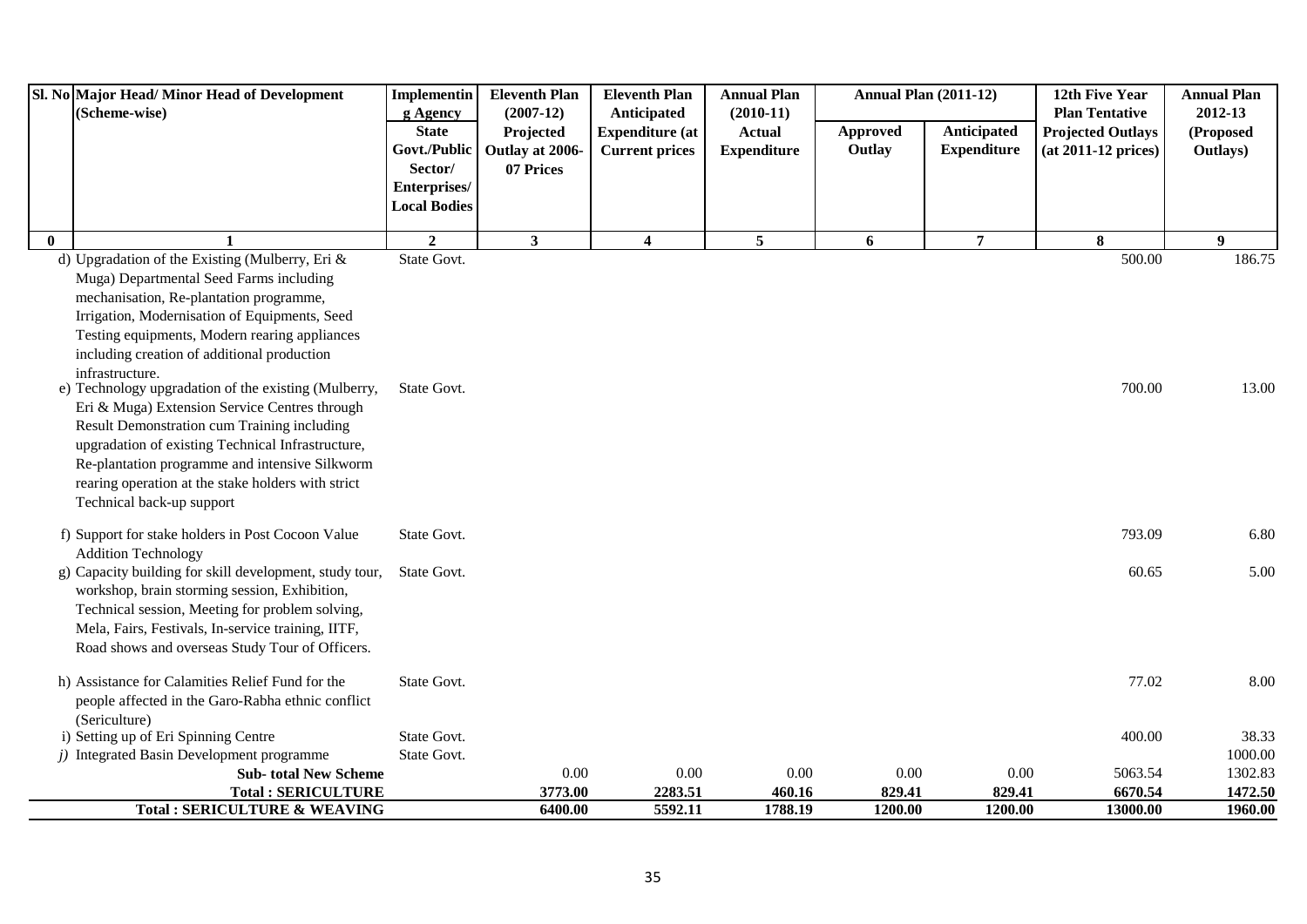|              | Sl. No Major Head/Minor Head of Development          | <b>Implementin</b>           | <b>Eleventh Plan</b>         | <b>Eleventh Plan</b>    | <b>Annual Plan</b> | <b>Annual Plan (2011-12)</b> |                                   | 12th Five Year           | <b>Annual Plan</b>    |
|--------------|------------------------------------------------------|------------------------------|------------------------------|-------------------------|--------------------|------------------------------|-----------------------------------|--------------------------|-----------------------|
|              | (Scheme-wise)                                        | g Agency                     | $(2007-12)$                  | Anticipated             | $(2010-11)$        |                              |                                   | <b>Plan Tentative</b>    | 2012-13               |
|              |                                                      | <b>State</b><br>Govt./Public | Projected                    | <b>Expenditure (at</b>  | <b>Actual</b>      | <b>Approved</b><br>Outlay    | Anticipated<br><b>Expenditure</b> | <b>Projected Outlays</b> | (Proposed<br>Outlays) |
|              |                                                      | Sector/                      | Outlay at 2006-<br>07 Prices | <b>Current prices</b>   | <b>Expenditure</b> |                              |                                   | (at 2011-12 prices)      |                       |
|              |                                                      | Enterprises/                 |                              |                         |                    |                              |                                   |                          |                       |
|              |                                                      | <b>Local Bodies</b>          |                              |                         |                    |                              |                                   |                          |                       |
|              |                                                      |                              |                              |                         |                    |                              |                                   |                          |                       |
| $\mathbf{0}$ | $\mathbf{1}$                                         | $\overline{2}$               | $\mathbf{3}$                 | $\overline{\mathbf{4}}$ | 5 <sup>5</sup>     | 6                            | $\overline{7}$                    | 8                        | 9 <sup>°</sup>        |
|              | <b>3 LARGE &amp; MEDIUM INDUSTRIES</b>               |                              |                              |                         |                    |                              |                                   |                          |                       |
|              | 1 Equity participation to MIDC                       | M.I.D.C                      | 25.00                        | 14.00                   |                    | 10.00                        | 10.00                             | 53.00                    | 6.00                  |
|              | 2 Financial Operation                                | M.I.D.C                      | 3650.00                      | 797.00                  |                    | 150.00                       | 150.00                            | 230.00                   | 20.00                 |
|              | 3 Dev. of Industrial Area                            | M.I.D.C                      | 3750.00                      | 162.39                  |                    | 90.00                        |                                   | 350.00                   | 50.00                 |
|              | 4 EDP                                                | M.I.D.C                      | 30.00                        | 13.00                   | 2.00               | 5.00                         | 5.00                              | 44.00                    | 5.00                  |
|              | 5 Manpower training                                  | M.I.D.C                      | 40.00                        | 8.00                    |                    | 5.00                         | 5.00                              | 44.00                    | 5.00                  |
|              | 6 Feasibility studies                                | M.I.D.C                      | 80.00                        | 34.00                   | 4.00               | 10.00                        | 10.00                             | 51.00                    | 10.00                 |
|              | 7 Package Scheme                                     | M.I.D.C                      | 5000.00                      | 3763.00                 | 644.00             | 605.00                       | 585.00                            | 3630.00                  | 550.00                |
|              | 8 Growth Centre                                      | M.I.D.C                      | 500.00                       | 24.37                   |                    | 15.00                        | 15.00                             | 44.00                    | 5.00                  |
|              | 9 EPIP                                               | M.I.D.C                      | 300.00                       | 30.38                   |                    | 10.00                        | 10.00                             | 44.00                    | 5.00                  |
|              | 10 Publication and Publicity                         | M.I.D.C                      | 250.00                       | 260.00                  | 50.00              | 70.00                        | 106.00                            | 430.00                   | 70.00                 |
|              | 11 Financial Assistance                              |                              |                              |                         |                    |                              |                                   |                          |                       |
|              | 12 New Industrial Areas                              |                              |                              |                         |                    |                              |                                   |                          |                       |
|              | 13 Food Park                                         | M.I.D.C                      | 50.00                        | 35.00                   |                    | 20.00                        |                                   |                          |                       |
|              | 14 Equity Participation to MCCL                      | <b>MCCL</b>                  | 1725.00                      | 6665.37                 | 2865.37            | 1000.00                      | 1000.00                           | 3050.00                  | 500.00                |
|              | 15 Construction of DCIC's Office                     | <b>State</b>                 |                              | 50.00                   |                    | 50.00                        | 50.00                             | 640.00                   | 50.00                 |
|              |                                                      | Government                   |                              |                         |                    |                              |                                   |                          |                       |
|              | 16 L & C at Khasi & Garo Hills                       | <b>State</b>                 |                              |                         |                    |                              |                                   | 51.00                    | 4.00                  |
|              |                                                      | Government                   |                              |                         |                    |                              |                                   |                          |                       |
|              | 17 National Mission on Food Processing               | <b>State</b>                 |                              |                         |                    |                              |                                   |                          |                       |
|              |                                                      | Government                   |                              |                         |                    |                              |                                   |                          |                       |
|              | 18 Salary and Wages and other running expenses of    | <b>MIDC</b>                  |                              |                         |                    |                              |                                   |                          |                       |
|              | subsidiary companies of MIDC                         |                              |                              |                         |                    |                              |                                   |                          |                       |
|              | 19 Unsecured Loan to MCCL                            | M.C.C.L.                     |                              |                         |                    |                              |                                   | 79.00                    | 10.00                 |
|              | 20 Aquisition of land at Industrial Park, Garo Hills |                              |                              |                         |                    |                              |                                   | 60.00                    | 10.00                 |
|              | <b>TOTAL : LARGE &amp; MEDIUM INDUSTRIES</b>         |                              | 15400.00                     | 11856.51                | 3565.37            | 2040.00                      | 1946.00                           | 8800.00                  | 1300.00               |
|              | <b>4 MINING &amp; GEOLOGY</b>                        |                              |                              |                         |                    |                              |                                   |                          |                       |
|              | Non Ferrous, Mining & Metallurgical Industries-      |                              |                              |                         |                    |                              |                                   |                          |                       |
|              | Regulation & Development of Mines-                   |                              |                              |                         |                    |                              |                                   |                          |                       |
|              | Direction & Administration -                         | State Govt.                  | 855.91                       | 881.18                  | 218.13             | 264.00                       | 264.00                            | 666.50                   | 127.00                |
|              | TRAINING:                                            | State Govt.                  | 11.46                        | 0.32                    | nil                | 0.20                         | 0.20                              | 40.00                    | 2.00                  |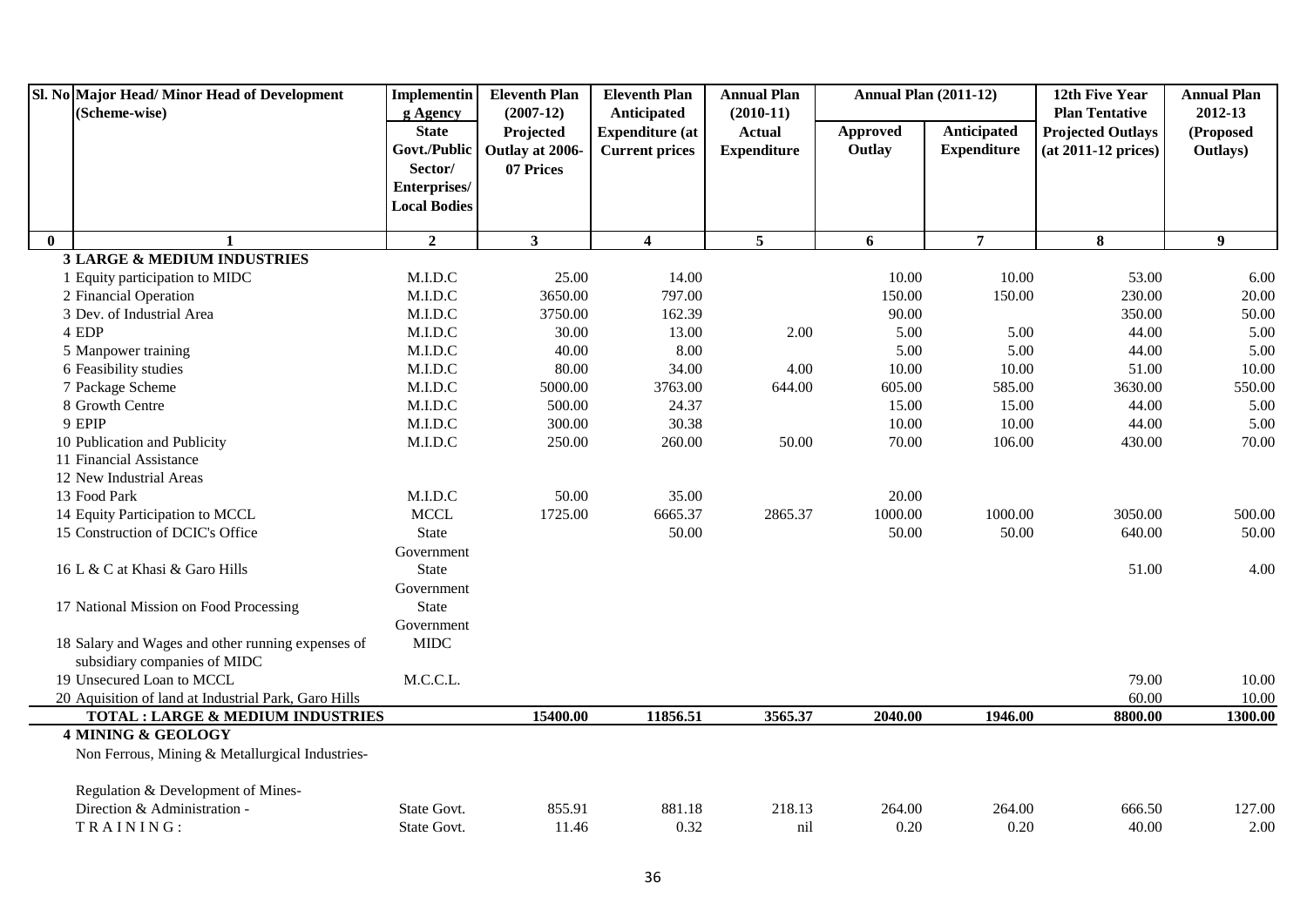|              | Sl. No Major Head/ Minor Head of Development<br>(Scheme-wise)                              | <b>Implementin</b><br>g Agency | <b>Eleventh Plan</b><br>$(2007-12)$ | <b>Eleventh Plan</b><br>Anticipated | <b>Annual Plan</b><br>$(2010-11)$ | <b>Annual Plan (2011-12)</b> |                    | 12th Five Year<br><b>Plan Tentative</b> | <b>Annual Plan</b><br>2012-13 |
|--------------|--------------------------------------------------------------------------------------------|--------------------------------|-------------------------------------|-------------------------------------|-----------------------------------|------------------------------|--------------------|-----------------------------------------|-------------------------------|
|              |                                                                                            | <b>State</b>                   | Projected                           | <b>Expenditure (at</b>              | <b>Actual</b>                     | <b>Approved</b>              | <b>Anticipated</b> | <b>Projected Outlays</b>                | (Proposed                     |
|              |                                                                                            | Govt./Public                   | Outlay at 2006-                     | <b>Current prices</b>               | <b>Expenditure</b>                | Outlay                       | <b>Expenditure</b> | $(at 2011-12 prices)$                   | Outlays)                      |
|              |                                                                                            | Sector/                        | 07 Prices                           |                                     |                                   |                              |                    |                                         |                               |
|              |                                                                                            | Enterprises/                   |                                     |                                     |                                   |                              |                    |                                         |                               |
|              |                                                                                            | <b>Local Bodies</b>            |                                     |                                     |                                   |                              |                    |                                         |                               |
| $\mathbf{0}$ | 1                                                                                          | $\overline{2}$                 | 3 <sup>1</sup>                      | $\overline{4}$                      | 5 <sup>5</sup>                    | 6                            | $\overline{7}$     | 8                                       | 9                             |
|              | RESEARCH & DEVELOPMENT :                                                                   | State Govt.                    | 136.23                              | 139.99                              | 26.17                             | 58.50                        | 58.50              | 245.00                                  | 65.50                         |
|              | <b>SURVEY AND MAPPING:</b>                                                                 | State Govt.                    | 143.16                              | 127.35                              | 28.65                             | 38.70                        | 38.70              | 156.00                                  | 17.00                         |
|              | MINERAL EXPLORATION :                                                                      | State Govt.                    | 623.24                              | 458.38                              | 58.79                             | 128.60                       | 792.60             | 587.00                                  | 123.50                        |
|              | <b>Investment in Public Sectors</b>                                                        | State Govt.                    | 205.00                              | $0.00\,$                            | 0.00                              | 0.00                         | 0.00               | 350.00                                  |                               |
|              | <b>Construction of Residential Quarter</b>                                                 | State Govt.                    | 200.00                              | 53.02                               | 43.02                             | 1.00                         | 1.00               | 100.00                                  | 1.00                          |
|              | Construction of Office Building etc.                                                       | State Govt.                    | 175.00                              | 31.00                               | 5.00                              | 9.00                         | 9.00               | 255.50                                  | 14.00                         |
|              | <b>Total: MINING &amp; GEOLOGY</b>                                                         |                                | 2350.00                             | 1691.24                             | 379.76                            | 500.00                       | 1164.00            | 2400.00                                 | 350.00                        |
|              | <b>TOTAL: VI</b>                                                                           |                                | 29050.00                            | 22025.04                            | 6398.41                           | 4540.00                      | 5110.00            | 29300.00                                | 5130.00                       |
|              | VII TRANSPORT                                                                              |                                |                                     |                                     |                                   |                              |                    |                                         |                               |
|              | <b>1 ROADS AND BRIDGES</b>                                                                 | State Govt.                    | 158662.00                           | 101371.00                           | 25483.53                          | 27550.00                     | 28124.00           | 190000.00                               | 27865.00                      |
|              | 2 ROAD TRANSPORT                                                                           | State Govt.                    | 3200.00                             | 1575.00                             | 300.00                            | 300.00                       | 300.00             | 2400.00                                 | 350.00                        |
|              | 3 OTHER TRANSPORT SERVICES                                                                 | State Govt.                    | 500.00                              | 6476.44                             | 7.70                              | 1100.00                      | 1300.00            | 12100.00                                | 1850.00                       |
|              | <b>TOTAL: VII</b>                                                                          |                                | 162362.00                           | 109422.44                           | 25791.23                          | 28950.00                     | 29724.00           | 204500.00                               | 30065.00                      |
|              | VIII SCIENCE, TECHNOLOGY &<br><b>ENVIRONMENT</b>                                           |                                |                                     |                                     |                                   |                              |                    |                                         |                               |
| $\mathbf{1}$ | <b>SCIENTIFIC RESEARCH (incl. S &amp; T)</b><br>Other schemes with same or changed mandate |                                |                                     |                                     |                                   |                              |                    |                                         |                               |
|              |                                                                                            |                                |                                     |                                     |                                   |                              |                    |                                         |                               |
|              | 1 Popularisation of Science Programme (PSP)                                                | <b>State</b><br>Government     | 300.00                              | 216.00                              | 50.00                             | 50.00                        | 50.00              | 300.00                                  | 60.00                         |
|              | 2 Introduction of Appropriate Technology                                                   | <b>State</b>                   | 500.00                              | 326.25                              | 56.25                             | 80.00                        | 80.00              | 400.00                                  | 100.00                        |
|              | Programme (IATP)                                                                           | Government                     |                                     |                                     |                                   |                              |                    |                                         |                               |
|              | 3 Specific Projects Programme (SPP)                                                        | <b>State</b>                   | 50.00                               | 31.50                               | 6.75                              | 8.00                         | 8.00               | 50.00                                   | 15.00                         |
|              |                                                                                            | Government                     |                                     |                                     |                                   |                              |                    |                                         |                               |
|              | 4 Student's Projects Programme (SPP)                                                       | <b>State</b>                   | 20.00                               | 0.00                                | 0.00                              | 0.00                         | 0.00               | 20.00                                   | 0.00                          |
|              |                                                                                            | Government                     |                                     |                                     |                                   |                              |                    |                                         |                               |
|              | 5 S&T Entrepreneurship Development Programme                                               | <b>State</b>                   | 50.00                               | 19.00                               | 0.00                              | 7.00                         | 7.00               | 50.00                                   | 15.00                         |
|              | (S&TEDP)                                                                                   | Government                     |                                     |                                     |                                   |                              |                    |                                         |                               |
|              | 6 S&T Library & Documentation Programme (S&T                                               | <b>State</b>                   | 30.00                               | 10.40                               | 0.00                              | 3.00                         | 3.00               | 30.00                                   | 5.00                          |
|              | L&DP                                                                                       | Government                     |                                     |                                     |                                   |                              |                    |                                         |                               |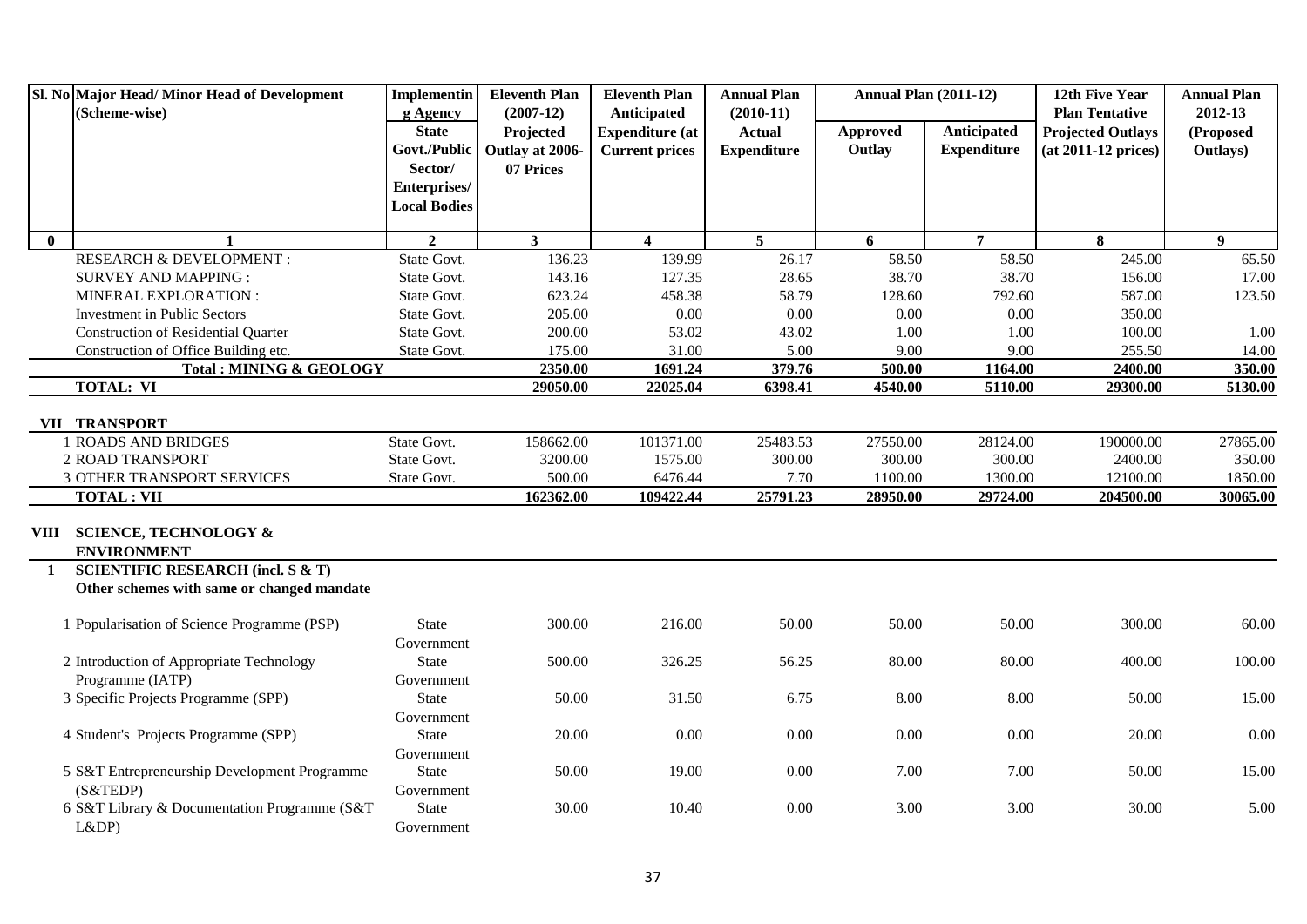|              | Sl. No Major Head/Minor Head of Development<br>(Scheme-wise) | <b>Implementin</b><br>g Agency      | <b>Eleventh Plan</b><br>$(2007-12)$ | <b>Eleventh Plan</b><br>Anticipated | <b>Annual Plan</b><br>$(2010-11)$ | <b>Annual Plan (2011-12)</b> |                    | 12th Five Year<br><b>Plan Tentative</b> | <b>Annual Plan</b><br>2012-13 |
|--------------|--------------------------------------------------------------|-------------------------------------|-------------------------------------|-------------------------------------|-----------------------------------|------------------------------|--------------------|-----------------------------------------|-------------------------------|
|              |                                                              | <b>State</b>                        | Projected                           | <b>Expenditure (at</b>              | <b>Actual</b>                     | Approved                     | Anticipated        | <b>Projected Outlays</b>                | (Proposed                     |
|              |                                                              | Govt./Public                        | Outlay at 2006-                     | <b>Current prices</b>               | <b>Expenditure</b>                | Outlay                       | <b>Expenditure</b> | $(at 2011-12 prices)$                   | Outlays)                      |
|              |                                                              | Sector/                             | 07 Prices                           |                                     |                                   |                              |                    |                                         |                               |
|              |                                                              | Enterprises/<br><b>Local Bodies</b> |                                     |                                     |                                   |                              |                    |                                         |                               |
|              |                                                              |                                     |                                     |                                     |                                   |                              |                    |                                         |                               |
| $\mathbf{0}$ | $\mathbf{1}$                                                 | $\overline{2}$                      | $\overline{\mathbf{3}}$             | $\overline{\mathbf{4}}$             | 5 <sup>5</sup>                    | 6                            | $\overline{7}$     | 8                                       | $\boldsymbol{9}$              |
|              | 7 Science Centres Programme (SCP)                            | <b>State</b>                        | 150.00                              | 108.00                              | 25.00                             | 27.00                        | 27.00              | 150.00                                  | 35.00                         |
|              |                                                              | Government                          |                                     |                                     |                                   |                              |                    |                                         |                               |
|              | 8 Bio-Resources Development Programme (BRDP)                 | <b>State</b>                        | 150.00                              | 242.00                              | 54.00                             | 80.00                        | 80.00              | 150.00                                  | 65.00                         |
|              |                                                              | Government                          |                                     |                                     |                                   |                              |                    |                                         |                               |
|              | 9 Remote Sensing Application Programme (RSAP)                | <b>State</b>                        | 50.00                               | 13.60                               | 0.00                              | 5.00                         | 5.00               | 50.00                                   | 5.00                          |
|              | 10 State S&T Cell/Council (SSTC)                             | Government<br><b>State</b>          | 200.00                              | 221.40                              | 54.54                             | 75.00                        | 75.00              | 200.00                                  | 75.00                         |
|              |                                                              | Government                          |                                     |                                     |                                   |                              |                    |                                         |                               |
|              | 11 Promotion of Bio Technology                               | <b>State</b>                        |                                     |                                     |                                   |                              |                    | 1350.00                                 | 200.00                        |
|              |                                                              | Government                          |                                     |                                     |                                   |                              |                    |                                         |                               |
|              | 12 Regional Centre for Science & Technology                  | <b>State</b>                        |                                     |                                     |                                   |                              |                    | 200.00                                  | 50.00                         |
|              |                                                              | Government                          |                                     |                                     |                                   |                              |                    |                                         |                               |
|              | 13 TFC Award for District Innovation Fund                    | <b>State</b>                        |                                     |                                     |                                   |                              |                    | 700.00                                  | 350.00                        |
|              |                                                              | Government                          |                                     |                                     |                                   |                              |                    |                                         |                               |
|              | <b>TOTAL (S &amp; T)</b>                                     |                                     | 1500.00                             | 1188.15                             | 246.54                            | 335.00                       | 335.00             | 3650.00                                 | 975.00                        |
|              |                                                              |                                     |                                     |                                     |                                   |                              |                    |                                         |                               |
| $\mathbf{2}$ | <b>INFORMATION TECHNOLOGY</b>                                |                                     |                                     |                                     |                                   |                              |                    |                                         |                               |
|              | 1 Development of IT Infrastructure                           | <b>State</b>                        | 500.00                              | 610.30                              | 87.33                             | 196.00                       | 196.00             | 860.00                                  | 250.00                        |
|              |                                                              | Government                          | 100.00                              |                                     |                                   | 168.00                       |                    |                                         | 200.00                        |
|              | 2 Development of e-Governance(incl Process<br>reengineering) | State                               |                                     | 343.50                              |                                   |                              | 168.00             | 850.00                                  |                               |
|              | 3 Other Promotional Activities                               | Government<br>State                 | 125.00                              | 241.92                              | 16.97                             | 122.00                       | 122.00             | 450.00                                  | 130.00                        |
|              |                                                              | Government                          |                                     |                                     |                                   |                              |                    |                                         |                               |
|              | 4 Contribution to ICT Institutions & IT Society              | <b>State</b>                        | 175.00                              | 57.00                               | 10.00                             | 15.00                        | 15.00              | 140.00                                  | 10.00                         |
|              |                                                              | Government                          |                                     |                                     |                                   |                              |                    |                                         |                               |
|              | 5 HRD/IT Advisory to IT Department, Survey R&D               | <b>State</b>                        | 500.00                              | 975.00                              | 200.00                            | 500.00                       | 500.00             | 2600.00                                 | 575.00                        |
|              | Training                                                     | Government                          |                                     |                                     |                                   |                              |                    |                                         |                               |
|              | 6 ACA for NeGP Projects                                      | <b>State</b>                        | 4907.00                             | 1160.00                             | 535.00                            | 299.00                       | 299.00             | 2600.00                                 | 345.00                        |
|              |                                                              | Government                          |                                     |                                     |                                   |                              |                    |                                         |                               |
|              | 7 GIS/Geo Spatial Technology                                 | <b>State</b>                        |                                     |                                     |                                   |                              |                    | 1350.00                                 | 200.00                        |
|              |                                                              | Government                          |                                     |                                     |                                   |                              |                    |                                         |                               |
|              | TOTAL (INFO TECHNOLOGY)                                      |                                     | 6307.00                             | 3387.72                             | 849.30                            | 1300.00                      | 1300.00            | 8850.00                                 | 1710.00                       |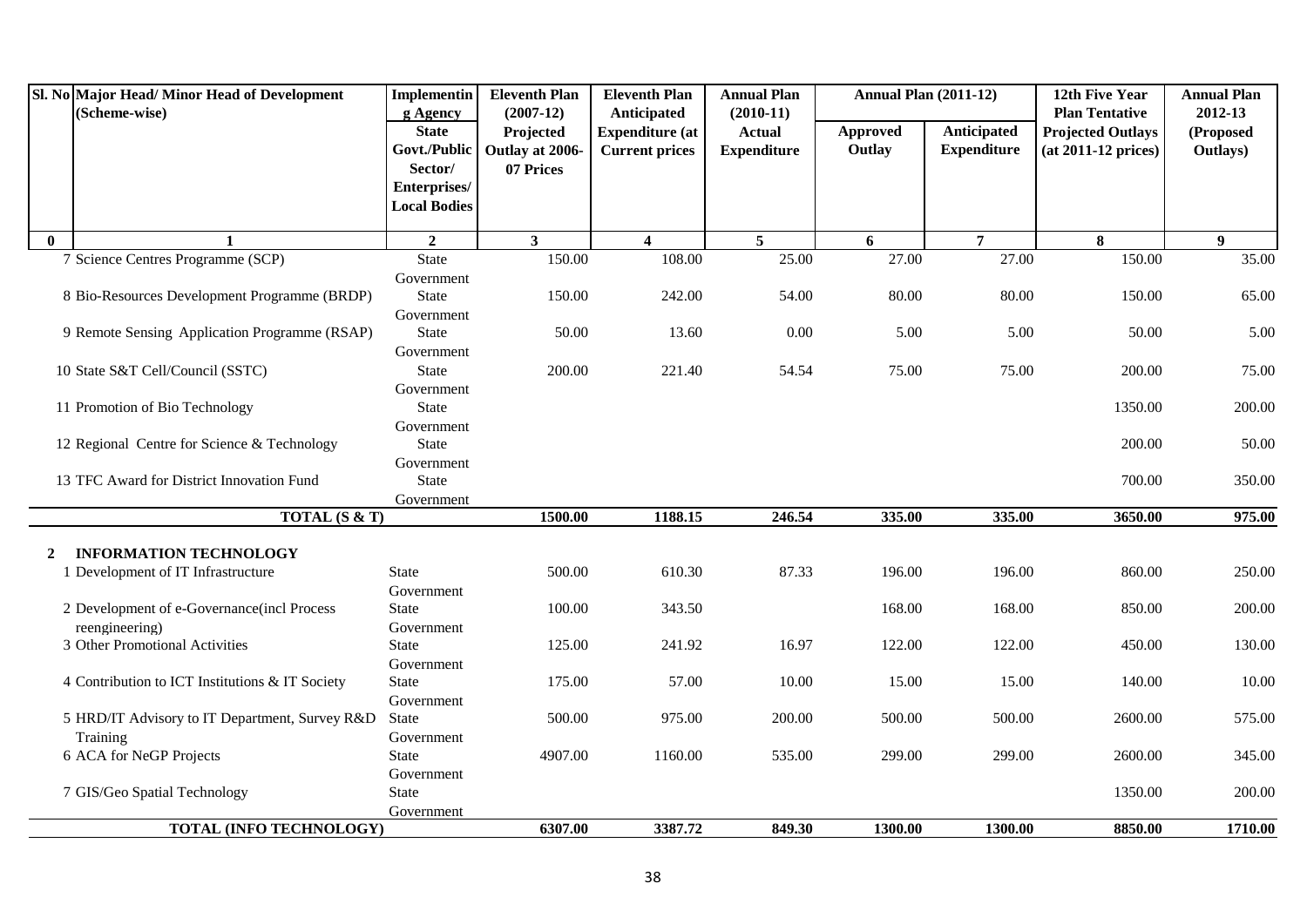|                         | Sl. No Major Head/Minor Head of Development<br>(Scheme-wise) | <b>Implementin</b><br>g Agency | <b>Eleventh Plan</b><br>$(2007-12)$ | <b>Eleventh Plan</b><br>Anticipated | <b>Annual Plan</b><br>$(2010-11)$ | <b>Annual Plan (2011-12)</b> |                    | 12th Five Year<br><b>Plan Tentative</b> | <b>Annual Plan</b><br>2012-13 |
|-------------------------|--------------------------------------------------------------|--------------------------------|-------------------------------------|-------------------------------------|-----------------------------------|------------------------------|--------------------|-----------------------------------------|-------------------------------|
|                         |                                                              | <b>State</b>                   | Projected                           | <b>Expenditure</b> (at              | <b>Actual</b>                     | <b>Approved</b>              | <b>Anticipated</b> | <b>Projected Outlays</b>                | (Proposed                     |
|                         |                                                              | Govt./Public                   | Outlay at 2006-                     | <b>Current prices</b>               | <b>Expenditure</b>                | Outlay                       | <b>Expenditure</b> | (at 2011-12 prices)                     | Outlays)                      |
|                         |                                                              | Sector/                        | 07 Prices                           |                                     |                                   |                              |                    |                                         |                               |
|                         |                                                              | Enterprises/                   |                                     |                                     |                                   |                              |                    |                                         |                               |
|                         |                                                              | <b>Local Bodies</b>            |                                     |                                     |                                   |                              |                    |                                         |                               |
| $\bf{0}$                | $\mathbf{1}$                                                 | $\overline{2}$                 | $\mathbf{3}$                        | $\overline{\mathbf{4}}$             | $\overline{5}$                    | 6                            | $\overline{7}$     | 8                                       | $\boldsymbol{9}$              |
|                         |                                                              |                                |                                     |                                     |                                   |                              |                    |                                         |                               |
| 3                       | <b>Ecology &amp; Environment</b>                             |                                |                                     |                                     |                                   |                              |                    |                                         |                               |
|                         | Other expenditure                                            | <b>State Govt</b>              | 700.00                              | 445.74                              | 66.85                             | 135.00                       | 135.00             | 1000.00                                 | 160.00                        |
|                         | <b>Total</b>                                                 |                                | 700.00                              | 445.74                              | 66.85                             | 135.00                       | 135.00             | 1000.00                                 | 160.00                        |
|                         |                                                              |                                |                                     |                                     |                                   |                              |                    |                                         |                               |
| $\overline{\mathbf{4}}$ | 01-Forestry & Wildife                                        | <b>State Govt</b>              |                                     |                                     |                                   |                              |                    |                                         |                               |
|                         | Direction & administration                                   |                                | 1200.00                             | 956.86                              | 214.43                            | 308.70                       | 275.00             | 1500.00                                 | 400.00                        |
|                         | Training                                                     |                                | 500.00                              | 340.04                              | 65.67                             | 102.00                       | 75.00              | 794.00                                  | 150.00                        |
|                         | Survey of Forest resources                                   |                                | 270.00                              | 192.87                              | 29.18                             | 47.00                        | 40.00              | 400.00                                  | 60.00                         |
|                         | <b>Statistics</b>                                            |                                | 150.00                              | 85.94                               | 17.79                             | 23.00                        | 20.00              | 200.00                                  | 30.00                         |
|                         | Communication & building                                     |                                | 300.00                              | 734.26                              | 20.00                             | 315.00                       | 250.00             | 700.00                                  | 400.00                        |
|                         | Forest Conservation & development                            |                                | 1000.00                             | 706.42                              | 89.58                             | 171.60                       | 150.00             | 1000.00                                 | 350.00                        |
|                         | Social & Farm Forestry                                       |                                | 3000.00                             | 2119.31                             | 472.05                            | 572.04                       | 525.00             | 6500.00                                 | 1100.00                       |
|                         | Assistance to public sector                                  |                                | 300.00                              | 273.70                              | 71.00                             | 115.00                       | 100.00             | 900.00                                  | 150.00                        |
|                         | 02-Environmental Forestry & Wildlife                         |                                |                                     |                                     |                                   |                              |                    |                                         |                               |
|                         | Preservation of Wildlife                                     |                                | 2500.00<br>200.00                   | 886.22<br>97.24                     | 207.87<br>21.04                   | 255.11<br>37.46              | 220.00<br>30.00    | 6000.00<br>300.00                       | 513.00<br>100.00              |
|                         | Zoological park                                              |                                | 200.00                              |                                     | 38.25                             |                              |                    | 400.00                                  | 150.00                        |
|                         | Public garden<br>03-Other Expenditure                        |                                |                                     | 195.44                              |                                   | 60.09                        | 50.00              |                                         |                               |
|                         | Contribution to Eco development society                      |                                | 200.00                              | 257.93                              | 61.96                             | 62.00                        | 60.00              | 750.00                                  | 85.00                         |
|                         | <b>Bamboo Mission</b>                                        |                                | 1500.00                             |                                     |                                   |                              |                    |                                         |                               |
|                         | Setting up of a bird sanctuary                               |                                |                                     | 50.00                               |                                   | 50.00                        | 50.00              |                                         | 150.00                        |
|                         |                                                              |                                |                                     |                                     |                                   |                              |                    |                                         |                               |
|                         | Agricultural Research & Education                            |                                | 100.00                              | 73.11                               | 14.51                             | 25.00                        | 20.00              | 500.00                                  | 30.00                         |
|                         | 04-Capital outlay Forestry & Wildlife                        |                                |                                     |                                     |                                   |                              |                    |                                         |                               |
|                         | Communication & building                                     |                                | 480.00                              | 71.66                               | 11.54                             | 5.00                         | 4.00               | 50.00                                   | 5.00                          |
|                         | 12th/13th FC Award for Maintenance of Forests                |                                | 4100.00                             | 8320.39                             | 2101.00                           | 2101.00                      | 2101.00            | 12606.00                                | 4202.00                       |
|                         | Forest Conservation Development & Regeneration               |                                |                                     | 1000.00                             |                                   |                              |                    |                                         |                               |
|                         | <b>Total (Forestry &amp; Wildlife)</b>                       |                                | 16000.00                            | 16361.39                            | 3435.87                           | 4250.00                      | 3970.00            | 32600.00                                | 7875.00                       |
|                         | <b>TOTAL:VIII</b>                                            |                                | 24507.00                            | 21383.00                            | 4598.56                           | 6020.00                      | 5740.00            | 46100.00                                | 10720.00                      |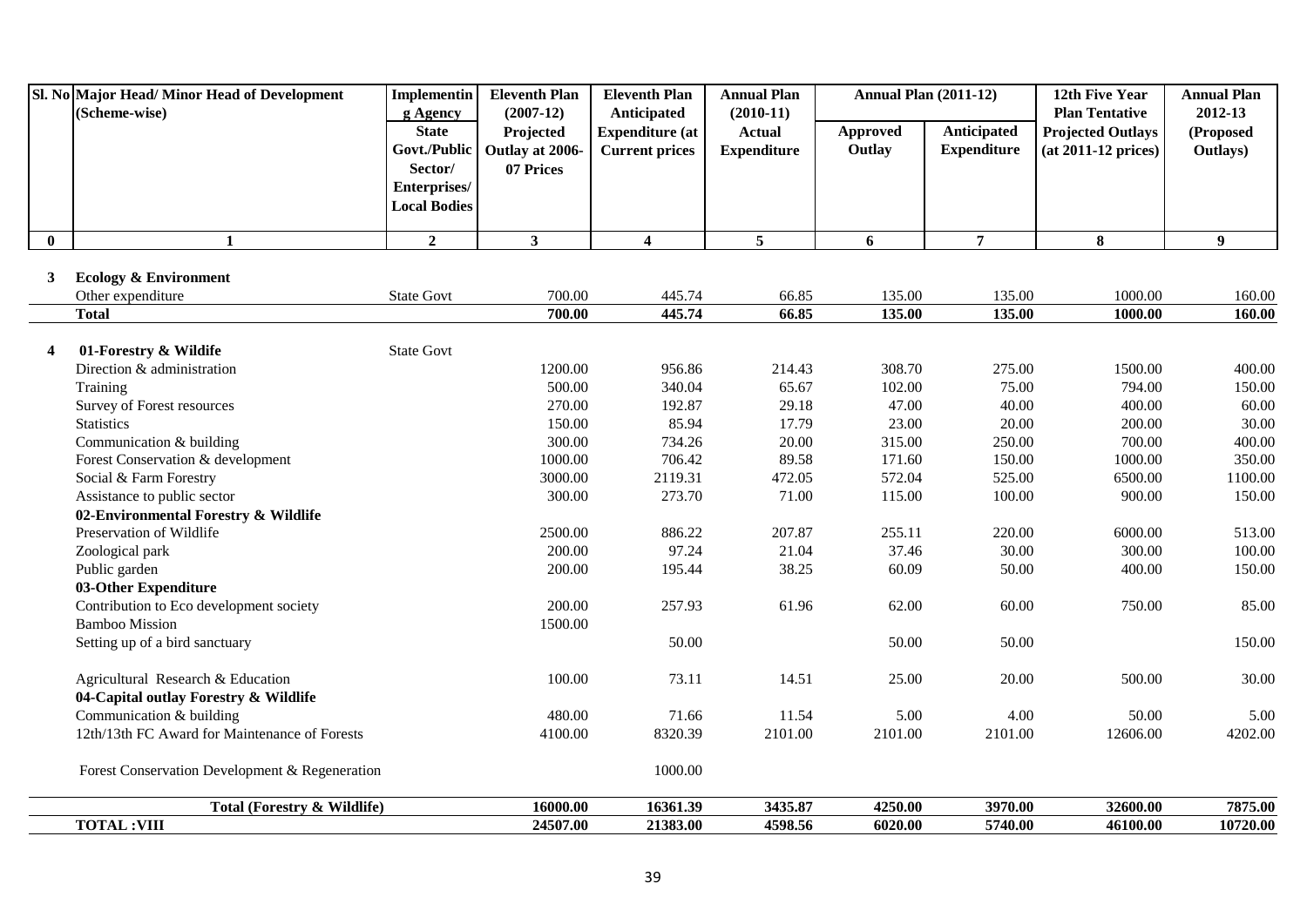|                                   | Sl. No Major Head/ Minor Head of Development<br>(Scheme-wise)      | <b>Implementin</b><br>g Agency | <b>Eleventh Plan</b><br>$(2007-12)$ | <b>Eleventh Plan</b><br>Anticipated             | <b>Annual Plan</b><br>$(2010-11)$   | <b>Annual Plan (2011-12)</b> |                                          | 12th Five Year<br><b>Plan Tentative</b>         | <b>Annual Plan</b><br>2012-13 |
|-----------------------------------|--------------------------------------------------------------------|--------------------------------|-------------------------------------|-------------------------------------------------|-------------------------------------|------------------------------|------------------------------------------|-------------------------------------------------|-------------------------------|
|                                   |                                                                    | <b>State</b><br>Govt./Public   | Projected<br>Outlay at 2006-        | <b>Expenditure</b> (at<br><b>Current prices</b> | <b>Actual</b><br><b>Expenditure</b> | <b>Approved</b><br>Outlay    | <b>Anticipated</b><br><b>Expenditure</b> | <b>Projected Outlays</b><br>(at 2011-12 prices) | (Proposed<br>Outlays)         |
|                                   |                                                                    | Sector/                        | 07 Prices                           |                                                 |                                     |                              |                                          |                                                 |                               |
|                                   |                                                                    | Enterprises/                   |                                     |                                                 |                                     |                              |                                          |                                                 |                               |
|                                   |                                                                    | <b>Local Bodies</b>            |                                     |                                                 |                                     |                              |                                          |                                                 |                               |
| $\bf{0}$                          | $\mathbf{1}$                                                       | $\overline{2}$                 | 3                                   | $\overline{\mathbf{4}}$                         | $5\overline{5}$                     | 6                            | $\overline{7}$                           | 8                                               | 9                             |
|                                   |                                                                    |                                |                                     |                                                 |                                     |                              |                                          |                                                 |                               |
| ${\bf I} {\bf X}$<br>$\mathbf{1}$ | <b>GENERAL ECONOMIC SERVICES</b><br><b>SECTT ECONOMIC SERVICES</b> |                                |                                     |                                                 |                                     |                              |                                          |                                                 |                               |
|                                   | (i) Planning Machinery at the State and District                   | <b>State</b>                   | 1500.00                             | 891.68                                          | 182.00                              | 300.00                       | 300.00                                   | 1000.00                                         | 190.00                        |
|                                   | Headquarter                                                        | Government                     |                                     |                                                 |                                     |                              |                                          |                                                 |                               |
|                                   | (ii) State Planning Board                                          | <b>State</b>                   | 400.00                              | 282.99                                          | 38.86                               | 75.00                        | 75.00                                    | 200.00                                          | 20.00                         |
|                                   |                                                                    | Government                     |                                     |                                                 |                                     |                              |                                          |                                                 |                               |
|                                   | (iii) Programme Implementation & Evaluation                        | <b>State</b>                   | 555.00                              | 482.14                                          | 203.78                              | 146.00                       | 146.00                                   | 675.00                                          | 90.00                         |
|                                   |                                                                    | Government                     |                                     |                                                 |                                     |                              |                                          |                                                 |                               |
|                                   | (iv) Meghalaya Resource & Employment Generation                    | State                          | 40.00                               | 10.01                                           | 0.00                                | 6.00                         | 6.00                                     | 75.00                                           | 10.00                         |
|                                   | Council                                                            | Government                     |                                     |                                                 |                                     |                              |                                          |                                                 |                               |
|                                   | (v) Meghalaya Economic Development Council                         | <b>State</b>                   | 65.00                               | 16.14                                           | 2.04                                | 12.00                        | 12.00                                    | 112.00                                          | 15.00                         |
|                                   |                                                                    | Government                     |                                     |                                                 |                                     |                              |                                          |                                                 |                               |
|                                   | (vi) NEC/Regional Meeting                                          | <b>State</b>                   | 65.00                               | 29.84                                           | 0.00                                | 12.00                        | 12.00                                    | 110.00                                          | 15.00                         |
|                                   |                                                                    | Government                     |                                     |                                                 |                                     |                              |                                          |                                                 |                               |
|                                   | (vii) Regional Planning & Development Council                      | State                          | 150.00                              | 98.88                                           | 30.00                               | 24.00                        | 24.00                                    | 48.00                                           | 5.00                          |
|                                   |                                                                    | Government                     |                                     |                                                 |                                     |                              |                                          |                                                 |                               |
|                                   | (viii) Core Board on Meghalaya Infrastructure                      | <b>State</b>                   | 25.00                               | 67.23                                           | 0.00                                | 10.00                        | 10.00                                    | 105.00                                          | 15.00                         |
|                                   | Development                                                        | Government                     |                                     |                                                 |                                     |                              |                                          |                                                 |                               |
|                                   | (ix) Incentive for issue of UIDs under TFC Award                   | State                          |                                     | 90.00                                           |                                     | 90.00                        | 90.00                                    | 675.00                                          | 90.00                         |
|                                   |                                                                    | Government                     |                                     |                                                 |                                     |                              |                                          |                                                 |                               |
|                                   | (x) Studies/Consultancy Services                                   | <b>State</b>                   | 100.00                              | 1787.00                                         | 0.00                                | 1787.00                      | 1787.00                                  | 7500.00                                         | 1000.00                       |
|                                   |                                                                    | Government                     |                                     |                                                 |                                     |                              |                                          |                                                 |                               |
|                                   | (xi) Capacity Building                                             | <b>State</b>                   | 100.00                              | 500.00                                          | 0.00                                | 500.00                       | 500.00                                   | 7500.00                                         | 1000.00                       |
|                                   |                                                                    | Government                     |                                     |                                                 |                                     |                              |                                          |                                                 |                               |
|                                   | (xii) Climate Change Adaptation Programme(EAP-                     | <b>State</b>                   | 0.00                                | $0.00\,$                                        | 0.00                                | 0.00                         | 0.00                                     | 25000.00                                        | 4000.00                       |
|                                   | KfW/GIZ)                                                           | Government                     |                                     |                                                 |                                     |                              |                                          |                                                 |                               |
|                                   | (xiii) Climate Change Management                                   | <b>State</b>                   | 100.00                              | 1000.00                                         | 0.00                                | 1000.00                      | 1000.00                                  | 9500.00                                         | 1500.00                       |
|                                   |                                                                    | Government                     |                                     |                                                 |                                     |                              |                                          |                                                 |                               |
|                                   | (xiv) Viabilty Gap Funding                                         | <b>State</b>                   | 0.00                                | 330.00                                          | 0.00                                | 330.00                       | 330.00                                   | 7500.00                                         | 1000.00                       |
|                                   |                                                                    | Government                     |                                     |                                                 |                                     |                              |                                          |                                                 |                               |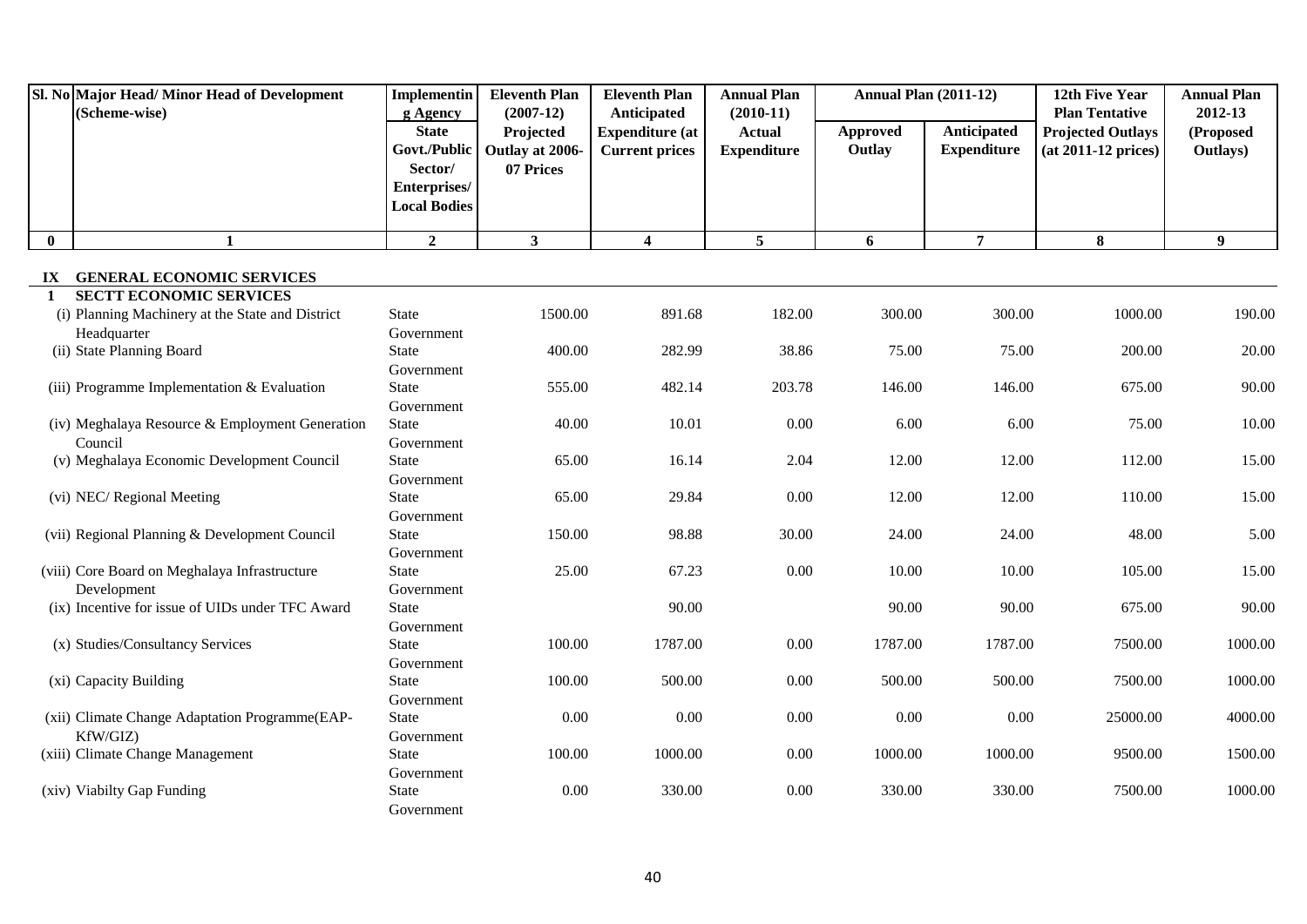|              | Sl. No Major Head/Minor Head of Development<br>(Scheme-wise) | <b>Implementin</b><br>g Agency | <b>Eleventh Plan</b><br>$(2007-12)$ | <b>Eleventh Plan</b><br>Anticipated | <b>Annual Plan</b><br>$(2010-11)$ | <b>Annual Plan (2011-12)</b> |                    | 12th Five Year<br><b>Plan Tentative</b> | <b>Annual Plan</b><br>2012-13 |
|--------------|--------------------------------------------------------------|--------------------------------|-------------------------------------|-------------------------------------|-----------------------------------|------------------------------|--------------------|-----------------------------------------|-------------------------------|
|              |                                                              | <b>State</b>                   | Projected                           | <b>Expenditure</b> (at              | <b>Actual</b>                     | Approved                     | Anticipated        | <b>Projected Outlays</b>                | (Proposed                     |
|              |                                                              | Govt./Public                   | Outlay at 2006-                     | <b>Current prices</b>               | <b>Expenditure</b>                | Outlay                       | <b>Expenditure</b> | (at 2011-12 prices)                     | Outlays)                      |
|              |                                                              | Sector/                        | 07 Prices                           |                                     |                                   |                              |                    |                                         |                               |
|              |                                                              | Enterprises/                   |                                     |                                     |                                   |                              |                    |                                         |                               |
|              |                                                              | <b>Local Bodies</b>            |                                     |                                     |                                   |                              |                    |                                         |                               |
| $\mathbf{0}$ |                                                              | $\overline{2}$                 | $\mathbf{3}$                        | $\overline{\mathbf{4}}$             | $\overline{5}$                    | 6                            | $\overline{7}$     | 8                                       | 9 <sup>°</sup>                |
|              | (xv) Rainwater Harvesting Mission                            | <b>State</b>                   |                                     | 50.00                               |                                   |                              |                    |                                         |                               |
|              |                                                              | Government                     |                                     |                                     |                                   |                              |                    |                                         |                               |
|              | (xvi) Institute of Entreprenuership                          | State                          |                                     | 500.00                              |                                   |                              |                    |                                         |                               |
|              |                                                              | Government                     |                                     |                                     |                                   |                              |                    |                                         |                               |
|              | (xvii) Institute of Governance                               | <b>State</b>                   |                                     | 500.00                              |                                   |                              |                    |                                         |                               |
|              |                                                              | Government                     |                                     |                                     |                                   |                              |                    |                                         |                               |
|              | <b>TOTAL(SECTT ECO SERVICES)</b>                             |                                | 3100.00                             | 6635.91                             | 456.68                            | 4292.00                      | 4292.00            | 60000.00                                | 8950.00                       |
| $\mathbf{2}$ | <b>SURVEY AND STATISTICS</b>                                 |                                |                                     |                                     |                                   |                              |                    |                                         |                               |
|              | 1 State Statistical Organisation                             | <b>State</b>                   | 435.00                              | 414.96                              | 100.57                            | 107.63                       | 107.63             | 382.00                                  | 48.30                         |
|              | 2 Annual Survey of Industries                                | Government<br><b>State</b>     | 25.00                               | 24.92                               | 5.47                              | 5.80                         | 5.80               | 57.50                                   | 11.50                         |
|              |                                                              |                                |                                     |                                     |                                   |                              |                    |                                         |                               |
|              | 3 Bulletin, Handbook and Abstract etc                        | Government<br><b>State</b>     | 5.00                                | 4.05                                | 0.83                              | 0.87                         | 0.87               | 10.00                                   | 2.00                          |
|              |                                                              | Government                     |                                     |                                     |                                   |                              |                    |                                         |                               |
|              | 4 Training Unit                                              | <b>State</b>                   | 5.00                                | 4.3                                 | 0.60                              | 0.84                         | 0.84               | 25.00                                   | 5.00                          |
|              |                                                              | Government                     |                                     |                                     |                                   |                              |                    |                                         |                               |
|              | 5 Strengthening of price section                             | <b>State</b>                   | 5.00                                | 3.1                                 | 0.81                              | 0.84                         | 0.84               | 30.00                                   | 6.00                          |
|              |                                                              | Government                     |                                     |                                     |                                   |                              |                    |                                         |                               |
|              | 6 Data Rank & Electronic Data Processing                     | <b>State</b>                   | 510.00                              | 397.98                              | 84.90                             | 99.37                        | 99.37              | 300.00                                  | 39.70                         |
|              |                                                              | Government                     |                                     |                                     |                                   |                              |                    |                                         |                               |
|              | 7 Agriculture Statistics Division                            | State                          | 55.00                               | 38.07                               | 10.46                             | 13.40                        | 13.40              | 85.50                                   | 5.00                          |
|              |                                                              | Government                     |                                     |                                     |                                   |                              |                    |                                         |                               |
|              | 8 National Sample Survey Division                            | <b>State</b>                   | 70.00                               | 56.79                               | 11.72                             | 15.50                        | 15.50              | 20.00                                   | 4.00                          |
|              |                                                              | Government                     |                                     |                                     |                                   |                              |                    |                                         |                               |
|              | 9 Establishment of Modern Data Processing                    | <b>State</b>                   | 10.00                               | 6.18                                | 0.99                              | 1.00                         | 1.00               | 10.00                                   | 2.00                          |
|              | Facilities                                                   | Government                     |                                     |                                     |                                   |                              |                    |                                         |                               |
|              | 10 Strengthening of Publication and Reference                | <b>State</b>                   | 10.00                               | 26.89                               | 3.65                              | 4.75                         | 4.75               | 80.00                                   | 11.50                         |
|              | Division                                                     | Government                     |                                     |                                     |                                   |                              |                    |                                         |                               |
|              | 11 Construction of Building (Directorate & District          | State                          | 270.00                              | $\boldsymbol{0}$                    | 0.00                              | $0.00\,$                     | 0.00               | 500.00                                  | 0.00                          |
|              | Staff Quarter and Office Building for Baghmara,              | Government                     |                                     |                                     |                                   |                              |                    |                                         |                               |
|              | Nongpoh & Jowai Shillong)                                    |                                |                                     |                                     |                                   |                              |                    |                                         |                               |
|              | <b>TOTAL(SURVEY &amp; STATISTICS)</b>                        |                                | 1400.00                             | 977.24                              | 220.00                            | 250.00                       | 250.00             | 1500.00                                 | 135.00                        |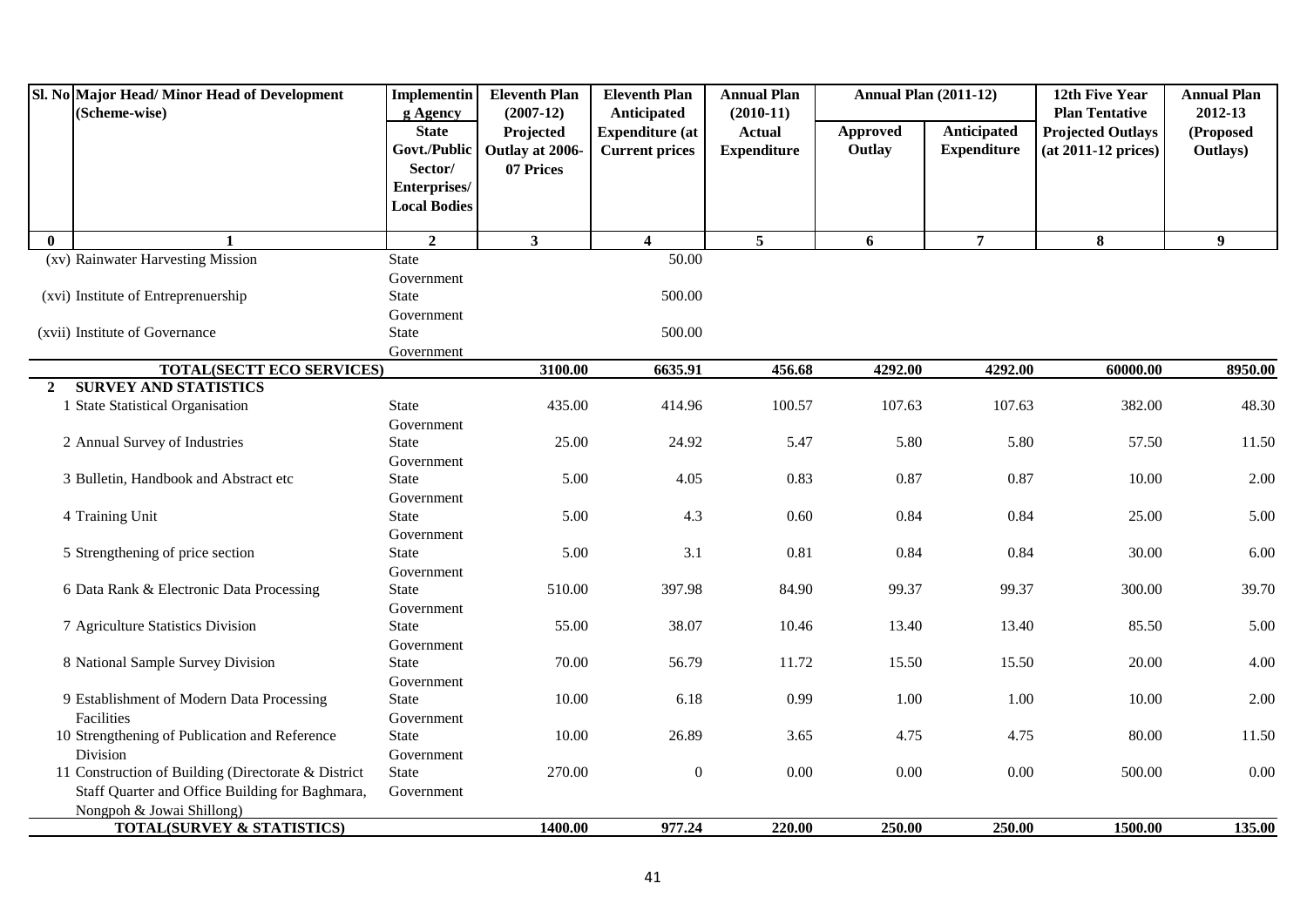|              | Sl. No Major Head/Minor Head of Development<br>(Scheme-wise)                        | <b>Implementin</b><br>g Agency                                                 | <b>Eleventh Plan</b><br>$(2007-12)$       | <b>Eleventh Plan</b><br>Anticipated             | <b>Annual Plan</b><br>$(2010-11)$   | <b>Annual Plan (2011-12)</b> |                                          | 12th Five Year<br><b>Plan Tentative</b>         | <b>Annual Plan</b><br>2012-13 |
|--------------|-------------------------------------------------------------------------------------|--------------------------------------------------------------------------------|-------------------------------------------|-------------------------------------------------|-------------------------------------|------------------------------|------------------------------------------|-------------------------------------------------|-------------------------------|
|              |                                                                                     | <b>State</b><br>Govt./Public<br>Sector/<br>Enterprises/<br><b>Local Bodies</b> | Projected<br>Outlay at 2006-<br>07 Prices | <b>Expenditure</b> (at<br><b>Current prices</b> | <b>Actual</b><br><b>Expenditure</b> | Approved<br>Outlay           | <b>Anticipated</b><br><b>Expenditure</b> | <b>Projected Outlays</b><br>(at 2011-12 prices) | (Proposed<br>Outlays)         |
| $\mathbf{0}$ | $\mathbf{1}$                                                                        | $\overline{2}$                                                                 | 3 <sup>1</sup>                            | $\overline{\mathbf{4}}$                         | $5\overline{5}$                     | 6                            | $\overline{7}$                           | 8                                               | $\boldsymbol{9}$              |
| $\mathbf{3}$ | <b>VOLUNTARY ACTION FUND</b>                                                        | <b>State</b><br>Government                                                     | 600.00                                    | 730.00                                          | 80.00                               | 500.00                       | 500.00                                   | 2500.00                                         | 500.00                        |
| 4            | <b>INTEGRATED BASIN DEVELOPMENT &amp;</b>                                           |                                                                                |                                           |                                                 |                                     |                              |                                          |                                                 |                               |
|              | LIVELIHOOD PROMOTION PROGRAMME                                                      |                                                                                |                                           |                                                 |                                     |                              |                                          |                                                 |                               |
|              | (a) Programme Management(incl District Units)                                       | <b>MBDA</b>                                                                    | 0.00                                      | 3500.00                                         | 1500.00                             | 2000.00                      | 2000.00                                  | 10000.00                                        | 2000.00                       |
|              | (b) Meghalaya Integrated Rural Development                                          | <b>MRDS</b>                                                                    | 0.00                                      | 0.00                                            | 0.00                                | 0.00                         | 0.00                                     | 75000.00                                        | 5000.00                       |
|              | Programe                                                                            |                                                                                |                                           |                                                 |                                     |                              |                                          |                                                 |                               |
|              | (c) Mission under Integrated Basin & Livelihood Dev. MBDA                           |                                                                                | 0.00                                      | 4000.00                                         | 0.00                                | 6875.00                      | 4000.00                                  | 300000.00                                       | 6025.00                       |
|              | Program                                                                             |                                                                                |                                           |                                                 |                                     |                              |                                          |                                                 |                               |
|              | (d) Institute of Entrepreneurship                                                   | <b>MIE</b>                                                                     | 0.00                                      | 1500.00                                         | 0.00                                | 1500.00                      | 1500.00                                  | 5000.00                                         | 1000.00                       |
|              | (e) Institute of Governance                                                         | <b>MIG</b>                                                                     | 0.00                                      | 1500.00                                         | 0.00                                | 1500.00                      | 1500.00                                  | 5000.00                                         | 1000.00                       |
|              | (f) Institute of Natural Resources                                                  | <b>MBDA</b>                                                                    | 0.00                                      | 500.00                                          | 0.00                                | 500.00                       | 500.00                                   | 5000.00                                         | 1000.00                       |
|              | (g) Trade Promotion                                                                 | <b>MBDA</b>                                                                    | 0.00                                      | $0.00\,$                                        | 0.00                                | $0.00\,$                     | 0.00                                     | 7000.00                                         | 500.00                        |
|              | (h) Convergence under Basin Development/<br><b>MGNREGA</b>                          | <b>SRES</b>                                                                    | 0.00                                      | 1950.00                                         | 0.00                                | 1950.00                      | 1950.00                                  | 15000.00                                        | 4050.00                       |
|              | (i) Financial Inclusion                                                             | State Govt.                                                                    | 0.00                                      | 3000.00                                         | 1500.00                             | 1500.00                      | 1500.00                                  | 17000.00                                        | 1500.00                       |
|              | (j) Infrastructure Development                                                      | State Govt.                                                                    | 0.00                                      | 100.00                                          | 0.00                                | 100.00                       | 0.00                                     | 52000.00                                        | 15000.00                      |
|              | <b>TOTAL-IBDLPP</b>                                                                 |                                                                                | 0.00                                      | 16050.00                                        | 3000.00                             | 15925.00                     | 12950.00                                 | 491000.00                                       | 37075.00                      |
| $5^{\circ}$  | LIVELIHOOD IMPROVEMENT PROJECT<br><b>FOR THE HIMALAYAS</b>                          | <b>MRDS</b>                                                                    | 11000.00                                  | 9667.00                                         | 3500.00                             | 3100.00                      | 3100.00                                  | 0.00                                            | 445.00                        |
| 6            | MEGHALAYA STATE EMPLOYMENT                                                          | State                                                                          | 0.00                                      | 0.00                                            | 0.00                                | 0.00                         | 0.00                                     | 7000.00                                         | 1100.00                       |
|              | PROMOTION MISSION                                                                   | Government                                                                     |                                           |                                                 |                                     |                              |                                          |                                                 |                               |
| 7            | <b>TOURISM</b>                                                                      |                                                                                |                                           |                                                 |                                     |                              |                                          |                                                 |                               |
|              | 1 Direction & Administration.                                                       | <b>State</b>                                                                   | 250.00                                    | 153.85                                          | 42.00                               | 46.81                        | 48.50                                    | 450.00                                          | 68.00                         |
|              |                                                                                     | Government                                                                     |                                           |                                                 |                                     |                              |                                          |                                                 |                               |
|              | 2 Development of Tourist Spots.                                                     | <b>State</b>                                                                   | 203.00                                    | 1076.46                                         | 196.88                              | 132.47                       | 532.50                                   | 2500.00                                         | 400.00                        |
|              |                                                                                     | Government                                                                     |                                           |                                                 |                                     |                              |                                          |                                                 |                               |
|              | 3 Provision of wayside amenities and infrastructures                                | State                                                                          | 100.00                                    | 7.82                                            |                                     |                              |                                          | 850.00                                          |                               |
|              | connecting Cherrapunjee to Kynrem Falls (formerly Government<br>known as Nianglang) |                                                                                |                                           |                                                 |                                     |                              |                                          |                                                 |                               |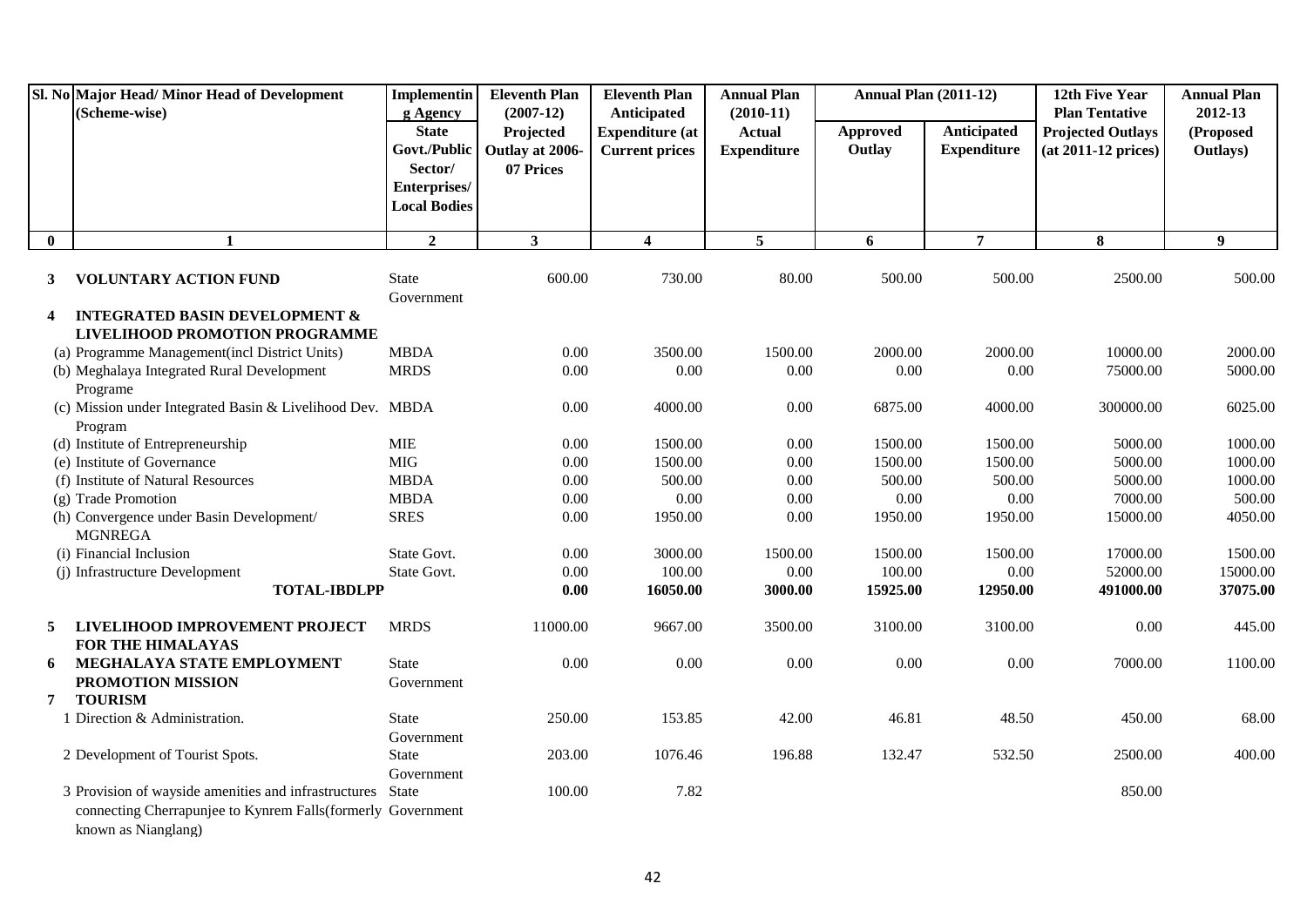|              | Sl. No Major Head/ Minor Head of Development<br>(Scheme-wise) | <b>Implementin</b><br>g Agency                                                 | <b>Eleventh Plan</b><br>$(2007-12)$       | <b>Eleventh Plan</b><br>Anticipated             | <b>Annual Plan</b><br>$(2010-11)$   | <b>Annual Plan (2011-12)</b> |                                   | 12th Five Year<br><b>Plan Tentative</b>         | <b>Annual Plan</b><br>2012-13 |
|--------------|---------------------------------------------------------------|--------------------------------------------------------------------------------|-------------------------------------------|-------------------------------------------------|-------------------------------------|------------------------------|-----------------------------------|-------------------------------------------------|-------------------------------|
|              |                                                               | <b>State</b><br>Govt./Public<br>Sector/<br>Enterprises/<br><b>Local Bodies</b> | Projected<br>Outlay at 2006-<br>07 Prices | <b>Expenditure</b> (at<br><b>Current prices</b> | <b>Actual</b><br><b>Expenditure</b> | <b>Approved</b><br>Outlay    | Anticipated<br><b>Expenditure</b> | <b>Projected Outlays</b><br>(at 2011-12 prices) | (Proposed<br>Outlays)         |
| $\mathbf{0}$ | $\mathbf{1}$                                                  | $\overline{2}$                                                                 | $\mathbf{3}$                              | $\overline{\mathbf{4}}$                         | $\overline{5}$                      | 6                            | $\overline{7}$                    | 8                                               | 9                             |
|              | 4 Tourist Bungalow in Tura.                                   | <b>State</b>                                                                   | 50.00                                     | $\overline{0.00}$                               |                                     |                              |                                   |                                                 |                               |
|              |                                                               | Government                                                                     |                                           |                                                 |                                     |                              |                                   |                                                 |                               |
|              | 5 Provision of Yatri Niwases.                                 | State                                                                          | 50.00                                     | 2.53                                            |                                     |                              |                                   |                                                 |                               |
|              |                                                               | Government                                                                     |                                           |                                                 |                                     |                              |                                   |                                                 |                               |
|              | 6 Provision of Way side                                       | State                                                                          | 60.00                                     | 203.25                                          | 50.55                               | 100.25                       | 106.41                            |                                                 | 50.00                         |
|              | Amenities/Yatriniwases/Tourist Bungalow.                      | Government                                                                     |                                           |                                                 |                                     |                              |                                   |                                                 |                               |
|              | 7 Tourism Promotion Subsidy for Transport.                    | <b>State</b>                                                                   | 50.00                                     | $0.00\,$                                        |                                     |                              |                                   |                                                 |                               |
|              |                                                               | Government                                                                     |                                           |                                                 |                                     |                              |                                   |                                                 |                               |
|              | 8 Financial Assistance to MTDC                                | <b>State</b>                                                                   | 150.00                                    | 167.67                                          |                                     | 100.00                       | 100.00                            | 350.00                                          | 50.00                         |
|              |                                                               | Government                                                                     |                                           |                                                 |                                     |                              |                                   |                                                 |                               |
|              | 9 Tourism Promotion Subsidy for Infrastructure.               | <b>State</b>                                                                   | 200.00                                    | 0.00                                            |                                     |                              |                                   | 500.00                                          | 47.00                         |
|              |                                                               | Government                                                                     |                                           |                                                 |                                     |                              |                                   |                                                 |                               |
|              | 10 Expenditure on Chairmen, Vice-Chairman of<br><b>MTDC</b>   | <b>State</b><br>Government                                                     |                                           | 9.20                                            |                                     | 9.19                         | 9.20                              | 80.00                                           | 13.00                         |
|              | 11 Training & Capacity building.                              | <b>State</b>                                                                   | 50.00                                     | 14.80                                           | 8.53                                | 2.60                         | 4.68                              | 100.00                                          | 4.00                          |
|              |                                                               | Government                                                                     |                                           |                                                 |                                     |                              |                                   |                                                 |                               |
|              | 12 Hospitality Schemes                                        | <b>State</b>                                                                   | 50.00                                     | 21.81                                           | 1.29                                | 6.63                         | 7.63                              | 75.00                                           | 8.00                          |
|              |                                                               | Government                                                                     |                                           |                                                 |                                     |                              |                                   |                                                 |                               |
|              | 13 Publicity Tourist festival                                 | State                                                                          | 450.00                                    | 622.51                                          | 102.84                              | 201.61                       | 211.38                            | 1200.00                                         | 100.00                        |
|              |                                                               | Government                                                                     |                                           |                                                 |                                     |                              |                                   |                                                 |                               |
|              | 14 Printing of Publicity Materials                            | <b>State</b>                                                                   | 250.00                                    | 229.24                                          | 41.95                               | 72.50                        | 72.50                             | 1500.00                                         | 50.00                         |
|              |                                                               | Government                                                                     |                                           |                                                 |                                     |                              |                                   |                                                 |                               |
|              | 15 Other Tourist Information Centre                           | <b>State</b>                                                                   | 80.00                                     | 86.36                                           | 16.84                               | 30.48                        | 30.75                             | 100.00                                          |                               |
|              |                                                               | Government                                                                     |                                           |                                                 |                                     |                              |                                   |                                                 |                               |
|              | 16 Production of Documentary Film                             | <b>State</b>                                                                   | 80.00                                     | 93.07                                           |                                     | 55.15                        | 55.15                             | 100.00                                          | 5.00                          |
|              |                                                               | Government                                                                     |                                           |                                                 |                                     |                              |                                   |                                                 |                               |
|              | 17 Purchase of Boats                                          | <b>State</b>                                                                   | 50.00                                     | 0.00                                            |                                     |                              |                                   |                                                 |                               |
|              |                                                               | Government                                                                     |                                           |                                                 |                                     |                              |                                   |                                                 |                               |
|              | 18 Wildlife Tourism (Trekking in Natural Reserves)            | State                                                                          | 50.00                                     | $0.00\,$                                        |                                     |                              |                                   |                                                 |                               |
|              |                                                               | Government                                                                     |                                           |                                                 |                                     |                              |                                   |                                                 |                               |
|              | 19 Development of Caves                                       | <b>State</b>                                                                   | 50.00                                     | 125.00                                          |                                     | 125.00                       | 125.00                            | 375.00                                          | 125.00                        |
|              |                                                               | Government                                                                     |                                           |                                                 |                                     |                              |                                   |                                                 |                               |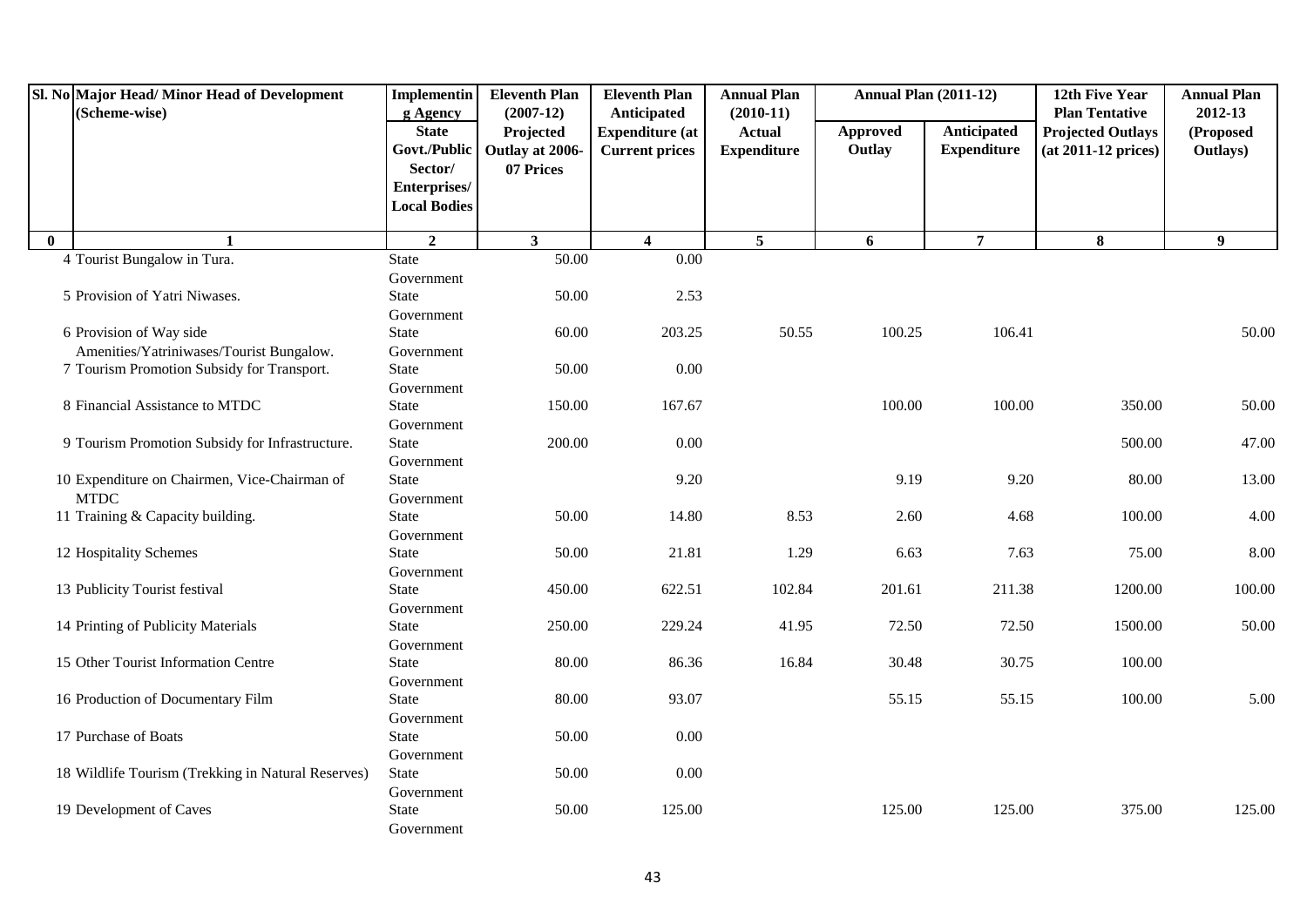|              | Sl. No Major Head/Minor Head of Development<br>(Scheme-wise)                                         | <b>Implementin</b><br>g Agency          | <b>Eleventh Plan</b><br>$(2007-12)$       | <b>Eleventh Plan</b><br>Anticipated             | <b>Annual Plan</b><br>$(2010-11)$   | <b>Annual Plan (2011-12)</b> |                                   | 12th Five Year<br><b>Plan Tentative</b>           | <b>Annual Plan</b><br>2012-13 |
|--------------|------------------------------------------------------------------------------------------------------|-----------------------------------------|-------------------------------------------|-------------------------------------------------|-------------------------------------|------------------------------|-----------------------------------|---------------------------------------------------|-------------------------------|
|              |                                                                                                      | <b>State</b><br>Govt./Public<br>Sector/ | Projected<br>Outlay at 2006-<br>07 Prices | <b>Expenditure (at</b><br><b>Current prices</b> | <b>Actual</b><br><b>Expenditure</b> | Approved<br>Outlay           | Anticipated<br><b>Expenditure</b> | <b>Projected Outlays</b><br>$(at 2011-12 prices)$ | (Proposed<br>Outlays)         |
|              |                                                                                                      | Enterprises/<br><b>Local Bodies</b>     |                                           |                                                 |                                     |                              |                                   |                                                   |                               |
| $\mathbf{0}$ |                                                                                                      | $\overline{2}$                          | $\mathbf{3}$                              | $\overline{\mathbf{4}}$                         | $\overline{5}$                      | 6                            | $\overline{7}$                    | 8                                                 | $\boldsymbol{9}$              |
|              | 20 Adventure Tourism                                                                                 | <b>State</b>                            | 20.00                                     | 25.00                                           | 25.00                               |                              |                                   | 100.00                                            | 5.00                          |
|              |                                                                                                      | Government                              |                                           |                                                 |                                     |                              |                                   |                                                   |                               |
|              | 21 Food Craft Institute                                                                              | State                                   | 50.00                                     | 7.30                                            |                                     | 7.31                         | 7.30                              | 400.00                                            | 14.00                         |
|              |                                                                                                      | Government                              |                                           |                                                 |                                     |                              |                                   |                                                   |                               |
|              | 22 Provision of Consultant Fees for Project                                                          | State                                   | 20.00                                     | 0.00                                            |                                     |                              |                                   | 100.00                                            |                               |
|              | Formulation                                                                                          | Government                              |                                           |                                                 |                                     |                              |                                   |                                                   |                               |
|              | 23 Travel Circuits(Golf Course Development)                                                          | State                                   | 200.00                                    | 14.75                                           |                                     |                              |                                   |                                                   |                               |
|              |                                                                                                      | Government                              |                                           |                                                 |                                     |                              |                                   |                                                   |                               |
|              | 24 Yatri Niwas at Shillong                                                                           | <b>State</b>                            | 25.00                                     | 0.00                                            |                                     |                              |                                   |                                                   |                               |
|              |                                                                                                      | Government                              |                                           |                                                 |                                     |                              |                                   |                                                   |                               |
|              | 25 Tourist Bungalow at Williamnagar                                                                  | <b>State</b>                            | 25.00                                     | 0.00                                            |                                     |                              |                                   |                                                   |                               |
|              |                                                                                                      | Government                              |                                           |                                                 |                                     |                              |                                   |                                                   |                               |
|              | 26 Inprovement of Pine Wood Hotel                                                                    | <b>State</b>                            | 50.00                                     | 105.50                                          |                                     | 10.00                        | 100.00                            | 500.00                                            | 10.00                         |
|              |                                                                                                      | Government                              |                                           |                                                 |                                     |                              |                                   |                                                   |                               |
|              | 27 Crowborough Hotel                                                                                 | State                                   | 25.00                                     | 0.00                                            |                                     |                              |                                   |                                                   |                               |
|              |                                                                                                      | Government                              |                                           |                                                 |                                     |                              |                                   |                                                   |                               |
|              | 28 Shillong Orchid Hotel                                                                             | State                                   | 152.00                                    | 0.00                                            |                                     |                              |                                   |                                                   |                               |
|              |                                                                                                      | Government                              |                                           |                                                 |                                     |                              |                                   |                                                   |                               |
|              | 29 Orchid Inn at Thadlaskein                                                                         | State                                   | 5.00                                      | 0.00                                            |                                     |                              |                                   |                                                   |                               |
|              |                                                                                                      | Government                              |                                           |                                                 |                                     |                              |                                   |                                                   |                               |
|              | 30 Directorate of Tourism Office Paryatan Bhawan                                                     | State                                   | 60.00                                     | 0.00                                            |                                     |                              |                                   | 500.00                                            | 1.00                          |
|              |                                                                                                      | Government                              |                                           |                                                 |                                     |                              |                                   |                                                   |                               |
|              | 31 Constn.of New Hotel/Tourist Bungalow etc.                                                         | State                                   | 55.00                                     | 0.00                                            |                                     |                              |                                   |                                                   |                               |
|              |                                                                                                      | Government                              |                                           |                                                 |                                     |                              |                                   |                                                   |                               |
|              | 32 Infrastructural Development at Sacred Lum                                                         | State                                   | 20.00                                     | 0.00                                            |                                     |                              |                                   |                                                   |                               |
|              | Sohpetbneng                                                                                          | Government                              |                                           |                                                 |                                     |                              |                                   |                                                   |                               |
|              | 33 Provision of approach road and wayside amenities                                                  | <b>State</b>                            | 60.00                                     | 0.00                                            |                                     |                              |                                   |                                                   |                               |
|              | connecting Umsohpeing and Riangtheid waterfalls Government<br>near Mawjiej Village, West Khasi Hills |                                         |                                           |                                                 |                                     |                              |                                   |                                                   |                               |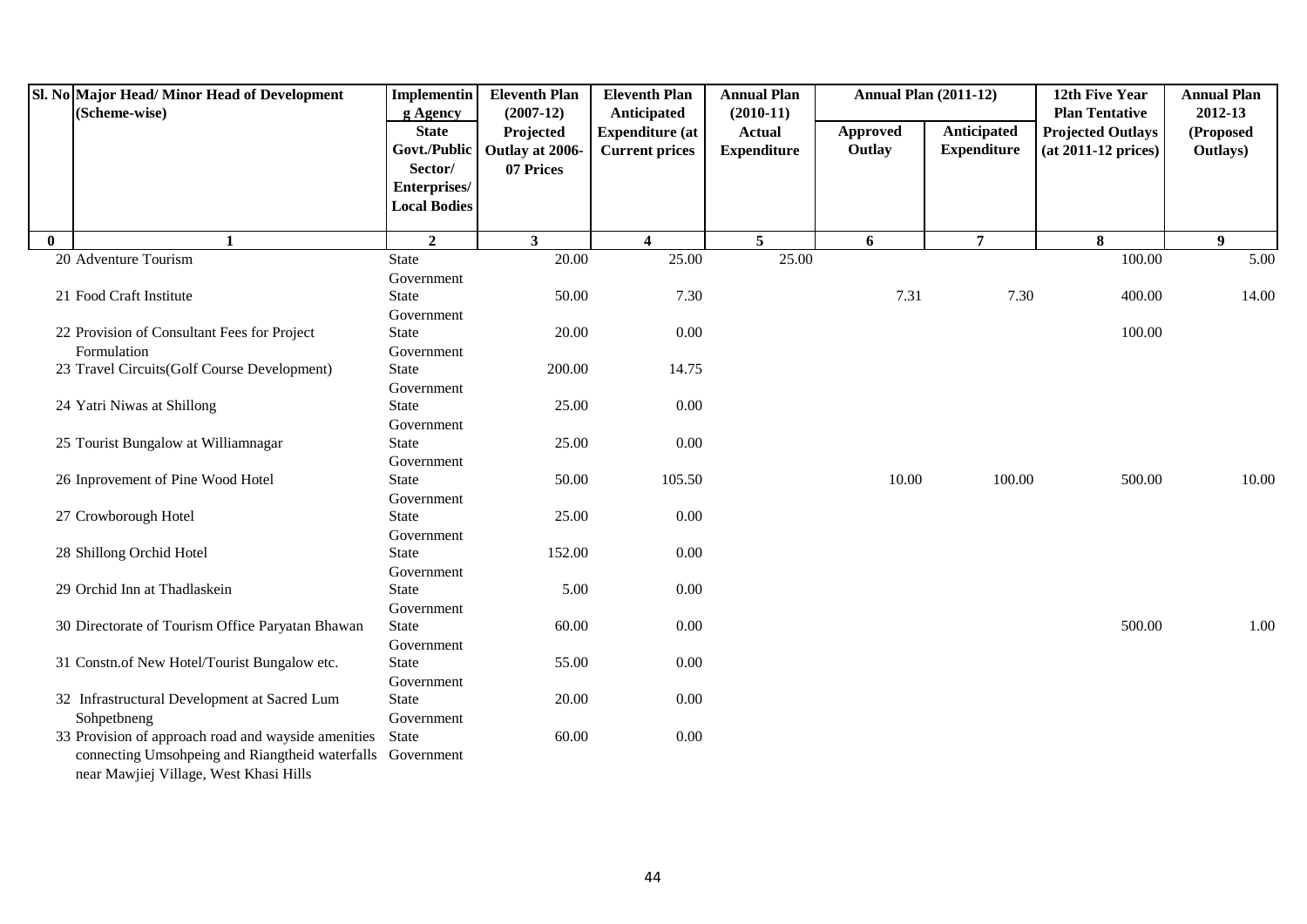|          | Sl. No Major Head/ Minor Head of Development<br>(Scheme-wise)                                                                                      | <b>Implementin</b><br>g Agency | <b>Eleventh Plan</b><br>$(2007-12)$ | <b>Eleventh Plan</b><br>Anticipated             | <b>Annual Plan</b><br>$(2010-11)$   | <b>Annual Plan (2011-12)</b> |                                   | 12th Five Year<br><b>Plan Tentative</b>         | <b>Annual Plan</b><br>2012-13 |
|----------|----------------------------------------------------------------------------------------------------------------------------------------------------|--------------------------------|-------------------------------------|-------------------------------------------------|-------------------------------------|------------------------------|-----------------------------------|-------------------------------------------------|-------------------------------|
|          |                                                                                                                                                    | <b>State</b><br>Govt./Public   | Projected<br>Outlay at 2006-        | <b>Expenditure (at</b><br><b>Current prices</b> | <b>Actual</b><br><b>Expenditure</b> | <b>Approved</b><br>Outlay    | Anticipated<br><b>Expenditure</b> | <b>Projected Outlays</b><br>(at 2011-12 prices) | (Proposed<br>Outlays)         |
|          |                                                                                                                                                    | Sector/<br>Enterprises/        | 07 Prices                           |                                                 |                                     |                              |                                   |                                                 |                               |
|          |                                                                                                                                                    | <b>Local Bodies</b>            |                                     |                                                 |                                     |                              |                                   |                                                 |                               |
| $\bf{0}$ | $\mathbf{1}$                                                                                                                                       | $\overline{2}$                 | 3 <sup>1</sup>                      | $\overline{\mathbf{4}}$                         | 5 <sup>5</sup>                      | 6                            | $\overline{7}$                    | 8                                               | 9 <sup>°</sup>                |
|          | 34 Provision of approach road and wayside amenities State<br>connecting the Sacred Lum Mawirang near Myndo Government<br>Village, West Khasi Hills |                                | 40.00                               | $\overline{0.00}$                               |                                     |                              |                                   |                                                 |                               |
|          | 35 Provision of Community Based                                                                                                                    | <b>State</b>                   | 350.00                              | 0.00                                            |                                     |                              |                                   |                                                 |                               |
|          | Projects/Infrastructures                                                                                                                           | Government                     |                                     |                                                 |                                     |                              |                                   |                                                 |                               |
|          | 36 Provision of approach road and wayside amenities<br>connecting Ara Waterfall near Kamriangsih<br>Village, West Khasi Hills                      | <b>State</b><br>Government     | 30.00                               | 0.00                                            |                                     |                              |                                   |                                                 |                               |
|          | 37 Provision of approach road and wayside amenitites State<br>connecting to Syntu Ksiar                                                            | Government                     | 20.00                               | 0.00                                            |                                     |                              |                                   |                                                 |                               |
|          | 38 Provision of approach road and wayside amenities<br>connecting to Kyllang Rock                                                                  | State<br>Government            | 35.00                               | $0.00\,$                                        |                                     |                              |                                   |                                                 |                               |
|          | 39 Provision of approach road and wayside amenities<br>connecting to Mawthadraishan                                                                | State<br>Government            | 35.00                               | 25.73                                           |                                     |                              |                                   |                                                 |                               |
|          | 40 Development of Mir Jumla Heritage Site & Dev. of State<br>a Park at Gasuapara, West Garo Hills (SPA).                                           | Government                     |                                     | 170.00                                          | 170.00                              |                              |                                   |                                                 |                               |
|          | 41 Tourism Promotion Subsidy under NABARD Loan State                                                                                               | Government                     |                                     |                                                 |                                     | 50.00                        |                                   |                                                 |                               |
|          | 42 Establishment of Food Craft institute, Hotel<br>Management Institute, Tourism related Institute<br>under NABARD Loan                            | <b>State</b><br>Government     |                                     | 35.44                                           | 35.44                               |                              |                                   |                                                 |                               |
|          | 43 Assistance from Financial Institution under<br>NABARD Loan                                                                                      | <b>State</b><br>Government     |                                     | 1024.00                                         | 300.00                              | 650.00                       | 424.00                            |                                                 |                               |
|          | 44 Esstt. of Task Force Committee for Tourism                                                                                                      | State                          |                                     | 0.00                                            |                                     |                              |                                   | 20.00                                           |                               |
|          | Development<br>45 Land Acquisition                                                                                                                 | Government<br><b>State</b>     |                                     | $0.00\,$                                        |                                     |                              |                                   | 200.00                                          |                               |
|          |                                                                                                                                                    | Government                     |                                     |                                                 |                                     |                              |                                   |                                                 |                               |
|          | 46 Tourism Mission for Integrated Basin Development State                                                                                          |                                |                                     |                                                 |                                     |                              |                                   | 5000.00                                         | 1000.00                       |
|          | Programme (IBDP).<br><b>TOTAL(TOURISM)</b>                                                                                                         | Government                     | 3500.00                             | 4221.29                                         |                                     |                              |                                   |                                                 |                               |
|          |                                                                                                                                                    |                                |                                     |                                                 | 991.32                              | 1600.00                      | 1835.00                           | 15000.00                                        | 1950.00                       |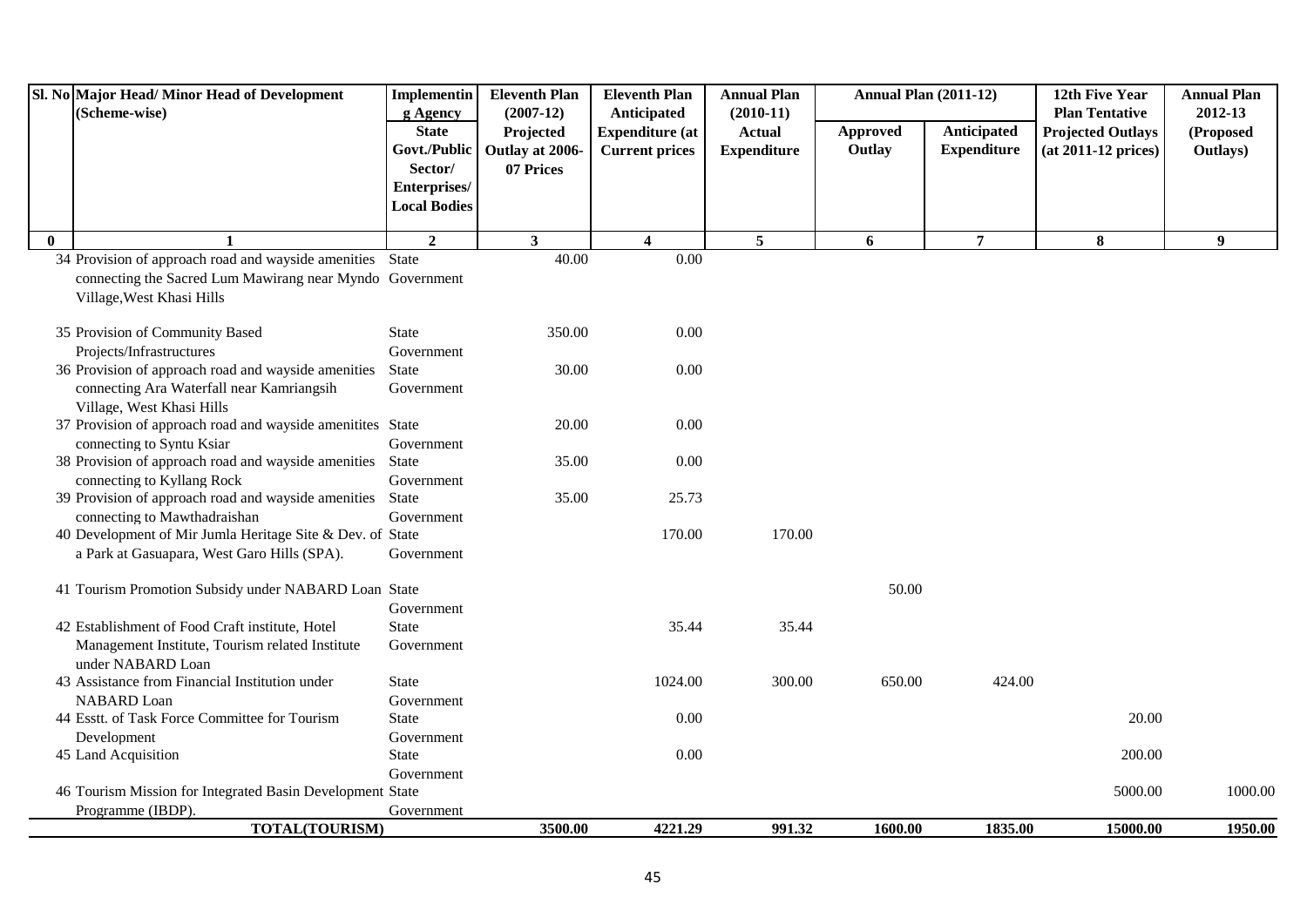|              | Sl. No Major Head/Minor Head of Development<br>(Scheme-wise)        | <b>Implementin</b><br>g Agency          | <b>Eleventh Plan</b><br>$(2007-12)$                      | <b>Eleventh Plan</b><br>Anticipated             | <b>Annual Plan</b><br>$(2010-11)$   | <b>Annual Plan (2011-12)</b> |                                   | 12th Five Year<br><b>Plan Tentative</b>         | <b>Annual Plan</b><br>2012-13 |
|--------------|---------------------------------------------------------------------|-----------------------------------------|----------------------------------------------------------|-------------------------------------------------|-------------------------------------|------------------------------|-----------------------------------|-------------------------------------------------|-------------------------------|
|              |                                                                     | <b>State</b><br>Sector/<br>Enterprises/ | Projected<br>Govt./Public   Outlay at 2006-<br>07 Prices | <b>Expenditure (at</b><br><b>Current prices</b> | <b>Actual</b><br><b>Expenditure</b> | <b>Approved</b><br>Outlay    | Anticipated<br><b>Expenditure</b> | <b>Projected Outlays</b><br>(at 2011-12 prices) | (Proposed<br>Outlays)         |
|              |                                                                     | <b>Local Bodies</b>                     |                                                          |                                                 |                                     |                              |                                   |                                                 |                               |
| $\mathbf{0}$ | $\mathbf{1}$                                                        | $\overline{2}$                          | 3 <sup>1</sup>                                           | $\overline{\mathbf{4}}$                         | $\overline{5}$                      | 6                            | $\overline{7}$                    | 8                                               | 9                             |
| 8            | <b>CIVIL SUPPLIES</b>                                               |                                         |                                                          |                                                 |                                     |                              |                                   |                                                 |                               |
|              | 1 MOBILE SHOP ON VANS                                               | <b>State</b>                            | 70.00                                                    | 90.95                                           | 24.01                               | 24.87                        | 24.87                             | 20.00                                           |                               |
|              |                                                                     | Government                              |                                                          |                                                 |                                     |                              |                                   |                                                 |                               |
|              | 2 STATE COMMISSION                                                  | State                                   | 50.00                                                    | 54.79                                           | 12.90                               | 14.97                        | 14.97                             | 42.00                                           | 7.50                          |
|              |                                                                     | Government                              |                                                          |                                                 |                                     |                              |                                   |                                                 |                               |
|              | <b>3 DISTRICT FORUM</b>                                             | State                                   | 65.00                                                    | 70.55                                           | 18.20                               | 18.70                        | 18.70                             | 10.00                                           |                               |
|              |                                                                     | Government                              |                                                          |                                                 |                                     |                              |                                   |                                                 |                               |
|              | 4 IMPROVEMENT OF STAFF QUARTERS                                     | State                                   | 20.00                                                    | 12.71                                           |                                     | 4.46                         | 4.46                              | 35.00                                           | 3.00                          |
|              |                                                                     | Government                              |                                                          |                                                 |                                     |                              |                                   |                                                 |                               |
|              | 5 CONSUMER PROTECTION AND                                           | <b>State</b>                            | 30.00                                                    | 17.49                                           | 6.00                                | 5.00                         | 5.00                              | 36.00                                           | 6.50                          |
|              | AWARENESS PROGRAMME                                                 | Government                              |                                                          |                                                 |                                     |                              |                                   |                                                 |                               |
|              | <b>6 COMPUTERISATION</b>                                            | State                                   | 25.00                                                    | 8.00                                            | 2.00                                | 2.00                         | 2.00                              | 20.00                                           | 3.00                          |
|              |                                                                     | Government                              |                                                          |                                                 |                                     |                              |                                   |                                                 |                               |
|              | 7 ANNAPURNA                                                         | State                                   | 340.00                                                   | 342.38                                          | 75.00                               | 75.00                        | 75.00                             | 342.00                                          | 90.00                         |
|              |                                                                     | Government                              |                                                          |                                                 |                                     |                              |                                   |                                                 |                               |
|              | <b>8 FAMILY IDENTITY CARDS</b>                                      | State                                   |                                                          | 26.00                                           | 11.00                               | 5.00                         | 5.00                              | 60.00                                           | 15.00                         |
|              |                                                                     | Government                              |                                                          |                                                 |                                     |                              |                                   |                                                 |                               |
|              | 9 CONSUMER WELFARE FUND                                             | State                                   | 0.00                                                     |                                                 |                                     |                              |                                   | 250.00                                          |                               |
|              |                                                                     | Government                              |                                                          |                                                 |                                     |                              |                                   |                                                 |                               |
|              | 10 ANTYODATYA ANNA YOJNA                                            | State                                   | 700.00                                                   |                                                 |                                     |                              |                                   |                                                 |                               |
|              |                                                                     | Government                              |                                                          |                                                 |                                     |                              |                                   |                                                 |                               |
|              | 11 LAND AQUISATION COST FOR STORAGE                                 | <b>State</b>                            |                                                          |                                                 |                                     |                              |                                   | 35.00                                           |                               |
|              | <b>PROJECT</b>                                                      | Government                              |                                                          |                                                 |                                     |                              |                                   |                                                 |                               |
|              | <b>TOTAL(CIVIL SUPPLIES)</b>                                        |                                         | 1300.00                                                  | 622.87                                          | 149.11                              | 150.00                       | 150.00                            | 850.00                                          | 125.00                        |
|              |                                                                     |                                         |                                                          |                                                 |                                     |                              |                                   |                                                 |                               |
| 9            | AID TO DISTRICT COUNCILS                                            |                                         |                                                          |                                                 |                                     |                              |                                   |                                                 |                               |
|              | i) Financial assistance to Districts for financing their Autonomous |                                         | 3520.00                                                  | 939.52                                          | 449.52                              | 316.80                       |                                   | 2464.00                                         | 365.20                        |
|              | own Plan schemes.                                                   | District                                |                                                          |                                                 |                                     |                              |                                   |                                                 |                               |
|              |                                                                     | Councils                                |                                                          |                                                 |                                     |                              |                                   |                                                 |                               |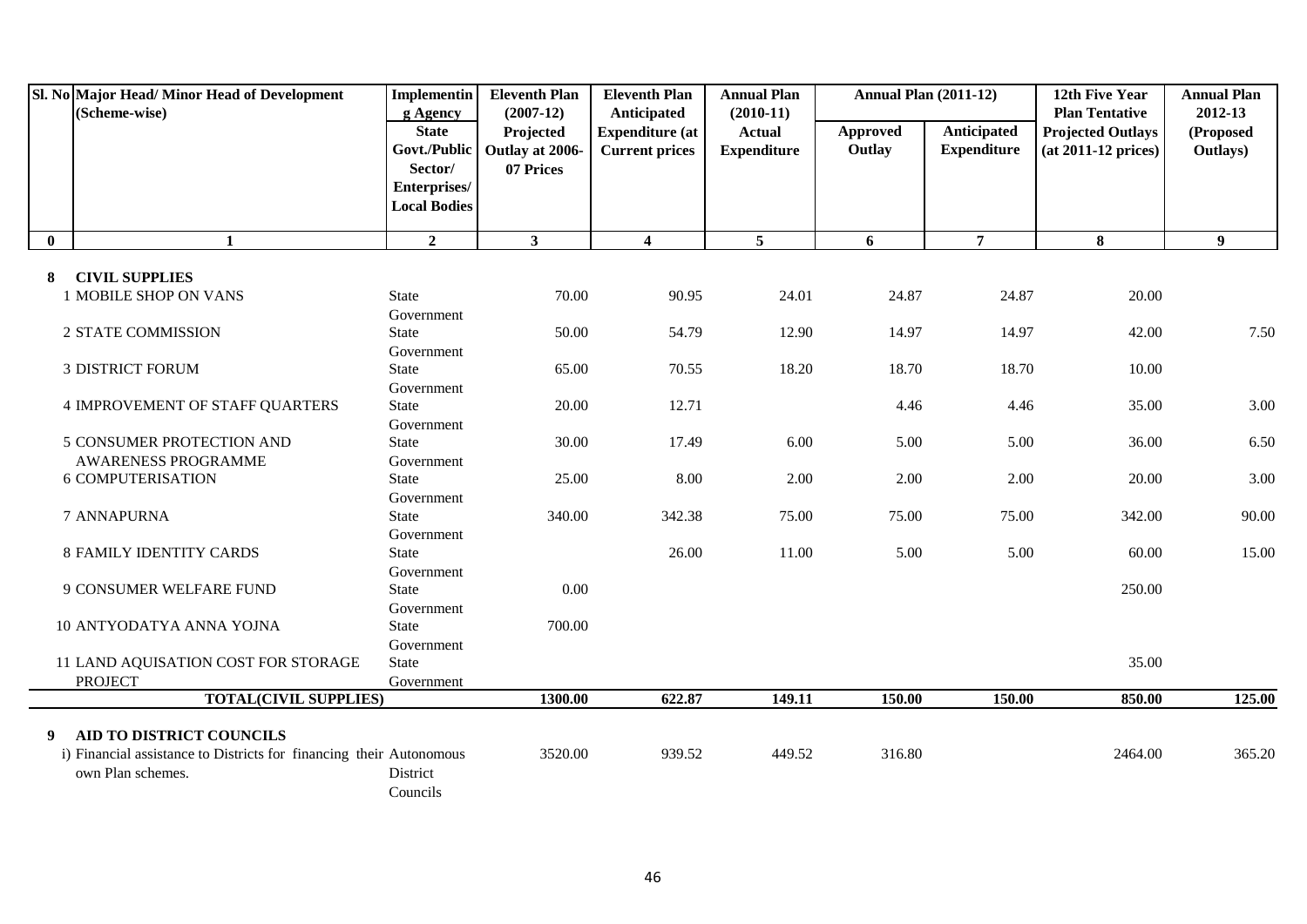|              | Sl. No Major Head/Minor Head of Development<br>(Scheme-wise)             | <b>Implementin</b><br>g Agency                                                 | <b>Eleventh Plan</b><br>$(2007-12)$       | <b>Eleventh Plan</b><br>Anticipated             | <b>Annual Plan</b><br>$(2010-11)$   | <b>Annual Plan (2011-12)</b> |                                          | 12th Five Year<br><b>Plan Tentative</b>         | <b>Annual Plan</b><br>2012-13 |
|--------------|--------------------------------------------------------------------------|--------------------------------------------------------------------------------|-------------------------------------------|-------------------------------------------------|-------------------------------------|------------------------------|------------------------------------------|-------------------------------------------------|-------------------------------|
|              |                                                                          | <b>State</b><br>Govt./Public<br>Sector/<br>Enterprises/<br><b>Local Bodies</b> | Projected<br>Outlay at 2006-<br>07 Prices | <b>Expenditure</b> (at<br><b>Current prices</b> | <b>Actual</b><br><b>Expenditure</b> | <b>Approved</b><br>Outlay    | <b>Anticipated</b><br><b>Expenditure</b> | <b>Projected Outlays</b><br>(at 2011-12 prices) | (Proposed<br>Outlays)         |
| $\mathbf{0}$ |                                                                          | $\overline{2}$                                                                 | 3 <sup>1</sup>                            | $\overline{\mathbf{4}}$                         | 5                                   | 6                            | $\overline{7}$                           | 8                                               | $\boldsymbol{9}$              |
|              | ii) Construction of District Council Buildings.                          | Autonomous<br>District<br>Councils                                             | 480.00                                    | 251.00                                          |                                     | 43.20                        | 191.00                                   | 336.00                                          | 49.80                         |
|              | <b>TOTAL (AID TO DIST COUNCILS)</b>                                      |                                                                                | 4000.00                                   | 1190.52                                         | 449.52                              | 360.00                       | 191.00                                   | 2800.00                                         | 415.00                        |
|              |                                                                          |                                                                                |                                           |                                                 |                                     |                              |                                          |                                                 |                               |
| 10           | <b>WEIGHTS &amp; MEASURES</b><br>1 Maintenance & Strengthening of Staff. | State<br>Government                                                            | 225.00                                    | 266.57                                          | 65.14                               | 71.00                        | 71.00                                    | 424.00                                          | 48.00                         |
|              | 2 Procurement of Machinery/ Equipments Tools &                           | <b>State</b>                                                                   | 60.00                                     | 5.96                                            | 0.98                                | 1.00                         | 1.00                                     | 20.00                                           | 2.00                          |
|              | Plants.                                                                  | Government                                                                     |                                           |                                                 |                                     |                              |                                          |                                                 |                               |
|              | 3 Procurement of Vehicle for Enforcement.                                | <b>State</b>                                                                   | 25.00                                     | 29.35                                           | 6.35                                | 7.00                         | 7.00                                     | 44.00                                           |                               |
|              |                                                                          | Government                                                                     |                                           |                                                 |                                     |                              |                                          |                                                 |                               |
|              | 4 Constructions/Repairs of Laboratory-cum-Office                         | <b>State</b>                                                                   | 45.00                                     | 9.16                                            |                                     | 4.00                         | 4.00                                     | 34.00                                           | 20.00                         |
|              | Building<br>5 Strenthening Consumers                                     | Government<br>State                                                            | 45.00                                     | 9.00                                            | 2.33                                | 1.00                         | 1.00                                     | 14.00                                           |                               |
|              |                                                                          | Government                                                                     |                                           |                                                 |                                     |                              |                                          |                                                 |                               |
|              | 6 E-governance development & Maintenance.                                | <b>State</b>                                                                   | 0.00                                      |                                                 |                                     | 1.00                         | 1.00                                     | 14.00                                           |                               |
|              |                                                                          | Government                                                                     |                                           |                                                 |                                     |                              |                                          |                                                 |                               |
|              | <b>TOTAL (WEIGHTS &amp; MEASURES)</b>                                    |                                                                                | 400.00                                    | 320.04                                          | 74.80                               | 85.00                        | 85.00                                    | 550.00                                          | 70.00                         |
|              | <b>11 DISTRICT INNOVATION FUND</b>                                       | <b>State</b>                                                                   | 0.00                                      | 350.00                                          | 0.00                                | 350.00                       | 350.00                                   | 0.00                                            | 0.00                          |
|              | 12 CONSTRUCTION OF FISHERY PONDS ETC State                               | Government                                                                     | 0.00                                      | 3240.00                                         | 3240.00                             | 0.00                         | 0.00                                     | 0.00                                            | 0.00                          |
|              |                                                                          | Government                                                                     |                                           |                                                 |                                     |                              |                                          |                                                 |                               |
|              | 13 HOSPITALITY, BPO ETC                                                  | State                                                                          | 0.00                                      | 700.00                                          | 200.00                              | 500.00                       | 500.00                                   | 0.00                                            | 0.00                          |
|              |                                                                          | Government                                                                     |                                           |                                                 |                                     |                              |                                          |                                                 |                               |
|              | <b>TOTAL: IX</b>                                                         |                                                                                | 25300.00                                  | 44704.87                                        | 12361.43                            | 27112.00                     | 24203.00                                 | 581200.00                                       | 50765.00                      |
|              |                                                                          |                                                                                |                                           |                                                 |                                     |                              |                                          |                                                 |                               |
| $\mathbf{X}$ | <b>SOCIAL SERVICES</b>                                                   |                                                                                |                                           |                                                 |                                     |                              |                                          |                                                 |                               |
|              | <b>General Education</b>                                                 |                                                                                |                                           |                                                 |                                     |                              |                                          |                                                 |                               |
| A            | <b>Elementary Education</b>                                              | State Govt.                                                                    |                                           |                                                 |                                     |                              |                                          |                                                 |                               |
|              | (a) Building LPS                                                         |                                                                                | 500.00                                    | 86.58                                           |                                     |                              |                                          | 120.00                                          | 30.00                         |
|              | (b) Additional Room                                                      |                                                                                |                                           |                                                 |                                     |                              |                                          | 11250.00                                        | 300.00                        |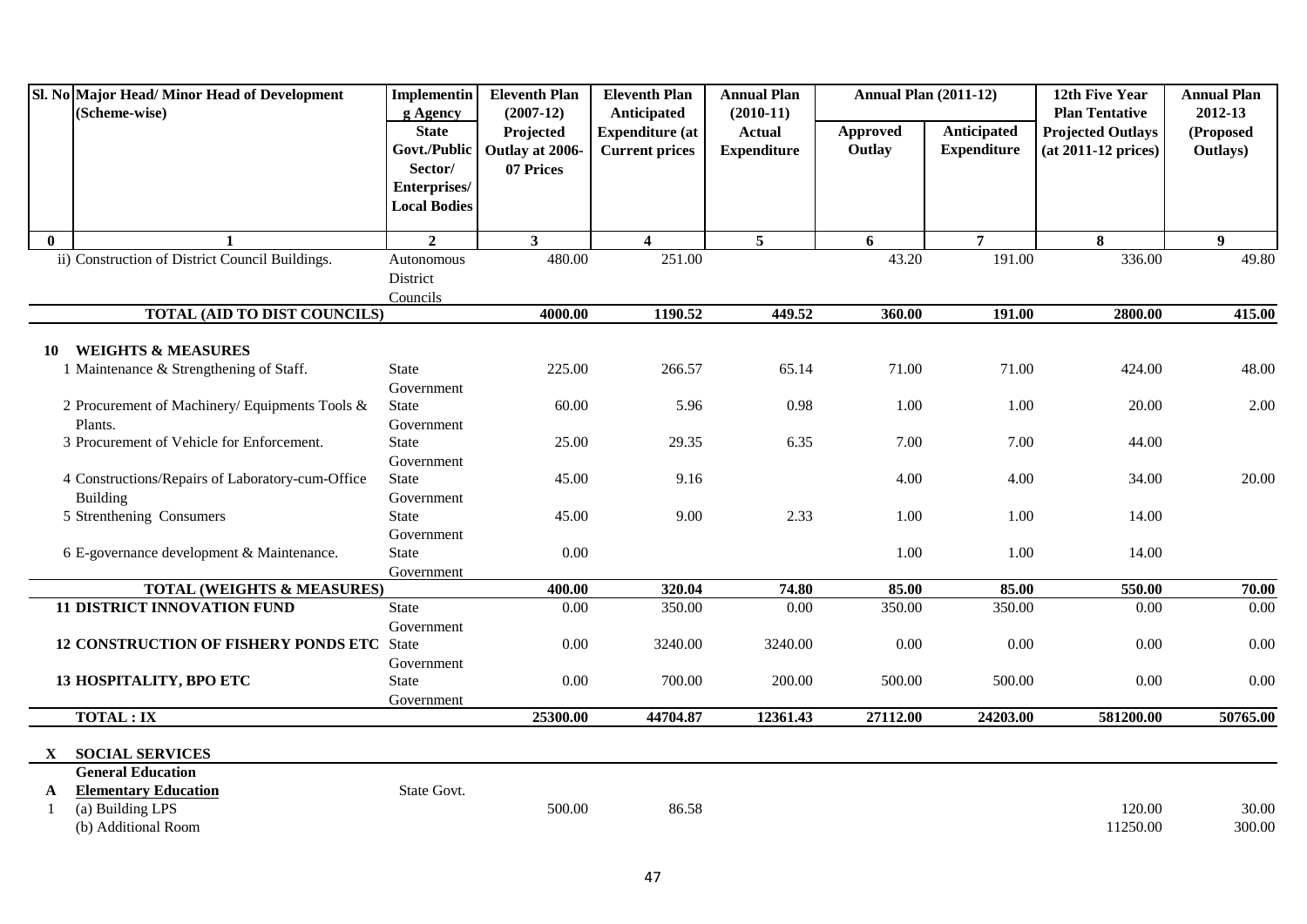|                | Sl. No Major Head/ Minor Head of Development<br>(Scheme-wise) | <b>Implementin</b><br>g Agency                                                 | <b>Eleventh Plan</b><br>$(2007-12)$       | <b>Eleventh Plan</b><br>Anticipated             | <b>Annual Plan</b><br>$(2010-11)$   | <b>Annual Plan (2011-12)</b> |                                   | 12th Five Year<br><b>Plan Tentative</b>           | <b>Annual Plan</b><br>2012-13 |
|----------------|---------------------------------------------------------------|--------------------------------------------------------------------------------|-------------------------------------------|-------------------------------------------------|-------------------------------------|------------------------------|-----------------------------------|---------------------------------------------------|-------------------------------|
|                |                                                               | <b>State</b><br>Govt./Public<br>Sector/<br>Enterprises/<br><b>Local Bodies</b> | Projected<br>Outlay at 2006-<br>07 Prices | <b>Expenditure (at</b><br><b>Current prices</b> | <b>Actual</b><br><b>Expenditure</b> | Approved<br>Outlay           | Anticipated<br><b>Expenditure</b> | <b>Projected Outlays</b><br>$(at 2011-12 prices)$ | (Proposed<br>Outlays)         |
| $\bf{0}$       | $\mathbf{1}$                                                  | $\overline{2}$                                                                 | $\mathbf{3}$                              | $\overline{\mathbf{4}}$                         | $\overline{5}$                      | 6                            | $\overline{7}$                    | 8                                                 | 9 <sup>°</sup>                |
| $\overline{c}$ | Teachers salary (LPS)                                         |                                                                                | 21040.00                                  | 29742.49                                        | 7384.21                             | 7060.69                      | 7060.69                           | 8138.52                                           | 1099.80                       |
| 3              | Basic Facilities : Furniture etc (LPS)                        |                                                                                | 300.00                                    | 80.00                                           |                                     |                              |                                   |                                                   |                               |
| $\overline{4}$ | Incentives: (a) Text Book                                     |                                                                                | 200.00                                    | 40.00                                           |                                     |                              |                                   |                                                   |                               |
|                | (b) Uniforms, Games etc.                                      |                                                                                | 30.00                                     |                                                 |                                     |                              |                                   |                                                   |                               |
| 5              | Non Formal Education                                          |                                                                                | 500.00                                    | 80.00                                           |                                     |                              |                                   |                                                   |                               |
| 6              | <b>Teachers Salary</b>                                        |                                                                                |                                           |                                                 |                                     |                              |                                   |                                                   |                               |
|                | (a) Govt. UPS                                                 |                                                                                | 499.00                                    | 820.21                                          | 202.46                              | 241.40                       | 241.40                            |                                                   |                               |
|                | (b) Adhoc UPS                                                 |                                                                                | 6314.00                                   | 6480.16                                         | 1103.58                             | 2314.45                      | 2314.45                           | 12375.60                                          | 2475.12                       |
| 7              | <b>Building UPS</b>                                           |                                                                                | 300.00                                    | 50.00                                           |                                     |                              |                                   |                                                   |                               |
| 8              | Incentives : (a) Text Book                                    |                                                                                | 500.00                                    | 30.00                                           |                                     |                              |                                   |                                                   |                               |
|                | (b) Scholarship                                               |                                                                                | 30.00                                     | 21.19                                           | 4.70                                | 5.00                         | 5.00                              |                                                   |                               |
| 9              | <b>Examination Games &amp; Sports</b>                         |                                                                                | 20.00                                     |                                                 |                                     |                              |                                   |                                                   |                               |
| 10             | Hostel, Quarters etc.                                         |                                                                                | 200.00                                    |                                                 |                                     |                              |                                   |                                                   |                               |
| 11             | <b>Teachers Training</b>                                      |                                                                                | 1000.00                                   | 1232.30                                         | 280.00                              | 285.00                       | 285.00                            |                                                   |                               |
| 12             | P.W.D.                                                        |                                                                                | 500.00                                    | 278.75                                          | 50.00                               | 80.00                        | 80.00                             | 840.00                                            | 100.00                        |
| 13             | Pre-Primary (Salary)                                          |                                                                                | 13647.00                                  | 821.96                                          | 153.36                              | 205.02                       | 205.02                            | 2287.62                                           | 242.82                        |
| 14             | Misc (Planning)                                               |                                                                                |                                           |                                                 |                                     |                              |                                   |                                                   |                               |
|                | (Direction & Administration)                                  |                                                                                | 400.00                                    | 519.38                                          | 109.21                              | 108.44                       | 108.44                            | 730.22                                            | 120.00                        |
| 15             | SSA (Non Salary)                                              |                                                                                | 1500.00                                   | 2790.00                                         | 900.00                              | 450.00                       | 450.00                            | 26500.00                                          | 500.00                        |
| 16             | Finance Commission Award (13th)                               |                                                                                |                                           | 1900.00                                         | 900.00                              | 1000.00                      | 1000.00                           | 3300.00                                           | 1000.00                       |
| 17             | Mid Day Meal                                                  |                                                                                | 2500.00                                   | 2767.96                                         | 469.52                              | 700.00                       | 1306.00                           | 12500.00                                          | 500.00                        |
| 18             | Additional Teachers (New Teachers)                            |                                                                                |                                           |                                                 |                                     |                              |                                   | 109956.00                                         | 4782.26                       |
| 19             | Other Infrastructure (Toilet & Drinking water                 |                                                                                |                                           |                                                 |                                     |                              |                                   | 5000.00                                           | 1000.00                       |
|                | facilities)                                                   |                                                                                |                                           |                                                 |                                     |                              |                                   |                                                   |                               |
|                | <b>Total Elementary Education</b>                             |                                                                                | 49980.00                                  | 47740.98                                        | 11557.04                            | 12450.00                     | 13056.00                          | 192997.96                                         | 12150.00                      |
| В              | <b>Secondary Education</b>                                    | <b>State Govt</b>                                                              |                                           |                                                 |                                     |                              |                                   |                                                   |                               |
|                | Direction & Administration                                    |                                                                                | 50.00                                     | 184.15                                          | 51.20                               | 27.50                        | 27.50                             | 284.00                                            | 47.00                         |
| 2              | Jt. Directorate (Seven)                                       |                                                                                |                                           |                                                 |                                     |                              |                                   |                                                   |                               |
|                | (i) Vehicles                                                  |                                                                                |                                           |                                                 |                                     |                              |                                   | 50.00                                             | 50.00                         |
|                | (ii) Building                                                 |                                                                                |                                           |                                                 |                                     |                              |                                   | 206.25                                            | 37.50                         |
| 3              | Maintenance of Building/Building                              |                                                                                | 24.75                                     | 12.99                                           | 3.00                                | 5.00                         | 5.00                              |                                                   |                               |
| 4              | Inspection                                                    |                                                                                | 230.26                                    | 257.52                                          | 59.40                               | 59.40                        | 59.40                             | 581.50                                            | 103.50                        |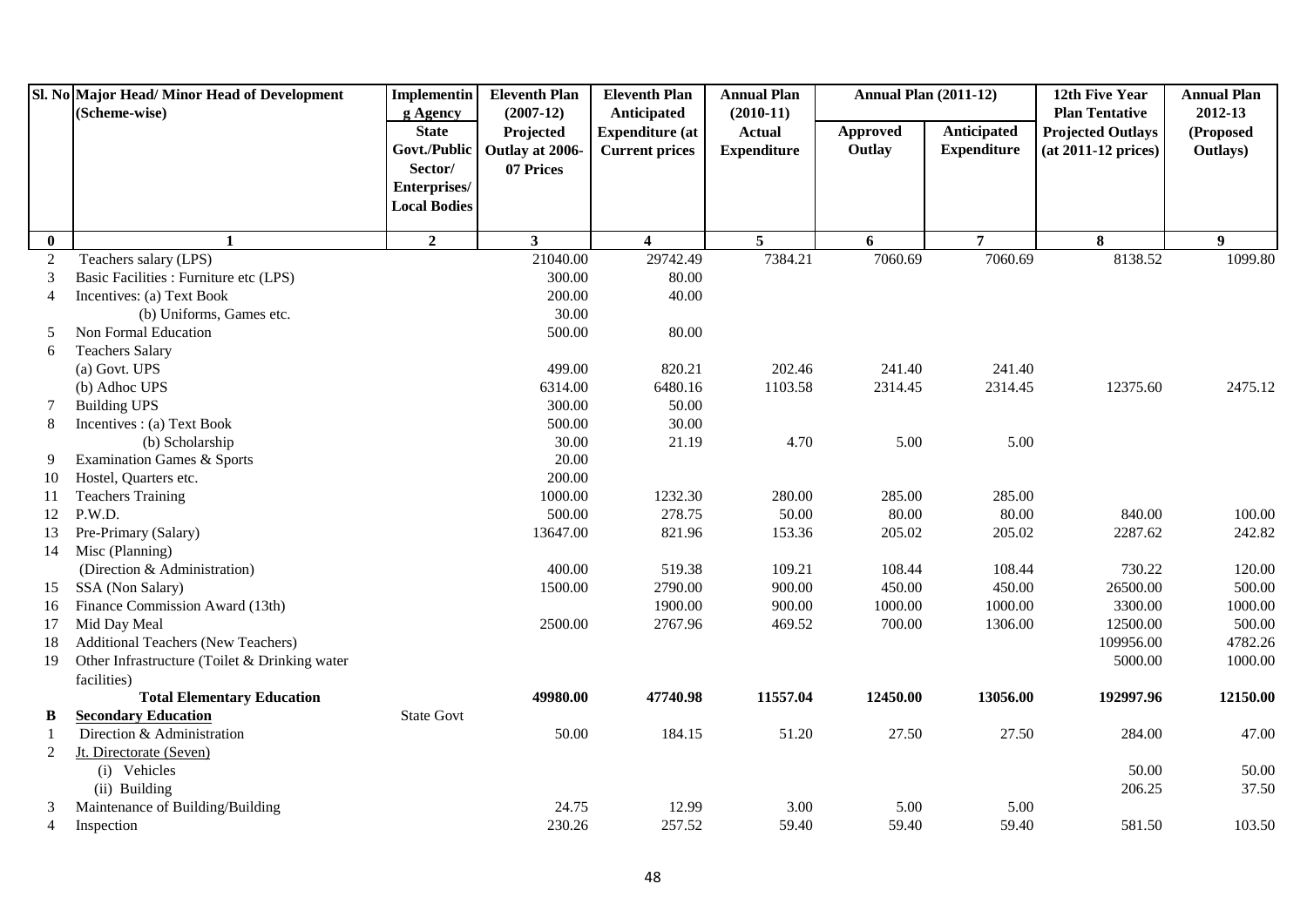|              | Sl. No Major Head/ Minor Head of Development             | <b>Implementin</b>       | <b>Eleventh Plan</b>     | <b>Eleventh Plan</b>                  | <b>Annual Plan</b>           | <b>Annual Plan (2011-12)</b> |                    | 12th Five Year                                    | <b>Annual Plan</b>   |
|--------------|----------------------------------------------------------|--------------------------|--------------------------|---------------------------------------|------------------------------|------------------------------|--------------------|---------------------------------------------------|----------------------|
|              | (Scheme-wise)                                            | g Agency<br><b>State</b> | $(2007-12)$<br>Projected | Anticipated<br><b>Expenditure (at</b> | $(2010-11)$<br><b>Actual</b> | <b>Approved</b>              | Anticipated        | <b>Plan Tentative</b><br><b>Projected Outlays</b> | 2012-13<br>(Proposed |
|              |                                                          | Govt./Public             | Outlay at 2006-          | <b>Current prices</b>                 | <b>Expenditure</b>           | Outlay                       | <b>Expenditure</b> | (at 2011-12 prices)                               | Outlays)             |
|              |                                                          | Sector/                  | 07 Prices                |                                       |                              |                              |                    |                                                   |                      |
|              |                                                          | Enterprises/             |                          |                                       |                              |                              |                    |                                                   |                      |
|              |                                                          | <b>Local Bodies</b>      |                          |                                       |                              |                              |                    |                                                   |                      |
|              |                                                          |                          |                          |                                       |                              |                              |                    |                                                   |                      |
| $\bf{0}$     | $\mathbf{1}$                                             | $\overline{2}$           | 3 <sup>1</sup>           | $\overline{\mathbf{4}}$               | $5^{\circ}$                  | 6                            | $\overline{7}$     | 8                                                 | $\boldsymbol{9}$     |
| 5            | Govt. Schools                                            |                          | 1575.68                  | 3698.98                               | 805.13                       | 941.18                       | 941.18             | 6000.00                                           | 968.30               |
| 6            | Assistance to Non Govt. Schools                          |                          | 5991.35                  | 6981.34                               | 1636.49                      | 2490.00                      | 2490.00            | 15444.94                                          | 2903.00              |
| 7            | <b>Computer Education</b>                                |                          | 99.03<br>1311.26         | 398.62                                | 42.42                        | 50.00<br>431.92              | 50.00              | 270.00<br>3483.70                                 | 50.00<br>695.44      |
| 8<br>9       | <b>Science Education</b><br>Other Schemes:               |                          |                          | 1546.98                               | 355.00                       |                              | 431.92             |                                                   |                      |
|              | a) RMSA                                                  |                          | 14789.67                 | 421.43<br>31.78                       | 11.78                        | 20.00<br>20.00               | 20.00<br>20.00     | 1500.00                                           | 50.00                |
| 10           |                                                          |                          |                          |                                       |                              |                              |                    |                                                   |                      |
| 11           | b) Improvement of Educational Standard in 7              |                          |                          | 250.00                                |                              | 250.00                       | 250.00             |                                                   |                      |
| 12           | backward District (SCA)<br>(c) Residential Schools (SCA) |                          |                          | 1500.00                               |                              | 1500.00                      | 1500.00            | 21724.00                                          | 1500.00              |
| 13           | Earmarked for PWD                                        |                          |                          | 1031.74                               | 602.00                       |                              |                    | 1000.00                                           | 100.00               |
| 14           | Deputation/Stipend for B. Ed                             |                          |                          |                                       |                              |                              |                    | 375.00                                            | 75.00                |
| 15           | Newly Permitted schools for English, Science &           |                          |                          |                                       |                              |                              |                    | 5725.65                                           | 459.26               |
|              | Maths                                                    |                          |                          |                                       |                              |                              |                    |                                                   |                      |
|              | <b>Total :Secondary Education</b>                        |                          | 24072.00                 | 16315.53                              | 3566.42                      | 5795.00                      | 5795.00            | 56645.04                                          | 7039.00              |
| C            | <b>Adult Education</b>                                   |                          |                          |                                       |                              |                              |                    |                                                   |                      |
|              | Direction & Administration                               |                          | 95.00                    | 163.84                                | 31.74                        | 50.00                        | 50.00              | 280.00                                            | 30.00                |
| 2            | TLC/PLC                                                  |                          | 55.00                    |                                       |                              |                              |                    |                                                   |                      |
| 3            | Saakshar Bharat                                          |                          |                          | 65.72                                 | 35.72                        | 30.00                        | 30.00              | 500.00                                            | 30.00                |
|              | <b>Total Adult Education:</b>                            |                          | 150.00                   | 229.56                                | 67.46                        | 80.00                        | 80.00              | 780.00                                            | 60.00                |
| D            | <b>Language Development</b>                              |                          |                          |                                       |                              |                              |                    |                                                   |                      |
|              | Direction & Administration                               |                          | 40.00                    | 14.99                                 | 7.00                         | 3.00                         | 3.00               | 40.00                                             | 8.00                 |
| 2            | Grant to Authors & Palitol                               |                          |                          |                                       |                              |                              |                    |                                                   |                      |
|              | <b>Total Language Development</b>                        |                          | 40.00                    | 14.99                                 | 7.00                         | 3.00                         | 3.00               | 40.00                                             | 8.00                 |
| E            | <b>Youth Welfare Programme for Students</b>              |                          |                          | 8.20                                  | 4.20                         |                              | 4.00               | 90.00                                             | 18.00                |
|              | Total: $A+B+C+D+E$                                       |                          | 74242.00                 | 64309.26                              | 15202.12                     | 18328.00                     | 18938.00           | 250553.00                                         | 19275.00             |
| $\mathbf{F}$ | <b>Ongoing State Plan Schemes:</b>                       |                          |                          |                                       |                              |                              |                    |                                                   |                      |
|              | <b>Secondary Schools under DHTE</b>                      |                          |                          |                                       |                              |                              |                    |                                                   |                      |
|              | i). Govt. Schools (Special Schools including Pine        | <b>State Govt.</b>       |                          | 379.03                                | 131.03                       | 248.00                       | 248.00             | 2100.00                                           | 140.00               |
|              | Mount)                                                   |                          |                          |                                       |                              |                              |                    |                                                   |                      |
|              | II). Assistance to Non-Govt. Schools (Vocational)        |                          |                          | 28.91                                 | 8.91                         | 20.00                        | 20.00              | 300.00                                            | 10.00                |
|              | iii). Other Schemes (Scholarships)                       |                          |                          | 188.99                                | 84.99                        | 104.00                       | 104.00             | 100.00                                            | 100.00               |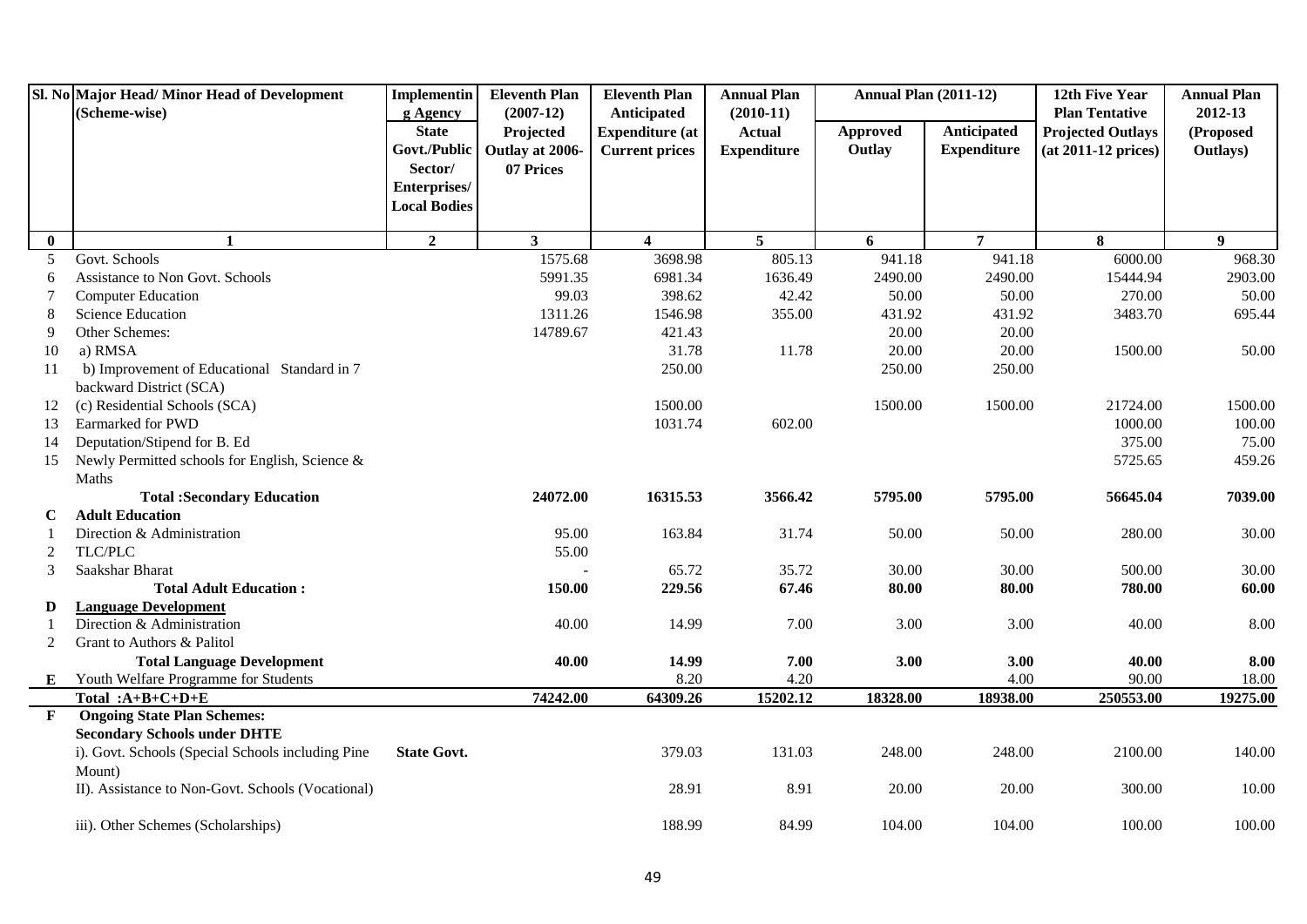|              | Sl. No Major Head/Minor Head of Development<br>(Scheme-wise)          | <b>Implementin</b><br>g Agency                 | <b>Eleventh Plan</b><br>$(2007-12)$ | <b>Eleventh Plan</b><br>Anticipated             | <b>Annual Plan</b><br>$(2010-11)$   | <b>Annual Plan (2011-12)</b> |                                   | 12th Five Year<br><b>Plan Tentative</b>         | <b>Annual Plan</b><br>2012-13 |
|--------------|-----------------------------------------------------------------------|------------------------------------------------|-------------------------------------|-------------------------------------------------|-------------------------------------|------------------------------|-----------------------------------|-------------------------------------------------|-------------------------------|
|              |                                                                       | <b>State</b><br>Govt./Public                   | Projected<br>Outlay at 2006-        | <b>Expenditure (at</b><br><b>Current prices</b> | <b>Actual</b><br><b>Expenditure</b> | Approved<br>Outlay           | Anticipated<br><b>Expenditure</b> | <b>Projected Outlays</b><br>(at 2011-12 prices) | (Proposed<br>Outlays)         |
|              |                                                                       | Sector/<br>Enterprises/<br><b>Local Bodies</b> | 07 Prices                           |                                                 |                                     |                              |                                   |                                                 |                               |
| $\mathbf{0}$ | $\mathbf{1}$                                                          | $\overline{2}$                                 | $\mathbf{3}$                        | $\overline{\mathbf{4}}$                         | 5 <sup>5</sup>                      | 6                            | $\overline{7}$                    | 8                                               | 9                             |
|              | iv). Earmarked to PWD for Educational Building                        |                                                |                                     | 400.00                                          | 400.00                              |                              |                                   | 2000.00                                         |                               |
|              | Projects (Special Schools)                                            |                                                |                                     |                                                 |                                     |                              |                                   |                                                 |                               |
|              | University & Higher Education                                         |                                                |                                     |                                                 |                                     |                              |                                   |                                                 |                               |
|              | i). Direction & Administration                                        |                                                | 31.94                               | 103.75                                          | 18.59                               | 69.00                        | 69.00                             | 700.00                                          | 4.34                          |
|              | ii)). Govt. Colleges & Institutes                                     |                                                | 1055.35                             | 1873.68                                         | 376.96                              | 571.50                       | 571.50                            | 5000.00                                         | 389.06                        |
|              | iii). Assistance to Non-Govt. Colleges & Institutes                   |                                                | 1504.35                             | 1911.80                                         | 435.36                              | 623.50                       | 623.50                            | 4000.00                                         | 65.95                         |
|              | iv). Scholarships                                                     |                                                | 130.83                              |                                                 |                                     |                              |                                   | 1000.00                                         | 1.51                          |
|              | v). Other Expenditures                                                |                                                | 5235.53                             | 588.60                                          | 105.28                              | 41.00                        | 41.00                             | 600.00                                          | 14.14                         |
|              | vi). Earmarked to PWD for Educational Building                        |                                                | 550.00                              | 1150.55                                         | 200.00                              | 50.00                        | 50.00                             | 5207.00                                         |                               |
|              | Projects (Govt. Colleges)                                             |                                                |                                     |                                                 |                                     |                              |                                   |                                                 |                               |
|              | Earmarked to NCC/NSS                                                  |                                                | 500.00                              | 95.51                                           | 26.14                               |                              |                                   |                                                 |                               |
|              | Earmarked under SPA                                                   |                                                | 1000.00                             |                                                 |                                     |                              |                                   |                                                 |                               |
|              | Total - F                                                             |                                                | 10008.00                            | 6720.82                                         | 1787.26                             | 1727.00                      | 1727.00                           | 21007.00                                        | 725.00                        |
| G            | <b>New State Plan Schemes</b>                                         |                                                |                                     |                                                 |                                     |                              |                                   |                                                 |                               |
|              | i). Proposal for Setting up of Pine Mount                             |                                                |                                     |                                                 |                                     |                              |                                   | 15000.00                                        |                               |
|              | <b>International Schools</b>                                          |                                                |                                     |                                                 |                                     |                              |                                   |                                                 |                               |
|              | ii). Proposal for improvement of Laboratory, etc. in                  |                                                |                                     |                                                 |                                     |                              |                                   | 200.00                                          |                               |
|              | Govt. Colleges<br>iii).Proposal for construction of Non-Govt. College |                                                |                                     |                                                 |                                     |                              |                                   | 500.00                                          |                               |
|              | Building/Hostel, Staff quarter, purchase of                           |                                                |                                     |                                                 |                                     |                              |                                   |                                                 |                               |
|              | laboratory equipment/books etc.                                       |                                                |                                     |                                                 |                                     |                              |                                   |                                                 |                               |
|              | iv). Proposal for Computerization of DHTE and                         |                                                |                                     |                                                 |                                     |                              |                                   | 100.00                                          |                               |
|              | Networking                                                            |                                                |                                     |                                                 |                                     |                              |                                   |                                                 |                               |
|              | v). Proposal for construction of the Office Building                  |                                                |                                     |                                                 |                                     |                              |                                   | 5000.00                                         |                               |
|              | (DHTE).                                                               |                                                |                                     |                                                 |                                     |                              |                                   |                                                 |                               |
|              | vi). Proposal for setting up of 5 Model Colleges in                   |                                                |                                     |                                                 |                                     |                              |                                   | 1000.00                                         |                               |
|              | educationally backward Districts                                      |                                                |                                     |                                                 |                                     |                              |                                   |                                                 |                               |
|              | vii) Additional financial implication for                             |                                                |                                     |                                                 |                                     |                              |                                   | 273.00                                          |                               |
|              | enhancement of Lumpsum grant to 13 Colleges                           |                                                |                                     |                                                 |                                     |                              |                                   |                                                 |                               |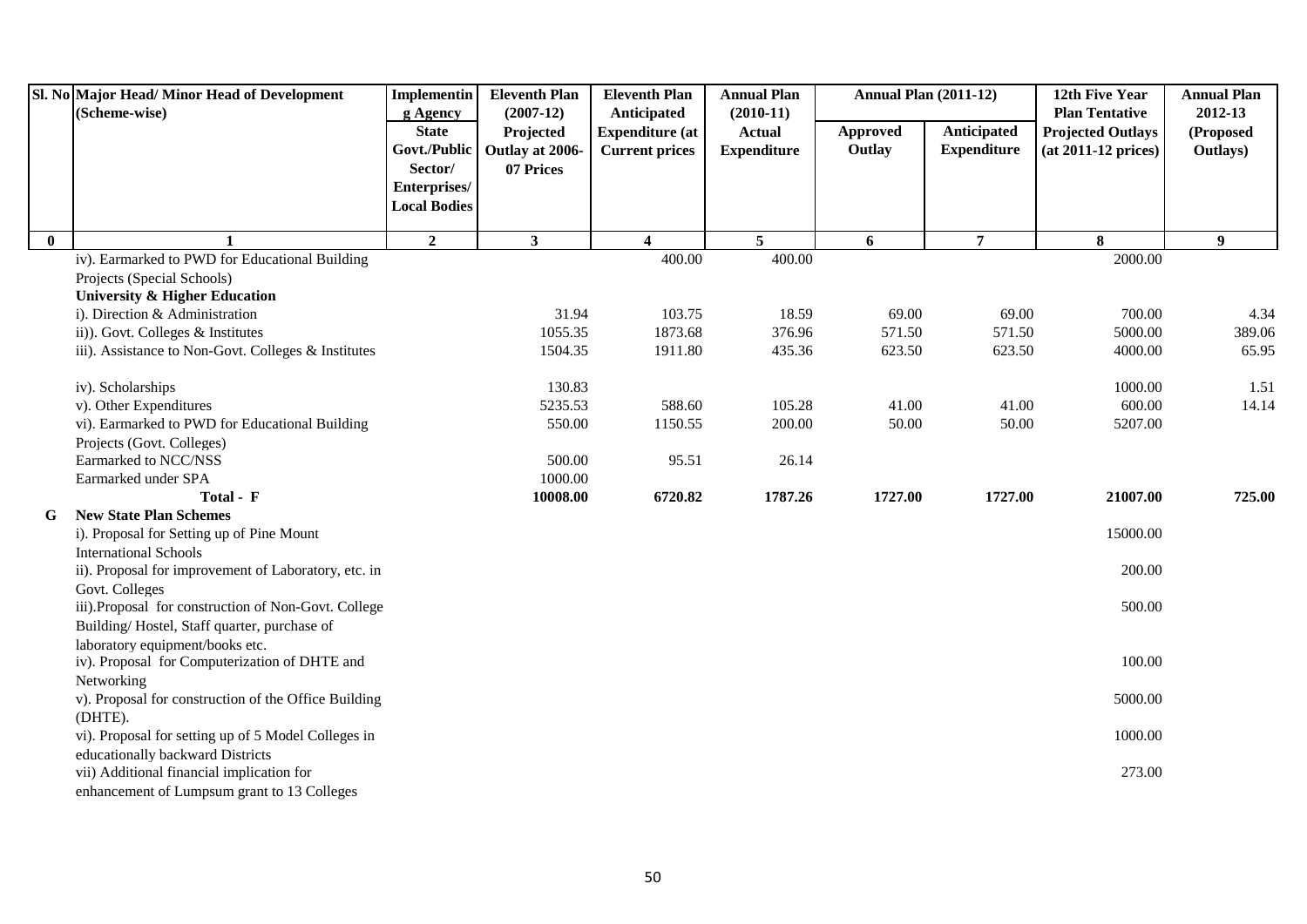|              | Sl. No Major Head/Minor Head of Development<br>(Scheme-wise) | Implementin<br>g Agency                        | <b>Eleventh Plan</b><br>$(2007-12)$ | <b>Eleventh Plan</b><br>Anticipated             | <b>Annual Plan</b><br>$(2010-11)$   | <b>Annual Plan (2011-12)</b> |                                   | 12th Five Year<br><b>Plan Tentative</b>           | <b>Annual Plan</b><br>2012-13 |
|--------------|--------------------------------------------------------------|------------------------------------------------|-------------------------------------|-------------------------------------------------|-------------------------------------|------------------------------|-----------------------------------|---------------------------------------------------|-------------------------------|
|              |                                                              | <b>State</b><br>Govt./Public                   | Projected<br>Outlay at 2006-        | <b>Expenditure</b> (at<br><b>Current prices</b> | <b>Actual</b><br><b>Expenditure</b> | Approved<br>Outlay           | Anticipated<br><b>Expenditure</b> | <b>Projected Outlays</b><br>$(at 2011-12 prices)$ | (Proposed<br>Outlays)         |
|              |                                                              | Sector/<br>Enterprises/<br><b>Local Bodies</b> | 07 Prices                           |                                                 |                                     |                              |                                   |                                                   |                               |
| $\mathbf{0}$ |                                                              | $\overline{2}$                                 | $\mathbf{3}$                        | $\overline{\mathbf{4}}$                         | $5\overline{5}$                     | 6                            | $\overline{7}$                    | 8                                                 | 9                             |
|              | viii) Proposal to bring 20 new Colleges (7                   |                                                |                                     |                                                 |                                     |                              |                                   | 420.00                                            |                               |
|              | Lecturers per college) under the lumpsum grant $@$           |                                                |                                     |                                                 |                                     |                              |                                   |                                                   |                               |
|              | Rs. 10,000/- per lecturer per month                          |                                                |                                     |                                                 |                                     |                              |                                   |                                                   |                               |
|              | ix) Earmarked under Art 275(1)                               |                                                |                                     |                                                 |                                     |                              |                                   |                                                   | 500.00                        |
|              | Total - G                                                    |                                                | 0.00                                | 0.00                                            | 0.00                                | 0.00                         | 0.00                              | 22493.00                                          | 500.00                        |
|              | Total $(F+G)$                                                |                                                | 10008.00                            | $\overline{6720.82}$                            | 1787.26                             | 1727.00                      | 1727.00                           | 43500.00                                          | 1225.00                       |
| H            | <b>Educational Research &amp; Training</b>                   |                                                |                                     |                                                 |                                     |                              |                                   |                                                   |                               |
|              | i) General                                                   | <b>State Govt</b>                              | 750.00                              | 725.11                                          | 120.00                              | 285.00                       | 285.00                            | 3595.27                                           | 300.00                        |
|              | ii) Training of Elementary Teachers                          | do                                             |                                     |                                                 |                                     |                              |                                   | 2351.73                                           |                               |
|              | Total - H                                                    |                                                | 750.00                              | 725.11                                          | 120.00                              | 285.00                       | 285.00                            | 5947.00                                           | 300.00                        |
|              | <b>Total - General Education</b>                             |                                                | 85000.00                            | 71755.19                                        | 17109.38                            | 20340.00                     | 20950.00                          | 300000.00                                         | 20800.00                      |
|              | <b>Technical Education</b>                                   |                                                |                                     |                                                 |                                     |                              |                                   |                                                   |                               |
|              | 1. Ongoing State Plan Schemes:                               | <b>State Govt.</b>                             |                                     |                                                 |                                     |                              |                                   |                                                   |                               |
|              | i). Directorate/ Existing Polytechnics                       |                                                | 2529.00                             | 1262.01                                         | 216.87                              | 479.00                       | 479.00                            | 3325.00                                           | 430.69                        |
|              | ii). State Council for Technical Education                   |                                                | 100.00                              | 42.42                                           | 20.42                               | 22.00                        | 22.00                             | 300.00                                            | 40.00                         |
|              | iii). Stipend                                                |                                                | 300.00                              | 74.71                                           | 36.71                               | 38.00                        | 38.00                             | 250.00                                            | 80.00                         |
|              | iv). Other Expenditure                                       |                                                | 100.00                              | 94.40                                           | 17.40                               | 77.00                        | 77.00                             | 400.00                                            | 49.31                         |
|              | v). Earmarked to PWD                                         |                                                | 1100.00                             | 140.00                                          | 30.00                               | 30.00                        | 30.00                             | 500.00                                            | 30.00                         |
|              | vi). Earmarked to NCC/NSS                                    |                                                |                                     | 110.49                                          |                                     | 100.00                       | 100.00                            | 100.00                                            | 70.00                         |
|              | vii) Earmarked to I.T. Education                             |                                                | 1000.00                             | 200.00                                          |                                     |                              |                                   |                                                   |                               |
|              | Total $(1)$                                                  |                                                | 5129.00                             | 1924.03                                         | 321.40                              | 746.00                       | 746.00                            | 4875.00                                           | 700.00                        |
|              | 2. New State Plan Schemes                                    |                                                |                                     |                                                 |                                     |                              |                                   |                                                   |                               |
|              | i). Proposal for Setting up of State Technical               |                                                |                                     | 500.00                                          |                                     | 500.00                       | 500.00                            | 1000.00                                           | 500.00                        |
|              | University                                                   |                                                |                                     |                                                 |                                     |                              |                                   |                                                   |                               |
|              | ii). Proposal for Setting up of IIIT in PPP Mode             |                                                |                                     |                                                 |                                     |                              |                                   | 1000.00                                           |                               |
|              | iii). Proposal for Setting up of Engineering College         |                                                | 21000.00                            |                                                 |                                     |                              |                                   | 500.00                                            |                               |
|              | iv). Proposal for Setting up of New Polytechnics             |                                                | 4500.00                             |                                                 |                                     |                              |                                   | 2625.00                                           |                               |
|              | Total $(2)$                                                  |                                                | 25500.00                            | 500.00                                          | 0.00                                | 500.00                       | 500.00                            | 5125.00                                           | 500.00                        |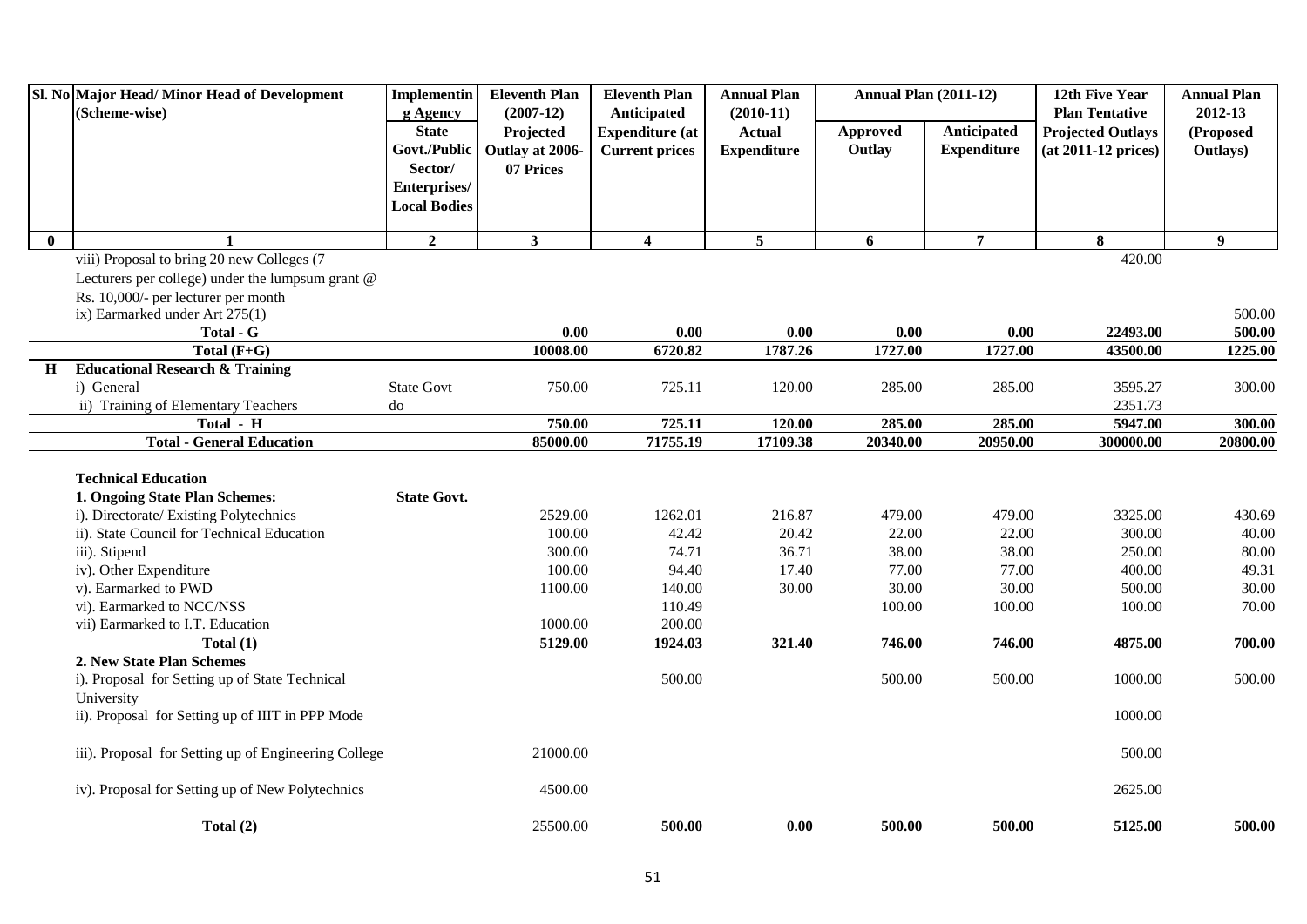|          | Sl. No Major Head/Minor Head of Development               | Implementin              | <b>Eleventh Plan</b>     | <b>Eleventh Plan</b>                  | <b>Annual Plan</b>           | <b>Annual Plan (2011-12)</b> |                    | 12th Five Year                                    | <b>Annual Plan</b>   |
|----------|-----------------------------------------------------------|--------------------------|--------------------------|---------------------------------------|------------------------------|------------------------------|--------------------|---------------------------------------------------|----------------------|
|          | (Scheme-wise)                                             | g Agency<br><b>State</b> | $(2007-12)$<br>Projected | Anticipated<br><b>Expenditure (at</b> | $(2010-11)$<br><b>Actual</b> | Approved                     | Anticipated        | <b>Plan Tentative</b><br><b>Projected Outlays</b> | 2012-13<br>(Proposed |
|          |                                                           | Govt./Public             | Outlay at 2006-          | <b>Current prices</b>                 | <b>Expenditure</b>           | Outlay                       | <b>Expenditure</b> | $(at 2011-12 prices)$                             | Outlays)             |
|          |                                                           | Sector/                  | 07 Prices                |                                       |                              |                              |                    |                                                   |                      |
|          |                                                           | Enterprises/             |                          |                                       |                              |                              |                    |                                                   |                      |
|          |                                                           | <b>Local Bodies</b>      |                          |                                       |                              |                              |                    |                                                   |                      |
|          |                                                           |                          |                          |                                       |                              |                              |                    |                                                   |                      |
| $\bf{0}$ | 1                                                         | $\overline{2}$           | 3 <sup>1</sup>           | $\overline{\mathbf{4}}$               | $5^{\circ}$                  | 6                            | $\overline{7}$     | 8                                                 | $\boldsymbol{9}$     |
|          | <b>Total - Technical Education</b>                        |                          | 30629.00                 | 2424.03                               | 321.40                       | 1246.00                      | 1246.00            | 10000.00                                          | 1200.00              |
|          | <b>Sports &amp; Youth Services</b>                        |                          |                          |                                       |                              |                              |                    |                                                   |                      |
|          | 1 Direction and Administration                            |                          | 3500.00                  | 1187.70                               | 236.45                       | 299.00                       | 299.00             | 380.00                                            | 62.25                |
|          | 2 Physical Education                                      |                          | 60.00                    | 7.88                                  | 1.50                         | 1.00                         | 1.00               | 15.00                                             | 4.00                 |
|          | 3 Youth Welfare for Students                              |                          | 310.00                   | 54.00                                 | 8.00                         | 10.00                        | 10.00              | 1200.00                                           | 1124.50              |
|          | 4 Sports & Games                                          |                          | 7172.00                  | 5776.98                               | 1243.82                      | 1560.00                      | 1560.00            | 13830.00                                          | 3534.25              |
|          | 5 Other Expenditure                                       |                          |                          |                                       |                              |                              |                    |                                                   |                      |
|          | i) CMYDS Schemes                                          |                          | 208.00                   | 285.00                                | 30.00                        | 165.00                       | 165.00             | 825.00                                            | 200.00               |
|          | ii) ISYDP Programme                                       |                          | 750.00                   | 750.00                                | 150.00                       | 150.00                       | 150.00             | 750.00                                            | 150.00               |
|          | <b>Total - Sports &amp; Youth Services</b>                |                          | 12000.00                 | 8061.56                               | 1669.77                      | 2185.00                      | 2185.00            | 17000.00                                          | 5075.00              |
|          |                                                           |                          |                          |                                       |                              |                              |                    |                                                   |                      |
|          | Arts & Culture                                            |                          |                          |                                       |                              |                              |                    |                                                   |                      |
|          | Direction & Administration:                               |                          |                          |                                       |                              |                              |                    |                                                   |                      |
|          | 1) Directorate                                            | <b>State Govt</b>        | 542.00                   | 184.88                                | 42.48                        | 36.15                        | 36.15              | 450.00                                            | 6.60                 |
|          | 2) Renovation of Directorate of Arts & Culture            |                          | 5.40                     | 13.52                                 | 2.52                         |                              |                    | 50.00                                             |                      |
|          | with c.c. flooring<br>3) Payment due to MeSEB / Municipal |                          | 100.00                   | 54.00                                 | 12.00                        | 12.50                        | 12.50              | 70.00                                             | 12.00                |
|          | <b>Fine Arts Education</b>                                |                          |                          |                                       |                              |                              |                    |                                                   |                      |
|          | 1) Asstt. To Voluntary Cultural Organisation              |                          | 100.00                   | 39.00                                 | 10.00                        | 5.00                         | 5.00               | 50.00                                             | 6.00                 |
|          | 2) Scholarship for Learning Music                         |                          |                          |                                       |                              |                              |                    | 50.00                                             |                      |
|          | 3) Institute of Culture                                   |                          | 50.00                    | 41.82                                 | 8.50                         | 11.80                        | 11.80              | 100.00                                            | 1.80                 |
|          | 4) Promotion of Performing Arts                           |                          | 77.00                    | 21.19                                 | 5.00                         | 4.00                         | 4.00               | 60.00                                             | 6.00                 |
|          | 5) Incorporation of Arts & Culture informal School        |                          | 77.00                    | 1.00                                  | 0.10                         | 0.20                         | 0.20               | 25.00                                             | 1.00                 |
|          | System                                                    |                          |                          |                                       |                              |                              |                    |                                                   |                      |
|          | 6) Cultural Exchange Programme                            |                          | 77.00                    | 0.60                                  |                              |                              |                    | 20.00                                             | 0.30                 |
|          | 7) Promotion of Performing Arts to Annual District        |                          | 77.00                    | 4.44                                  | 1.20                         | 0.50                         | 0.50               | 25.00                                             | 0.50                 |
|          | Meet - 31 - Grant-in-aid                                  |                          |                          |                                       |                              |                              |                    |                                                   |                      |
|          | 8) Setting up of Sound Recording studio                   |                          | 6.60                     | 0.30                                  |                              |                              |                    | 20.00                                             |                      |
|          | 9) Financial Asstt. To Artist / Artisans                  |                          | 26.00                    | 0.20                                  |                              |                              |                    | 25.00                                             |                      |
|          | 10) Financial Asst to Voluntary Cultural                  |                          | 50.00                    | 3.40                                  | 2.00                         | 1.00                         | 1.00               | 50.00                                             | 1.00                 |
|          | Organisation                                              |                          |                          |                                       |                              |                              |                    |                                                   |                      |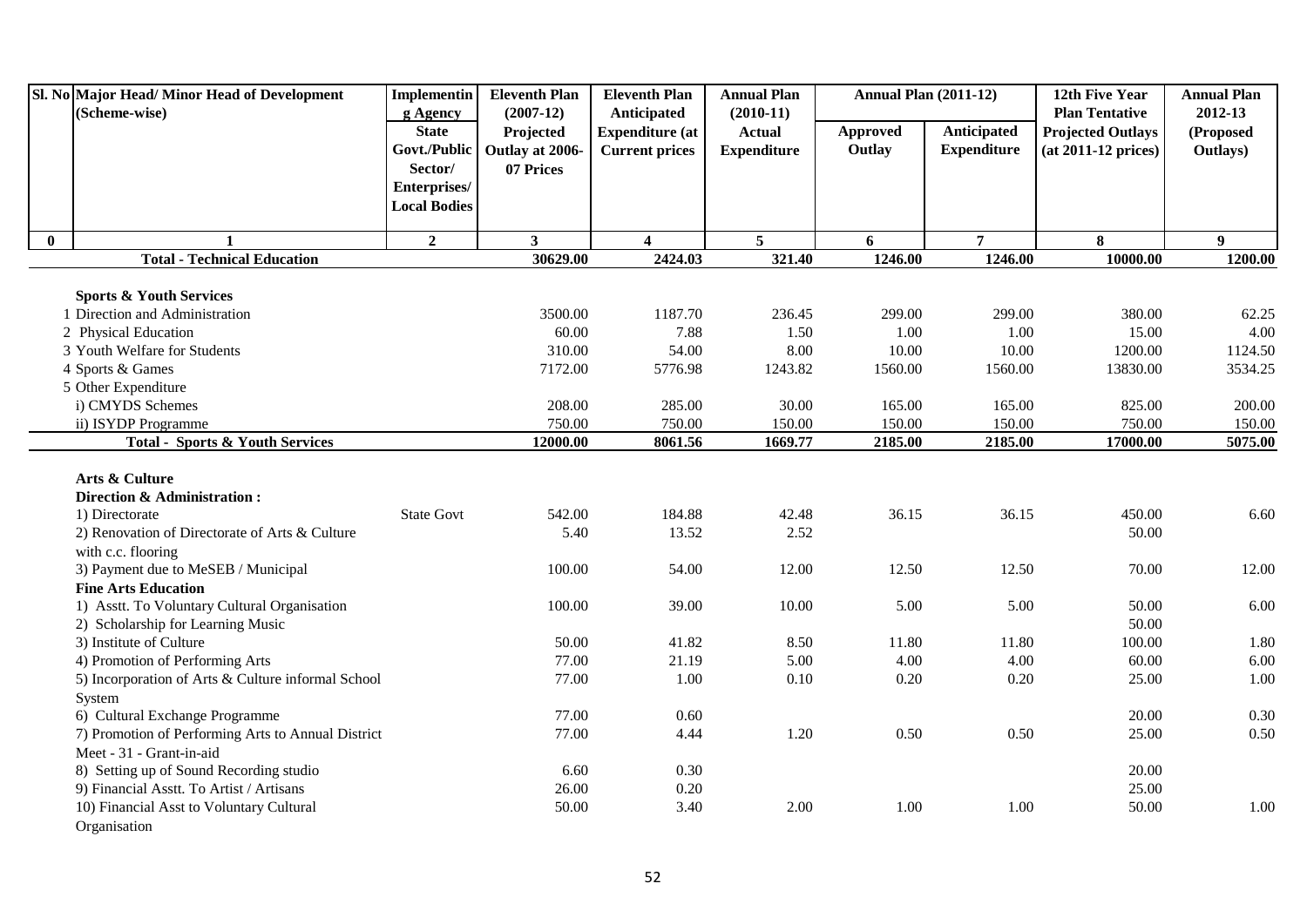|              | Sl. No Major Head/Minor Head of Development<br>(Scheme-wise)          | <b>Implementin</b><br>g Agency | <b>Eleventh Plan</b><br>$(2007-12)$ | <b>Eleventh Plan</b><br>Anticipated | <b>Annual Plan</b><br>$(2010-11)$ | <b>Annual Plan (2011-12)</b> |                    | 12th Five Year<br><b>Plan Tentative</b> | <b>Annual Plan</b><br>2012-13 |
|--------------|-----------------------------------------------------------------------|--------------------------------|-------------------------------------|-------------------------------------|-----------------------------------|------------------------------|--------------------|-----------------------------------------|-------------------------------|
|              |                                                                       | <b>State</b>                   | Projected                           | <b>Expenditure (at</b>              | <b>Actual</b>                     | <b>Approved</b>              | Anticipated        | <b>Projected Outlays</b>                | (Proposed                     |
|              |                                                                       | Govt./Public                   | Outlay at 2006-                     | <b>Current prices</b>               | <b>Expenditure</b>                | Outlay                       | <b>Expenditure</b> | $(at 2011-12 prices)$                   | Outlays)                      |
|              |                                                                       | Sector/                        | 07 Prices                           |                                     |                                   |                              |                    |                                         |                               |
|              |                                                                       | Enterprises/                   |                                     |                                     |                                   |                              |                    |                                         |                               |
|              |                                                                       | <b>Local Bodies</b>            |                                     |                                     |                                   |                              |                    |                                         |                               |
| $\mathbf{0}$ |                                                                       | $\overline{2}$                 | $\mathbf{3}$                        | $\overline{\mathbf{4}}$             | $5\overline{5}$                   | 6                            | $\overline{7}$     | 8                                       | 9                             |
|              | 11) Holding of District & State Level exhibition                      |                                |                                     | 3.00                                | 2.00                              | 1.00                         | 1.00               | 25.00                                   | 1.00                          |
|              | fair                                                                  |                                |                                     |                                     |                                   |                              |                    |                                         |                               |
|              | 12) Institute of Music Heritage Club                                  |                                |                                     | 100.00                              |                                   | 100.00                       | 100.00             | 500.00                                  | 150.00                        |
|              | 13) Grants under Article (275) for promotion of                       |                                |                                     | 695.00                              |                                   | 450.00                       | 695.00             | 1000.00                                 | 520.00                        |
|              | Cultural Programme                                                    |                                |                                     |                                     |                                   |                              |                    |                                         |                               |
|              | 14) Financial Assistance to Educational Institutions                  |                                |                                     |                                     |                                   |                              |                    | 300.00                                  | 100.00                        |
|              | for running musical institute<br>15) Infrastructure of Musical Centre |                                |                                     |                                     |                                   |                              |                    | 700.00                                  | 500.00                        |
|              | <b>Promotion of Arts &amp; Culture</b>                                |                                |                                     |                                     |                                   |                              |                    |                                         |                               |
|              | 1) Literary Award                                                     |                                | 67.50                               | 5.55                                | 1.00                              | 1.30                         | 1.30               | 70.00                                   | 1.20                          |
|              | 2) Asstt. To Non-Govt. Librareis                                      |                                |                                     |                                     |                                   |                              |                    | 10.00                                   |                               |
|              | 3) Production of Folk Literarure - 31 - Grant-in-aid                  |                                | 68.60                               | 6.00                                | 1.00                              | 1.00                         | 1.00               | 40.00                                   | 1.00                          |
|              | 4) State Sahitya Academy - 31 - Grant-in-aid                          |                                | 67.40                               | 4.15                                | 0.90                              | 1.25                         | 1.25               | 50.00                                   | 1.25                          |
|              | 5) Audio Visual documentational & Folk Music                          |                                | 184.36                              | 40.49                               | 9.50                              | 10.80                        | 10.80              | 100.00                                  | 1.20                          |
|              | recording                                                             |                                |                                     |                                     |                                   |                              |                    |                                         |                               |
|              | 6) Development of Traditional folk music                              |                                | 750.00                              | 750.00                              | 150.00                            | 150.00                       | 150.00             | 750.00                                  | 150.00                        |
|              | recording                                                             |                                |                                     |                                     |                                   |                              |                    |                                         |                               |
|              | 7) Production of Film & documentation of the                          |                                | 72.20                               | 0.20                                |                                   | 0.20                         | 0.20               | 80.00                                   | 0.50                          |
|              | State and Its culture - 31 - Grant-in-aid                             |                                |                                     |                                     |                                   |                              |                    |                                         |                               |
|              | 8) Corpus Fund for Promotion of Arts & Culture                        |                                | 25.00                               | 25.00                               | 5.00                              | 5.00                         | 5.00               | 50.00                                   |                               |
|              | Enrichment (SPACE)<br>9) Corpus Fund for NEZCC - 31 - Grant-in-aid    |                                | 30.20                               | 45.00                               | 25.00                             | 5.00                         | 5.00               | 50.00                                   |                               |
|              | 10) Special Plan Assistance Meghalaya Music                           |                                |                                     | 150.00                              | 150.00                            |                              |                    | 2760.00                                 |                               |
|              | Academy (SPA)                                                         |                                |                                     |                                     |                                   |                              |                    |                                         |                               |
|              | 11) State / District Arts & Culture Societies - 31 -                  |                                |                                     | 500.00                              |                                   | 500.00                       | 500.00             | 1500.00                                 | 550.00                        |
|              | Grant-in-aid (SCA)                                                    |                                |                                     |                                     |                                   |                              |                    |                                         |                               |
|              | 12) Amphitheatre at Shillong / Tura / Jowai (SCA)                     |                                |                                     | 600.00                              |                                   | 600.00                       | 600.00             | 800.00                                  | 300.00                        |
|              | 13) Cultural Activities of District Societies for Arts<br>& Culture   |                                |                                     | 400.00                              |                                   | 400.00                       | 400.00             | 1000.00                                 | 700.00                        |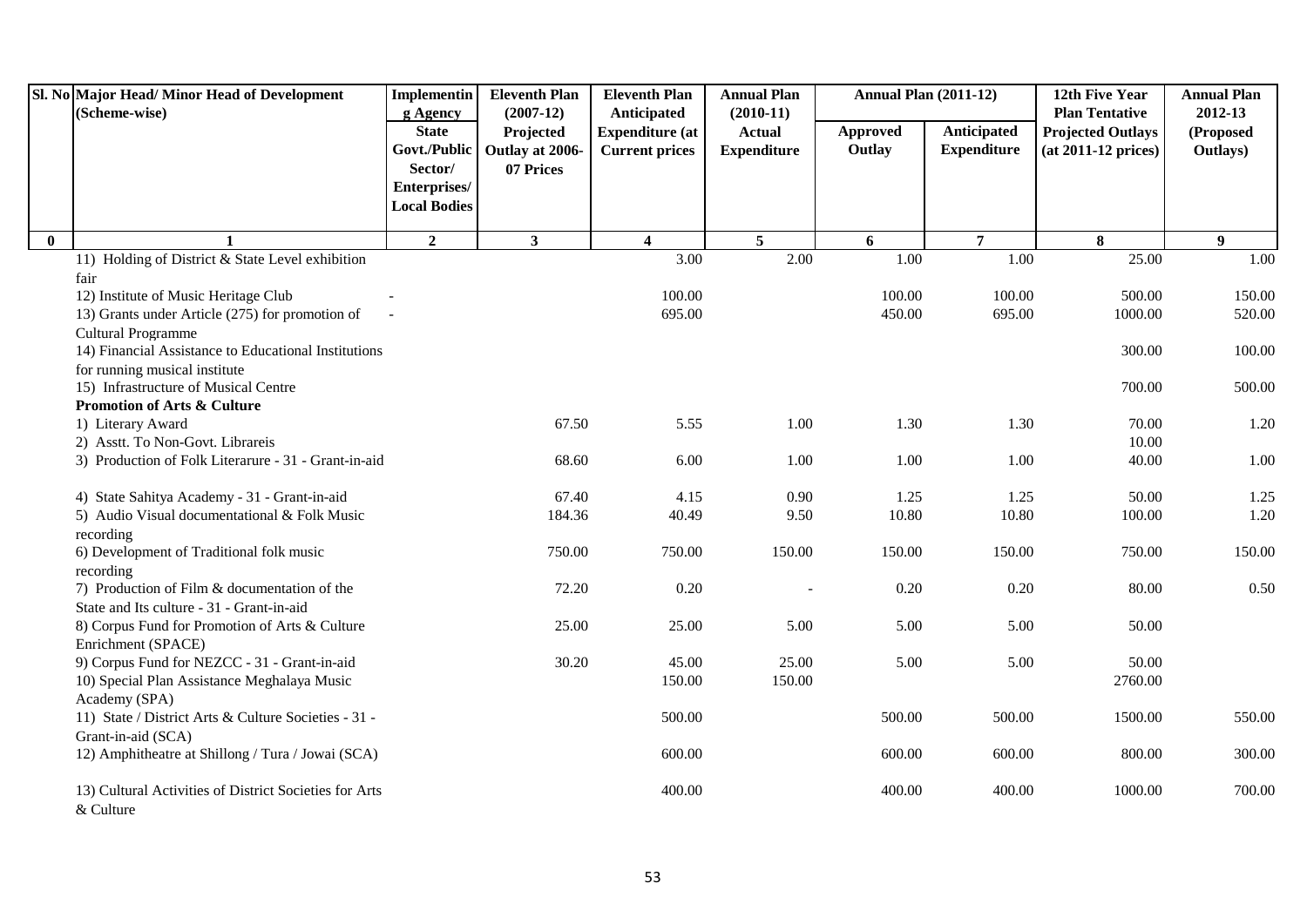|          | Sl. No Major Head/Minor Head of Development<br>(Scheme-wise)       | Implementin<br>g Agency                 | <b>Eleventh Plan</b><br>$(2007-12)$       | <b>Eleventh Plan</b><br>Anticipated             | <b>Annual Plan</b><br>$(2010-11)$   | Annual Plan (2011-12)     |                                   | 12th Five Year<br><b>Plan Tentative</b>           | <b>Annual Plan</b><br>2012-13 |
|----------|--------------------------------------------------------------------|-----------------------------------------|-------------------------------------------|-------------------------------------------------|-------------------------------------|---------------------------|-----------------------------------|---------------------------------------------------|-------------------------------|
|          |                                                                    | <b>State</b><br>Govt./Public<br>Sector/ | Projected<br>Outlay at 2006-<br>07 Prices | <b>Expenditure</b> (at<br><b>Current prices</b> | <b>Actual</b><br><b>Expenditure</b> | <b>Approved</b><br>Outlay | Anticipated<br><b>Expenditure</b> | <b>Projected Outlays</b><br>$(at 2011-12 prices)$ | (Proposed<br>Outlays)         |
|          |                                                                    | Enterprises/<br><b>Local Bodies</b>     |                                           |                                                 |                                     |                           |                                   |                                                   |                               |
| $\bf{0}$ | 1                                                                  | $\overline{2}$                          | 3                                         | $\overline{\mathbf{4}}$                         | 5                                   | 6                         | $\overline{7}$                    | 8                                                 | $\boldsymbol{9}$              |
|          | 14) Creation of indigenous Cultural in Tura and                    |                                         |                                           |                                                 |                                     |                           |                                   | 100.00                                            | 100.00                        |
|          | Mawphlang                                                          |                                         |                                           |                                                 |                                     |                           |                                   |                                                   |                               |
|          | 15) Year of the Youth                                              |                                         |                                           |                                                 |                                     |                           |                                   | 200.00                                            | 200.00                        |
|          | 16) Scholarship for students pursuing music film<br>production etc |                                         |                                           |                                                 |                                     |                           |                                   | 100.00                                            |                               |
|          | <b>Archeology &amp; Archeological Survey</b>                       |                                         |                                           |                                                 |                                     |                           |                                   |                                                   |                               |
|          | 1) Preservation of Ancient Monuments in Jaintia /                  |                                         | 113.40                                    | 51.36                                           | 13.00                               | 13.50                     | 13.50                             | 100.00                                            | 1.30                          |
|          | Garo / Khasi Hills                                                 |                                         |                                           |                                                 |                                     |                           |                                   |                                                   |                               |
|          | 2) Registration of Antiquarian and Arts Treasures                  |                                         | 50.20                                     |                                                 |                                     |                           |                                   | 70.00                                             |                               |
|          | 3) Exploration & Excavation of Neolothical Site                    |                                         | 50.60                                     |                                                 |                                     |                           |                                   | 50.00                                             |                               |
|          | and Archaeological Site in Meghalaya                               |                                         |                                           |                                                 |                                     |                           |                                   |                                                   |                               |
|          | 4) Heritage Protection East, West and South Garo                   |                                         | 70.60                                     | 50.00                                           |                                     |                           |                                   | 200.00                                            | 1.00                          |
|          | Hills (PLAN) General                                               |                                         |                                           |                                                 |                                     |                           |                                   |                                                   |                               |
|          | <b>Archives</b>                                                    |                                         |                                           |                                                 |                                     |                           |                                   |                                                   |                               |
|          | 1. Establishement of State Archives                                |                                         | 184.20                                    | 47.92                                           | 11.00                               | 9.70                      | 9.70                              | 250.00                                            | 1.10                          |
|          | 2. Strengthening & Development of State Archives                   |                                         | 100.00                                    | 11.00                                           |                                     | 1.00                      | 1.00                              | 130.00                                            |                               |
|          | 3. Development of State Archives                                   |                                         |                                           | 1.50                                            | 1.50                                |                           |                                   |                                                   |                               |
|          | <b>Public Libraries</b>                                            |                                         |                                           |                                                 |                                     |                           |                                   |                                                   |                               |
|          | 1 - District Library at Tura                                       |                                         | 431.50                                    | 35.10                                           | 6.90                                | 5.50                      | 5.50                              | 60.00                                             | 4.00                          |
|          | 2 - District Library at Jowai                                      |                                         |                                           | 34.66                                           | 13.40                               | 4.10                      | 4.10                              | 60.00                                             | 3.30                          |
|          | 3 - District Library at Nongstoin                                  |                                         |                                           | 29.82                                           | 2.20                                | 2.30                      | 2.30                              | 200.00                                            | 16.00                         |
|          | 4 - District Library at Williamnagar                               |                                         |                                           | 58.35                                           | 11.00                               | 22.70                     | 22.70                             | 60.00                                             | 1.85                          |
|          | 5 - District Library at Nongpoh                                    |                                         |                                           | 58.10                                           | 17.00                               | 16.20                     | 16.20                             | 100.00                                            | 0.90                          |
|          | 6 - District Library at Baghmara                                   |                                         |                                           | 60.55                                           | 17.00                               | 16.60                     | 16.60                             | 200.00                                            | 1.10                          |
|          | 7 - District Library at Sohra                                      |                                         |                                           | 55.74                                           | 16.30                               | 15.90                     | 15.90                             | 100.00                                            | 0.90                          |
|          | 8 - State Central Library                                          |                                         | 200.00                                    | 12.35                                           | 3.50                                | 2.70                      | 2.70                              | 195.00                                            | 2.00                          |
|          | 9 - Assistance to Non-Govt. Libraries                              |                                         | 1.00                                      | 1.00                                            | 0.50                                |                           |                                   | 5.00                                              |                               |
|          | 10 - Mobile Library - 31 - Grant-in-aid                            |                                         | 2.00                                      | 0.30                                            | 0.20                                | 0.10                      | 0.10                              | 5.00                                              | 0.10                          |
|          | 11 - Raja Ram Mohan Roy Library Foundation                         |                                         | 4.50                                      | 5.00                                            | 1.00                                | 1.00                      | 1.00                              | 30.00                                             | 1.00                          |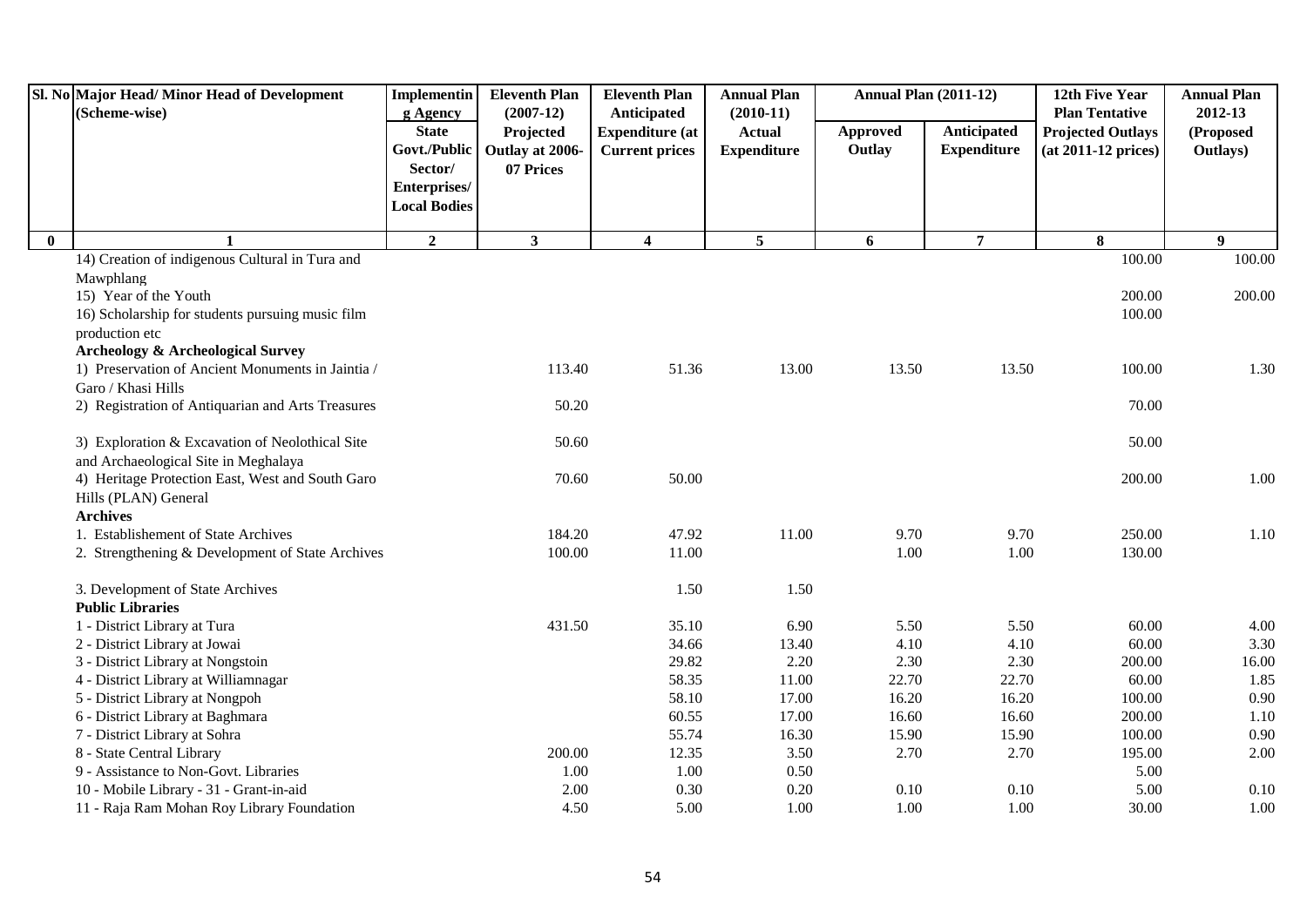|          | Sl. No Major Head/Minor Head of Development<br>(Scheme-wise) | <b>Implementin</b><br>g Agency          | <b>Eleventh Plan</b><br>$(2007-12)$       | <b>Eleventh Plan</b><br>Anticipated             | <b>Annual Plan</b><br>$(2010-11)$   | <b>Annual Plan (2011-12)</b> |                                   | 12th Five Year<br><b>Plan Tentative</b>           | <b>Annual Plan</b><br>2012-13 |
|----------|--------------------------------------------------------------|-----------------------------------------|-------------------------------------------|-------------------------------------------------|-------------------------------------|------------------------------|-----------------------------------|---------------------------------------------------|-------------------------------|
|          |                                                              | <b>State</b><br>Govt./Public<br>Sector/ | Projected<br>Outlay at 2006-<br>07 Prices | <b>Expenditure (at</b><br><b>Current prices</b> | <b>Actual</b><br><b>Expenditure</b> | <b>Approved</b><br>Outlay    | Anticipated<br><b>Expenditure</b> | <b>Projected Outlays</b><br>$(at 2011-12 prices)$ | (Proposed<br>Outlays)         |
|          |                                                              | Enterprises/<br><b>Local Bodies</b>     |                                           |                                                 |                                     |                              |                                   |                                                   |                               |
| $\bf{0}$ |                                                              | $\boldsymbol{2}$                        | $\mathbf{3}$                              | $\overline{\mathbf{4}}$                         | 5                                   | 6                            | $\overline{7}$                    | 8                                                 | 9                             |
|          | 12 - Computerization of State Central Library,               |                                         | 2.40                                      | $\overline{5.00}$                               | 1.00                                | 1.00                         | 1.00                              | 5.00                                              | 1.00                          |
|          | Shillong                                                     |                                         |                                           |                                                 |                                     |                              |                                   |                                                   |                               |
|          | 13 - Modenrnization at State Central Library,                |                                         |                                           | 100.00                                          |                                     | 100.00                       | 100.00                            | 50.00                                             |                               |
|          | Shillong                                                     |                                         |                                           |                                                 |                                     |                              |                                   |                                                   |                               |
|          | 14- Construction of Auditorium at Mawlynnong                 |                                         |                                           |                                                 |                                     |                              |                                   | 50.00                                             |                               |
|          | 15- Computerisation of District Libraries                    |                                         |                                           |                                                 |                                     |                              |                                   | 100.00                                            |                               |
|          | <b>Museum</b>                                                |                                         |                                           |                                                 |                                     |                              |                                   |                                                   |                               |
|          | 1 - State Museum & Archives                                  |                                         | 455.60                                    | 46.27                                           | 8.80                                | 9.90                         | 9.90                              | 150.00                                            | 7.00                          |
|          | 2 - District Museum at Tura                                  |                                         |                                           | 126.74                                          | 33.80                               | 26.00                        | 26.00                             | 100.00                                            | 1.20                          |
|          | 3 - Art Gallery                                              |                                         |                                           |                                                 |                                     |                              |                                   | 10.00                                             |                               |
|          | 4 - Furnishing of Museum Building                            |                                         |                                           | 11.09                                           |                                     |                              |                                   | 100.00                                            |                               |
|          | 5 - Site Museum at Bhaitbari, Aquisition of Land             |                                         |                                           |                                                 |                                     |                              |                                   |                                                   |                               |
|          | thereof - 31 - Grant-in-aid                                  |                                         |                                           |                                                 |                                     |                              |                                   |                                                   |                               |
|          | 6 - Promotion & Strengthenin of Regional & Local             |                                         |                                           | 73.30                                           |                                     |                              |                                   | 5.00                                              |                               |
|          | Museum                                                       |                                         |                                           |                                                 |                                     |                              |                                   |                                                   |                               |
|          | 7 - Renovation & Extension Museum Building                   |                                         |                                           |                                                 |                                     |                              |                                   |                                                   |                               |
|          | 8 - Renovation & Extension of District Museum                |                                         |                                           |                                                 |                                     |                              |                                   |                                                   |                               |
|          | Cum Cultural Complex at Tura                                 |                                         |                                           |                                                 |                                     |                              |                                   |                                                   |                               |
|          | 9 - Research & Documentation & Educational                   |                                         |                                           |                                                 |                                     |                              |                                   |                                                   |                               |
|          | Services                                                     |                                         |                                           |                                                 |                                     |                              |                                   |                                                   |                               |
|          | 10 - Computerisation of State / District Museum              |                                         |                                           |                                                 |                                     |                              |                                   |                                                   |                               |
|          | 11 - Financial Asstt to Private / Voluntary Museum           |                                         |                                           |                                                 |                                     |                              |                                   |                                                   |                               |
|          | Organisation of Museum Galleries                             |                                         |                                           |                                                 |                                     |                              |                                   |                                                   |                               |
|          | 12 - District Museum at Jowai                                |                                         |                                           | 6.90                                            |                                     | 6.90                         | 6.90                              | 50.00                                             | 6.90                          |
|          | <b>Anthroplogical Survey</b>                                 |                                         |                                           |                                                 |                                     |                              |                                   |                                                   |                               |
|          | 1 - Tribal Research Institute                                |                                         | 38.60                                     | 3.63                                            | 1.50                                | 0.80                         | 0.80                              | 10.00                                             | 1.50                          |
|          | 2 - District Research Officer Tura / Shillong                |                                         | 38.60                                     | 3.22                                            | 0.50                                | 1.30                         | 1.30                              | 10.00                                             | 0.70                          |
|          | 3 - Strengthening of Tribal Research Institute               |                                         | 38.60                                     |                                                 |                                     |                              |                                   | 25.00                                             |                               |
|          | 4 - Development of Tribal Research Institute                 |                                         | 77.20                                     |                                                 |                                     |                              |                                   |                                                   |                               |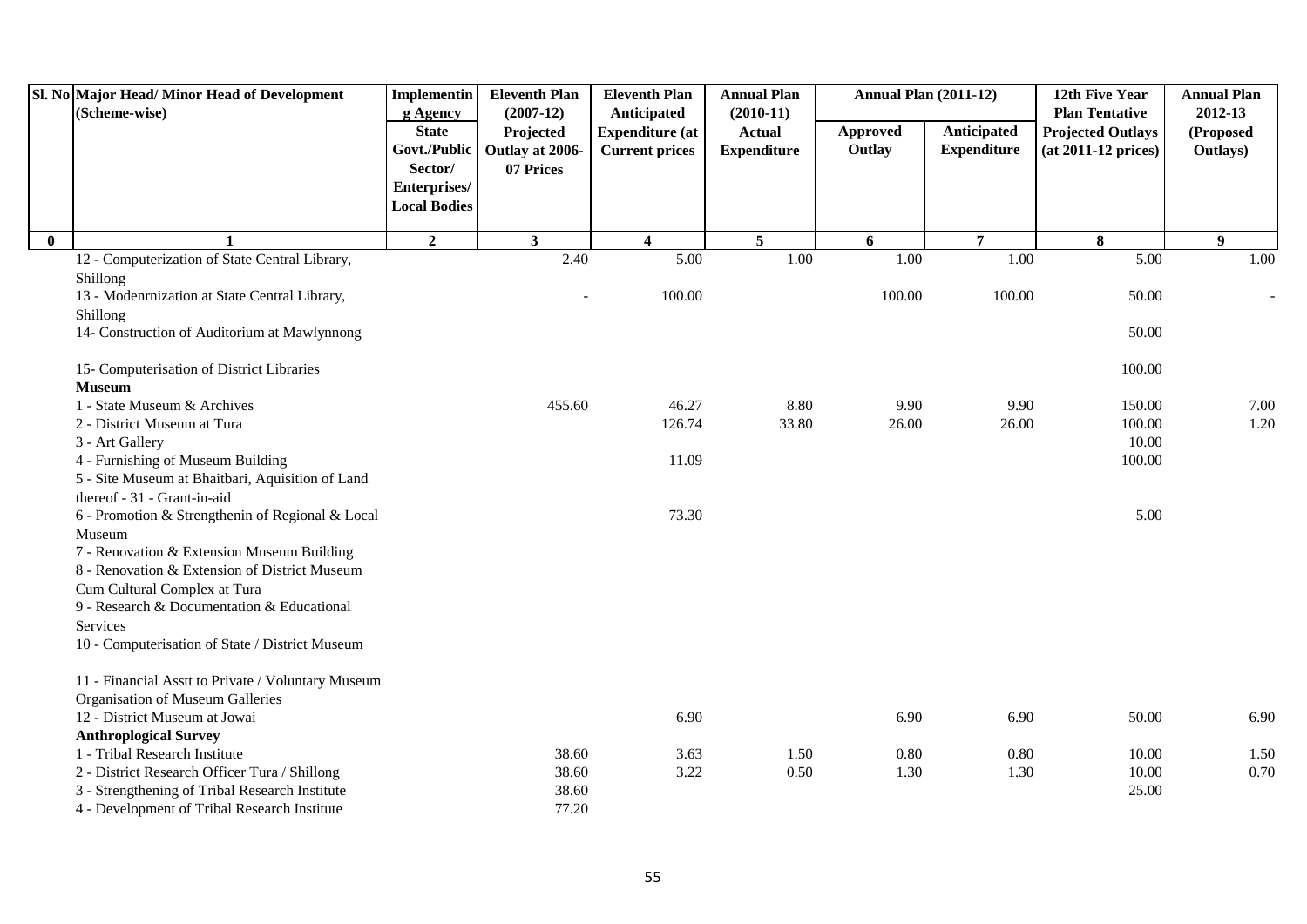|              | Sl. No Major Head/Minor Head of Development<br>(Scheme-wise) | Implementin<br>g Agency | <b>Eleventh Plan</b><br>$(2007-12)$ | <b>Eleventh Plan</b><br>Anticipated | <b>Annual Plan</b><br>$(2010-11)$ | <b>Annual Plan (2011-12)</b> |                    | 12th Five Year<br><b>Plan Tentative</b> | <b>Annual Plan</b><br>2012-13 |
|--------------|--------------------------------------------------------------|-------------------------|-------------------------------------|-------------------------------------|-----------------------------------|------------------------------|--------------------|-----------------------------------------|-------------------------------|
|              |                                                              | <b>State</b>            | Projected                           | <b>Expenditure (at</b>              | <b>Actual</b>                     | Approved                     | Anticipated        | <b>Projected Outlays</b>                | (Proposed                     |
|              |                                                              | Govt./Public            | Outlay at 2006-                     | <b>Current prices</b>               | <b>Expenditure</b>                | Outlay                       | <b>Expenditure</b> | $(at 2011-12 prices)$                   | Outlays)                      |
|              |                                                              | Sector/                 | 07 Prices                           |                                     |                                   |                              |                    |                                         |                               |
|              |                                                              | Enterprises/            |                                     |                                     |                                   |                              |                    |                                         |                               |
|              |                                                              | <b>Local Bodies</b>     |                                     |                                     |                                   |                              |                    |                                         |                               |
| $\mathbf{0}$ |                                                              | $\overline{2}$          | $\mathbf{3}$                        | $\overline{\mathbf{4}}$             | $5\overline{5}$                   | 6                            | $\overline{7}$     | 8                                       | $\boldsymbol{9}$              |
|              | 5 - Research & Documentation of Khasi / Jaintia &            |                         | 38.60                               | $\overline{3.00}$                   | $\overline{1.50}$                 | 1.50                         | 1.50               | 20.00                                   |                               |
|              | <b>Garo Hills</b>                                            |                         |                                     |                                     |                                   |                              |                    |                                         |                               |
|              | 7 - Educational Research & Survey in Rural Areas             |                         | 38.60                               | 5.00                                |                                   |                              |                    | 50.00                                   |                               |
|              | <b>Other Expenditure</b>                                     |                         |                                     |                                     |                                   |                              |                    |                                         |                               |
|              | 1 - Maintenance & Repair                                     |                         | 8.70                                | 16.00                               | 10.00                             |                              |                    | 170.00                                  | 3.50                          |
|              | 2 - Intensive Arts & Culture Development                     |                         | 750.00                              | 750.00                              | 150.00                            | 150.00                       | 150.00             | 750.00                                  | 300.00                        |
|              | Programme                                                    |                         |                                     |                                     |                                   |                              |                    |                                         |                               |
|              | 03 - Upgradation of Standard of Administration               |                         |                                     |                                     |                                   |                              |                    |                                         |                               |
|              | awarded by the 12th Finance Commission                       |                         |                                     |                                     |                                   |                              |                    |                                         |                               |
|              | 4 - Public Library East, West Khasi Hills, Ri-Bhoi           |                         |                                     |                                     |                                   |                              |                    |                                         |                               |
|              | District / Jaintia Hils / East, West & South Garo            |                         |                                     |                                     |                                   |                              |                    |                                         |                               |
|              | Hills                                                        |                         |                                     |                                     |                                   |                              |                    |                                         |                               |
|              | 5 - Heritage Protection East, West Khasi Hills, Ri-          |                         | 500.00                              | 937.50                              |                                   | 625.00                       | 625.00             | 2500.00                                 | 625.00                        |
|              | Bhoi District / Jaintia Hils / East, West & South            |                         |                                     |                                     |                                   |                              |                    |                                         |                               |
|              | <b>Garo Hills</b>                                            |                         |                                     |                                     |                                   |                              |                    |                                         |                               |
|              | Census Survey & Statistics - Gazetteer &                     |                         |                                     |                                     |                                   |                              |                    |                                         |                               |
|              | <b>Statistical Memoirs</b>                                   |                         |                                     |                                     |                                   |                              |                    |                                         |                               |
|              | 1 - Special Officer Historical & Antiquarian                 |                         | 8.64                                | 3.75                                | 1.00                              | 1.00                         | 1.00               | 50.00                                   | 4.50                          |
|              | 2 - District Gazetteer & Staff                               |                         | 8.64                                | 2.31                                | 0.40                              | 1.10                         | 1.10               | 50.00                                   | 0.80                          |
|              | 3 - Printing of District Census                              |                         | 8.64                                |                                     |                                   |                              |                    | 50.00                                   |                               |
|              | 4 - Rebindranath Tagore Art Gallery                          |                         | 8.64                                | 3.00                                |                                   |                              |                    | 50.00                                   |                               |
|              | 5 - Financial Asstt. To Exponents traditional Art            |                         | 8.64                                | 8.58                                | 1.80                              | 2.00                         | 2.00               | 100.00                                  | 2.00                          |
|              | Forms for preservation of the same                           |                         |                                     |                                     |                                   |                              |                    |                                         |                               |
|              | 6 - Printing of Departmental Journals                        |                         | 8.64                                | 2.54                                | 1.00                              | 0.50                         | 0.50               | 50.00                                   |                               |
|              | 7 - Construction of Arts & Culture Building (PWD)            |                         | 300.00                              | 260.00                              | 50.00                             | 90.00                        | 90.00              | 500.00                                  | 50.00                         |
|              | <b>Total - Arts &amp; Culture</b>                            |                         | 6000.00                             | 6569.32                             | 804.00                            | 3425.00                      | 3670.00            | 18000.00                                | 4350.00                       |
|              | <b>Sub-Total Education</b>                                   |                         | 133629.00                           | 88810.10                            | 19904.55                          | 27196.00                     | 28051.00           | 345000.00                               | 31425.00                      |

**Medical & Public Health**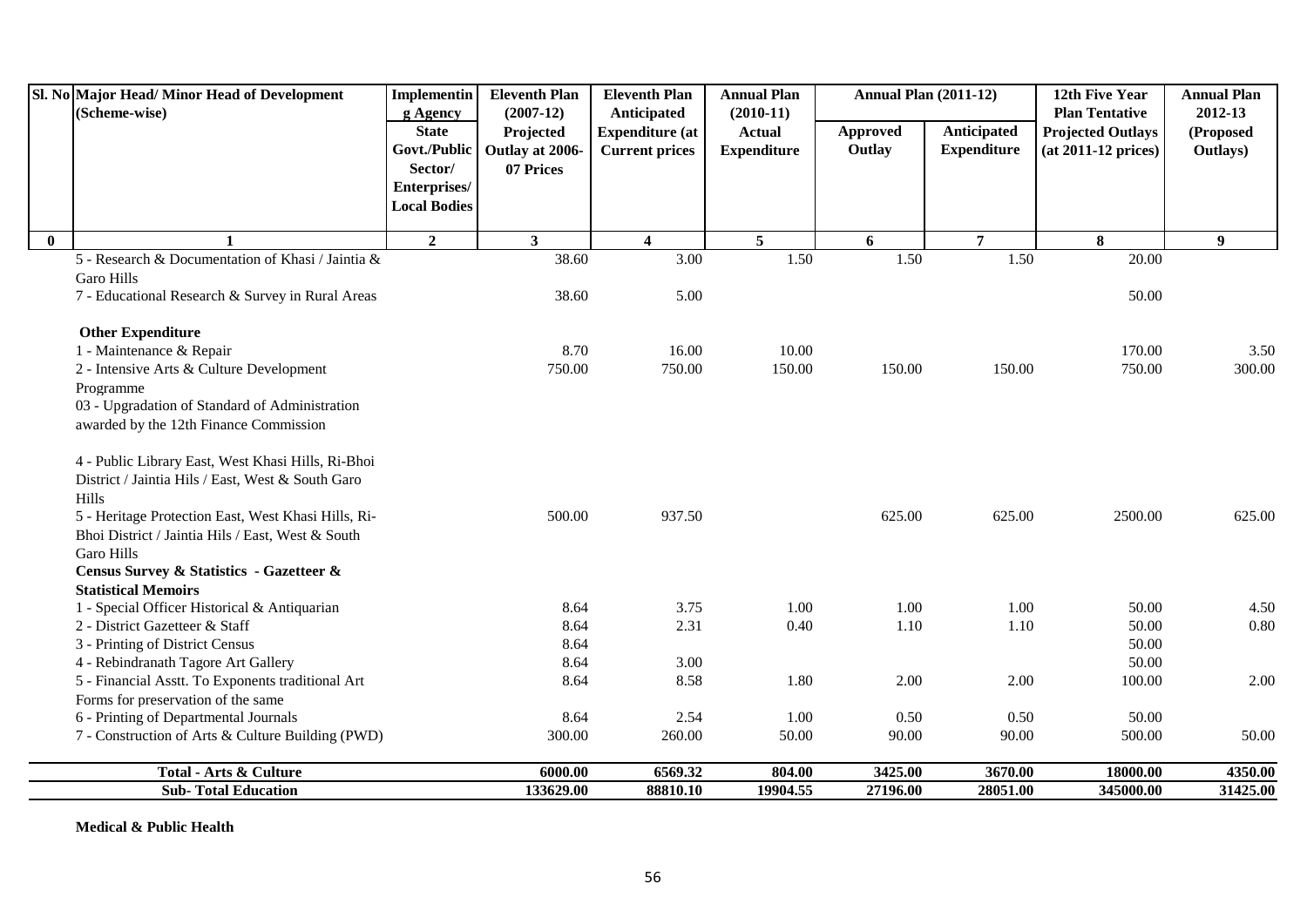|              | Sl. No Major Head/Minor Head of Development | <b>Implementin</b>                  | <b>Eleventh Plan</b> | <b>Eleventh Plan</b>    | <b>Annual Plan</b> | <b>Annual Plan (2011-12)</b> |                    | 12th Five Year           | <b>Annual Plan</b> |
|--------------|---------------------------------------------|-------------------------------------|----------------------|-------------------------|--------------------|------------------------------|--------------------|--------------------------|--------------------|
|              | (Scheme-wise)                               | g Agency                            | $(2007-12)$          | Anticipated             | $(2010-11)$        |                              |                    | <b>Plan Tentative</b>    | 2012-13            |
|              |                                             | <b>State</b>                        | Projected            | <b>Expenditure (at</b>  | <b>Actual</b>      | <b>Approved</b>              | Anticipated        | <b>Projected Outlays</b> | (Proposed          |
|              |                                             | Govt./Public                        | Outlay at 2006-      | <b>Current prices</b>   | <b>Expenditure</b> | Outlay                       | <b>Expenditure</b> | $(at 2011-12 prices)$    | Outlays)           |
|              |                                             | Sector/                             | 07 Prices            |                         |                    |                              |                    |                          |                    |
|              |                                             | Enterprises/<br><b>Local Bodies</b> |                      |                         |                    |                              |                    |                          |                    |
|              |                                             |                                     |                      |                         |                    |                              |                    |                          |                    |
| $\bf{0}$     |                                             | $\overline{2}$                      | 3 <sup>1</sup>       | $\overline{\mathbf{4}}$ | 5                  | 6                            | $\overline{7}$     | 8                        | 9                  |
| $\mathbf{A}$ | <b>Urban Health Services-Allopathy</b>      | <b>STATE</b>                        |                      |                         |                    |                              |                    |                          |                    |
|              | 1 Direction and Administration              | GOVT.                               |                      |                         |                    |                              |                    |                          |                    |
|              | i) Health Directorate                       |                                     | 90.00                | 86.05                   | 2.72               | 121.00                       | 21.00              | 183.00                   | 72.00              |
|              | ii) Estt of Health Engineering Wing         |                                     | 1200.00              | 32.62                   | 6.53               | 23.50                        | 23.50              | 160.00                   | 23.50              |
|              | iii) DM&HO's Office                         |                                     | 188.00               | 177.25                  | 36.12              | 51.50                        | 51.50              | 383.00                   | 44.50              |
|              | iv) Estt of AIDS                            |                                     |                      | 19.28                   | 7.11               | 7.50                         | 7.50               | 63.00                    | 8.50               |
|              | v) Est tof Jt DHS (in the Division)         |                                     |                      | 6.00                    | 0.00               | 6.00                         | 6.00               | 85.00                    | 7.00               |
|              | vi) Payment due to MeSEB, BSNL, etc         |                                     |                      | 351.01                  | 344.01             | 7.00                         | 7.00               | 120.00                   | 30.00              |
|              | TOTAL - 1                                   |                                     | 1478.00              | 672.21                  | 396.49             | 216.50                       | 116.50             | 994.00                   | 185.50             |
|              | 2 Medical Store Depot:                      |                                     |                      | 1097.24                 | 293.48             | 300.00                       | 300.00             | 3000.00                  | 405.00             |
|              | Estt of Central Medical Store               |                                     |                      |                         |                    |                              |                    |                          |                    |
|              | 3 School Health Schemes:                    |                                     | 30.00                | 44.06                   | 9.85               | 13.00                        | 13.00              | 94.00                    | 6.00               |
|              | School Health Unit                          |                                     |                      |                         |                    |                              |                    |                          |                    |
|              | 4 Hospital & Dispensaries                   |                                     |                      |                         |                    |                              |                    |                          |                    |
|              | i) Civil Hospital, Shillong.                |                                     | 3800.00              | 3357.82                 | 588.85             | 1568.00                      | 1518.00            | 8819.00                  | 1192.00            |
|              | ii) Ganesh Das Hospital.                    |                                     | 2200.00              | 1360.17                 | 257.60             | 603.00                       | 603.00             | 4084.00                  | 875.00             |
|              | iii) DM&HO's Office                         |                                     | 700.00               | 392.09                  | 103.39             | 106.00                       | 106.00             | 700.00                   | 107.00             |
|              | iv) Civil Hospital, Jowai.                  |                                     | 1600.00              | 1339.34                 | 334.61             | 327.00                       | 327.00             | 2060.00                  | 415.00             |
|              | v) Civil Hospital, Tura.                    |                                     | 2000.00              | 1523.92                 | 225.77             | 680.00                       | 680.00             | 2580.00                  | 828.00             |
|              | vi) Upgradation of Williamnagar CHCs.       |                                     | 1000.00              | 776.71                  | 170.50             | 318.50                       | 318.50             | 2358.00                  | 299.50             |
|              | vii) Upgradation of Nongpoh CHCs.           |                                     | 100.00               | 522.99                  | 123.77             | 162.50                       | 162.50             | 1912.00                  | 127.50             |
|              | viii) Upgradation of Nongstoin CHCs.        |                                     | 400.00               | 925.56                  | 197.05             | 403.00                       | 403.00             | 2288.00                  | 437.00             |
|              | ix) Upgradation of Baghmara CHCs.           |                                     | 1000.00              | 452.27                  | 49.99              | 213.50                       | 213.50             | 1595.00                  | 300.50             |
|              | x) Upgradation of Khliehriat CHCs.          |                                     |                      | 213.50                  | 0.00               | 213.50                       | 213.50             | 1595.00                  | 215.50             |
|              | xi) Upgradation of Mawkyrwat CHCs.          |                                     |                      | 100.00                  | $0.00\,$           | 100.00                       | 100.00             | 600.00                   | 250.00             |
|              | xii) Upgradation of Ampati CHCs.            |                                     |                      | 100.00                  | 0.00               | 100.00                       | 100.00             | 600.00                   | 250.00             |
|              | xiii) Women & Children Hospital, Tura.      |                                     | 160.00               | 288.61                  | 56.08              | 231.50                       | 231.50             | 1894.00                  | 270.50             |
|              | xiv) M.I.M.H.A.N.S.                         |                                     | 300.00               | 275.74                  | 36.88              | 122.10                       | 72.10              | 1156.00                  | 290.50             |
|              | xv) Mobile Unit District H/quarter          |                                     | 20.00                | 24.14                   | 5.53               | 6.80                         | 6.80               | 62.50                    | 9.00               |
|              | xvi) Estt of T.B.Centres & isolation beds   |                                     | 100.00               | 28.04                   | 5.48               | 7.90                         | 7.90               | 63.20                    | 9.20               |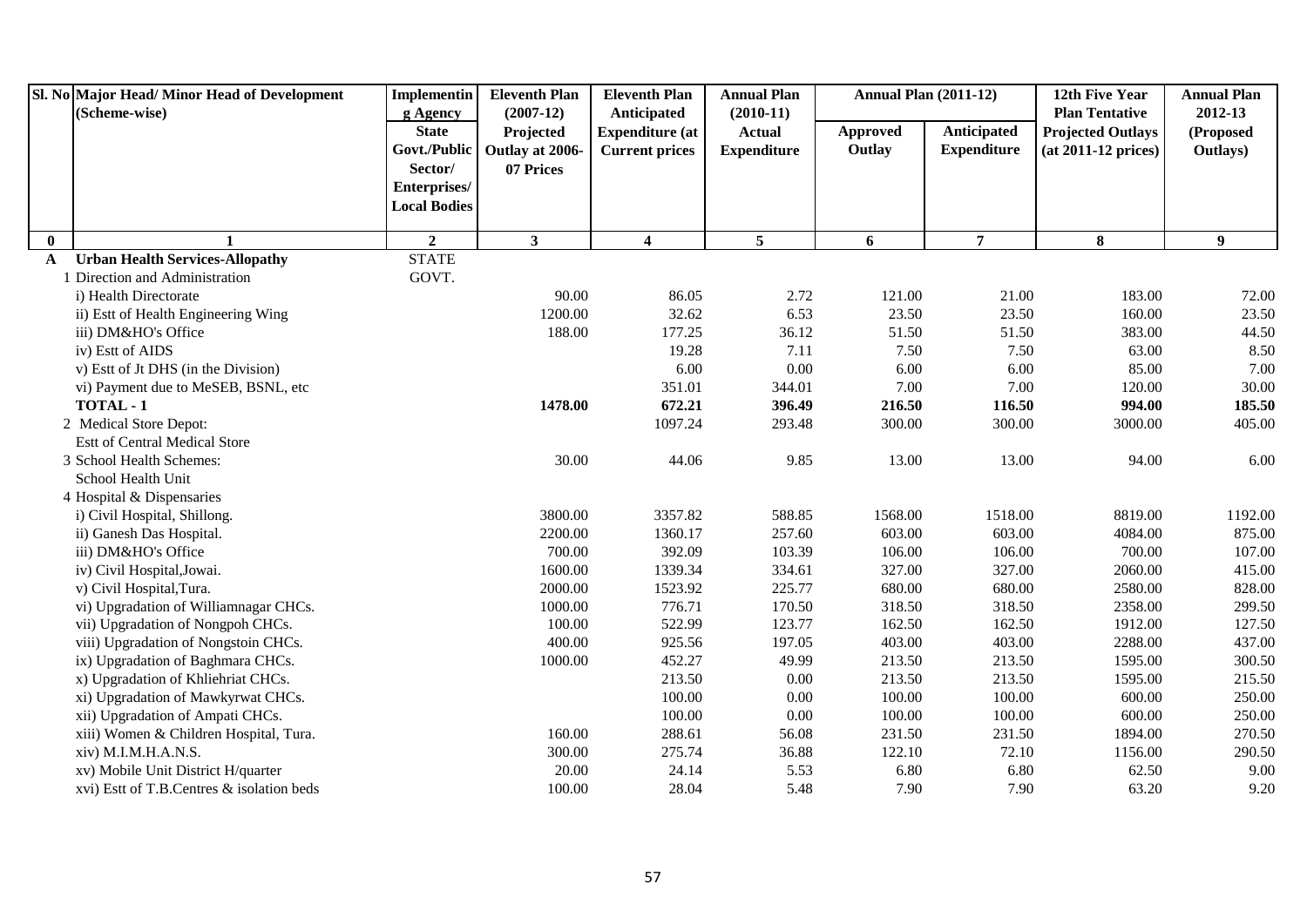|                | Sl. No Major Head/Minor Head of Development<br>(Scheme-wise) | <b>Implementin</b><br>g Agency | <b>Eleventh Plan</b><br>$(2007-12)$ | <b>Eleventh Plan</b><br><b>Anticipated</b> | <b>Annual Plan</b><br>$(2010-11)$ | <b>Annual Plan (2011-12)</b> |                    | 12th Five Year<br><b>Plan Tentative</b> | <b>Annual Plan</b><br>2012-13 |
|----------------|--------------------------------------------------------------|--------------------------------|-------------------------------------|--------------------------------------------|-----------------------------------|------------------------------|--------------------|-----------------------------------------|-------------------------------|
|                |                                                              | <b>State</b>                   | Projected                           | <b>Expenditure (at</b>                     | <b>Actual</b>                     | Approved                     | Anticipated        | <b>Projected Outlays</b>                | (Proposed                     |
|                |                                                              | Govt./Public                   | Outlay at 2006-                     | <b>Current prices</b>                      | <b>Expenditure</b>                | Outlay                       | <b>Expenditure</b> | $(at 2011-12 prices)$                   | Outlays)                      |
|                |                                                              | Sector/                        | 07 Prices                           |                                            |                                   |                              |                    |                                         |                               |
|                |                                                              | Enterprises/                   |                                     |                                            |                                   |                              |                    |                                         |                               |
|                |                                                              | <b>Local Bodies</b>            |                                     |                                            |                                   |                              |                    |                                         |                               |
| $\bf{0}$       | 1                                                            | $\mathbf{2}$                   | 3 <sup>1</sup>                      | $\overline{\mathbf{4}}$                    | $5\overline{5}$                   | 6                            | $\overline{7}$     | 8                                       | 9                             |
|                | xvii) Upgradation of Orthopeadic & Rehabilitation            |                                | 100.00                              | 83.55                                      | 17.38                             | 19.60                        | 19.60              | 177.00                                  | 12.10                         |
|                | Centre (Accident and Trauma Centre)                          |                                |                                     |                                            |                                   |                              |                    |                                         |                               |
|                | xviii) Blood Bank                                            |                                | 1050.00                             | 0.00                                       | 0.00                              | 0.00                         | 0.00               |                                         |                               |
|                | xix) District Project on National Cancer Control             |                                | 10.00                               | 6.00                                       | 0.00                              | 6.00                         | 6.00               | 47.00                                   | 6.00                          |
|                | Programme                                                    |                                |                                     |                                            |                                   |                              |                    |                                         |                               |
|                | xx) Waste Management                                         |                                |                                     |                                            |                                   |                              |                    |                                         |                               |
|                | xxi) Cancer                                                  |                                |                                     |                                            |                                   |                              |                    |                                         |                               |
|                | TOTAL - 4                                                    |                                | 14540.00                            | 11770.45                                   | 2172.88                           | 5188.90                      | 5088.90            | 32590.70                                | 5894.30                       |
|                | <b>TOTAL - A</b>                                             |                                | 16048.00                            | 13583.96                                   | 2872.70                           | 5718.40                      | 5518.40            | 36678.70                                | 6490.80                       |
| $\, {\bf B}$   | Urban Health Services-Other System of Medicine<br>1 Ayurveda |                                |                                     |                                            |                                   |                              |                    |                                         |                               |
|                | i) Estt of Ayurvedic Dispensaries                            |                                | 128.00                              | 172.29                                     | 37.02                             | 50.60                        | 50.60              | 333.00                                  | 33.60                         |
|                | ii) Training & Research of Medicinal Plants &                |                                | 10.00                               |                                            |                                   |                              |                    |                                         |                               |
|                | Herbs.                                                       |                                |                                     |                                            |                                   |                              |                    |                                         |                               |
|                | 2 Homoeopathy                                                |                                |                                     |                                            |                                   |                              |                    |                                         |                               |
|                | i) Estt of Homoeopathic Dispensaries                         |                                | 135.00                              | 112.56                                     | 22.58                             | 40.95                        | 40.95              | 269.50                                  | 27.50                         |
|                | ii) Directorate of I.S.M.& Homoeopathy                       |                                | 20.00                               |                                            |                                   |                              |                    |                                         |                               |
|                | iii) Estt of Homoeopathic Hospital.                          |                                | 43.00                               | 50.71                                      | 8.21                              | 15.40                        | 15.40              | 105.00                                  | 6.20                          |
|                | iv) Construction for Research & Training in I.S.M.           |                                | 80.00                               |                                            |                                   |                              |                    |                                         |                               |
|                | v) Construction of Ayurvedic/Homoeopathic                    |                                | 1150.00                             | 44.00                                      | 0.00                              | 44.00                        | 44.00              | 250.00                                  | 50.00                         |
|                | Dispensaries                                                 |                                |                                     |                                            |                                   |                              |                    |                                         |                               |
| $\overline{C}$ | <b>TOTAL - B</b><br><b>Rural Health Services-Allopathy</b>   |                                | 1566.00                             | 379.56                                     | 67.81                             | 150.95                       | 150.95             | 957.50                                  | 117.30                        |
|                | 1 HSCs/102 SHCs/103 PHCs/104 CHCs                            |                                |                                     |                                            |                                   |                              |                    |                                         |                               |
|                | i) Other existing and new Primary Health Centres             |                                | 10400.00                            | 8804.94                                    | 2008.23                           | 2453.95                      | 2353.95            | 19210.00                                | 1220.50                       |
|                | with indoor facilities                                       |                                |                                     |                                            |                                   |                              |                    |                                         |                               |
|                | ii) Other existing and new Primary Health Centres            |                                | 3786.00                             | 2655.59                                    | 534.88                            | 584.40                       | 584.40             | 4832.50                                 | 326.40                        |
|                | with indoor facilities under BMSP.                           |                                |                                     |                                            |                                   |                              |                    |                                         |                               |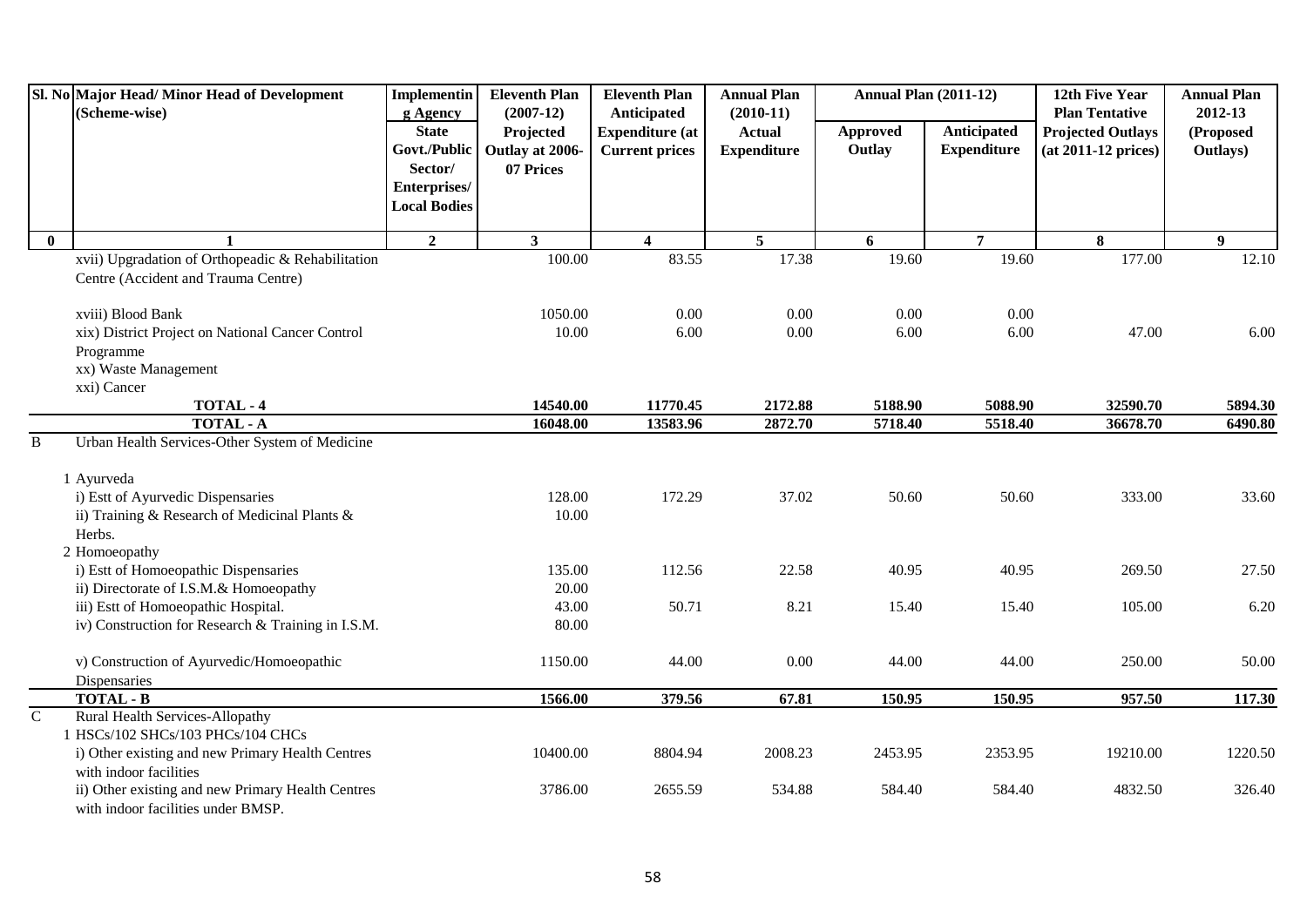|                | Sl. No Major Head/Minor Head of Development    | <b>Implementin</b>       | <b>Eleventh Plan</b>     | <b>Eleventh Plan</b>                  | <b>Annual Plan</b>           | <b>Annual Plan (2011-12)</b> |                    | 12th Five Year                                    | <b>Annual Plan</b>   |
|----------------|------------------------------------------------|--------------------------|--------------------------|---------------------------------------|------------------------------|------------------------------|--------------------|---------------------------------------------------|----------------------|
|                | (Scheme-wise)                                  | g Agency<br><b>State</b> | $(2007-12)$<br>Projected | Anticipated<br><b>Expenditure (at</b> | $(2010-11)$<br><b>Actual</b> | <b>Approved</b>              | <b>Anticipated</b> | <b>Plan Tentative</b><br><b>Projected Outlays</b> | 2012-13<br>(Proposed |
|                |                                                | Govt./Public             | Outlay at 2006-          | <b>Current prices</b>                 | <b>Expenditure</b>           | Outlay                       | <b>Expenditure</b> | (at 2011-12 prices)                               | Outlays)             |
|                |                                                | Sector/                  | 07 Prices                |                                       |                              |                              |                    |                                                   |                      |
|                |                                                | Enterprises/             |                          |                                       |                              |                              |                    |                                                   |                      |
|                |                                                | <b>Local Bodies</b>      |                          |                                       |                              |                              |                    |                                                   |                      |
| $\mathbf{0}$   | $\mathbf{1}$                                   | $\overline{2}$           | 3 <sup>1</sup>           | $\overline{\mathbf{4}}$               | 5 <sup>5</sup>               | 6                            | $\overline{7}$     | 8                                                 | 9 <sup>°</sup>       |
|                | iii) Upgradation of PHCs to 30 bedded Hospital |                          | 6740.00                  | 5864.08                               | 1373.58                      | 1673.30                      | 1473.30            | 12893.00                                          | 805.80               |
|                |                                                |                          |                          |                                       |                              |                              |                    |                                                   |                      |
|                | iv) Construction of new CHCs/PHCs & Sub-       |                          | 10000.00                 | 4890.20                               | 1033.58                      | 985.00                       | 985.00             | 6000.00                                           | 2080.00              |
|                | Centres.                                       |                          |                          |                                       |                              |                              |                    |                                                   |                      |
|                | TOTAL - 1                                      |                          | 30926.00                 | 22214.81                              | 4950.27                      | 5696.65                      | 5396.65            | 42935.50                                          | 4432.70              |
|                | 2 Hospital & Dispensaries :                    |                          | 960.00                   | 533.82                                | 111.06                       | 157.30                       | 157.30             | 1258.00                                           | 177.00               |
|                | Estt of T.B.Centres & isolation beds           |                          |                          |                                       |                              |                              |                    |                                                   |                      |
|                | 3 Other Expendr:                               |                          | 60.00                    | $0.00\,$                              | 0.00                         | 0.00                         | $\boldsymbol{0}$   | $\boldsymbol{0}$                                  | $\boldsymbol{0}$     |
|                | Estt of Surveillance Cell                      |                          |                          |                                       |                              |                              |                    |                                                   |                      |
|                | TOTAL -C                                       |                          | 31946.00                 | 22748.63                              | 5061.33                      | 5853.95                      | 5553.95            | 44193.50                                          | 4609.70              |
| $\overline{D}$ | Medical Education. Training & Research.        |                          |                          |                                       |                              |                              |                    |                                                   |                      |
|                | i) Contribution                                |                          | 325.00                   | 326.51                                | 67.00                        | 80.00                        | 80.00              | 450.00                                            | 90.00                |
|                | ii) Scholarship & Stipend                      |                          | 100.00                   | 85.96                                 | 14.90                        | 20.00                        | 20.00              | 150.00                                            | 25.00                |
|                | iii) Health Education Bereau                   |                          | 159.00                   | 227.16                                | 50.70                        | 64.60                        | 64.60              | 510.50                                            | 63.40                |
|                | iv) Training of Nurses                         |                          | 1239.00                  | 858.97                                | 188.84                       | 280.20                       | 280.20             | 2521.00                                           | 420.00               |
|                | <b>TOTAL -D</b>                                |                          | 1823.00                  | 1498.60                               | 321.44                       | 444.80                       | 444.80             | 3631.50                                           | 598.40               |
| $\mathbf E$    | Public Health                                  |                          |                          |                                       |                              |                              |                    |                                                   |                      |
|                | 1 Prevention & Control of Diseases             |                          |                          |                                       |                              |                              |                    |                                                   |                      |
|                | i) Malaria                                     |                          | 1482.00                  | 1399.16                               | 299.98                       | 460.50                       | 460.50             | 3143.00                                           | 180.50               |
|                | $ii)$ S.E.T.                                   |                          | 34.00                    | 33.85                                 | 7.98                         | 10.00                        | 10.00              | 88.80                                             | 11.80                |
|                | iii) State Leprosy Officer Estt                |                          | 13.00                    |                                       |                              |                              |                    |                                                   |                      |
|                | <b>TOTAL 1</b>                                 |                          | 1529.00                  | 1433.01                               | 307.96                       | 470.50                       | 470.50             | 3231.80                                           | 192.30               |
|                | 2 Food Adulteration:                           |                          | 30.00                    | 13.63                                 | 2.87                         | 5.00                         | 5.00               | 73.00                                             | 11.00                |
|                | Food Inspector Estt                            |                          |                          |                                       |                              |                              |                    |                                                   |                      |
|                | 3 Drug Control:                                |                          | 95.00                    | 123.64                                | 26.05                        | 42.60                        | 42.60              | 318.00                                            | 45.90                |
|                | Drug Control Estt                              |                          |                          |                                       |                              |                              |                    |                                                   |                      |
|                | TOTAL -E                                       |                          | 1654.00                  | 1570.28                               | 336.88                       | 518.10                       | 518.10             | 3622.80                                           | 249.20               |
| $\overline{F}$ | General                                        |                          |                          |                                       |                              |                              |                    |                                                   |                      |
|                | 1 Health Statistic and Evaluation:             |                          | 25.00                    | 21.28                                 | 4.74                         | 5.00                         | 5.00               | 40.00                                             | 8.00                 |
|                | <b>Computerised Informatic Schemes</b>         |                          |                          |                                       |                              |                              |                    |                                                   |                      |
|                | 2 Other Expenditure                            |                          |                          |                                       |                              |                              |                    |                                                   |                      |
|                | i) Construction of DM&HO's Office at Jowai     |                          | 5.00                     | 8.89                                  | 0.00                         | 0.00                         | 0.00               |                                                   |                      |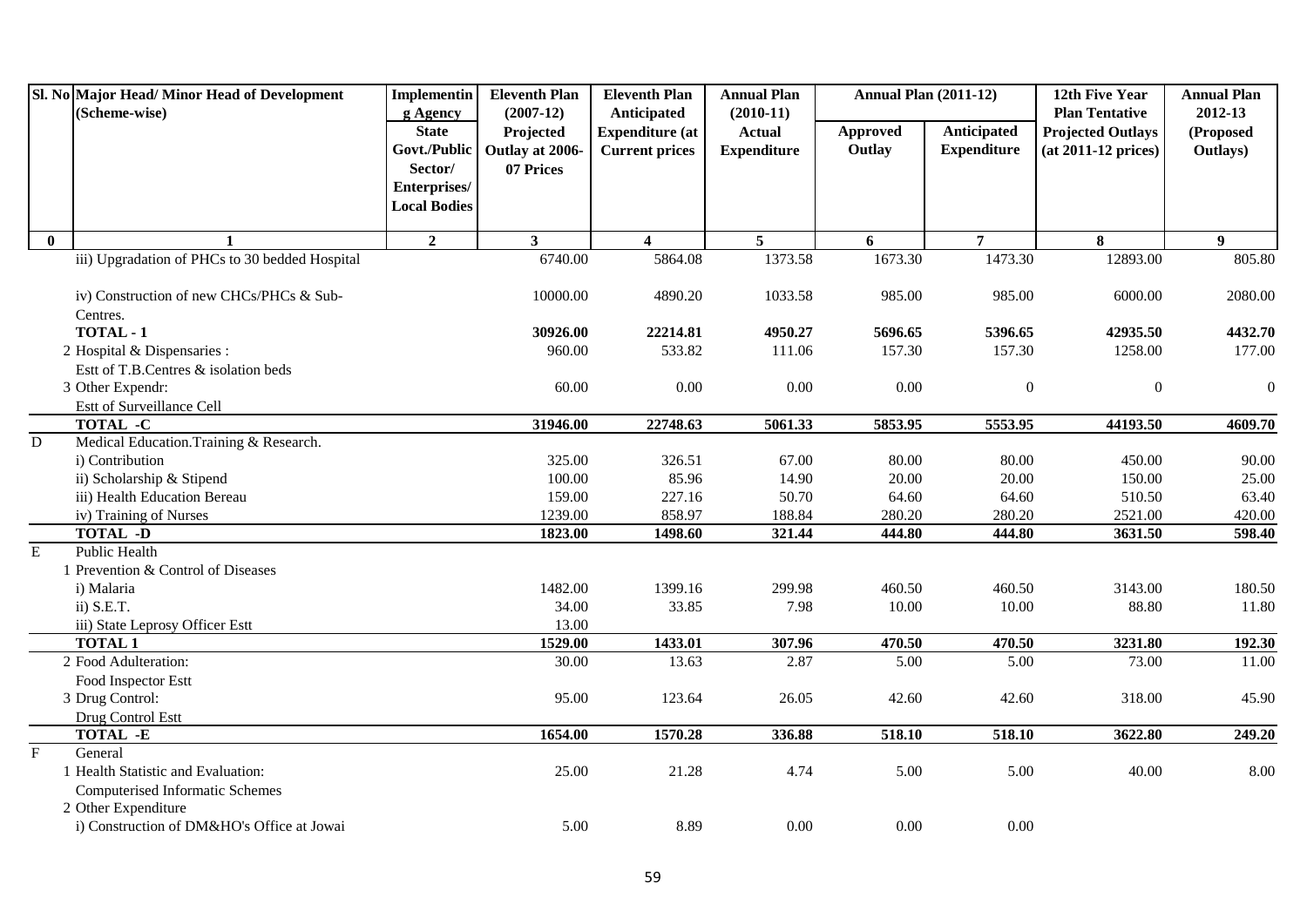|              | Sl. No Major Head/ Minor Head of Development                                                                                                     | Implementin                                    | <b>Eleventh Plan</b>                        | <b>Eleventh Plan</b>                                           | <b>Annual Plan</b>                                 | <b>Annual Plan (2011-12)</b> |                                          | 12th Five Year                                                           | <b>Annual Plan</b>               |
|--------------|--------------------------------------------------------------------------------------------------------------------------------------------------|------------------------------------------------|---------------------------------------------|----------------------------------------------------------------|----------------------------------------------------|------------------------------|------------------------------------------|--------------------------------------------------------------------------|----------------------------------|
|              | (Scheme-wise)                                                                                                                                    | g Agency<br><b>State</b><br>Govt./Public       | $(2007-12)$<br>Projected<br>Outlay at 2006- | Anticipated<br><b>Expenditure (at</b><br><b>Current prices</b> | $(2010-11)$<br><b>Actual</b><br><b>Expenditure</b> | <b>Approved</b><br>Outlay    | <b>Anticipated</b><br><b>Expenditure</b> | <b>Plan Tentative</b><br><b>Projected Outlays</b><br>(at 2011-12 prices) | 2012-13<br>(Proposed<br>Outlays) |
|              |                                                                                                                                                  | Sector/<br>Enterprises/<br><b>Local Bodies</b> | 07 Prices                                   |                                                                |                                                    |                              |                                          |                                                                          |                                  |
| $\mathbf{0}$ | $\mathbf{1}$                                                                                                                                     | $\overline{2}$                                 | $\mathbf{3}$                                | $\overline{\mathbf{4}}$                                        | 5 <sup>5</sup>                                     | 6                            | $\overline{7}$                           | 8                                                                        | 9                                |
|              | ii) Construction of DM&HO's Office at Nongpoh                                                                                                    |                                                | 104.00                                      | 2.40                                                           | 0.00                                               | $\overline{0.00}$            | $\overline{0.00}$                        |                                                                          |                                  |
|              | iii) Construction of DM&HO's Office at Baghmara.                                                                                                 |                                                | 250.00                                      |                                                                |                                                    |                              |                                          | 179.00                                                                   | 0.00                             |
|              | iv) Construction of the Office Complex of the<br>Health Deptt(HEW/NPCB/Leprosy/Aids Cell and                                                     |                                                | 590.00                                      | 376.03                                                         | 88.21                                              | 120.00                       | 120.00                                   | 200.00                                                                   | 80.00                            |
|              | NAMP).<br>v) Construction of Staff Quarter for Women &<br>Children Hospital, SDO's Office & Staff<br>Quarter, DMO Office at Tura.                |                                                | 450.00                                      | 50.75                                                          | 0.00                                               | 40.00                        | 40.00                                    | 100.00                                                                   | 50.00                            |
|              | TOTAL - 2                                                                                                                                        |                                                | 1399.00                                     | 438.07                                                         | 88.21                                              | 160.00                       | 160.00                                   | 479.00                                                                   | 130.00                           |
|              | TOTAL - F                                                                                                                                        |                                                | 1424.00                                     | 459.35                                                         | 92.95                                              | 165.00                       | 165.00                                   | 519.00                                                                   | 138.00                           |
|              | P.W.D                                                                                                                                            |                                                |                                             | 238.84                                                         | 0.00                                               | 0.00                         |                                          |                                                                          |                                  |
|              | <b>Medical College</b>                                                                                                                           |                                                |                                             | 3000.00                                                        | 2000.00                                            | 1000.00                      | 1000.00                                  | 30000.00                                                                 | 500.00                           |
|              | <b>Special Plan Assistant</b>                                                                                                                    |                                                |                                             | 1040.00                                                        | 0.00                                               | 0.00                         | 0.00                                     |                                                                          |                                  |
|              | D.H.S(R)                                                                                                                                         |                                                | 120.00                                      | 313.14                                                         | 79.25                                              | 90.00                        | 90.00                                    | 500.00                                                                   | 425.00                           |
|              | <b>RSBY</b>                                                                                                                                      |                                                |                                             | 241.55                                                         | 70.00                                              | 100.00                       | 100.00                                   | 500.00                                                                   | 100.00                           |
|              | <b>Roko Cancer</b>                                                                                                                               |                                                |                                             | 214.00                                                         | 100.00                                             | 100.00                       | 100.00                                   | 500.00                                                                   | 100.00                           |
|              | <b>EMRI &amp; NGO's</b>                                                                                                                          |                                                |                                             | 3080.32                                                        | 1690.32                                            | 1000.00                      | 1000.00                                  | 7500.00                                                                  | 1150.00                          |
|              | <b>N. R. H. M</b>                                                                                                                                |                                                | 8000.00                                     | 4196.80                                                        | 1344.00                                            | 1530.80                      | 1530.80                                  | 11897.00                                                                 | 1725.00                          |
|              | <b>Incentive for Preventive Maternal Mortality</b>                                                                                               |                                                |                                             | 200.00                                                         |                                                    | 200.00                       | 200.00                                   | 1000.00                                                                  | 230.00                           |
|              | <b>Promotion of Tribal Medicine</b>                                                                                                              |                                                |                                             | 200.00                                                         |                                                    | 200.00                       | 200.00                                   | 1000.00                                                                  | 0.00                             |
|              | <b>State Share for NEC Schemes</b>                                                                                                               |                                                |                                             | 28.00                                                          | 0.00                                               | 28.00                        | 28.00                                    |                                                                          | 66.60                            |
|              | <b>Health Governance</b>                                                                                                                         |                                                |                                             | 200.00                                                         | 0.00                                               | 200.00                       | 200.00                                   |                                                                          | 230.00                           |
|              | <b>New Schemes</b>                                                                                                                               |                                                | 800.00                                      |                                                                |                                                    |                              |                                          | 53500.00                                                                 | 2270.00                          |
|              | Total - Medical & Public Health                                                                                                                  |                                                | 63381.00                                    | 53193.03                                                       | 14036.68                                           | 17300.00                     | 16800.00                                 | 196000.00                                                                | 19000.00                         |
| 1            | <b>Water Supply &amp; Sanitation</b><br><b>Ongoing State Plan Schemes</b><br><b>Schemes/Projects for completion</b><br><b>Rural Water Supply</b> | <b>State Govt</b>                              | 33000.00                                    | 27077.73                                                       | 5998.78                                            | 6200.00                      | 6200.00                                  | 16000.00                                                                 | 5890.00                          |
| (i)<br>(ii)  | <b>Rural Sanitation</b>                                                                                                                          |                                                | 1200.00                                     | 2350.00                                                        | 700.00                                             | 650.00                       | 650.00                                   | 1100.00                                                                  | 733.00                           |
|              |                                                                                                                                                  |                                                |                                             |                                                                |                                                    |                              |                                          |                                                                          |                                  |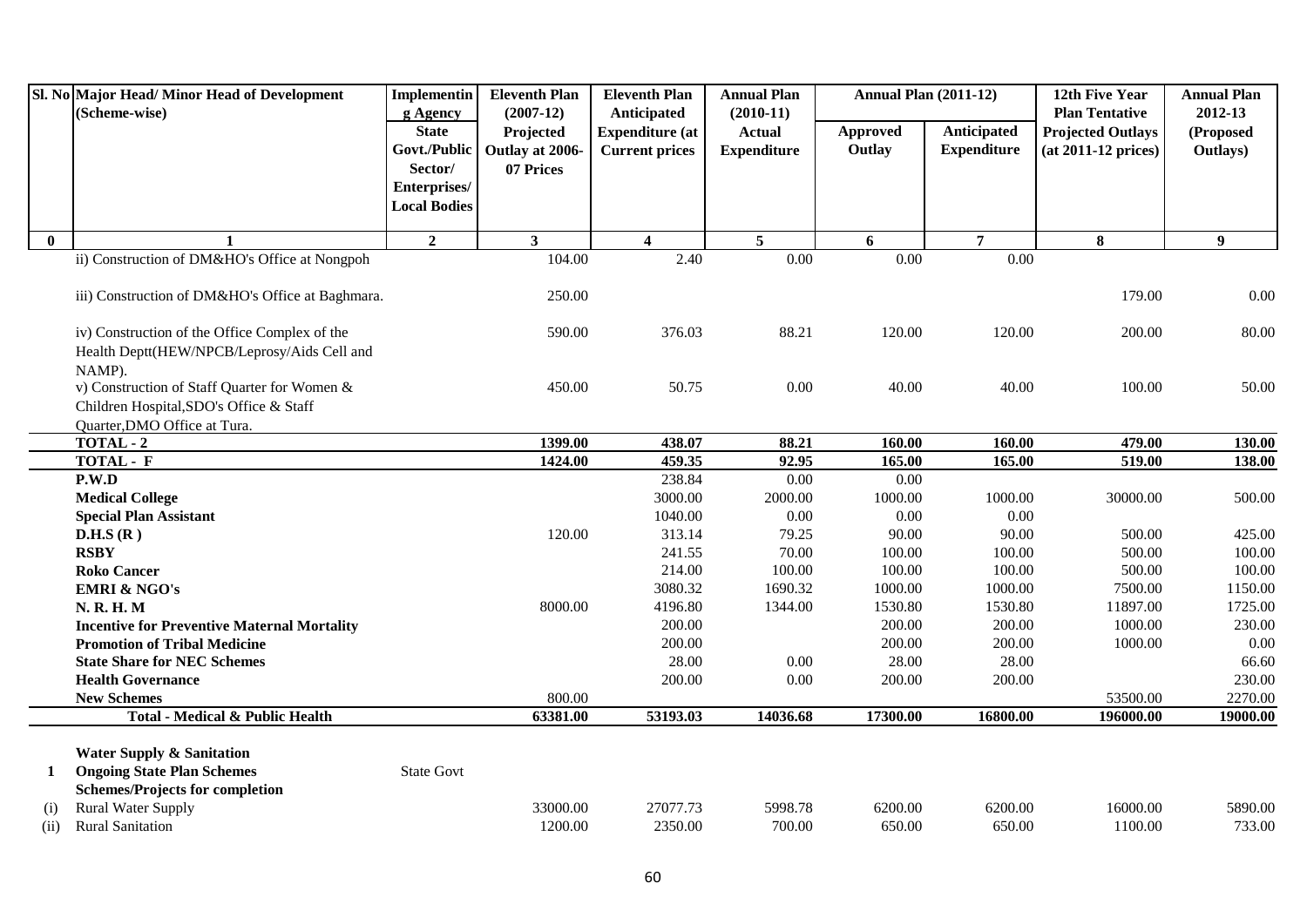| Sl. No Major Head/Minor Head of Development<br>(Scheme-wise) |                                                | <b>Implementin</b><br>g Agency | <b>Eleventh Plan</b><br>$(2007-12)$ | <b>Eleventh Plan</b><br>Anticipated | <b>Annual Plan</b><br>$(2010-11)$ | <b>Annual Plan (2011-12)</b> |                    | 12th Five Year<br><b>Plan Tentative</b> | <b>Annual Plan</b><br>2012-13 |
|--------------------------------------------------------------|------------------------------------------------|--------------------------------|-------------------------------------|-------------------------------------|-----------------------------------|------------------------------|--------------------|-----------------------------------------|-------------------------------|
|                                                              |                                                | <b>State</b>                   | Projected                           | <b>Expenditure</b> (at              | <b>Actual</b>                     | Approved                     | Anticipated        | <b>Projected Outlays</b>                | (Proposed                     |
|                                                              |                                                | Govt./Public                   | Outlay at 2006-                     | <b>Current prices</b>               | <b>Expenditure</b>                | Outlay                       | <b>Expenditure</b> | $(at 2011-12 prices)$                   | Outlays)                      |
|                                                              |                                                | Sector/                        | 07 Prices                           |                                     |                                   |                              |                    |                                         |                               |
|                                                              |                                                | Enterprises/                   |                                     |                                     |                                   |                              |                    |                                         |                               |
|                                                              |                                                | <b>Local Bodies</b>            |                                     |                                     |                                   |                              |                    |                                         |                               |
|                                                              |                                                |                                |                                     |                                     |                                   |                              |                    |                                         |                               |
| $\bf{0}$                                                     | 1                                              | $\overline{2}$                 | $\mathbf{3}$                        | $\overline{\mathbf{4}}$             | 5 <sup>5</sup>                    | 6                            | $\overline{7}$     | 8                                       | 9                             |
| (iii)                                                        | <b>Urban Water Supply</b>                      |                                | 17400.00                            | 2509.98                             | 665.00                            | 615.00                       | 615.00             | 15080.00                                | 700.00                        |
| (iv)                                                         | <b>Urban Sanitation</b>                        |                                | 500.00                              | 25.00                               | $0.00\,$                          | 25.00                        | 25.00              | 5.00                                    | 5.00                          |
| (v)                                                          | Other Programme                                |                                | 5999.00                             | 7363.44                             | 742.15                            | 4410.00                      | 4410.00            | 25351.00                                | 2047.00                       |
|                                                              | <b>Total 1</b>                                 |                                | 58099.00                            | 39326.15                            | 8105.93                           | 11900.00                     | 11900.00           | 57536.00                                | 9375.00                       |
| $\overline{2}$                                               | <b>New State Plan Scheme</b>                   |                                |                                     |                                     |                                   |                              |                    |                                         |                               |
| (i)                                                          | <b>Rural Water Supply</b>                      |                                |                                     |                                     |                                   |                              |                    | 49000.00                                | 1210.00                       |
| (ii)                                                         | <b>Rural Sanitation</b>                        |                                |                                     |                                     |                                   |                              |                    | 1500.00                                 | 0.00                          |
| (iii)                                                        | <b>Urban Water Supply</b>                      |                                |                                     |                                     |                                   |                              |                    | 7220.00                                 | 0.00                          |
| (iv)                                                         | <b>Urban Sanitation</b>                        |                                |                                     |                                     |                                   |                              |                    | 3695.00                                 | 25.00                         |
| (v)                                                          | Other Programme                                |                                |                                     |                                     |                                   |                              |                    | 1049.00                                 | 15440.00                      |
|                                                              | <b>Total 2</b>                                 |                                |                                     |                                     |                                   |                              |                    | 62464.00                                | 16675.00                      |
|                                                              | <b>Total - Water Supply &amp; Sanitation</b>   |                                | 58099.00                            | 39326.15                            | 8105.93                           | 11900.00                     | 11900.00           | 120000.00                               | 26050.00                      |
|                                                              | Housing.                                       |                                |                                     |                                     |                                   |                              |                    |                                         |                               |
|                                                              | 1 Rural Housing Scheme.                        | <b>State Govt</b>              | 8350.00                             | 2993.70                             | 600.00                            | 650.00                       | 650.00             | 3750.00                                 | 650.00                        |
|                                                              | 2 Direction and Administration.                |                                | 165.00                              | 133.46                              | 32.85                             | 45.00                        | 45.00              | 250.00                                  | 27.90                         |
|                                                              | 3 Training.                                    |                                | 10.00                               | 0.10                                |                                   | 0.10                         | 0.10               | 10.00                                   | 0.10                          |
|                                                              | 4 Assistance to Meghalaya State Housing Board. |                                | 115.00                              | 46.00                               | 10.00                             | 10.00                        | 10.00              | 110.00                                  | 10.00                         |
|                                                              | 5 EWS/LIG Loan-cum subsidy scheme              |                                | 2000.00                             |                                     |                                   |                              |                    |                                         |                               |
|                                                              | 6 Rental Housing Scheme.                       |                                | 608.00                              | 150.61                              | 14.80                             | 40.00                        | 40.00              | 480.00                                  | 65.00                         |
|                                                              | 7 Departmental Residential & Non-Residential   |                                | 100.00                              | 120.33                              | 20.00                             | 35.00                        | 35.00              | 430.00                                  | 25.00                         |
|                                                              | building                                       |                                |                                     |                                     |                                   |                              |                    |                                         |                               |
|                                                              | 8 Construction of EWS Houses                   |                                | 100.00                              |                                     |                                   |                              |                    |                                         |                               |
|                                                              | 9 Land Acquisition and Development Scheme      |                                | 150.00                              | 60.85                               | 10.18                             | 19.90                        | 19.90              | 370.00                                  | 22.00                         |
|                                                              | 10 Middle Income Group Housing Scheme.         |                                | 500.00                              |                                     |                                   |                              |                    |                                         |                               |
|                                                              | 11 Construction of Night Shelter.              |                                | 50.00                               |                                     |                                   |                              |                    |                                         |                               |
|                                                              | <b>Total-Housing</b>                           |                                | 12148.00                            | 3505.05                             | 687.83                            | 800.00                       | 800.00             | 5400.00                                 | 800.00                        |

**Police Housing**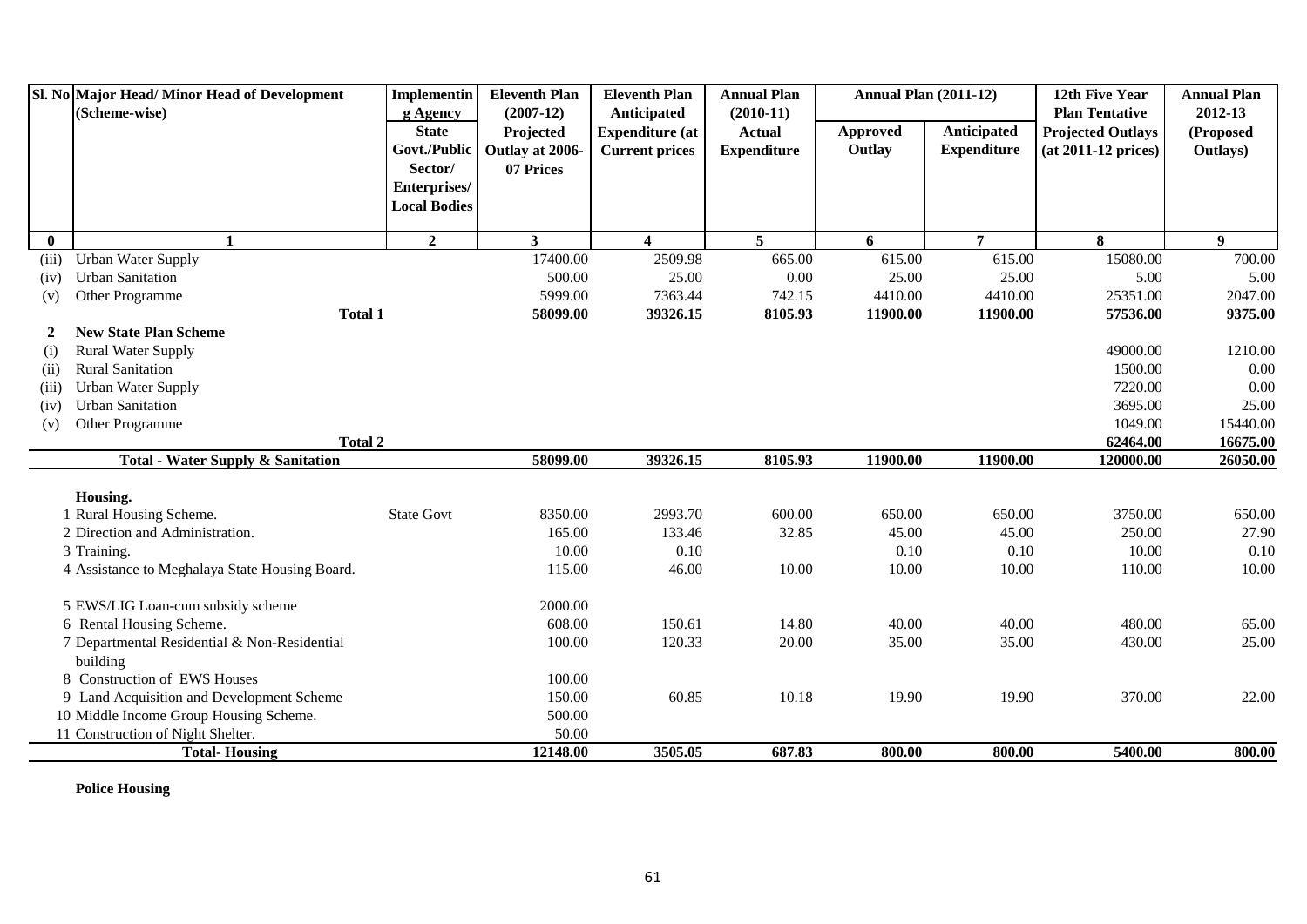|              | Sl. No Major Head/Minor Head of Development<br>(Scheme-wise) | <b>Implementin</b><br>g Agency                                                 | <b>Eleventh Plan</b><br>$(2007-12)$       | <b>Eleventh Plan</b><br>Anticipated             | <b>Annual Plan</b><br>$(2010-11)$   | <b>Annual Plan (2011-12)</b> |                                   | 12th Five Year<br><b>Plan Tentative</b>           | <b>Annual Plan</b><br>2012-13 |
|--------------|--------------------------------------------------------------|--------------------------------------------------------------------------------|-------------------------------------------|-------------------------------------------------|-------------------------------------|------------------------------|-----------------------------------|---------------------------------------------------|-------------------------------|
|              |                                                              | <b>State</b><br>Govt./Public<br>Sector/<br>Enterprises/<br><b>Local Bodies</b> | Projected<br>Outlay at 2006-<br>07 Prices | <b>Expenditure</b> (at<br><b>Current prices</b> | <b>Actual</b><br><b>Expenditure</b> | Approved<br>Outlay           | Anticipated<br><b>Expenditure</b> | <b>Projected Outlays</b><br>$(at 2011-12 prices)$ | (Proposed<br>Outlays)         |
| $\mathbf{0}$ | $\mathbf{1}$                                                 | $\overline{2}$                                                                 | 3 <sup>1</sup>                            | $\overline{\mathbf{4}}$                         | 5                                   | 6                            | $\overline{7}$                    | 8                                                 | $\boldsymbol{9}$              |
| -1           | Construction of Residential buildings for Police             | <b>State Govt</b>                                                              | 1000.00                                   | 1546.91                                         | 382.00                              | 500.00                       | 500.00                            | 2500.00                                           | 575.00                        |
|              | Accommodation/Facilities-53. Major Works                     |                                                                                |                                           |                                                 |                                     |                              |                                   |                                                   |                               |
| 2            | Construction of Residential buildings for Police             |                                                                                |                                           |                                                 |                                     |                              |                                   | 1400.00                                           |                               |
|              | Accommodation/Facilities under Modernisation of              |                                                                                |                                           |                                                 |                                     |                              |                                   |                                                   |                               |
|              | State Police Force-                                          |                                                                                |                                           |                                                 |                                     |                              |                                   |                                                   |                               |
|              | <b>Total - Police Housing</b>                                |                                                                                | 1000.00                                   | 1546.91                                         | 382.00                              | 500.00                       | 500.00                            | 3900.00                                           | 575.00                        |
|              | <b>Urban Development</b>                                     |                                                                                |                                           |                                                 |                                     |                              |                                   |                                                   |                               |
|              | <b>Infrastructure Development</b>                            | State Govt.                                                                    | 500.00                                    | 819.76                                          | 133.32                              | 182.00                       | 182.00                            | 1300.00                                           | 200.00                        |
| 2            | Special Urban Works Programme & Chief Local Bodies           |                                                                                | 3250.00                                   | 3250.00                                         | 650.00                              | 650.00                       | 870.00                            | 3250.00                                           | 650.00                        |
|              | Minister's Special Urban Development Fund                    |                                                                                |                                           |                                                 |                                     |                              |                                   |                                                   |                               |
| 3            | National Urban Information System                            |                                                                                | 50.00                                     | 5.86                                            |                                     |                              |                                   |                                                   |                               |
| 4            | Direction & Administration                                   |                                                                                | 400.00                                    | 520.28                                          | 130.27                              | 147.50                       | 151.50                            | 600.00                                            | 19.50                         |
| 5            | Training of Personnel                                        |                                                                                |                                           | 0.04                                            |                                     |                              |                                   | 3.00                                              | 0.50                          |
| 6            | <b>Assistance to Local Bodies</b>                            | <b>Local Bodies</b>                                                            | 100.00                                    | 165.50                                          | 30.00                               | 50.50                        | 50.50                             | 200.00                                            | 56.00                         |
| 7            | Environmental Improvement of Urban Slums                     | State Govt.                                                                    | 270.00                                    | 247.35                                          | 49.79                               | 60.00                        | 60.00                             | 300.00                                            | 66.00                         |
| 8            | <b>Construction of Departmental Buildings</b>                | <b>State Govt</b>                                                              | 150.00                                    | 76.19                                           | 15.41                               | 20.00                        | 20.00                             | 50.00                                             | 10.00                         |
| 9            | Urban Public Transport Service - Parking Bays                |                                                                                |                                           |                                                 |                                     |                              |                                   |                                                   | 100.00                        |
| 10           | NLCPR (State Share)                                          |                                                                                | 50.00                                     |                                                 |                                     |                              |                                   |                                                   |                               |
| 11           | New Shillong Township                                        | <b>State Govt</b>                                                              | 2000.00                                   | 266.00                                          |                                     | 3.00                         | 225.00                            | 40000.00                                          | 1500.00                       |
|              | a) ACA                                                       |                                                                                | 1000.00                                   |                                                 |                                     |                              |                                   |                                                   |                               |
|              | b) Loan                                                      |                                                                                | 2000.00                                   |                                                 |                                     |                              |                                   |                                                   |                               |
|              | c) EAP under JICA                                            |                                                                                |                                           |                                                 |                                     |                              |                                   |                                                   | 1200.00                       |
| 12           | Land Acquisition for Construction of flyover in              | <b>Public Sector</b>                                                           |                                           |                                                 |                                     |                              |                                   | 1500.00                                           | 34.00                         |
|              | shillong                                                     | Enterprise                                                                     |                                           |                                                 |                                     |                              |                                   |                                                   |                               |
| 13           | Jawaharlal Nehru National Urban Renewal                      |                                                                                |                                           |                                                 |                                     |                              |                                   |                                                   |                               |
|              | <b>Mission</b>                                               |                                                                                |                                           |                                                 |                                     |                              |                                   |                                                   |                               |
|              | a) BSUP                                                      | Govt. Agency                                                                   |                                           | 3650.48                                         |                                     | 1562.00                      | 1562.00                           | 1591.34                                           | 1627.12                       |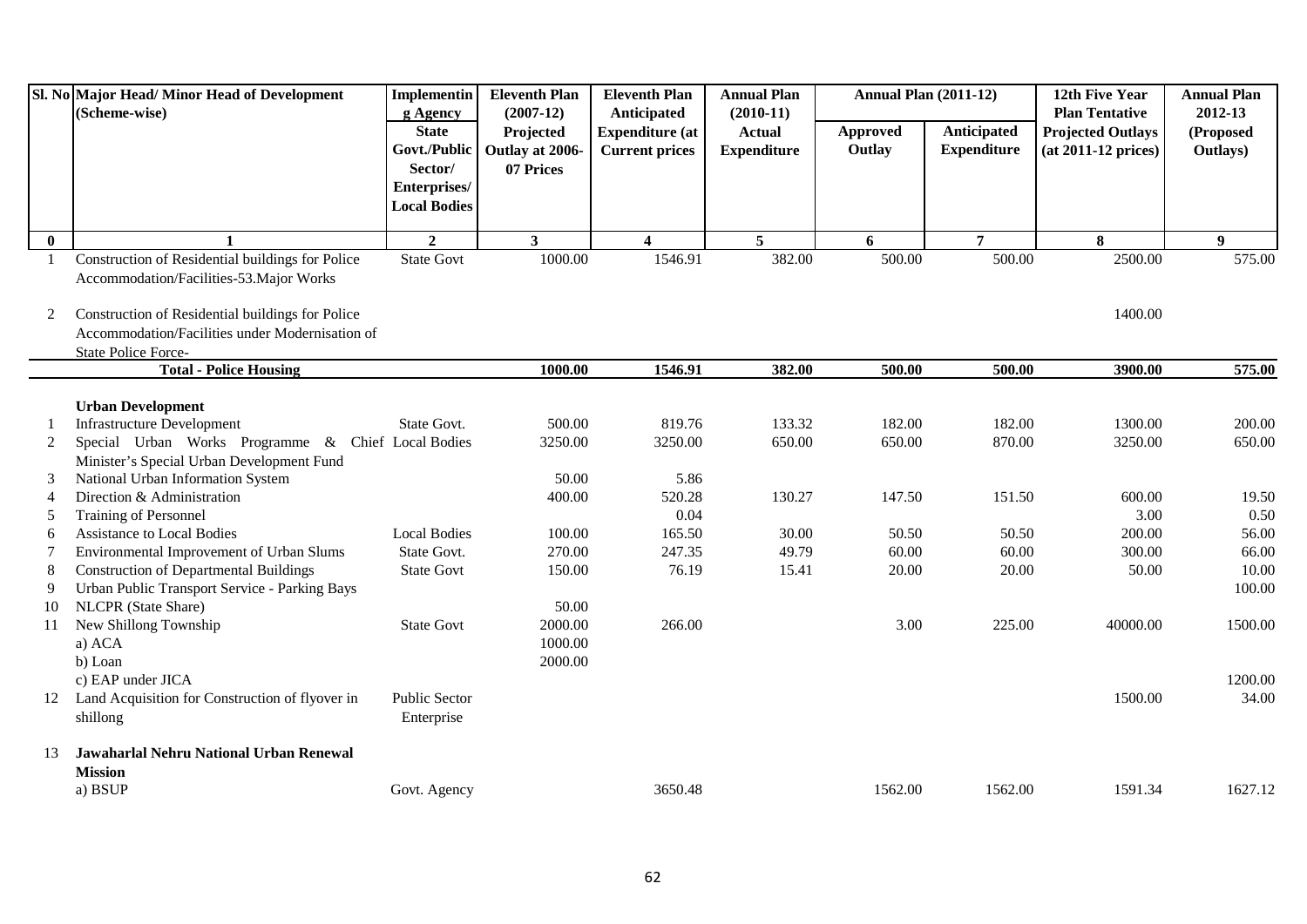| Sl. No Major Head/Minor Head of Development<br>(Scheme-wise) |                                                               | Implementin              | <b>Eleventh Plan</b><br>$(2007-12)$ | <b>Eleventh Plan</b>                  | <b>Annual Plan</b><br>$(2010-11)$ | <b>Annual Plan (2011-12)</b> |                    | 12th Five Year<br><b>Plan Tentative</b> | <b>Annual Plan</b><br>2012-13 |
|--------------------------------------------------------------|---------------------------------------------------------------|--------------------------|-------------------------------------|---------------------------------------|-----------------------------------|------------------------------|--------------------|-----------------------------------------|-------------------------------|
|                                                              |                                                               | g Agency<br><b>State</b> | Projected                           | Anticipated<br><b>Expenditure (at</b> | <b>Actual</b>                     | Approved                     | Anticipated        | <b>Projected Outlays</b>                | (Proposed                     |
|                                                              |                                                               | Govt./Public             | Outlay at 2006-                     | <b>Current prices</b>                 | <b>Expenditure</b>                | Outlay                       | <b>Expenditure</b> | $(at 2011-12 prices)$                   | Outlays)                      |
|                                                              |                                                               | Sector/                  | 07 Prices                           |                                       |                                   |                              |                    |                                         |                               |
|                                                              |                                                               | Enterprises/             |                                     |                                       |                                   |                              |                    |                                         |                               |
|                                                              |                                                               | <b>Local Bodies</b>      |                                     |                                       |                                   |                              |                    |                                         |                               |
| $\bf{0}$                                                     | $\mathbf{1}$                                                  | $\overline{2}$           | 3 <sup>1</sup>                      | 4                                     | $5\overline{5}$                   | 6                            | $\overline{7}$     | 8                                       | 9                             |
|                                                              | b) IHSDP                                                      | Govt. Agency             | 21716.00                            | 3205.87                               | 881.88                            | 1132.00                      | 1132.00            | 941.87                                  | 1861.71                       |
|                                                              | c) UI & $G$                                                   | Govt. Agency             |                                     | 17271.31                              | 410                               | 10486.38                     | 11002.38           | 7063.79                                 | 11794.54                      |
|                                                              | d) UIDSSMT                                                    | Govt. Agency             |                                     | 1433.26                               | 71.67                             | 716.62                       | 716.62             |                                         | 716.63                        |
| 14                                                           | NERCCDIP (ADB)                                                | <b>State Govt</b>        | 500.00                              | 2037.16                               | 737.16                            | 1200.00                      | 1200.00            | 15000.00                                | 9500.00                       |
| 15                                                           | Swarna Jayanti Shari Rozgar Yojana (State Share)              | <b>Local Bodies</b>      | 180.00                              | 139.50                                |                                   | 40.00                        | 40.00              | 200.00                                  | 44.00                         |
| 18                                                           | N.I JNNURM (State Share for New Centrally                     | Public Sector            |                                     |                                       |                                   |                              |                    | 50000.00                                |                               |
|                                                              | Sponsored)                                                    | Enterprise               |                                     |                                       |                                   |                              |                    |                                         |                               |
| 19                                                           | Rajiv Awas Yojana (State Share for New Centrally Local Bodies |                          |                                     |                                       |                                   |                              |                    | 15000.00                                | 20.00                         |
|                                                              | Sponsored)                                                    |                          |                                     |                                       |                                   |                              |                    |                                         |                               |
|                                                              | <b>Total - Urban Development</b>                              |                          | 32166.00                            | 33088.56                              | 3109.50                           | 16250.00                     | 17212.00           | 137000.00                               | 29400.00                      |
|                                                              | 10 2220-Information & Publicity                               |                          |                                     |                                       |                                   |                              |                    |                                         |                               |
|                                                              | 1 001-Direction & Administration                              | <b>State Govt</b>        | 505.00                              | 505.00                                | 137.17                            | 632.66                       | 632.66             | 2140.00                                 | 291.56                        |
|                                                              | 2 03-Meghalaya Information Commission (RTI)                   | <b>State Govt</b>        | 600.00                              | 600.00                                |                                   |                              |                    |                                         |                               |
|                                                              | 3 003-Research & Training                                     | <b>State Govt</b>        | 20.00                               | 20.00                                 |                                   | 5.00                         | 5.00               | 35.00                                   | 2.00                          |
|                                                              | 4 101-Advertisement & Visual Publicity                        | <b>State Govt</b>        | 660.00                              | 660.00                                | 137.22                            | 199.34                       | 199.34             | 1300.00                                 | 186.39                        |
|                                                              | 5 103-Press Information Services                              | <b>State Govt</b>        | 60.00                               | 60.00                                 | 12.83                             | 13.00                        | 13.00              | 90.00                                   | 11.58                         |
|                                                              | 6 106-Field Publicity                                         |                          |                                     |                                       |                                   |                              |                    |                                         |                               |
|                                                              | (1) Setting up of District Knowledge Hubs                     | <b>State Govt</b>        | 345.00                              | 465.05                                | 24.65                             | 220.00                       | 220.00             | 1000.00                                 | 200.00                        |
|                                                              | (2) Field Publicity & Information Centres                     |                          |                                     |                                       |                                   |                              |                    | 500.00                                  | 100.00                        |
|                                                              | 7 109-Photo Services                                          | <b>State Govt</b>        | 50.00                               | 50.00                                 | 4.53                              | 5.00                         | 5.00               | 35.00                                   | 3.00                          |
|                                                              | 8 110-Publications                                            |                          | 660.00                              | 660.00                                | 109.33                            | 125.00                       | 125.00             | 900.00                                  | 105.47                        |
|                                                              | 9 800-Other Expenditure                                       | <b>State Govt</b>        | 100.00                              | 100.00                                |                                   |                              |                    |                                         |                               |
|                                                              | 10 SPA for Wireless Information System                        |                          |                                     |                                       | 500.00                            |                              |                    |                                         |                               |
|                                                              | 11 106-Field Publicity (Upgradation of NEC                    |                          |                                     |                                       |                                   |                              |                    |                                         |                               |
|                                                              | <b>Information Center)</b>                                    |                          |                                     |                                       |                                   |                              |                    |                                         |                               |
|                                                              | <b>Total Information &amp; Publicity</b>                      |                          | 3000.00                             | 3120.05                               | 925.73                            | 1200.00                      | 1200.00            | 6000.00                                 | 900.00                        |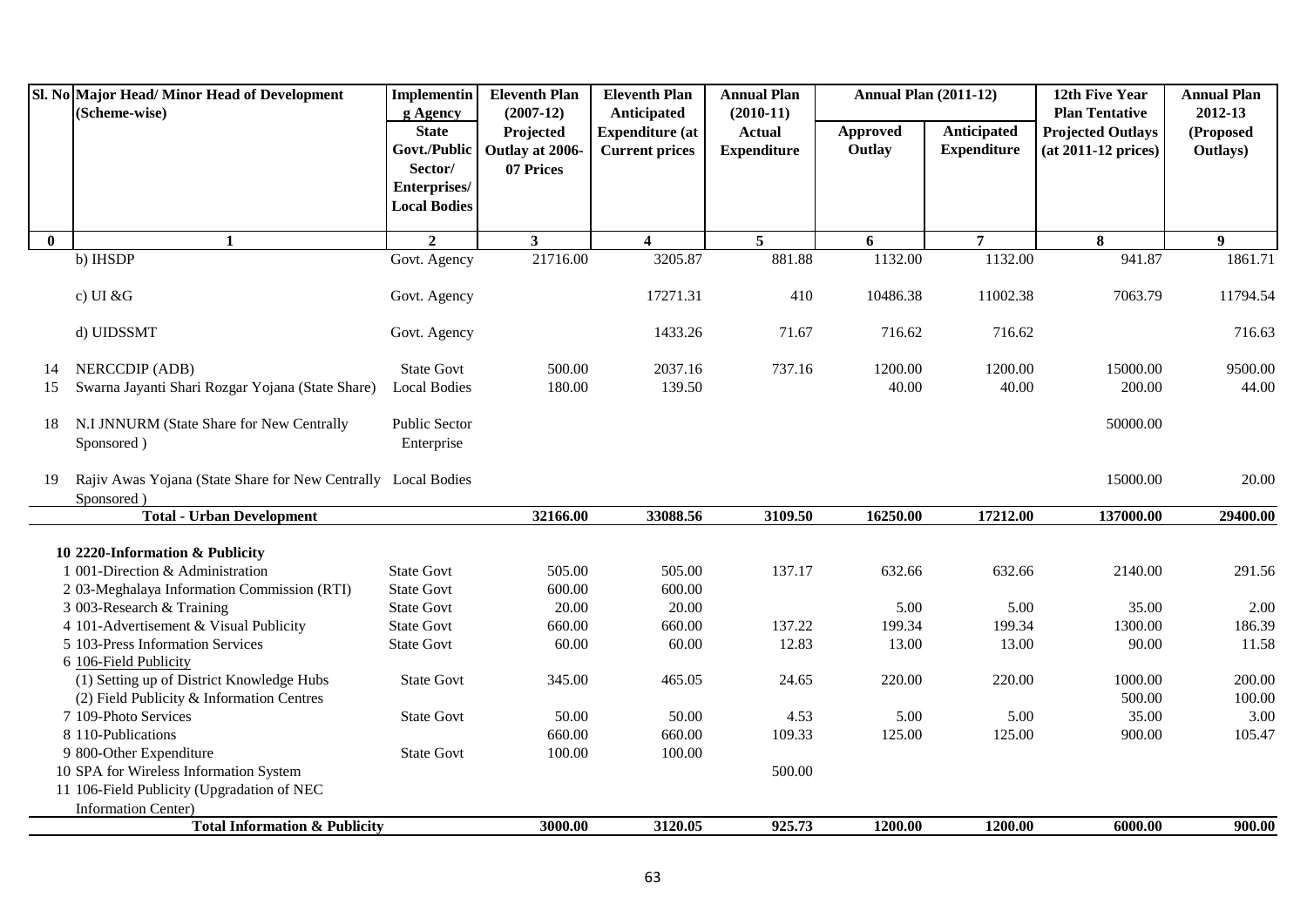| Sl. No Major Head/ Minor Head of Development<br>(Scheme-wise)                                                                                          | Implementin<br>g Agency                 | <b>Eleventh Plan</b><br>$(2007-12)$ | <b>Eleventh Plan</b><br>Anticipated             | <b>Annual Plan</b><br>$(2010-11)$   | <b>Annual Plan (2011-12)</b> |                                   | 12th Five Year<br><b>Plan Tentative</b>           | <b>Annual Plan</b><br>2012-13 |
|--------------------------------------------------------------------------------------------------------------------------------------------------------|-----------------------------------------|-------------------------------------|-------------------------------------------------|-------------------------------------|------------------------------|-----------------------------------|---------------------------------------------------|-------------------------------|
|                                                                                                                                                        | <b>State</b><br>Govt./Public<br>Sector/ | Projected<br>Outlay at 2006-        | <b>Expenditure (at</b><br><b>Current prices</b> | <b>Actual</b><br><b>Expenditure</b> | <b>Approved</b><br>Outlay    | Anticipated<br><b>Expenditure</b> | <b>Projected Outlays</b><br>$(at 2011-12 prices)$ | (Proposed<br>Outlays)         |
|                                                                                                                                                        | Enterprises/<br><b>Local Bodies</b>     | 07 Prices                           |                                                 |                                     |                              |                                   |                                                   |                               |
| $\mathbf{0}$<br>$\mathbf{1}$                                                                                                                           | $\overline{2}$                          | 3 <sup>1</sup>                      | $\overline{\mathbf{4}}$                         | 5 <sup>1</sup>                      | 6                            | $\overline{7}$                    | 8                                                 | 9                             |
| 11 2225-Development of SC/ST/OBC                                                                                                                       | <b>State</b><br>Government              | 150.00                              | 86.99                                           | 20.00                               | 20.00                        | 20.00                             | 200.00                                            | 25.00                         |
| Total Welfare for Scs, STs & OBCs                                                                                                                      |                                         | 150.00                              | 86.99                                           | 20.00                               | 20.00                        | 20.00                             | 200.00                                            | 25.00                         |
| 12 Labour & Labour Welfare<br>1 Strengthening of the Directorate, District Labour<br>Office and opening of Sub-Divisional Labour Government<br>Offices | <b>State</b>                            | 250.00                              | 256.92                                          | 73.52                               | 98.75                        | 98.75                             | 800.00                                            | 103.07                        |
| 2 Establishment of Labour Welfare Centres<br>3 Construction of Office Building/Residential<br>quarters                                                 |                                         | 200.00                              | 238.66<br>5.00                                  | 51.83                               | 91.25                        | 91.25                             | 100.00                                            | 26.93                         |
| 4 Strengthening of Boilers & Factories                                                                                                                 |                                         | 50.00                               | 19.62                                           | 6.33                                | 10.00                        | 10.00                             | 100.00                                            | 20.00                         |
| <b>Total Labour &amp; Labour Welfare</b>                                                                                                               |                                         | 500.00                              | 520.20                                          | 131.68                              | 200.00                       | 200.00                            | 1000.00                                           | 150.00                        |
| 13 Employment Craftsmen & Training<br><b>B-Employment Services</b><br>1 Strengthening of Headquarter Establishment in<br>Directorate.                  | State Govt.                             | 60.00                               | 89.84                                           | 17.11                               | 26.40                        | 26.40                             | 50.00                                             | 7.85                          |
| 2 Resources & Man Power Monitoring Cell.                                                                                                               |                                         | 50.00                               | 36.01                                           | 7.15                                | 12.14                        | 12.14                             |                                                   |                               |
| 3 EMI In District Employment Exchange,<br>Williamnagar.                                                                                                |                                         | 35.00                               | 16.71                                           | 4.41                                | 6.50                         | 6.50                              |                                                   |                               |
| 4 Strengthening of Employment Exchange, Shillong.                                                                                                      |                                         | 60.00                               | 63.37                                           | 16.49                               | 17.91                        | 17.91                             |                                                   |                               |
| 5 V.G. Unit in District Employment Exchange, Tura<br>& Williamnagar.                                                                                   |                                         | 40.00                               | 34.18                                           | 6.13                                | 15.03                        | 10.00                             |                                                   |                               |
| 6 Incentive to SC/ST in Coaching-cum-Guidance<br>Centre, Shillong.                                                                                     |                                         | 4.00                                | 2.34                                            |                                     | 0.40                         | 0.40                              | 1.00                                              | 0.20                          |
| 7 Employment Information & Assistance Bureau,<br>Amlarem, Pynursla, Dadengiri.                                                                         |                                         | 42.00                               | 41.80                                           | 9.56                                | 11.10                        | 10.00                             |                                                   |                               |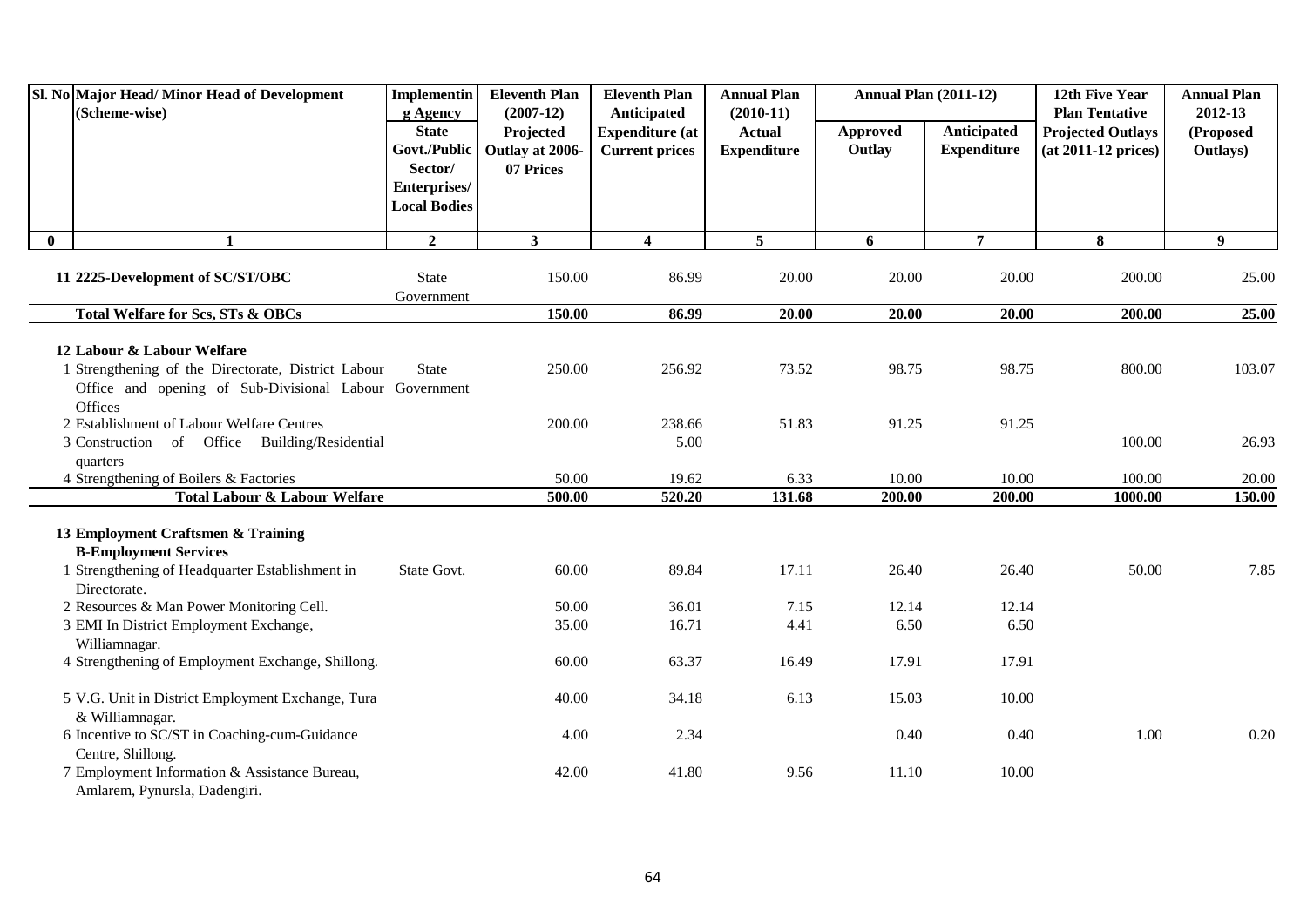| Anticipated<br>Anticipated<br><b>State</b><br><b>Approved</b><br><b>Expenditure</b> (at<br><b>Projected Outlays</b><br>Projected<br><b>Actual</b><br>Govt./Public<br><b>Expenditure</b><br><b>Expenditure</b><br>Outlay<br>Outlay at 2006-<br><b>Current prices</b><br>$(at 2011-12 prices)$ | (Proposed<br>Outlays)          |
|----------------------------------------------------------------------------------------------------------------------------------------------------------------------------------------------------------------------------------------------------------------------------------------------|--------------------------------|
|                                                                                                                                                                                                                                                                                              |                                |
| Sector/<br>07 Prices                                                                                                                                                                                                                                                                         |                                |
| Enterprises/                                                                                                                                                                                                                                                                                 |                                |
| <b>Local Bodies</b>                                                                                                                                                                                                                                                                          |                                |
| $\overline{2}$<br>5 <sup>5</sup><br>$\overline{7}$<br>3 <sup>1</sup><br>8<br>$\mathbf{0}$<br>$\overline{\mathbf{4}}$<br>6                                                                                                                                                                    | $\boldsymbol{9}$               |
| 180.00<br>198.04<br>43.47<br>70.31<br>50.00<br>8 Sub-Divisional Employment Exchange,                                                                                                                                                                                                         |                                |
| Nongpoh/Mairang/Ampati/ Baghmara &                                                                                                                                                                                                                                                           |                                |
| Khliehriat.                                                                                                                                                                                                                                                                                  |                                |
| 9 Construction of Building/Fencing/acquisition of<br>10.70<br>123.18<br>380.00<br>169.72<br>24.44                                                                                                                                                                                            | 277.87<br>640.00               |
| Land of Employment Exchange                                                                                                                                                                                                                                                                  |                                |
| Nongstoin/Ampati/Shillong.                                                                                                                                                                                                                                                                   |                                |
| 10 Setting up of EMI Unit in DEE, Nongpoh.<br>25.00<br>13.15<br>5.30<br>7.85<br>7.85<br>0.00<br>0.00<br>11 Setting up of CGC Unit in DEE, Tura.<br>20.00<br>4.28                                                                                                                             | 40.00<br>6.75<br>30.00<br>4.75 |
| 12 Setting up of Employment Exchanges in selected<br>0.00<br>0.58<br>30.00<br>0.00                                                                                                                                                                                                           | 25.00<br>5.30                  |
| Sub-Divisional (Civil) Headquarter                                                                                                                                                                                                                                                           |                                |
| 1.84<br>13 Setting up of V.G. Unit in DEE, Nongstoin.<br>25.00<br>4.88<br>2.65<br>2.65                                                                                                                                                                                                       | 20.00<br>2.65                  |
| 14 Strengthening of Directorate/Setting up of<br>50.00                                                                                                                                                                                                                                       |                                |
| Publication Cell.                                                                                                                                                                                                                                                                            |                                |
| 15 Expenditure for implementation of Right to<br>2.00                                                                                                                                                                                                                                        |                                |
| Information Act.                                                                                                                                                                                                                                                                             |                                |
| Total :-<br>670.04<br>122.16<br>298.33<br>168.29<br>1,003.00                                                                                                                                                                                                                                 | 806.00<br>305.37               |
| C Craftsmen Training & Apprenticeship Training                                                                                                                                                                                                                                               |                                |
| 16 Setting up of ITIs at<br>State Govt.<br>300.00<br>431.62<br>116.39<br>132.52<br>132.52                                                                                                                                                                                                    |                                |
| Nongstoin/Nongpoh/Williamnagar/ Baghmara.                                                                                                                                                                                                                                                    |                                |
| 17 Advance Course in Trade of Dress Making at<br>50.00<br>22.09<br>5.49<br>5.82<br>5.82                                                                                                                                                                                                      |                                |
| Govt., ITI(Women) Shillong                                                                                                                                                                                                                                                                   |                                |
| 18 Introduction of New Trade in ITI<br>107.15<br>24.37<br>27.37<br>27.37<br>170.00                                                                                                                                                                                                           |                                |
| Shillong/Tura/Jowai/(W) Shillong.                                                                                                                                                                                                                                                            |                                |
| 19 Incentive to ITI Trainees<br>25.00                                                                                                                                                                                                                                                        |                                |
| 20 Acquisition of Land, Fencing/Constructions of ITIs<br>250.00<br>142.76<br>(W) Shillong/Williamnagar/Sohra/Resubelpara.                                                                                                                                                                    |                                |
| 21 Strengthening of V.T. Wing in Directorate.<br>50.00<br>12.62<br>3.26<br>5.00<br>4.00                                                                                                                                                                                                      | 50.00<br>1.10                  |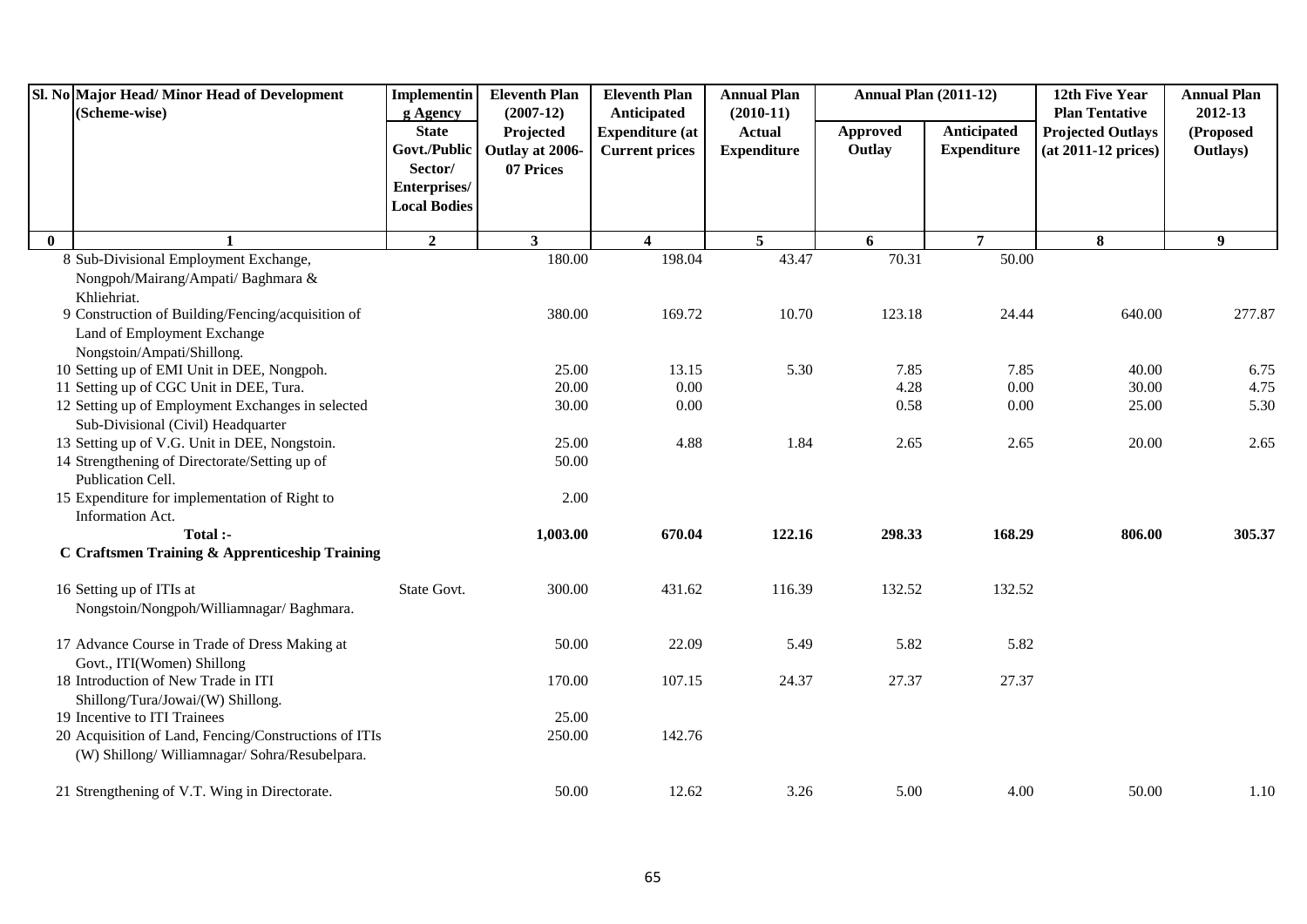|              | Sl. No Major Head/Minor Head of Development<br>(Scheme-wise)                                                                                                                                                                                                                                                                                  | <b>Implementin</b><br>g Agency                                                 | <b>Eleventh Plan</b><br>$(2007-12)$       | <b>Eleventh Plan</b><br>Anticipated             | <b>Annual Plan</b><br><b>Annual Plan (2011-12)</b><br>$(2010-11)$ |                    |                                   | 12th Five Year<br><b>Plan Tentative</b>         | <b>Annual Plan</b><br>2012-13 |
|--------------|-----------------------------------------------------------------------------------------------------------------------------------------------------------------------------------------------------------------------------------------------------------------------------------------------------------------------------------------------|--------------------------------------------------------------------------------|-------------------------------------------|-------------------------------------------------|-------------------------------------------------------------------|--------------------|-----------------------------------|-------------------------------------------------|-------------------------------|
|              |                                                                                                                                                                                                                                                                                                                                               | <b>State</b><br>Govt./Public<br>Sector/<br>Enterprises/<br><b>Local Bodies</b> | Projected<br>Outlay at 2006-<br>07 Prices | <b>Expenditure (at</b><br><b>Current prices</b> | <b>Actual</b><br><b>Expenditure</b>                               | Approved<br>Outlay | Anticipated<br><b>Expenditure</b> | <b>Projected Outlays</b><br>(at 2011-12 prices) | (Proposed<br>Outlays)         |
| $\mathbf{0}$ |                                                                                                                                                                                                                                                                                                                                               | $\overline{2}$                                                                 | $\mathbf{3}$                              | 4                                               | $\overline{5}$                                                    | 6                  | $\overline{7}$                    | 8                                               | $\boldsymbol{q}$              |
|              | 22 Upgradation/Modernisation of equipments of<br>existing ITIs Shillong/Tura/ Jowai/(Women)<br>Shillong and New ITIs Nongstoin/Nongpoh/<br>Williamnagar/Baghmara/Women/<br>Sohra/Resubelpara.<br>23 Provision of placement cell in Directorate and ITI<br>Shillong/Tura/Jowai/ (Women) Shillong/<br>Nongstoin/Nongpoh/Williamnagar/ Baghmara. |                                                                                | 170.00<br>32.00                           | 35.93<br>8.98                                   | 11.94                                                             | 12.00              | 12.00                             | 40.00                                           | 4.00                          |
|              | 24 Running of Short term Employment Oriented                                                                                                                                                                                                                                                                                                  |                                                                                | 720.00                                    |                                                 |                                                                   |                    |                                   |                                                 |                               |
|              | Course outsite NCVT pattern                                                                                                                                                                                                                                                                                                                   |                                                                                |                                           |                                                 |                                                                   |                    |                                   |                                                 |                               |
|              | 25 Fencing of ITI Shillong/Tura.<br>26 Assistance to Private ITI/ITC affiliated to NCVT                                                                                                                                                                                                                                                       |                                                                                | 160.00<br>50.00                           |                                                 |                                                                   |                    |                                   | 120.00                                          |                               |
|              | 27 Modernisation/Strengthening of existing ITIs<br>Shillong/Tura/(W) Shillong by introduction of New<br>Trades                                                                                                                                                                                                                                |                                                                                | 130.00                                    | 33.47                                           | 15.42                                                             | 31.96              | 16.00                             | 30.00                                           | 2.32                          |
|              | 28 Fencing & Construction of Building of ITI<br>Baghmara                                                                                                                                                                                                                                                                                      |                                                                                | 40.00                                     |                                                 |                                                                   |                    |                                   | 100.00                                          |                               |
|              | 29 Upgradation into centre of excellence (COE) at ITI<br>Tshillong / Tura                                                                                                                                                                                                                                                                     |                                                                                | 80.00                                     | 366.42                                          | 36.42                                                             | 330.00             | 330.00                            | 500.00                                          | 200.00                        |
|              | 30 Purchase of Land/Fencing and construction of ITI                                                                                                                                                                                                                                                                                           |                                                                                | 300.00                                    | 0.00                                            | 0.00                                                              | 0.00               | 0.00                              | 342.00                                          | 56.21                         |
|              | Buildings at Nongstoin and Nongpoh<br>31 Electrical energy supply of ITIs Shillong/Tura &<br>Jowai/ITI (W)/ Baghmara/<br>Nongstoin/Nongpoh/Williamnagar/Sohra/Resubelp                                                                                                                                                                        |                                                                                | 20.00                                     | 18.84                                           | 3.99                                                              | 12.00              | 4.00                              | 40.00                                           | 6.00                          |
|              | ara                                                                                                                                                                                                                                                                                                                                           |                                                                                |                                           |                                                 |                                                                   |                    |                                   |                                                 |                               |
|              | 32 Setting up of ITIs at sub-Divisional (Civil)                                                                                                                                                                                                                                                                                               |                                                                                | 551.00                                    | 62.05                                           | 12.05                                                             | 50.00              | 50.00                             | 500.00                                          | 60.00                         |
|              | Headquarters in the State<br>33 Skill Development Programme                                                                                                                                                                                                                                                                                   |                                                                                |                                           | 200.00                                          |                                                                   | 200.00             | 200.00                            | 1000.00                                         | 230.00                        |
|              | Total :-                                                                                                                                                                                                                                                                                                                                      |                                                                                | 3,098.00                                  | 1,441.93                                        | 229.33                                                            | 806.67             | 781.71                            | 2,722.00                                        | 559.63                        |
|              | <b>NEW PLAN SCHEMES</b>                                                                                                                                                                                                                                                                                                                       |                                                                                |                                           |                                                 |                                                                   |                    |                                   |                                                 |                               |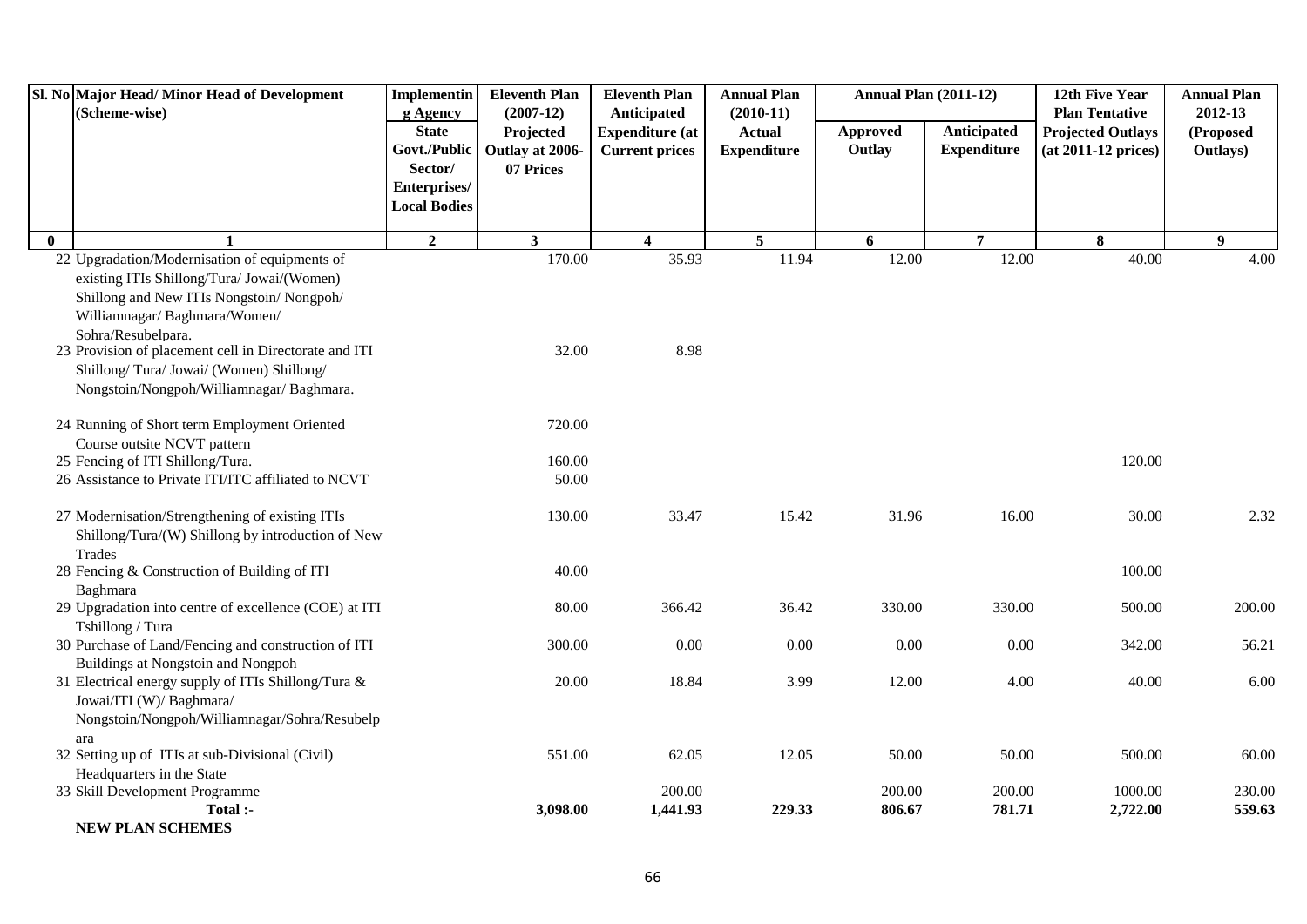| Sl. No Major Head/Minor Head of Development<br>(Scheme-wise)                                                                                                                                                                              | Implementin<br>g Agency                                                        | <b>Eleventh Plan</b><br>$(2007-12)$       | <b>Eleventh Plan</b><br>Anticipated             | <b>Annual Plan</b><br>$(2010-11)$   |                    | <b>Annual Plan (2011-12)</b>      | 12th Five Year<br><b>Plan Tentative</b>         | <b>Annual Plan</b><br>2012-13 |
|-------------------------------------------------------------------------------------------------------------------------------------------------------------------------------------------------------------------------------------------|--------------------------------------------------------------------------------|-------------------------------------------|-------------------------------------------------|-------------------------------------|--------------------|-----------------------------------|-------------------------------------------------|-------------------------------|
|                                                                                                                                                                                                                                           | <b>State</b><br>Govt./Public<br>Sector/<br>Enterprises/<br><b>Local Bodies</b> | Projected<br>Outlay at 2006-<br>07 Prices | <b>Expenditure (at</b><br><b>Current prices</b> | <b>Actual</b><br><b>Expenditure</b> | Approved<br>Outlay | Anticipated<br><b>Expenditure</b> | <b>Projected Outlays</b><br>(at 2011-12 prices) | (Proposed<br>Outlays)         |
| $\mathbf{0}$<br>$\mathbf{1}$                                                                                                                                                                                                              | $\overline{2}$                                                                 | $\overline{\mathbf{3}}$                   | $\overline{\mathbf{4}}$                         | 5                                   | 6                  | $\overline{7}$                    | 8                                               | $\boldsymbol{9}$              |
| <b>B Employment Services</b><br>1 Acquisition of Land/Construction of Employment<br>Exchange Building Nongpoh/<br>Mairang/Sohra/Khliehriat/Resubelpara/Jowai/Bagh                                                                         |                                                                                |                                           |                                                 |                                     |                    |                                   | 2.00                                            |                               |
| mara<br>2 Employment/Unemployment and Employment                                                                                                                                                                                          |                                                                                |                                           |                                                 |                                     |                    |                                   | 20.00                                           | 5.00                          |
| Market Information (EMI) Survey.<br><b>Total</b><br>C Craftsmen Training & Apprenticeship Training                                                                                                                                        |                                                                                |                                           |                                                 |                                     |                    |                                   | 22.00                                           | 5.00                          |
| 1 Starting 2nd shift in all the existing Govt. Industrial<br>Training Institute (10 ITIs :- Shillong, (W)<br>Shillong, Tura, Nongstoin, Jowai, Williamnagar,<br>Nongpoh, Baghmara, Sohra, Resubelpara)                                    |                                                                                |                                           |                                                 |                                     |                    |                                   | 500.00                                          |                               |
| 2 Implementation of Modular Employable Skills<br>Modules in al the existing Govt. Industrial Training<br>Institute (10 ITIs :- Shillong, (W) Shillong, Tura,<br>Nongstoin, Jowai, Williamnagar, Nongpoh,<br>Baghmara, Sohra, Resubelpara) |                                                                                |                                           |                                                 |                                     |                    |                                   |                                                 |                               |
| 3 Setting up of New ITI at Civil Sub-Division<br>Headquarters at Khliehriat, Ampati & Mairang.                                                                                                                                            |                                                                                |                                           |                                                 |                                     |                    |                                   | 1,400.00                                        |                               |
| 4 Implementation of Apprenticeship Training<br>Scheme in the State.                                                                                                                                                                       |                                                                                |                                           |                                                 |                                     |                    |                                   | 50.00                                           |                               |
| <b>Total</b><br><b>Total Employment Craftsmen &amp; Training</b>                                                                                                                                                                          |                                                                                | 4,101.00                                  | 2,111.97                                        | 351.49                              | 1,105.00           | 950.00                            | 1,950.00<br>5,500.00                            | 870.00                        |
| <b>D MSEPC</b><br>14 2235-Social Security & Welfare<br><b>Social Justice &amp; Empowerment</b>                                                                                                                                            |                                                                                |                                           | 500.00                                          |                                     | 500.00             | 500.00                            |                                                 |                               |
| 1 Scholarship for Physically Handicapped                                                                                                                                                                                                  |                                                                                | 20.00                                     | 54.57                                           | 14.83                               | 12.00              | 12.00                             | 100.00                                          | 33.00                         |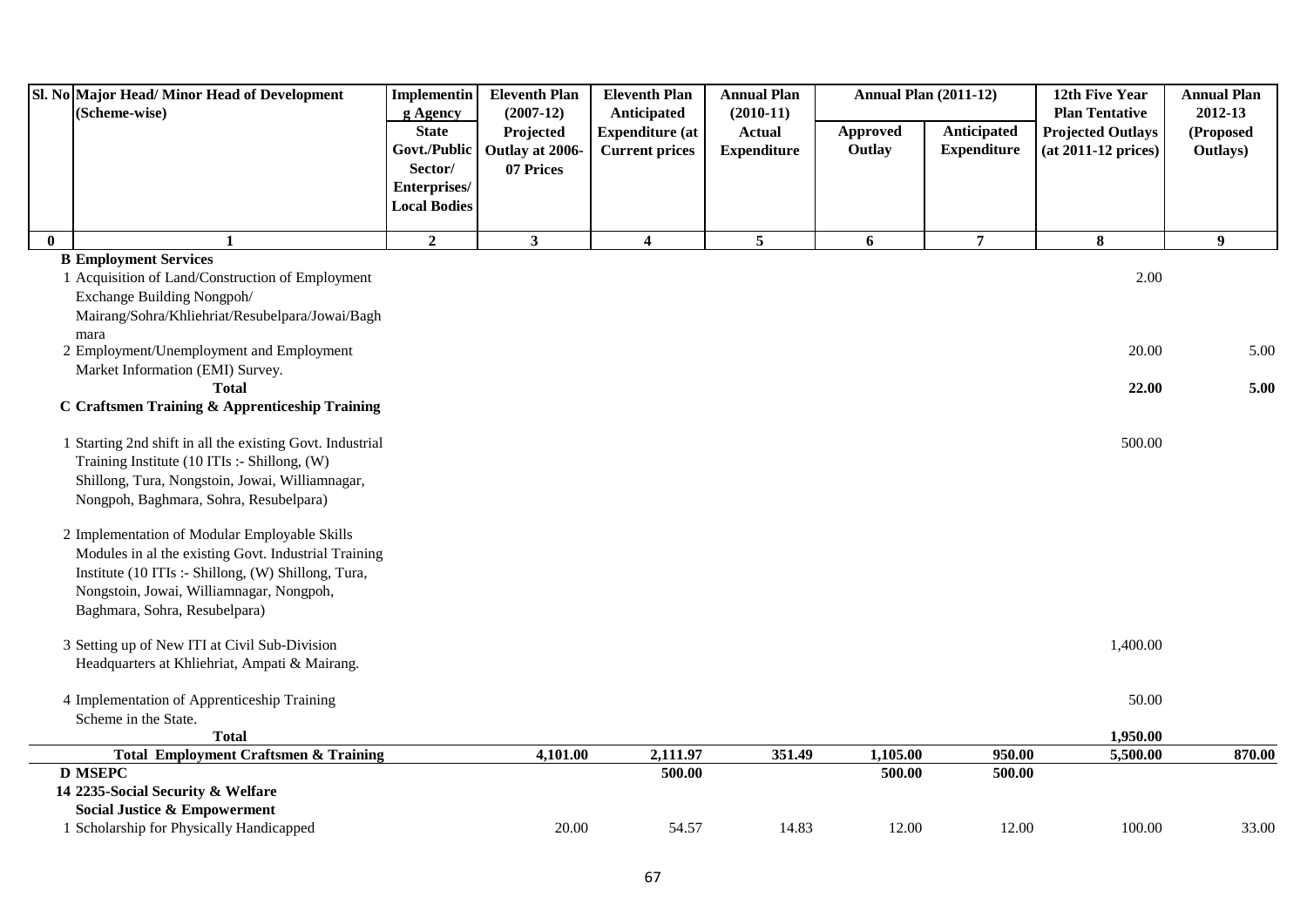| Sl. No Major Head/Minor Head of Development         | <b>Implementin</b>  | <b>Eleventh Plan</b> | <b>Eleventh Plan</b>    | <b>Annual Plan</b> | <b>Annual Plan (2011-12)</b> |                    | 12th Five Year           | <b>Annual Plan</b> |
|-----------------------------------------------------|---------------------|----------------------|-------------------------|--------------------|------------------------------|--------------------|--------------------------|--------------------|
| (Scheme-wise)                                       | g Agency            | $(2007-12)$          | Anticipated             | $(2010-11)$        |                              |                    | <b>Plan Tentative</b>    | 2012-13            |
|                                                     | <b>State</b>        | Projected            | <b>Expenditure (at</b>  | <b>Actual</b>      | <b>Approved</b>              | Anticipated        | <b>Projected Outlays</b> | (Proposed          |
|                                                     | Govt./Public        | Outlay at 2006-      | <b>Current prices</b>   | <b>Expenditure</b> | Outlay                       | <b>Expenditure</b> | $(at 2011-12 prices)$    | Outlays)           |
|                                                     | Sector/             | 07 Prices            |                         |                    |                              |                    |                          |                    |
|                                                     | Enterprises/        |                      |                         |                    |                              |                    |                          |                    |
|                                                     | <b>Local Bodies</b> |                      |                         |                    |                              |                    |                          |                    |
| $\mathbf{0}$                                        | $\overline{2}$      | $\mathbf{3}$         | $\overline{\mathbf{4}}$ | $\overline{5}$     | 6                            | $\overline{7}$     | 8                        | $\boldsymbol{9}$   |
| 2 Grant to Voluntary Organisation                   |                     | 30.00                | 21.00                   | 5.00               | 5.00                         | 5.00               | 30.00                    | 5.00               |
| 3 Assistance to Physically Handicapped Persons for  |                     | 33.00                | 14.96                   | 3.00               | 3.00                         | 3.00               | 20.00                    | 7.00               |
| Vocational Training and Self Employment             |                     |                      |                         |                    |                              |                    |                          |                    |
| 4 Implementation of Disability Act                  |                     | 25.00                | 20.03                   | 4.00               | 6.00                         | 6.00               | 35.00                    | 16.50              |
| 5 Rehabilitation treatment for the Disabled         |                     | 10.00                | 3.25                    | 0.25               | 2.00                         | $2.00\,$           | 15.00                    | 6.50               |
| 6 Implementation of National Programme for          |                     | 232.00               | 431.81                  | 115.00             | 128.00                       | 128.00             | 700.00                   | 140.00             |
| Rehabilitation of Persons with Disabilities         |                     |                      |                         |                    |                              |                    |                          |                    |
| 7 Implementation of PWD Act 1995 appointment of     |                     | 50.00                | 110.65                  | 22.23              | 36.95                        | 36.95              | 166.00                   | 59.40              |
| <b>Commissioner of Disabilities</b>                 |                     |                      |                         |                    |                              |                    |                          |                    |
| 8 National Plan of Action for Women - Grants-in-aid |                     | 16.00                | 12.00                   | 2.00               | 4.00                         | 4.00               | 25.00                    | 4.00               |
| to Voluntary Organisation for Care of Destitute     |                     |                      |                         |                    |                              |                    |                          |                    |
| Widows, Aged & Infirm Women                         |                     |                      |                         |                    |                              |                    |                          |                    |
| 9 Medical Treatment for the Aged                    |                     | 20.00                | 26.95                   | 5.00               | 10.00                        | 10.00              | 35.00                    | 10.00              |
| 10 National Plan of Action for Older Persons -      |                     | 5.00                 | 0.00                    | 0.00               | 0.00                         | 0.00               | 20.00                    | 1.00               |
| Maintenance of Senior Citizen Welfare Act 2007      |                     |                      |                         |                    |                              |                    |                          |                    |
| 11 Grant in aid to Voluntary Organisation for       |                     | 20.00                | 13.20                   | 3.00               | 3.00                         | 3.00               | 75.00                    | 11.00              |
| Protective Homes & Anti Drug Campaign               |                     |                      |                         |                    |                              |                    |                          |                    |
| 12 Intervention Programme for Drug Abuse            |                     | 10.00                | 3.50                    | 0.00               | 0.00                         | 0.00               | 20.00                    | 15.00              |
| 13 Celebration of Anti Drug Day                     |                     | 10.00                | 4.50                    | 1.00               | 1.00                         | 1.00               | 15.00                    | 1.00               |
| 14 International Day for Older Persons              |                     | 9.00                 | 10.00                   | 1.75               | 3.00                         | 3.00               | 15.00                    | 3.00               |
| 15 Chief Minister's Social Assistance to Infirm and |                     | 0.00                 | 600.00                  | 0.00               | 600.00                       | 600.00             | 3500.00                  | 700.00             |
| Widows                                              |                     |                      |                         |                    |                              |                    |                          |                    |
| 16 Chief Minister's Disability Pension Scheme       |                     | 0.00                 | 400.00                  | 0.00               | 400.00                       | 400.00             | 2250.00                  | 450.00             |
| <b>Total Social Justice &amp; Empowerment</b>       |                     | 490.00               | 1726.42                 | 177.06             | 1213.95                      | 1213.95            | 7021.00                  | 1462.40            |
| <b>General Scheme</b>                               |                     |                      |                         |                    |                              |                    |                          |                    |
| 1 Headquarters Organisation                         |                     | 130.00               | 238.35                  | 30.20              | 91.00                        | 91.00              | 250.00                   | 34.00              |
| 2 District Social Welfare Officer                   |                     | 120.00               | 245.32                  | 60.37              | 68.70                        | 68.70              | 265.00                   | 22.80              |
| 3 Training capacity building for NGOs and CBOs      |                     | 2.00                 | 0.00                    | 0.00               | 0.00                         | 0.00               | 20.00                    | 0.00               |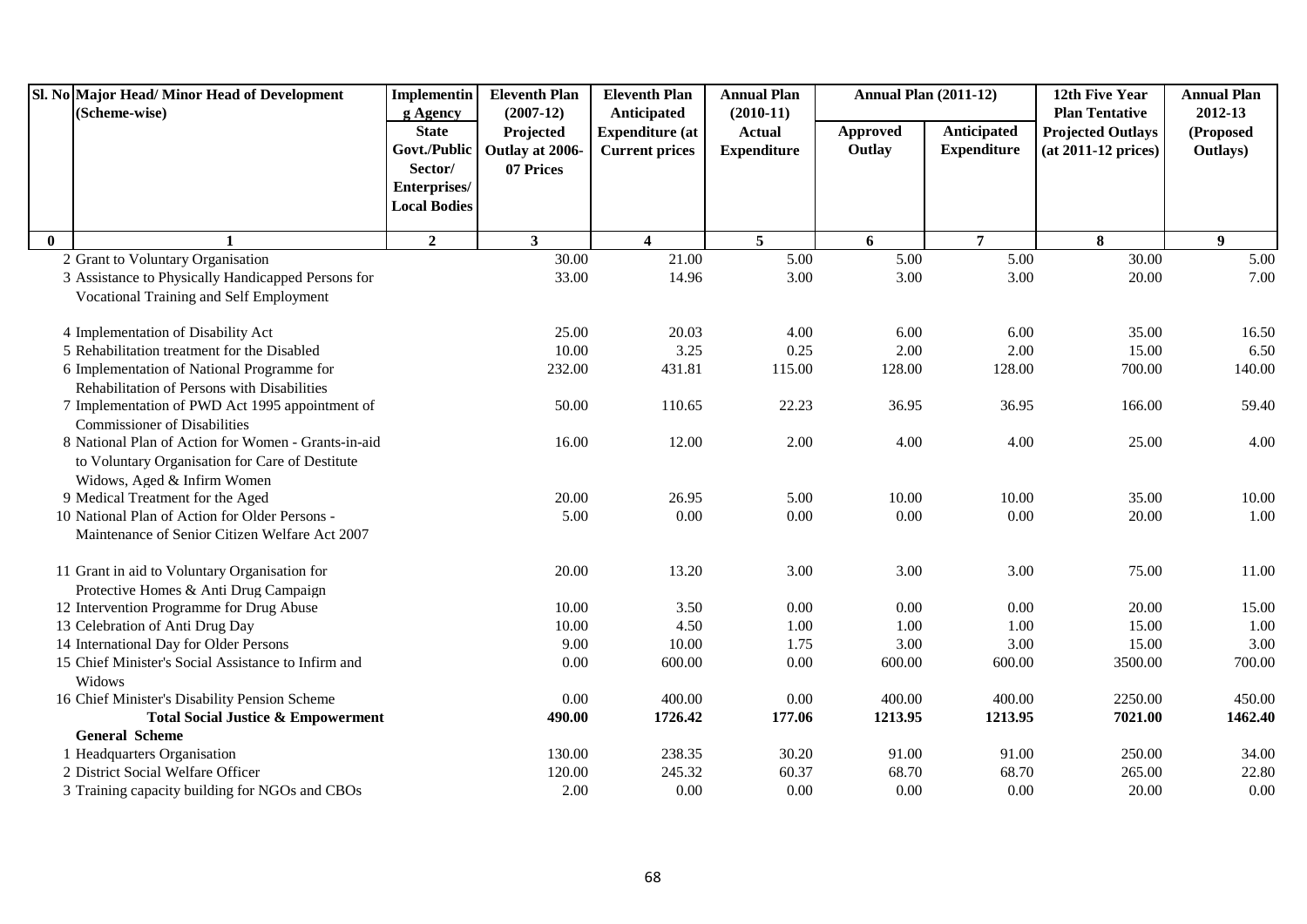|              | Sl. No Major Head/ Minor Head of Development<br>(Scheme-wise)                        | <b>Implementin</b><br>g Agency | <b>Eleventh Plan</b><br>$(2007-12)$ | <b>Eleventh Plan</b><br>Anticipated | <b>Annual Plan</b><br>$(2010-11)$ | Annual Plan (2011-12) |                    | 12th Five Year<br><b>Plan Tentative</b> | <b>Annual Plan</b><br>2012-13 |
|--------------|--------------------------------------------------------------------------------------|--------------------------------|-------------------------------------|-------------------------------------|-----------------------------------|-----------------------|--------------------|-----------------------------------------|-------------------------------|
|              |                                                                                      | <b>State</b>                   | Projected                           | <b>Expenditure</b> (at              | <b>Actual</b>                     | <b>Approved</b>       | Anticipated        | <b>Projected Outlays</b>                | (Proposed                     |
|              |                                                                                      | Govt./Public                   | Outlay at 2006-                     | <b>Current prices</b>               | <b>Expenditure</b>                | Outlay                | <b>Expenditure</b> | $(at 2011-12 prices)$                   | Outlays)                      |
|              |                                                                                      | Sector/                        | 07 Prices                           |                                     |                                   |                       |                    |                                         |                               |
|              |                                                                                      | Enterprises/                   |                                     |                                     |                                   |                       |                    |                                         |                               |
|              |                                                                                      | <b>Local Bodies</b>            |                                     |                                     |                                   |                       |                    |                                         |                               |
| $\mathbf{0}$ |                                                                                      | $\overline{2}$                 | $\mathbf{3}$                        | $\overline{\mathbf{4}}$             | $5\phantom{.0}$                   | 6                     | $\overline{7}$     | 8                                       | $\boldsymbol{9}$              |
|              | 4 Training, Research, Seminar & Purchase of                                          |                                | 5.00                                | 0.00                                | 0.00                              | 0.00                  | 0.00               | 0.00                                    | 0.00                          |
|              | Equipments                                                                           |                                |                                     |                                     |                                   |                       |                    |                                         |                               |
|              | 5 Govt. contribution to MSSWAB                                                       |                                | 35.00                               | 62.10                               | 14.00                             | 16.00                 | 16.00              | 80.00                                   | 16.00                         |
|              | 6 Field survey of social problem                                                     |                                | 8.00                                | 4.00                                | 0.00                              | 0.00                  | 0.00               | 18.00                                   | 4.00                          |
|              | 7 Establishment of Joint Directorate at Tura                                         |                                | 100.00                              | 84.00                               | 17.85                             | 20.35                 | 20.35              | 120.00                                  | 3.80                          |
|              | 8 Meghalaya Board of WAKFS                                                           |                                | 0.00                                | 3.00                                | 0.50                              | 1.00                  | 1.00               | 6.00                                    | 1.00                          |
|              | <b>Total General Scheme</b>                                                          |                                | 400.00                              | 636.77                              | 122.92                            | 197.05                | 197.05             | 759.00                                  | 81.60                         |
|              | <b>Capital Outlay</b>                                                                |                                |                                     |                                     |                                   |                       |                    |                                         |                               |
|              | 1 Construction of State Institute of Social Welfare<br>Development                   |                                | 180.00                              | $0.00\,$                            | 0.00                              | 0.00                  | 0.00               | 600.00                                  | 286.00                        |
|              | 2 Construction of office building of the Directorate<br>of Social Welfare            |                                | 300.00                              | 326.65                              | 40.00                             | 165.00                | 165.00             | 100.00                                  | 100.00                        |
|              | 3 Constrcution of DSWO building & Staff quarter                                      |                                | 0.00                                | 17.98                               | 0.00                              | 0.00                  | 0.00               | 20.00                                   | 0.00                          |
|              | 4 Purchase of land/construction of Joint Directorate<br>of Social Welfare at Tura    |                                | 100.00                              | 0.00                                | 0.00                              | 0.00                  | 0.00               | 100.00                                  | 50.00                         |
|              | <b>Total Capital Outlay</b>                                                          |                                | 580.00                              | 344.63                              | 40.00                             | 165.00                | 165.00             | 820.00                                  | 436.00                        |
|              | Schemes under Article 275 (1)                                                        |                                |                                     | 74.00                               |                                   | 0.00                  | 74.00              |                                         |                               |
|              | <b>Amount Re-appropriated to ICDS Schemes</b><br>under Women & Child Development     |                                |                                     | 62.36                               |                                   | 0.00                  | 62.36              |                                         |                               |
|              | <b>Excess Amount surrendered vide letter</b>                                         |                                |                                     | 100.64                              |                                   | 312.00                | 100.64             |                                         |                               |
|              | No.Sw/BE-1/2011/5544dt 17.02.2013                                                    |                                |                                     |                                     |                                   |                       |                    |                                         |                               |
|              | 1 National Social Assistance Programme (NSAP                                         |                                | 6780.00                             | 7772.17                             | 1882.40                           | 1812.00               | 1812.00            | 0.00                                    | $0.00\,$                      |
|              | <b>Total-NSAP</b>                                                                    |                                | 6780.00                             | 7772.17                             | 1882.40                           | 1812.00               | 1812.00            | 0.00                                    | 0.00                          |
|              | <b>Total Social Welfare Sector</b>                                                   |                                | 8250.00                             | 10716.99                            | 2222.38                           | 3700.00               | 3625.00            | 8600.00                                 | 1980.00                       |
|              | 15 Women & Child Development<br><b>Ongoing Scheme</b><br>(a) Mandated by Legislation |                                |                                     |                                     |                                   |                       |                    |                                         |                               |
|              | 1 Grant in aid to Voluntary Organisation working in<br>the field of child welfare    |                                | 232.00                              | 138.00                              | 28.00                             | 28.00                 | 28.00              | 250.00                                  | 35.00                         |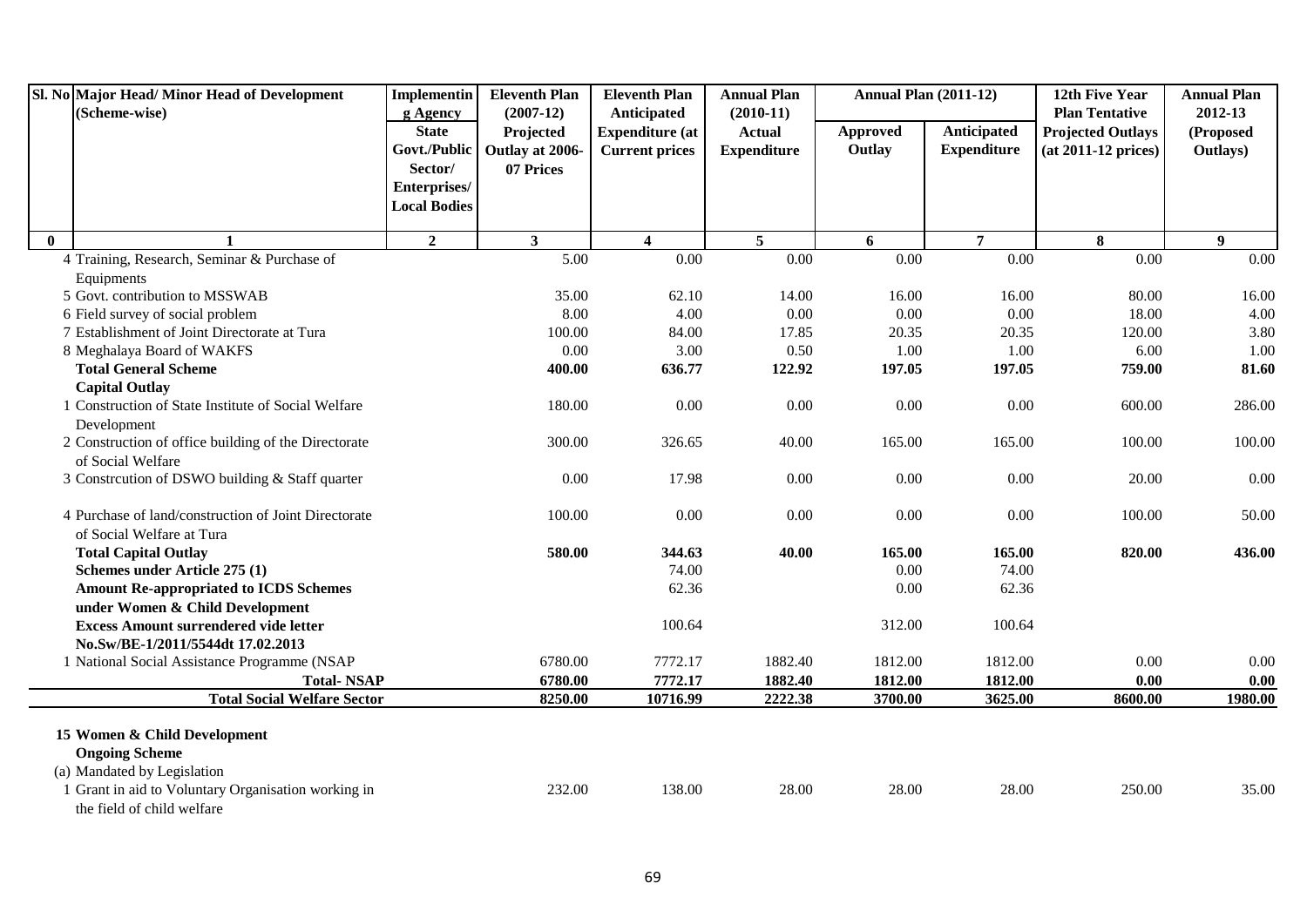|              | Sl. No Major Head/ Minor Head of Development<br>(Scheme-wise)                                                     |                                                | <b>Implementin</b><br><b>Eleventh Plan</b><br><b>Eleventh Plan</b><br>$(2007-12)$<br>Anticipated |                                                 | <b>Annual Plan</b><br>$(2010-11)$   |                    | <b>Annual Plan (2011-12)</b>      | 12th Five Year<br><b>Plan Tentative</b>           | <b>Annual Plan</b><br>2012-13 |
|--------------|-------------------------------------------------------------------------------------------------------------------|------------------------------------------------|--------------------------------------------------------------------------------------------------|-------------------------------------------------|-------------------------------------|--------------------|-----------------------------------|---------------------------------------------------|-------------------------------|
|              |                                                                                                                   | g Agency<br><b>State</b><br>Govt./Public       | Projected<br>Outlay at 2006-                                                                     | <b>Expenditure (at</b><br><b>Current prices</b> | <b>Actual</b><br><b>Expenditure</b> | Approved<br>Outlay | Anticipated<br><b>Expenditure</b> | <b>Projected Outlays</b><br>$(at 2011-12 prices)$ | (Proposed<br>Outlays)         |
|              |                                                                                                                   | Sector/<br>Enterprises/<br><b>Local Bodies</b> | 07 Prices                                                                                        |                                                 |                                     |                    |                                   |                                                   |                               |
| $\mathbf{0}$ | 1                                                                                                                 | $\overline{2}$                                 | $\mathbf{3}$                                                                                     | $\overline{\mathbf{4}}$                         | $5\overline{5}$                     | 6                  | $\overline{7}$                    | 8                                                 | 9                             |
|              | 2 Creche for State Government employees children                                                                  |                                                | 8.00                                                                                             | 3.75                                            | 0.75                                | 0.75               | 0.75                              | 8.00                                              | 1.00                          |
|              | 3 Incentive awards to Anganwadi Workers<br>4 Integrated Child Development Services Scheme                         |                                                |                                                                                                  | 0.03<br>662.70                                  | 245.72                              | 366.34             | 366.34                            | 980.00                                            | 534.21                        |
|              | 5 Training Programme of the Anganwadi Workers<br>under ICDS Scheme                                                |                                                |                                                                                                  | 19.24                                           | 6.16                                | 12.39              | 12.39                             | 25.00                                             | 16.29                         |
|              | 6 Training for Self Employment for Women in need<br>of care and protection                                        |                                                | 100.00                                                                                           | 72.23                                           | 7.01                                | 32.50              | 32.50                             | 150.00                                            | 31.50                         |
|              | 7 National Plan of Action on Women Policy &<br>Empowerment                                                        |                                                | 18.00                                                                                            | 18.00                                           | 3.50                                | 5.00               | 5.00                              | 25.00                                             | 5.00                          |
|              | 8 Assistance to Voluntary Organisation for setting up<br>training centres for women and care of their<br>children |                                                | 18.00                                                                                            | 8.00                                            | 1.50                                | 2.00               | 2.00                              | 10.00                                             | 2.00                          |
|              | 9 Meghalaya State Commission for Women                                                                            |                                                | 54.00                                                                                            | 85.45                                           | 16.00                               | 20.00              | 20.00                             | 100.00                                            | 20.00                         |
|              | 10 Setting up Employment cum income generating<br>units for women NORAD                                           |                                                | 10.00                                                                                            | 20.50                                           | 4.00                                | 4.50               | 4.50                              | 45.00                                             | 5.00                          |
|              | 11 Implementation of children Act - Establishment of<br>Juvenile Guidance Centre                                  |                                                | 310.00                                                                                           | 405.49                                          | 90.17                               | 121.98             | 121.98                            | 407.00                                            | 4.00                          |
|              | 12 Integrated Child Protection Scheme                                                                             |                                                |                                                                                                  | 67.54                                           | 3.00                                | 64.54              | 64.54                             | 600.00                                            | 86.00                         |
|              | 13 Implementation of Domestic Violence Act -<br><b>Establishment of Shelter Home</b>                              |                                                |                                                                                                  | 7.00                                            | 2.00                                | 2.00               | 2.00                              | 100.00                                            | 10.00                         |
|              | 14 State Commission for Protection of Child Rights                                                                |                                                |                                                                                                  |                                                 |                                     |                    |                                   | 100.00                                            | 10.00                         |
|              | <b>Total Women &amp; Child Development</b>                                                                        |                                                | 750.00                                                                                           | 1507.93                                         | 407.81                              | 660.00             | 660.00                            | 2800.00                                           | 760.00                        |
|              | 16 2236-Nutrition                                                                                                 |                                                |                                                                                                  |                                                 |                                     |                    |                                   |                                                   |                               |
|              | 1 Supplementary Nutrition Programme in Urban<br>Areas (Non-ICDS)                                                  |                                                | 300.00                                                                                           | 320.35                                          | 69.94                               | 100.00             | 100.00                            | 500.00                                            | 100.00                        |
|              | 2 Supplementary Nutrition Programme for Integrated<br>Child Development Services Scheme                           |                                                | 30700.00                                                                                         | 5699.38                                         | 733.59                              | 1111.14            | 1111.14                           | 7400.00                                           | 1100.00                       |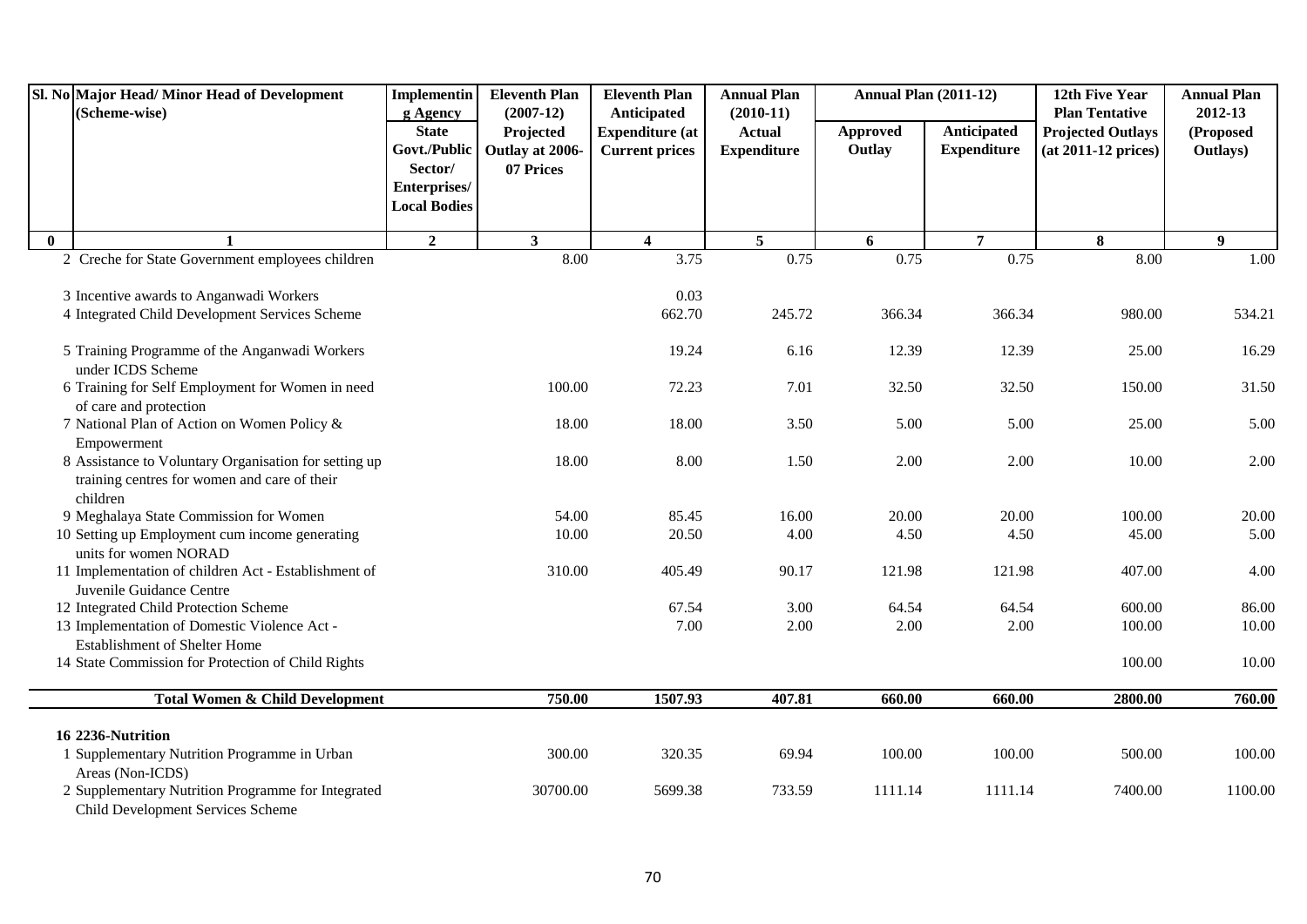|                    | Sl. No Major Head/Minor Head of Development<br>(Scheme-wise)                                                                                                                                    |                                                | <b>Eleventh Plan</b>         | <b>Eleventh Plan</b><br><b>Annual Plan</b><br>$(2007-12)$<br>Anticipated |                                                    | <b>Annual Plan (2011-12)</b> |                                   | 12th Five Year<br><b>Plan Tentative</b>           | <b>Annual Plan</b><br>2012-13 |
|--------------------|-------------------------------------------------------------------------------------------------------------------------------------------------------------------------------------------------|------------------------------------------------|------------------------------|--------------------------------------------------------------------------|----------------------------------------------------|------------------------------|-----------------------------------|---------------------------------------------------|-------------------------------|
|                    |                                                                                                                                                                                                 | g Agency<br><b>State</b><br>Govt./Public       | Projected<br>Outlay at 2006- | <b>Expenditure (at</b><br><b>Current prices</b>                          | $(2010-11)$<br><b>Actual</b><br><b>Expenditure</b> | Approved<br>Outlay           | Anticipated<br><b>Expenditure</b> | <b>Projected Outlays</b><br>$(at 2011-12 prices)$ | (Proposed<br>Outlays)         |
|                    |                                                                                                                                                                                                 | Sector/<br>Enterprises/<br><b>Local Bodies</b> | 07 Prices                    |                                                                          |                                                    |                              |                                   |                                                   |                               |
| $\mathbf{0}$       |                                                                                                                                                                                                 | $\overline{2}$                                 | 3                            | $\boldsymbol{4}$                                                         | 5                                                  | 6                            | $\overline{7}$                    | 8                                                 | $\mathbf{Q}$                  |
|                    | 3 Rajiv Gandhi Scheme for Empowerment of<br>Adolescent Girls (RGSEAG) SABLA                                                                                                                     |                                                |                              | 38.86                                                                    |                                                    | 38.86                        | 38.86                             | 1900.00                                           | 230.00                        |
|                    | <b>Total Nutrition</b>                                                                                                                                                                          |                                                | 31000.00                     | 6058.59                                                                  | 803.53                                             | 1250.00                      | 1250.00                           | 9800.00                                           | 1430.00                       |
|                    | <b>TOTAL: X</b>                                                                                                                                                                                 |                                                | 348174.00                    | 244092.52                                                                | 51089.11                                           | 82581.00                     | 83668.00                          | 841200.00                                         | 113365.00                     |
| XІ<br>$\mathbf{1}$ | <b>GENERAL SERVICES</b><br><b>Jails</b><br>Direction & Adminitration                                                                                                                            | <b>State Govt</b>                              | 31.00                        | 20.50                                                                    | 2.00                                               | 7.00                         | 7.00                              | 110.00                                            | 18.00                         |
|                    | 2 Land Acquisition/ Construction Office of the<br>Inspector General of Prison Department, Prison<br>3 Strengthening of Jail Security (Armed Branch)                                             |                                                | 100.00<br>100.00             | 167.63                                                                   | 38.63                                              | 50.00                        | 50.00                             | 100.00                                            |                               |
|                    | 4 Strengthening of Jail Security (Administration)                                                                                                                                               |                                                | 125.00                       | 46.32                                                                    | 3.32                                               | 53.00                        | 43.00                             | 300.00                                            | 80.00                         |
|                    | 5 Purchase of Warden's Uniform<br>6 Jails Maufacture: Manufacture of furnitures<br>7 Improvement & Modernisation of Security System                                                             |                                                | 10.00<br>20.00<br>31.00      | 13.85<br>54.41<br>55.69                                                  | 4.00<br>13.38                                      | 5.00<br>15.00<br>40.00       | 5.00<br>15.00<br>40.00            | 36.00<br>50.00<br>150.00                          | 2.00                          |
|                    | 8 Strengthening & Improvement of Medical care<br>9 Strengthening of Jail Services including Training<br>and Training Equipment                                                                  |                                                | 23.00<br>5.00                | 29.49<br>1.55                                                            | 7.64                                               | 10.00                        | 10.00                             | 25.00<br>180.00                                   | 60.00                         |
|                    | 10 Improvement of Jails in the State Setting up of<br>Poultry & Pigerry Units                                                                                                                   |                                                |                              |                                                                          |                                                    | 20.00                        |                                   |                                                   |                               |
|                    | 11 Facilities to Jail inmates                                                                                                                                                                   |                                                | 5.00                         | 1.00                                                                     |                                                    |                              |                                   | 14.00                                             |                               |
|                    | 12 C.O. on P.W.D<br><b>TOTAL: JAILS</b>                                                                                                                                                         |                                                | 1050.00<br>1500.00           | 606.15<br>996.59                                                         | 100.00<br>168.97                                   | 200.00<br>400.00             | 176.00<br>346.00                  | 1035.00<br>2000.00                                | 140.00<br>300.00              |
| $\mathbf{2}$       | <b>Stationery &amp; Printing</b><br><i>i</i> Meghalaya Legislative Assembly Press<br>Direction & Administration"<br>ii Govt. Press $(02)$ Machineries &<br><b>Equipments/Tools and Plants".</b> | State Govt.                                    | 560.00<br>360.00             | 636.00<br>317.00                                                         | 115.00<br>65.00                                    | 130.00<br>130.00             | 210.00<br>130.00                  | 286.00<br>330.00                                  | 81.00<br>154.00               |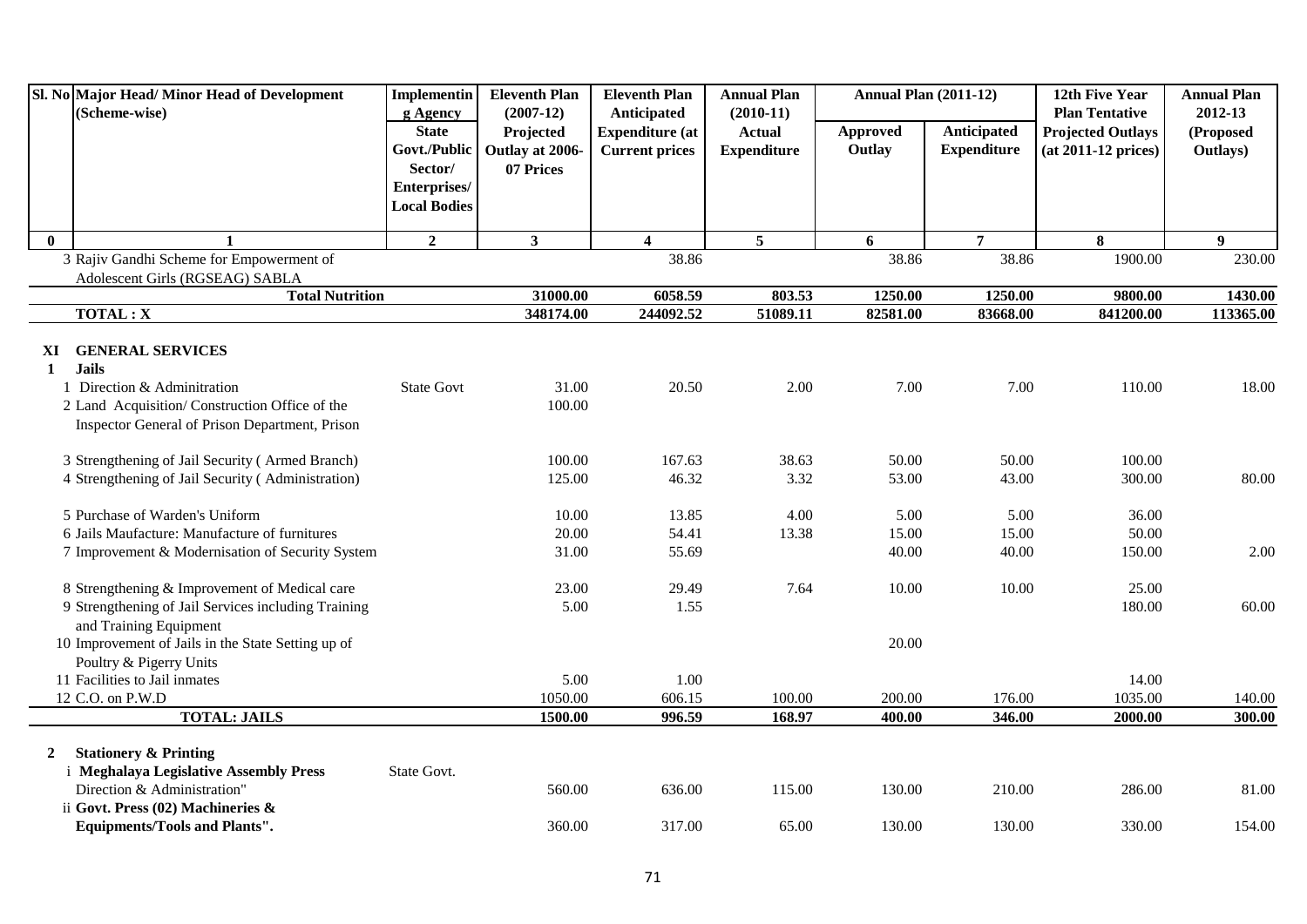|              | Sl. No Major Head/Minor Head of Development<br>(Scheme-wise)      | <b>Implementin</b><br>g Agency | <b>Eleventh Plan</b><br>$(2007-12)$ | <b>Eleventh Plan</b><br>Anticipated | <b>Annual Plan</b><br>$(2010-11)$ |                 | <b>Annual Plan (2011-12)</b> | 12th Five Year<br><b>Plan Tentative</b> | <b>Annual Plan</b><br>2012-13 |
|--------------|-------------------------------------------------------------------|--------------------------------|-------------------------------------|-------------------------------------|-----------------------------------|-----------------|------------------------------|-----------------------------------------|-------------------------------|
|              |                                                                   | <b>State</b>                   | Projected                           | <b>Expenditure</b> (at              | <b>Actual</b>                     | <b>Approved</b> | Anticipated                  | <b>Projected Outlays</b>                | (Proposed                     |
|              |                                                                   | Govt./Public                   | Outlay at 2006-                     | <b>Current prices</b>               | <b>Expenditure</b>                | Outlay          | <b>Expenditure</b>           | $(at 2011-12 prices)$                   | Outlays)                      |
|              |                                                                   | Sector/                        | 07 Prices                           |                                     |                                   |                 |                              |                                         |                               |
|              |                                                                   | Enterprises/                   |                                     |                                     |                                   |                 |                              |                                         |                               |
|              |                                                                   | <b>Local Bodies</b>            |                                     |                                     |                                   |                 |                              |                                         |                               |
| $\mathbf{0}$ |                                                                   | $\overline{2}$                 | $\overline{\mathbf{3}}$             | $\overline{\mathbf{4}}$             | $\overline{5}$                    | 6               | $\overline{7}$               | 8                                       | $\boldsymbol{9}$              |
|              | iii Construction of Additional Building for Stationery            |                                | 60.00                               | 48.00                               |                                   |                 |                              |                                         |                               |
|              | wing at Govt. Branch Press, Tura.                                 |                                |                                     |                                     |                                   |                 |                              |                                         |                               |
|              | Construction of Boundary Wall around Office                       |                                | 20.00                               | 14.00                               |                                   |                 |                              |                                         |                               |
|              | Complex at Govt. Branch Press, Tura.                              |                                |                                     |                                     |                                   |                 |                              |                                         |                               |
|              | iv Construction of Office Building to House the Press             |                                |                                     |                                     |                                   |                 |                              | 300.00                                  |                               |
|              | and Stationery Stores at Jowai.                                   |                                |                                     |                                     |                                   |                 |                              |                                         |                               |
|              | v Construction of Boundary Wall around Office<br>Complex at Jowai |                                |                                     |                                     |                                   |                 |                              | 35.00                                   |                               |
|              | vi Construction of Residential Quarters for Govt.                 |                                |                                     |                                     |                                   |                 |                              | 384.00                                  |                               |
|              | Press and Stationery Stores at Jowai.                             |                                |                                     |                                     |                                   |                 |                              |                                         |                               |
|              | vii Construction of Boundary Wall around Residential              |                                |                                     |                                     |                                   |                 |                              | 35.00                                   |                               |
|              | Quarters for Govt. Press and Stationery Stores at                 |                                |                                     |                                     |                                   |                 |                              |                                         |                               |
|              | Jowai.                                                            |                                |                                     |                                     |                                   |                 |                              |                                         |                               |
|              | viii Construction of Addl. Office Building with light             |                                |                                     |                                     |                                   |                 |                              | 200.00                                  |                               |
|              | materials over the existing Structure at Shillong.                |                                |                                     |                                     |                                   |                 |                              |                                         |                               |
|              |                                                                   |                                |                                     |                                     |                                   |                 |                              |                                         |                               |
|              | ix Renovation/Repairing/Maintenance of Residential                |                                |                                     |                                     |                                   |                 |                              | 50.00                                   |                               |
|              | Quarters and Office Building at Govt. Branch                      |                                |                                     |                                     |                                   |                 |                              |                                         |                               |
|              | Press, Tura.                                                      |                                |                                     |                                     |                                   |                 |                              |                                         |                               |
|              | x Construction of Officers Quarters at Govt. Branch               |                                |                                     |                                     |                                   |                 |                              | 200.00                                  |                               |
|              | Press, Tura.<br>xi Stationery & Printing - 103 Government Presses |                                | 200.00                              | 131.85                              | 19.74                             | 25.00           | 25.00                        | 315.00                                  | 38.50                         |
|              |                                                                   |                                |                                     |                                     |                                   |                 |                              |                                         |                               |
|              | xii Capital Outlay on Stationery & Printing 103 -                 |                                | 300.00                              | 262.47                              | 49.65                             | 75.00           | 75.00                        | 415.00                                  | 71.00                         |
|              | <b>Government Presses</b>                                         |                                |                                     |                                     |                                   |                 |                              |                                         |                               |
|              | xiii Capital Outlay on Housing                                    |                                |                                     |                                     |                                   |                 |                              | 50.00                                   | 5.50                          |
|              | General Pool Accommodation                                        |                                |                                     |                                     |                                   |                 |                              |                                         |                               |
|              | <b>Total Stationery &amp; Printing</b>                            |                                | 1500.00                             | 1409.32                             | 249.39                            | 360.00          | 440.00                       | 2600.00                                 | 350.00                        |
|              | 3 GAD                                                             | <b>State Govt</b>              | 13386.00                            | 12305.18                            | 2119.87                           | 2600.00         | 1600.00                      | 19700.00                                | 3080.00                       |
|              | 4 Training                                                        |                                | 150.00                              | 864.50                              | 150.00                            | 450.00          | 450.00                       | 4400.00                                 | 650.00                        |
|              | 5 Fire Protection                                                 |                                | 1500.00                             | 1117.15                             | 247.44                            | 300.00          | 301.00                       | 1400.00                                 | 210.00                        |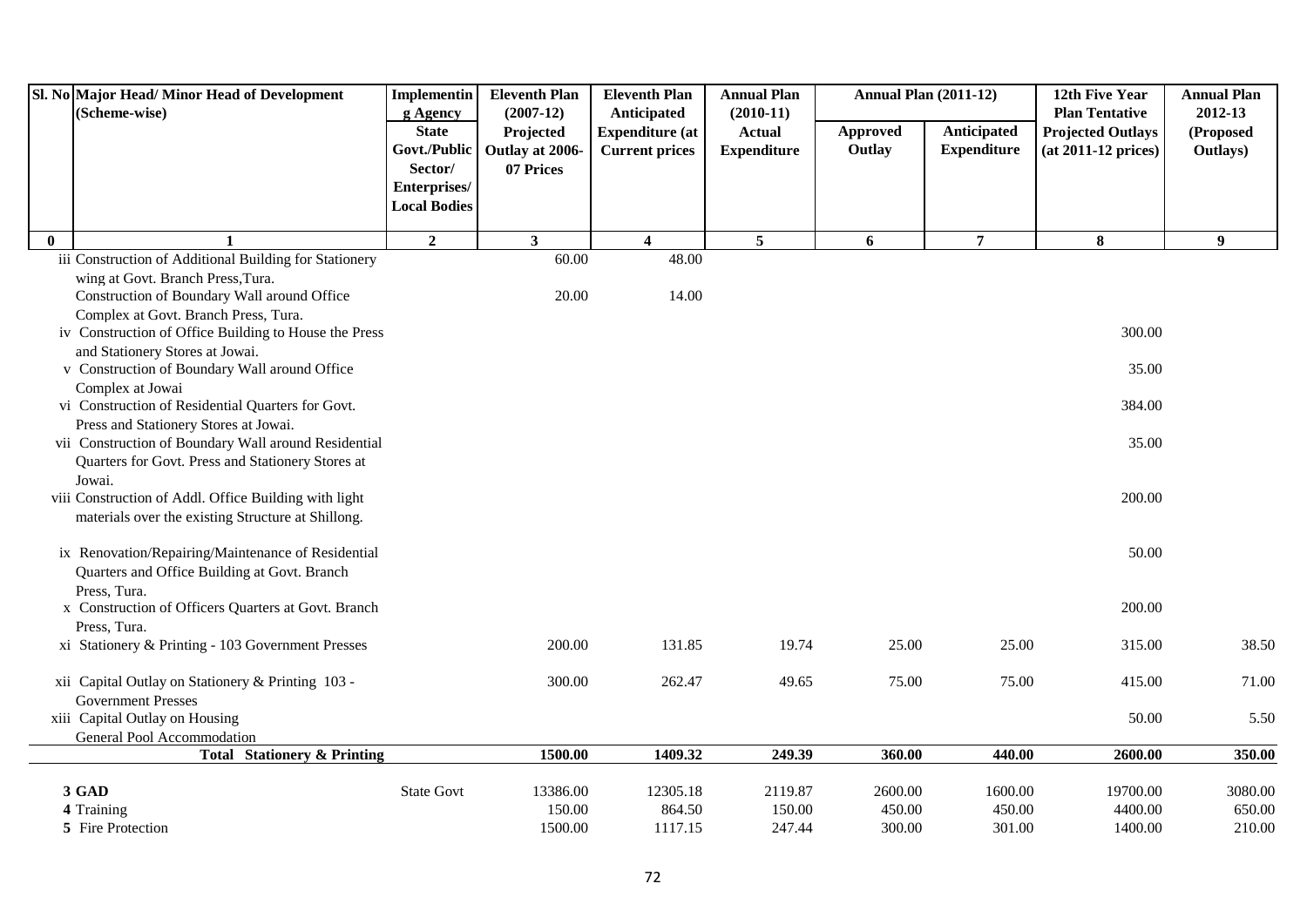|          | Sl. No Major Head/ Minor Head of Development<br>(Scheme-wise) | Implementin<br>g Agency | <b>Eleventh Plan</b><br>$(2007-12)$ | <b>Eleventh Plan</b><br><b>Anticipated</b> | <b>Annual Plan</b><br>$(2010-11)$ | <b>Annual Plan (2011-12)</b> |                    | 12th Five Year<br><b>Plan Tentative</b> | <b>Annual Plan</b><br>2012-13 |
|----------|---------------------------------------------------------------|-------------------------|-------------------------------------|--------------------------------------------|-----------------------------------|------------------------------|--------------------|-----------------------------------------|-------------------------------|
|          |                                                               | <b>State</b>            | Projected                           | <b>Expenditure (at</b>                     | <b>Actual</b>                     | <b>Approved</b>              | Anticipated        | <b>Projected Outlays</b>                | (Proposed                     |
|          |                                                               | Govt./Public            | Outlay at 2006-                     | <b>Current prices</b>                      | <b>Expenditure</b>                | Outlay                       | <b>Expenditure</b> | $(at 2011-12 prices)$                   | Outlays)                      |
|          |                                                               | Sector/                 | 07 Prices                           |                                            |                                   |                              |                    |                                         |                               |
|          |                                                               | Enterprises/            |                                     |                                            |                                   |                              |                    |                                         |                               |
|          |                                                               | <b>Local Bodies</b>     |                                     |                                            |                                   |                              |                    |                                         |                               |
| $\bf{0}$ |                                                               | $\boldsymbol{2}$        | $\mathbf{3}$                        | $\overline{\mathbf{4}}$                    | $\overline{5}$                    | 6                            | $\overline{7}$     | 8                                       | 9                             |
|          | 6 Judiciary Buildings & Fast Track Courts.                    |                         | 1200.00                             | 954.83                                     | 155.00                            | 250.00                       | 250.00             | 1900.00                                 | 280.00                        |
|          | 7 Police Functional & Administrative Buildings                |                         |                                     |                                            |                                   |                              |                    |                                         |                               |
| A        | <b>State Police-</b>                                          |                         | 1500.00                             |                                            |                                   |                              |                    |                                         |                               |
|          | (i) Construction of Administrative buildings for              |                         |                                     | 688.31                                     | 171.53                            | 200.00                       | 200.00             | 1000.00                                 | 250.00                        |
|          | State Police/Police Station and outpost -                     |                         |                                     |                                            |                                   |                              |                    |                                         |                               |
|          | (ii)-Construction of Administrative buildings for             |                         |                                     | 3.53                                       | 0.00                              | 3.53                         | 3.53               | 800.00                                  |                               |
|          | State Police/Police Station/Outpost under                     |                         |                                     |                                            |                                   |                              |                    |                                         |                               |
|          | Modernisation of State Police Force-                          |                         |                                     |                                            |                                   |                              |                    |                                         |                               |
|          | Total - A                                                     |                         |                                     | 691.84                                     | 171.53                            | 203.53                       | 203.53             | 1800.00                                 | 250.00                        |
| B        | <b>Special Police-</b>                                        |                         |                                     |                                            |                                   |                              |                    |                                         |                               |
|          | (i) Construction of Administrative buildings for              |                         |                                     | 375.30                                     | 132.22                            | 96.47                        | 96.47              | 1000.00                                 | 90.00                         |
|          | Police Battalion.                                             |                         |                                     |                                            |                                   |                              |                    |                                         |                               |
|          | (ii) Construction of Administrative buildings for             |                         |                                     | 0.00                                       | 0.00                              | 0.00                         | 0.00               | 500.00                                  |                               |
|          | Battalion under Modernisation of State Police                 |                         |                                     |                                            |                                   |                              |                    |                                         |                               |
|          | Force.<br>Total - B                                           |                         |                                     | 375.30                                     | 132.22                            | 96.47                        | 96.47              | 1500.00                                 | 90.00                         |
|          | C Setting up of D.N.A Unit                                    |                         |                                     | 50.00                                      |                                   | 50.00                        | 50.00              |                                         | 60.00                         |
|          | <b>D</b> Other Expenditure                                    |                         |                                     |                                            |                                   |                              |                    |                                         |                               |
|          | (i) Upgradation of Standard of Admn.                          |                         |                                     | 1250.00                                    | $0.00\,$                          | 1250.00                      | 1250.00            | 5000.00                                 | 1250.00                       |
|          | Recommendation by the 11 th Finance                           |                         |                                     |                                            |                                   |                              |                    |                                         |                               |
|          | Commission/12th Finance Commission/13th                       |                         |                                     |                                            |                                   |                              |                    |                                         |                               |
|          | Finance Commission.                                           |                         |                                     |                                            |                                   |                              |                    |                                         |                               |
|          | E Construction of remaining portion of 3rd floor              |                         |                                     | 138.83                                     | 21.83                             | 50.00                        | 50.00              | 500.00                                  | 50.00                         |
|          | DGP's office and New SP office building at                    |                         |                                     |                                            |                                   |                              |                    |                                         |                               |
|          | Shillong.                                                     |                         |                                     |                                            |                                   |                              |                    |                                         |                               |
|          | Sub-Total -7 - Police Functional & Admn Bldgs                 |                         | 1500.00                             | 2505.97                                    | 325.58                            | 1650.00                      | 1650.00            | 8800.00                                 | 1700.00                       |
|          | 8 State Legislative Assembly Building                         | <b>State Govt</b>       | 2500.00                             | 525.00                                     | 10.00                             | 500.00                       | 0.00               | 25664.00                                | 2000.00                       |
| 9        | Home Guards & Civil Defence                                   | <b>State Govt</b>       | 2500.00                             | 860.00                                     | 200.00                            | 400.00                       | 400.00             | 3100.00                                 | 460.00                        |